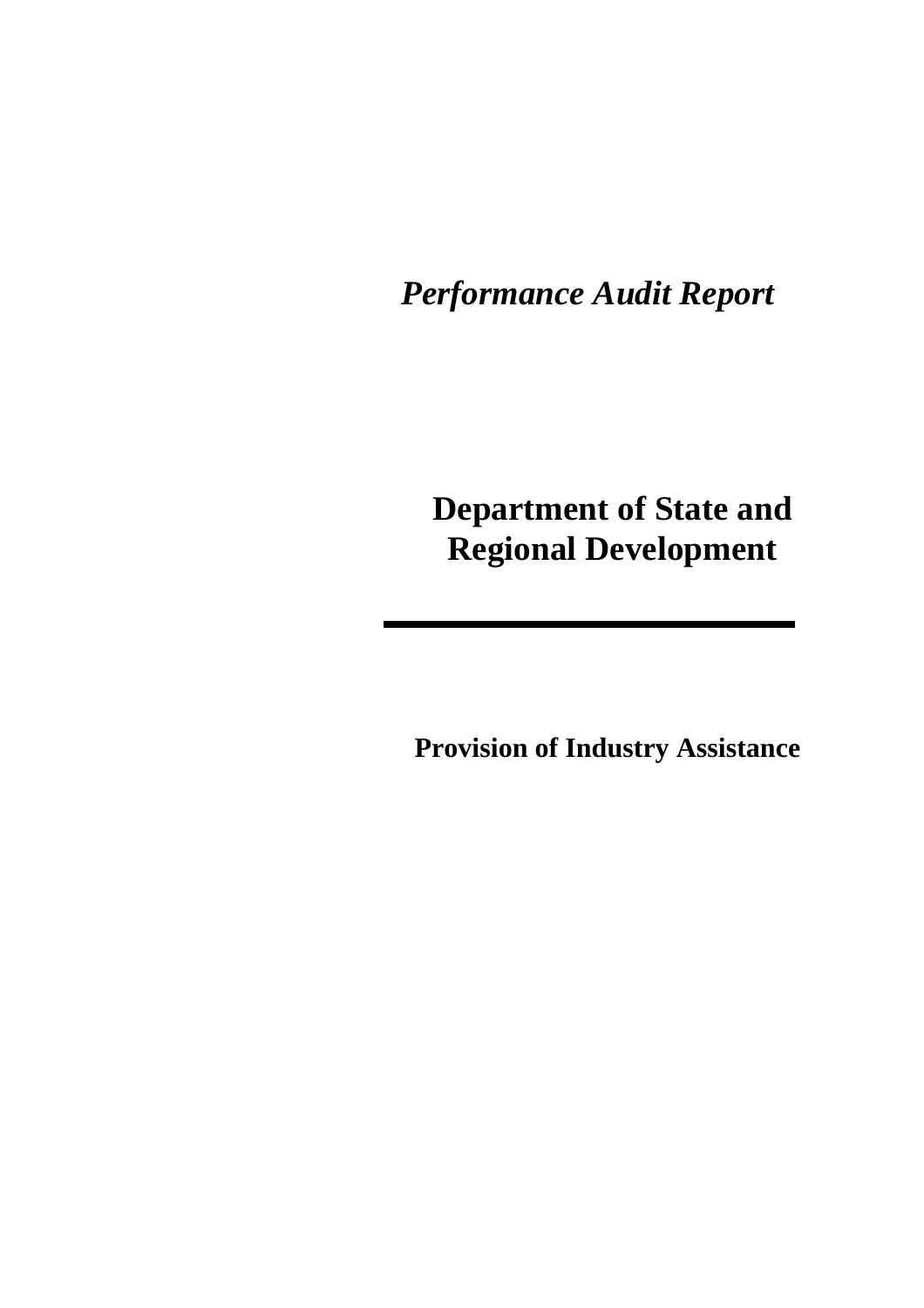#### **State Library of New South Wales cataloguing-in publication data**

New South Wales. Audit Office.

Performance audit report : Department of State and Regional Development : provision of industry assistance / [The Audit Office of New South Wales]

#### 073138914X

1. New South Wales. Dept. of State and Regional Development - Auditing. 2. Industrial policy - New South Wales. 3. New South Wales. Dept. of State and Regional Development - Appropriations and expenditures - Auditing. I. Title: Department of State and Regional Development : provision of industry assistance.

#### 354.2709944

© Copyright reserved by The Audit Office of New South Wales 1998. All rights reserved. No part of this publication may be reproduced without prior consent of The Audit Office of New South Wales.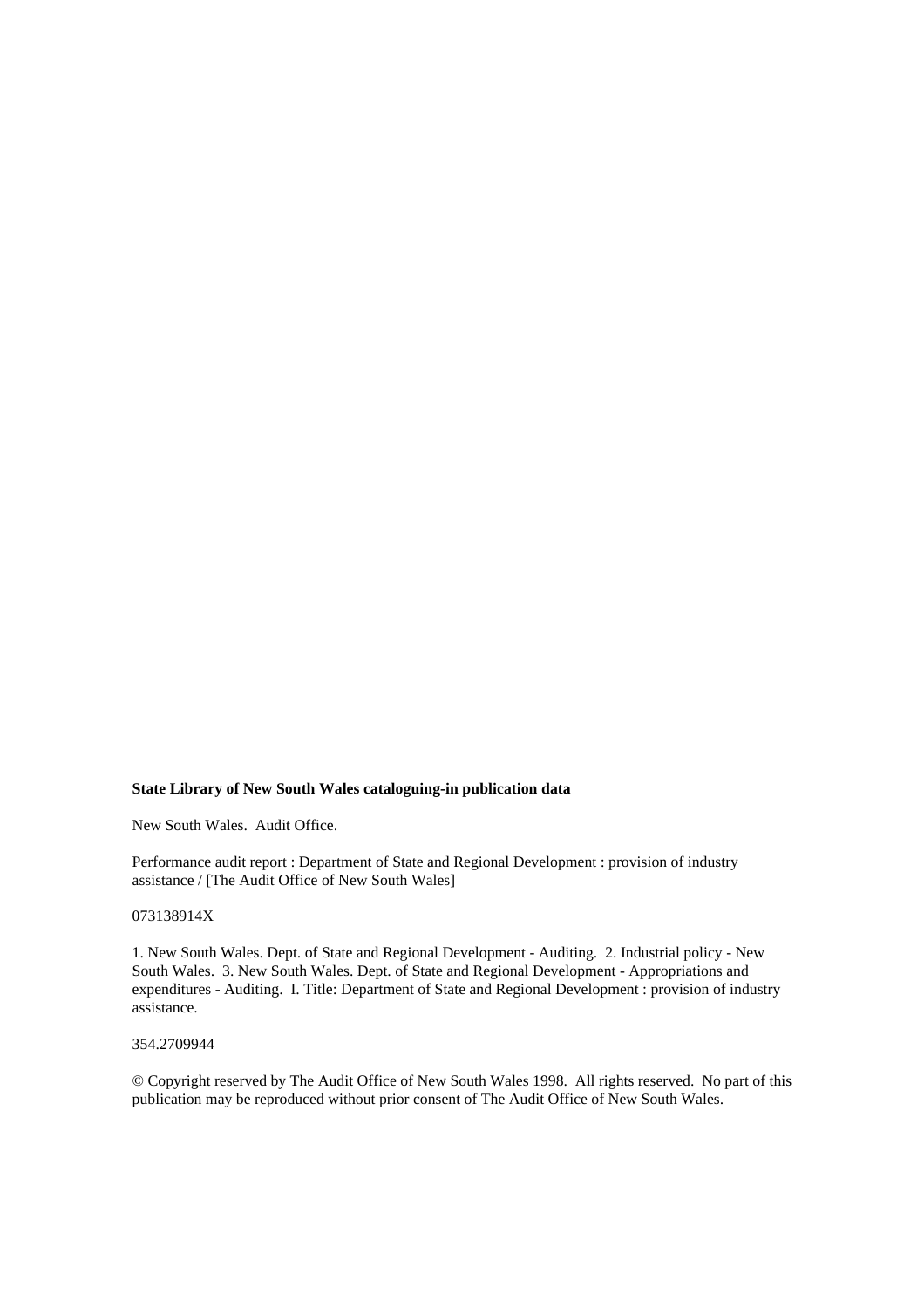## **Table of Contents**

| <b>EXECUTIVE SUMMARY</b>                                              | 1  |
|-----------------------------------------------------------------------|----|
| <b>Recommendations</b>                                                | 8  |
| <b>Response from the Department of State and Regional Development</b> | 11 |
| <b>1. INTRODUCTION</b>                                                | 15 |
| 1.1 Introduction                                                      | 16 |
| 1.2 Audit Objectives and Focus                                        | 17 |
| 1.3 Audit Methodology                                                 | 19 |
| 1.4 Acknowledgment                                                    | 20 |
| 1.5 Cost of the Audit                                                 | 20 |
| <b>2. BASIS FOR ASSISTANCE</b>                                        | 21 |
| 2.1 Approaches to Industry Development                                | 22 |
| 2.2 Case by Case Processes of SRD                                     | 25 |
| 2.3 Inherent Dilemmas and Risks                                       | 29 |
| <b>3. FUNDING SCHEMES</b>                                             | 33 |
| 3.1 Type of Assistance                                                | 34 |
| <b>3.2 The Industries Assistance Fund</b>                             | 35 |
| 3.3 The Regional Headquarters Scheme                                  | 38 |
| 3.4 The Regional Business Development Scheme                          | 38 |
| 3.5 Automatic Entitlement to Payroll Tax Rebates                      | 39 |
| <b>4. ASSESSING ASSISTANCE</b>                                        | 41 |
| <b>4.1 Factors in Assessing Assistance</b>                            | 42 |
| <b>4.2 Assessment of Proposals</b>                                    | 45 |
| 4.3 Economic Analysis in the Policy and Resources Division            | 51 |
| <b>4.4 Negotiation</b>                                                | 55 |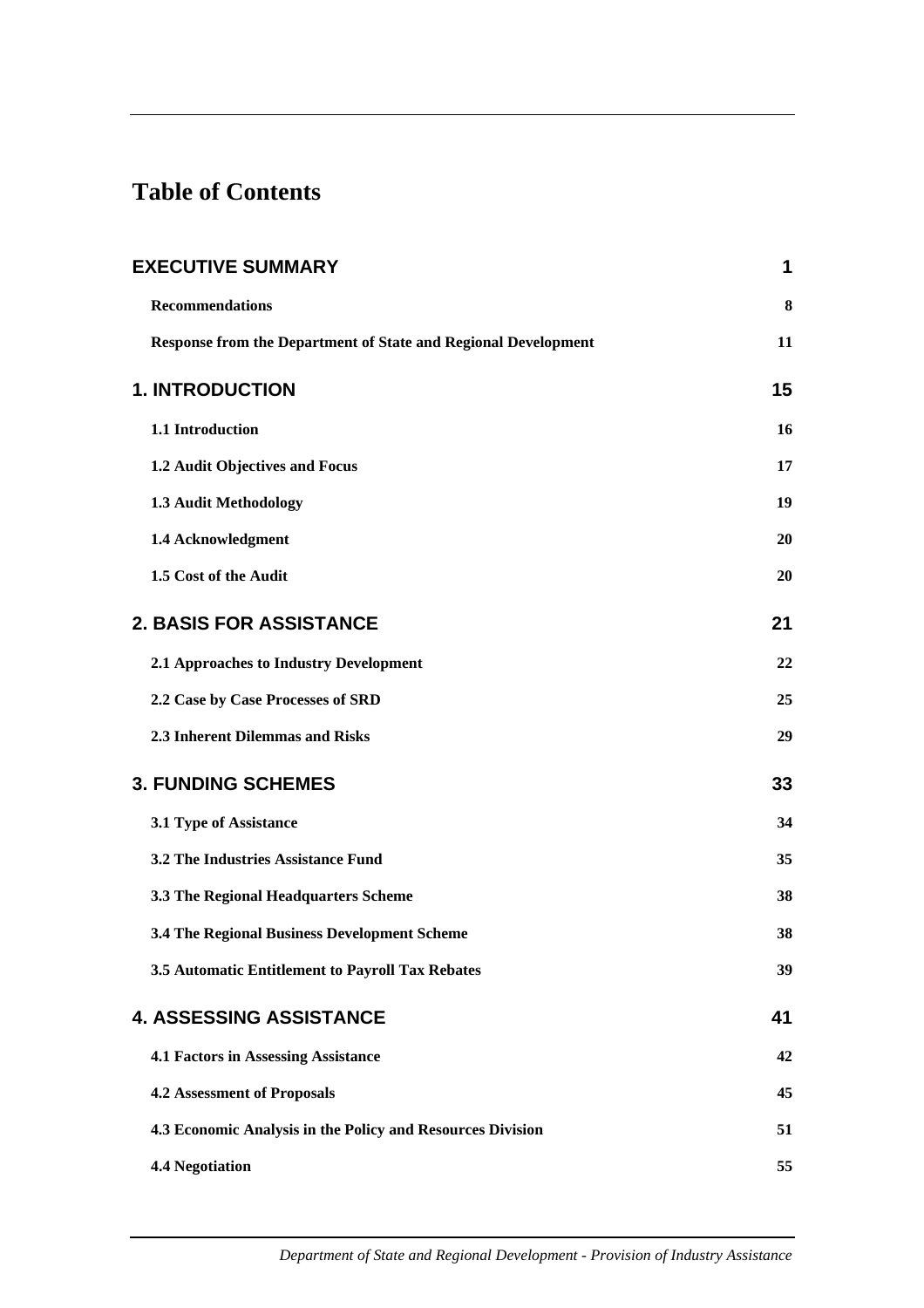| <b>5. ACCOUNTABILITY AND TRANSPARENCY</b>                                                                                   |    |
|-----------------------------------------------------------------------------------------------------------------------------|----|
| 5.1 Accountability and Transparency                                                                                         | 60 |
| 5.2 Guidance to Staff                                                                                                       | 60 |
| 5.3 Eligibility Criteria for Assistance                                                                                     | 62 |
| <b>5.4 Reporting on Assistance Measures Provided</b>                                                                        | 63 |
| <b>5.5 Organisational Records</b>                                                                                           | 67 |
| 5.6 Role of the Coordinator General                                                                                         | 69 |
| <b>6. MONITORING AND EVALUATION OF ASSISTANCE</b>                                                                           | 71 |
| <b>6.1 Monitoring</b>                                                                                                       | 72 |
| <b>6.2 Evaluation</b>                                                                                                       | 73 |
| <b>6.3 Benchmarking</b>                                                                                                     | 76 |
| <b>APPENDICES</b>                                                                                                           | 79 |
| <b>Appendix 1: Audit Hypotheses and Criteria</b>                                                                            | 80 |
| <b>Appendix 2: Schemes' Main Characteristics</b>                                                                            | 80 |
| Appendix 3: Firms/Projects Approved for Financial Assistance (1995-96 to 1997-98)                                           | 83 |
| The Department of State and Regional Development's Detailed<br>Appendix 4<br><b>Response to Issues Raised in this Audit</b> | 89 |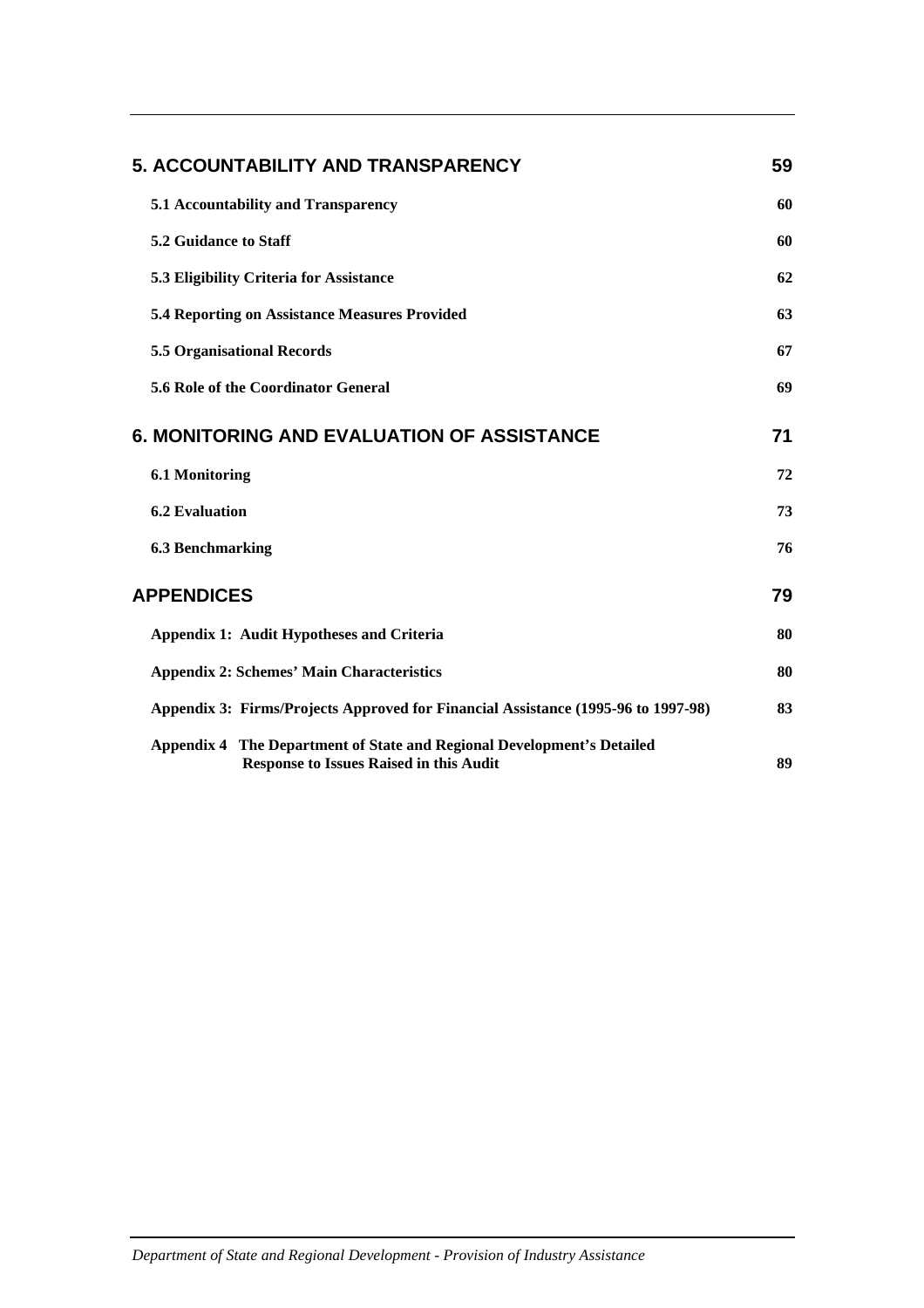**Executive Summary**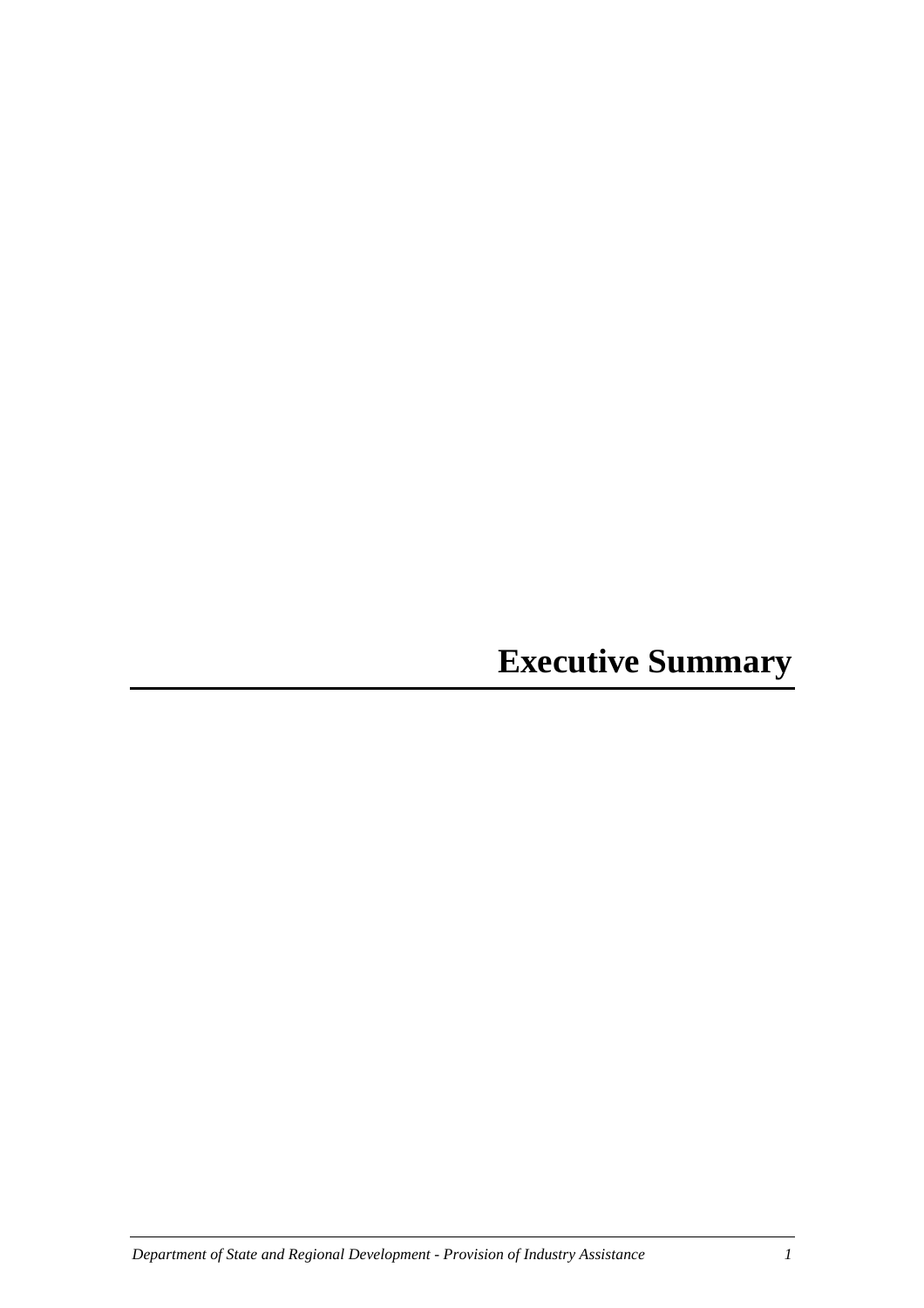## **Executive Summary**

| The audit focused on assessing the efficiency and effectiveness |  |  |
|-----------------------------------------------------------------|--|--|
| of the Industries Assistance Fund (IAF), the Regional Business  |  |  |
| Development (RBD) and the Regional Headquarters (RHQ)           |  |  |
| schemes administered by the Department of State and Regional    |  |  |
| Development (SRD). The total amount of direct financial         |  |  |
| industry development assistance provided under these three      |  |  |
| schemes during 1997/98 was just under \$26 million.             |  |  |
|                                                                 |  |  |

The main audit objectives were to:

- assess the adequacy of processes which underpin the provision of industry development incentives
- evaluate the effectiveness of the management and administration of industry development incentives.
- **Audit Observations and Opinion** The audit commenced shortly after the appointment of a new Director-General for SRD and adoption of a new structure for the Department. The rationale for the restructure was to facilitate customer responsiveness, develop specialist capabilities, improve career path opportunities and reduce interdivisional competition.
- **Initiatives in Progress** The Audit Office recognises that the Department has initiated a number of improvements that should lead to a more effective and transparent operation. For example, detailed handbooks should provide better guidance for staff, an improved management information system should enhance resource management and improved recordkeeping should enhance transparency. This Report seeks to provide further input to reform, thus it focuses upon significant areas where change will increase the efficient, effective and transparent administration of industry incentive schemes.

The Audit Office is of the view that there is a need to consider, in particular:

- prioritisation of and the bases upon which assistance is provided
- guidance provided to staff to assess and evaluate proposals
- management controls regarding the assessment of proposals and negotiation of assistance
- record keeping, reporting and monitoring of results.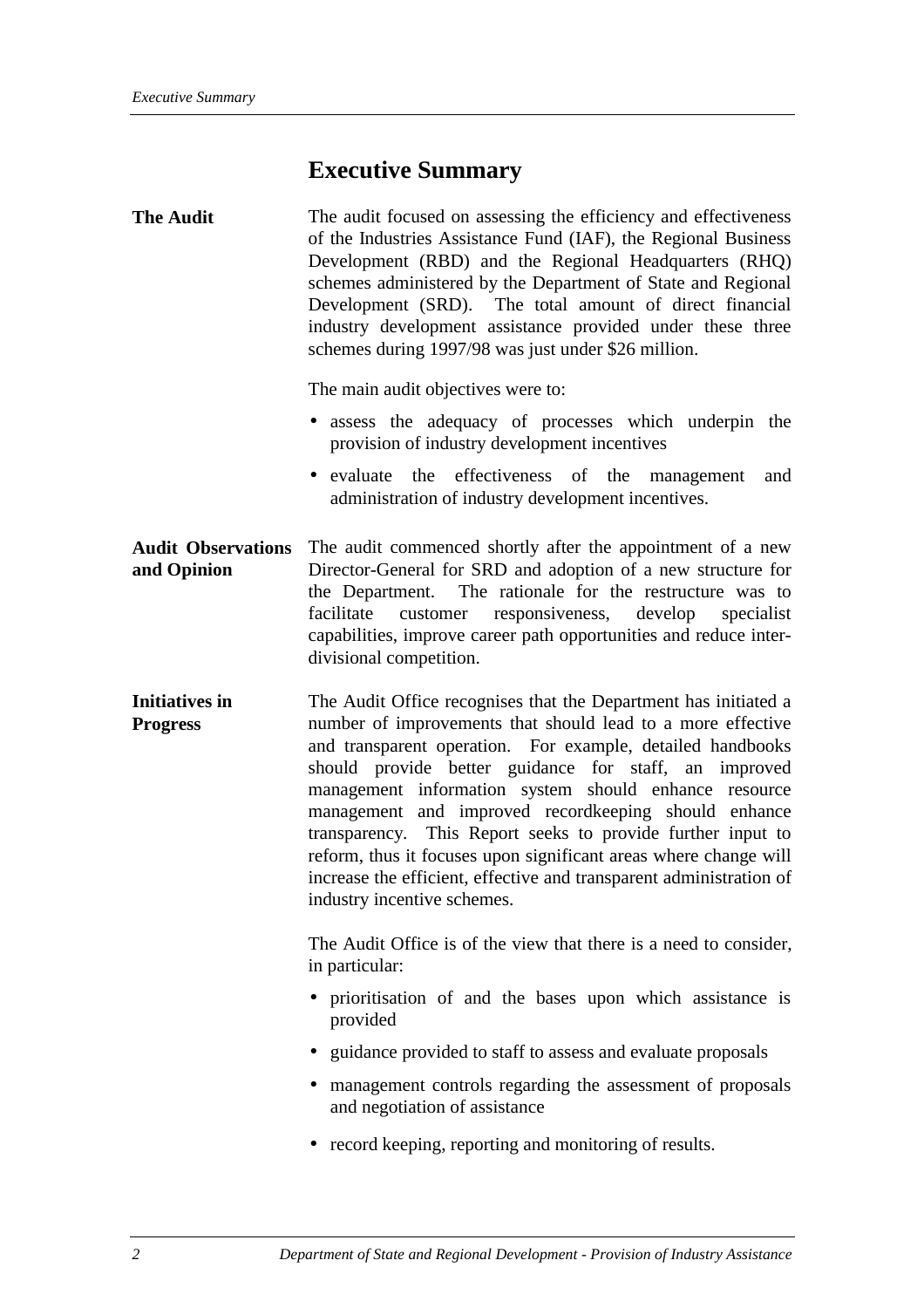There is also a need to reconsider the extent of confidentiality and secrecy that surrounds the schemes. At times, there may be a need for commercial confidentiality, but where taxpayers' money is involved, any need for confidentiality must be demonstrated (not just claimed) and more clearly reconciled with the need for transparency and accountability to the public.

The audit opinion is supported by the following findings.

**Prioritisation** The assessment processes of SRD are designed to determine whether an individual project offers net economic benefits and, if so, the maximum amount of assistance the project should receive based on these benefits. SRD aims to ensure that assistance is provided to those projects offering significant value for money in terms of technology transfer and contribution to economic efficiency, Gross State Product and employment. However, its processes are not designed to ensure assistance is provided to projects which offer the best value for money.

> Assistance is determined on a case by case basis and is not prioritised on the basis of a competitive bidding process. There appears to be few incentives for SRD to prioritise assistance. In particular:

- SRD's performance is largely judged on the basis of jobs attracted/retained where SRD has intervened, and not on the value for money of its intervention
- the open ended funding for the IAF does not encourage strict budgetary management (of which prioritisation is a normal part). This does not suggest that SRD has not managed its budgets, but that the environment is not highly conducive to budgetary control.

A case by case approach means that proponents are not required to compete amongst themselves for a limited pool of industry assistance resources. The absence of a competitive process reduces the negotiating leverage which SRD would otherwise have. Conversely, it actually may increase the leverage of a proponent which is able to identify several competing locations for its investment.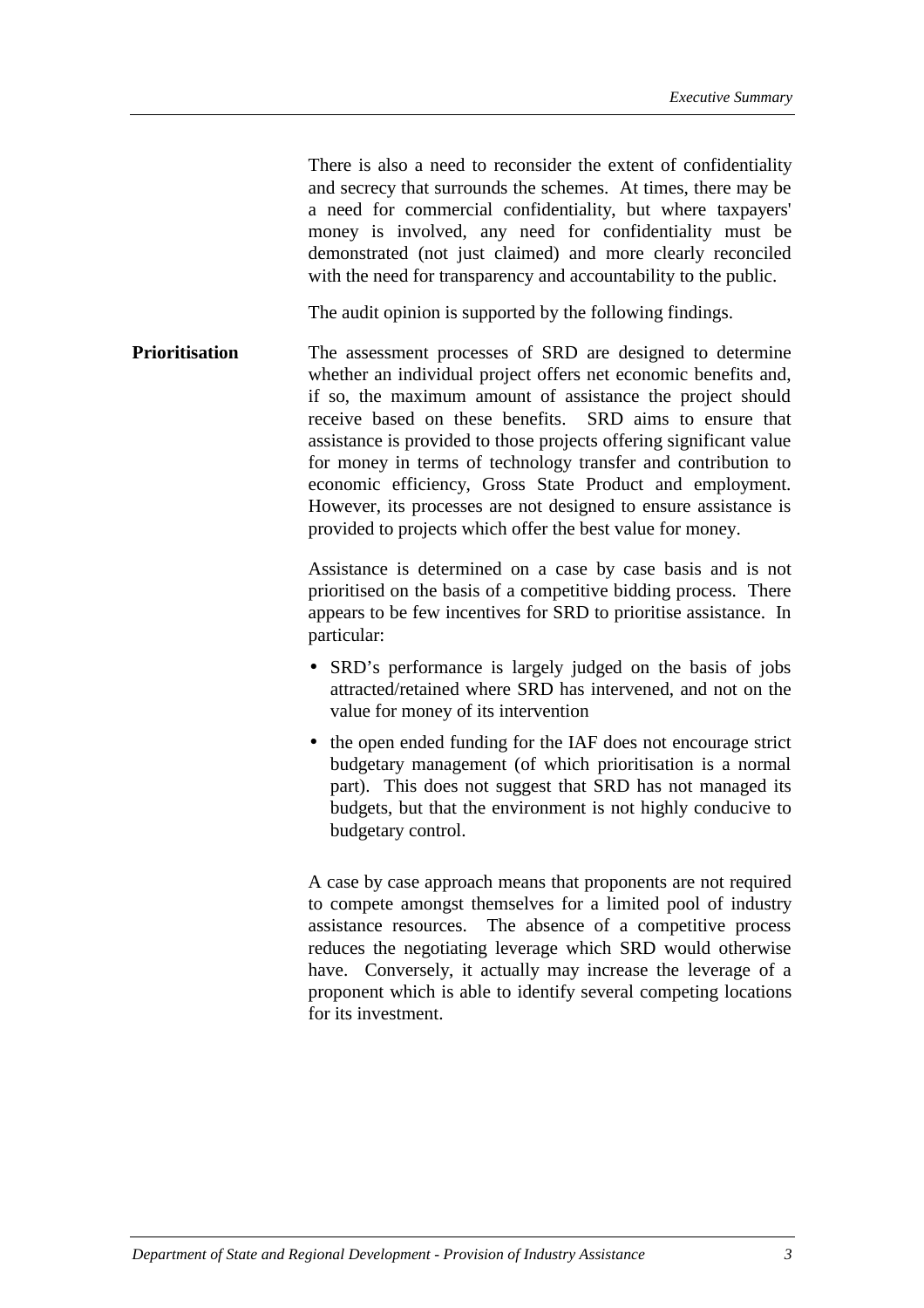A different approach involving a competitive bidding process would enable more effective prioritisation by SRD based on maximising net economic benefits. The Audit Office recognises that a simplistic tendering arrangement would not cater for the full range of industry assistance objectives and situations. However, the principle of generating competition to select the proposals offering the greatest benefit to NSW can be implemented in a variety of ways. The Audit Office would encourage SRD to apply its expertise to developing appropriate processes to this end.

**Guidance to Staff** Guidelines for staff are available for each of the three schemes, but they do not yet provide staff with sufficient information on how to attract proposals, undertake assessments, negotiate agreements and monitor assistance. Some training of staff responsible for assessing proposals, negotiating agreements and monitoring outcomes has been provided, but needs to be enhanced.

> In particular, The Audit Office believes that there is insufficient guidance for staff in undertaking economic assessment of proposals. Guidelines do not provide sufficient advice about how best to ensure and demonstrate that judgements and assumptions made in an assessment are sound.

The Audit Office established that, in practice, such guidelines as are available have often not been followed. There is a prevailing view amongst SRD staff that guidelines are just that, and need not be followed. It was apparent, however, that assumptions made in assessments were not always appropriate and may lead to poor decisions. Flexibility need not be impaired by requiring greater adherence to guidelines. This would help ensure minimum standards of process and rigour in all cases.

**Management Controls** Different levels of scrutiny and different approaches to assessment of proposals apply depending on whether the level of assistance envisaged is above or below \$250,000.

> A lower preliminary assessment of the level of assistance may reduce the level of scrutiny applied to proposals. This area of control could be improved, as it may encourage underestimation of assistance.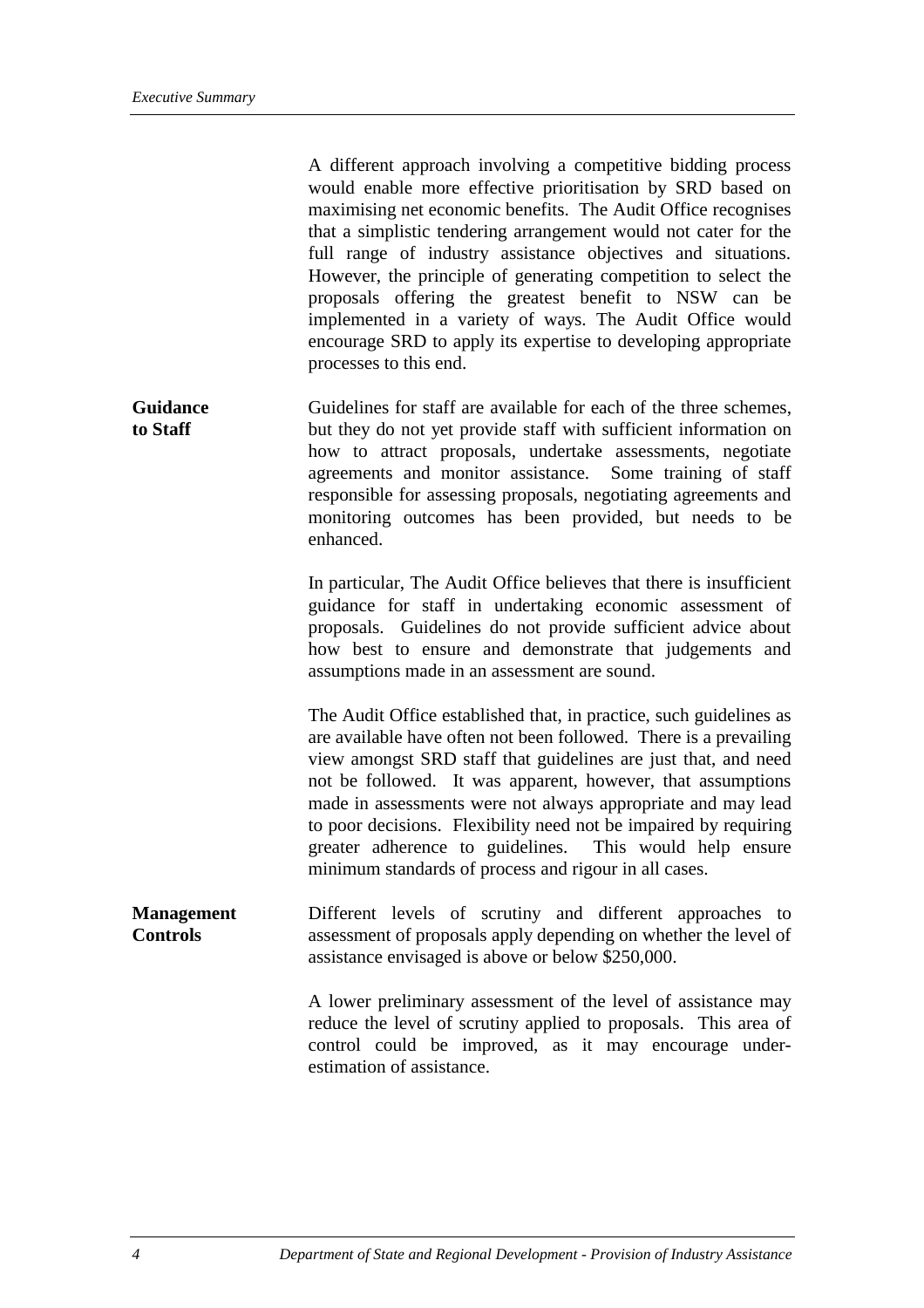Further, in determining the level of assistance which might be made available to a proponent and which might be justified by a cost benefit analysis, the full costs of that assistance should be reflected in the analysis. In particular, the costs (direct and indirect) associated with funding assistance through taxation are not considered in the assessment of proposals. The Audit Office considers this to be an important missing element in the current assessment model used by  $SRD$ .<sup>1</sup> Another is the limited consideration of negative consequences flowing from providing assistance to a firm (and the multiplier effects of these negative consequences). For example, loss of jobs in other competing firms. $^{2}$ 

Over-estimation of assistance may also be encouraged by the current funding arrangements, especially for the IAF. Where assistance is estimated at over \$1m (net present value), and the Minister/Treasurer approves assistance, SRD's budget is supplemented. Where assistance is estimated at \$1m or less, SRD does not receive supplementation.<sup>3</sup>

Refinement of management controls would be beneficial to ensure that accurate assessments are made at an early stage. Improvements in SRD's management information systems would also be of benefit. The interrogation of data and extraction of key information is currently cumbersome. Data captured is also limited. For example, current systems do not allow costs of non-financial assistance (such as the cost of SRD staff time) to be established.

There is also a need to refine the Department's procedures for negotiating assistance. Further, the Country Industry Payroll Tax Rebate Act 1966, which provides automatic entitlements to payroll tax rebates, has proven cumbersome and inflexible, creating difficulties for negotiating assistance under the RBD scheme. Legislative review is suggested.

 $1$  SRD is of the view that in the case of projects funded via the IAF and RHQ schemes, the costs associated with funding assistance through taxation rebates are usually zero (ie. no cost to budget because SRD is providing a rebate of a portion of a tax revenue stream which would not otherwise come to NSW without SRD's action).

 $2^{2}$  SRD claims that possible negative consequences such as loss of jobs in other firms are considered in every economic analysis undertaken. The Audit Office, however, considers that such issues are not examined by SRD in sufficient detail nor adequately costed into assistance assessments.

<sup>&</sup>lt;sup>3</sup> SRD advises that reform of funding processes is being negotiated with The Treasury with the intention that pool and supplementary funding will be combined for over 80% of projects to which financial assistance is provided. Pool and supplementary funding concepts are discussed in chapter 3.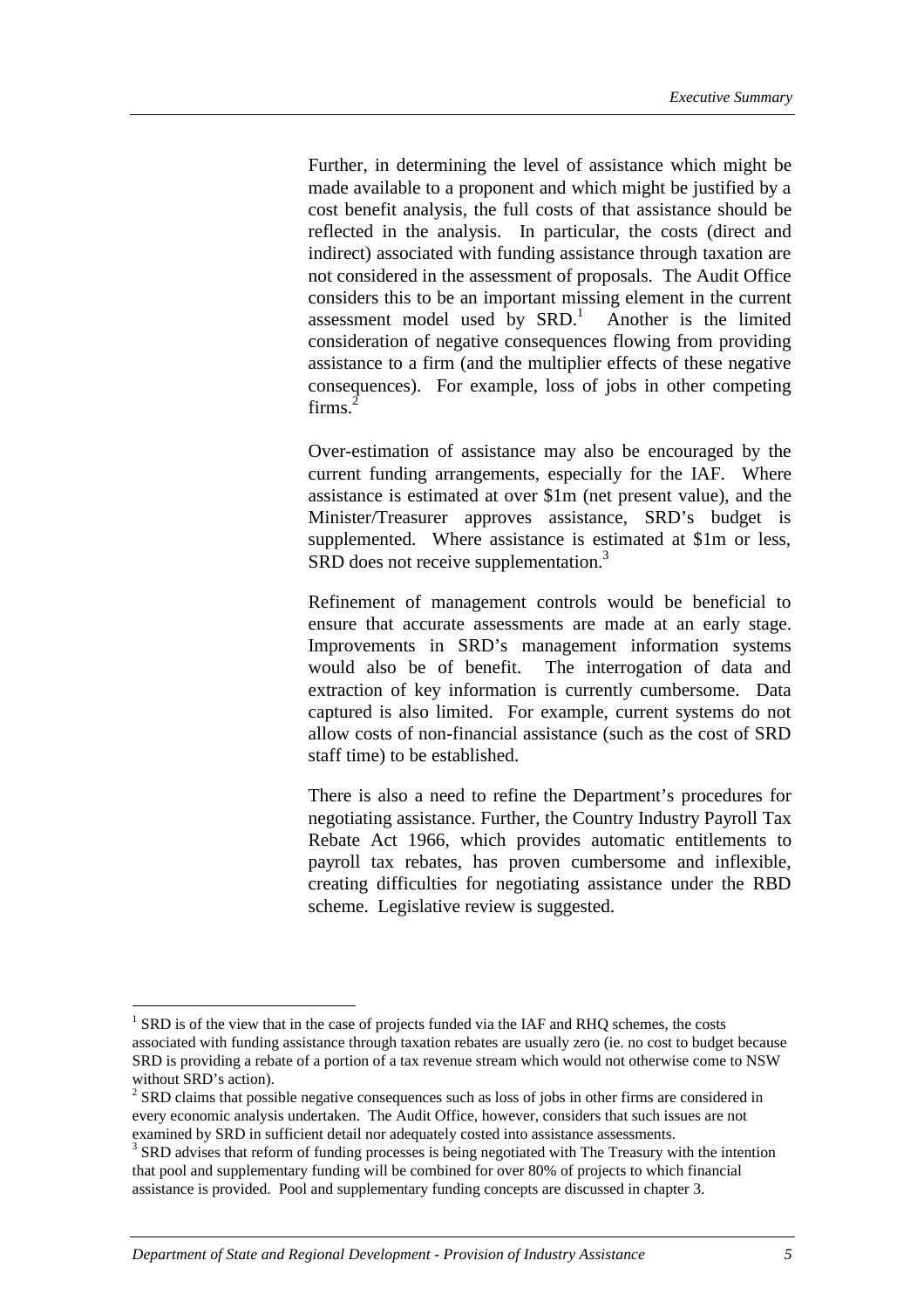The demarcation between SRD and Strategic Projects Division, Premier's Department is not always clear and protocols to guide the working relationships between the two agencies may be of benefit. Protocols would avoid either unwarranted duplication of work by, or a responsibility gap between, the two agencies and would enhance lines of responsibility and accountability.

**Documentation, Reporting and Monitoring** SRD's records and documentation generally did not meet desired standards and do not readily provide for independent review of the basis for judgments made and assumptions used. In addition, monitoring mechanisms provide little early warning that a successful proponent is subsequently facing difficulty, and post-evaluation mechanisms are limited.

> The Audit Office considers that the need for commercial confidentiality in the provision of assistance is generally overstated, is not demonstrated and is at odds with achieving necessary standards of transparency and public accountability. There is scope for more transparent reporting of assistance to individual firms/projects. Some information that is unlikely to cause harm, but which may attract more beneficial projects, is not presently published.

> The Audit Office accepts that some information may need to be withheld at certain times. However, commercial confidentiality should generally only apply before a decision about assistance is made, and the onus for arguing commercial confidentiality should be placed on the recipient of assistance.

> The Audit Office is also uncomfortable with the view that the Department's bargaining position requires non-disclosure of information. Such an approach to confidentiality removes any onus on SRD to demonstrate that it has bargained well. This gives more impetus to the view that SRD should establish a competitive process to the receipt of assistance so that bargaining positions become less important.

> One of the consequences of SRD's position on confidentiality is that firms adversely affected by the advent of the Government subsidised competitors are unaware of issues affecting their profitability or viability. Government is thus not accountable to persons directly adversely affected by Government action.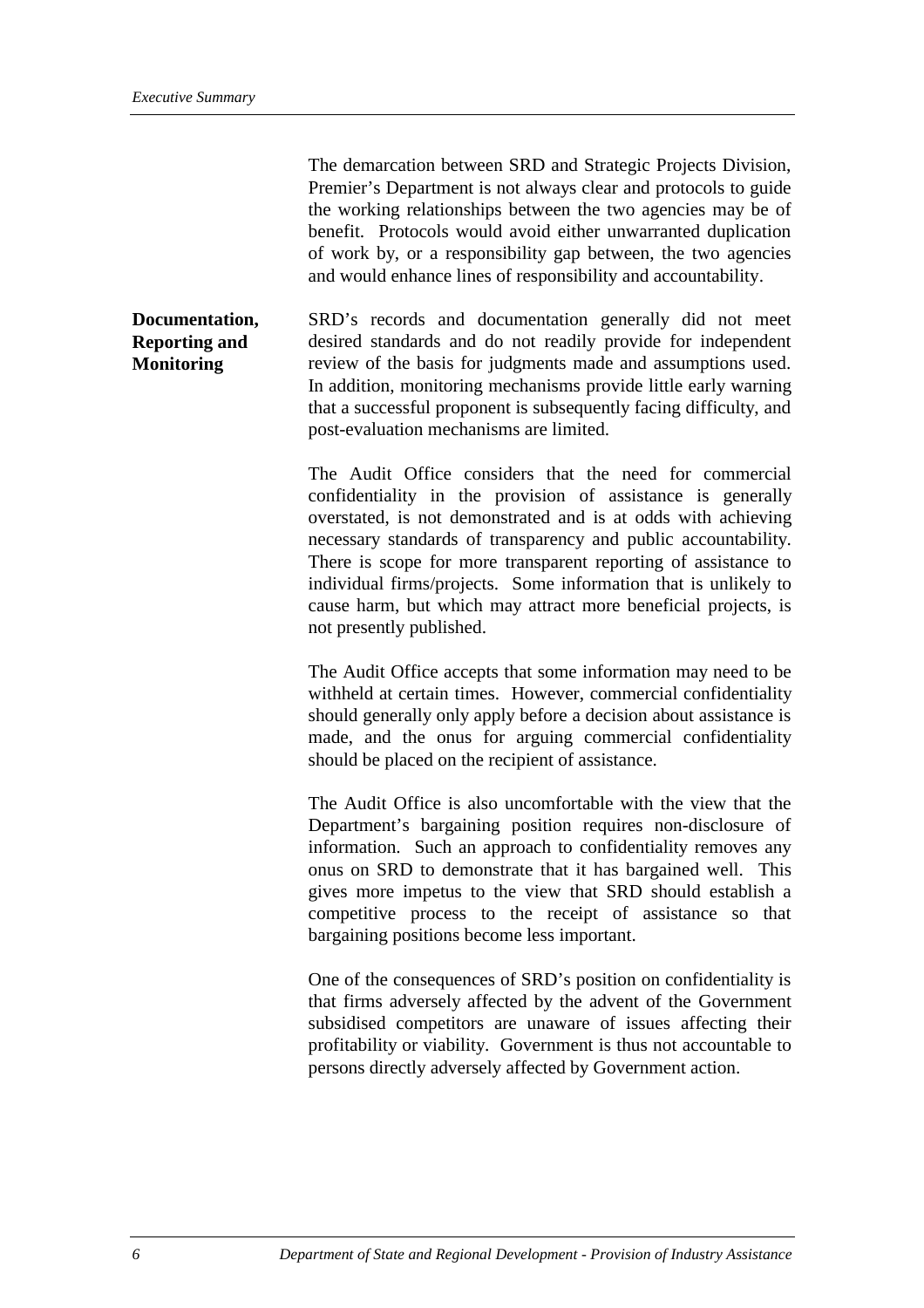For information which cannot be released at a particular time, there needs to be an independent mechanism to provide a proxy for Parliamentary scrutiny which supplements Freedom Of Information processes.

When a firm departs the State after receiving assistance, greater evidence should be maintained to demonstrate SRD's attempts to recover assistance provided and to document adjustments made to its systems in light of lessons learnt.<sup>4</sup> SRD has acknowledged that clawback arrangements are an area where further efforts will be directed.

<sup>&</sup>lt;sup>4</sup> SRD has recently introduced an Investment Procedures Manual. (The Audit Office's investigation was concluded prior to introduction of this manual). SRD advises that this manual provides for enhanced accountability requirements in the contractual provision, management and follow-up of all clients receiving assistance and that new procedures will provide substantial early warning of contraction or departure planned by clients, along with effective checks and balances on assistance.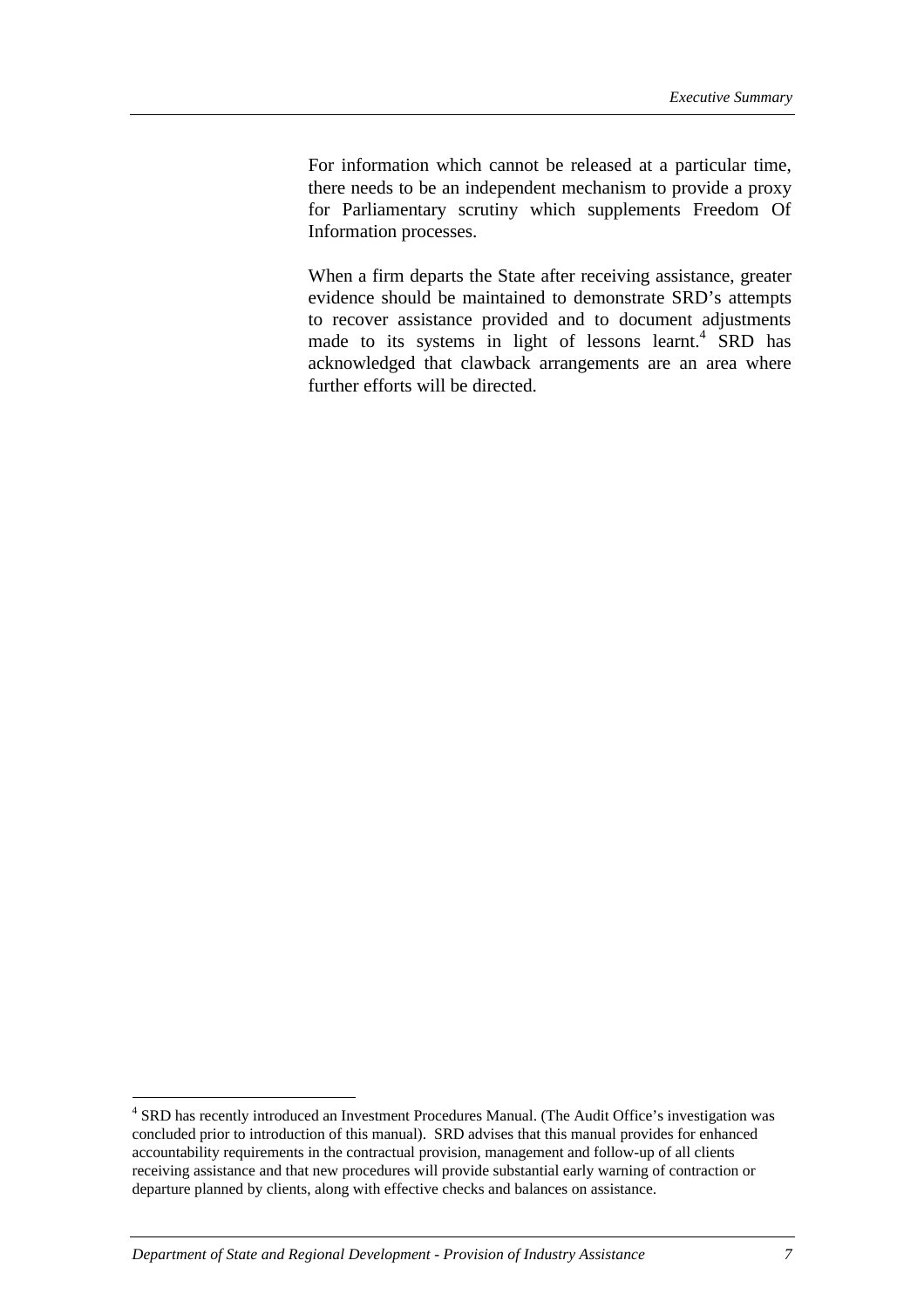### **Recommendations**

#### **It is recommended that SRD:**

- 1. Seek to maximise value for money in the provision of assistance.
	- 1.1. Consider combining the present pool and treasury funded components of the IAF to reduce volatility in expenditure and enhance budgetary management.<sup>5</sup>
	- 1.2. Continue to work towards the development of improved performance indicators which encourage provision of assistance on the basis of maximising net economic benefits.
	- 1.3. Develop options for reform of the Country Industries Payroll Tax Rebate Act (1966) for consideration by the Government to ensure the Act is appropriate for the needs of the State and sufficiently flexible to meet the needs of proponents.
	- 1.4. Develop protocols to cover circumstances where SRD and Strategic Projects Division, Premier's Department are both involved in projects to ensure clear lines of accountability for decision making and commitment of funds.
	- 1.5. Consider adopting an appropriate form of a competitive tendering approach to assist in the prioritisation of industry assistance proposals.
	- 1.6. Enhance provisions relating to proponents guaranteeing benefits to the community, and improve follow-up action and clawback provisions where benefits are not realised or where firms move operations out of NSW after having received State assistance.

<sup>&</sup>lt;sup>5</sup> SRD advises that reform of funding processes is being negotiated with The Treasury with the intention that pool and supplementary funding will be combined for over 80% of projects to which financial assistance is provided.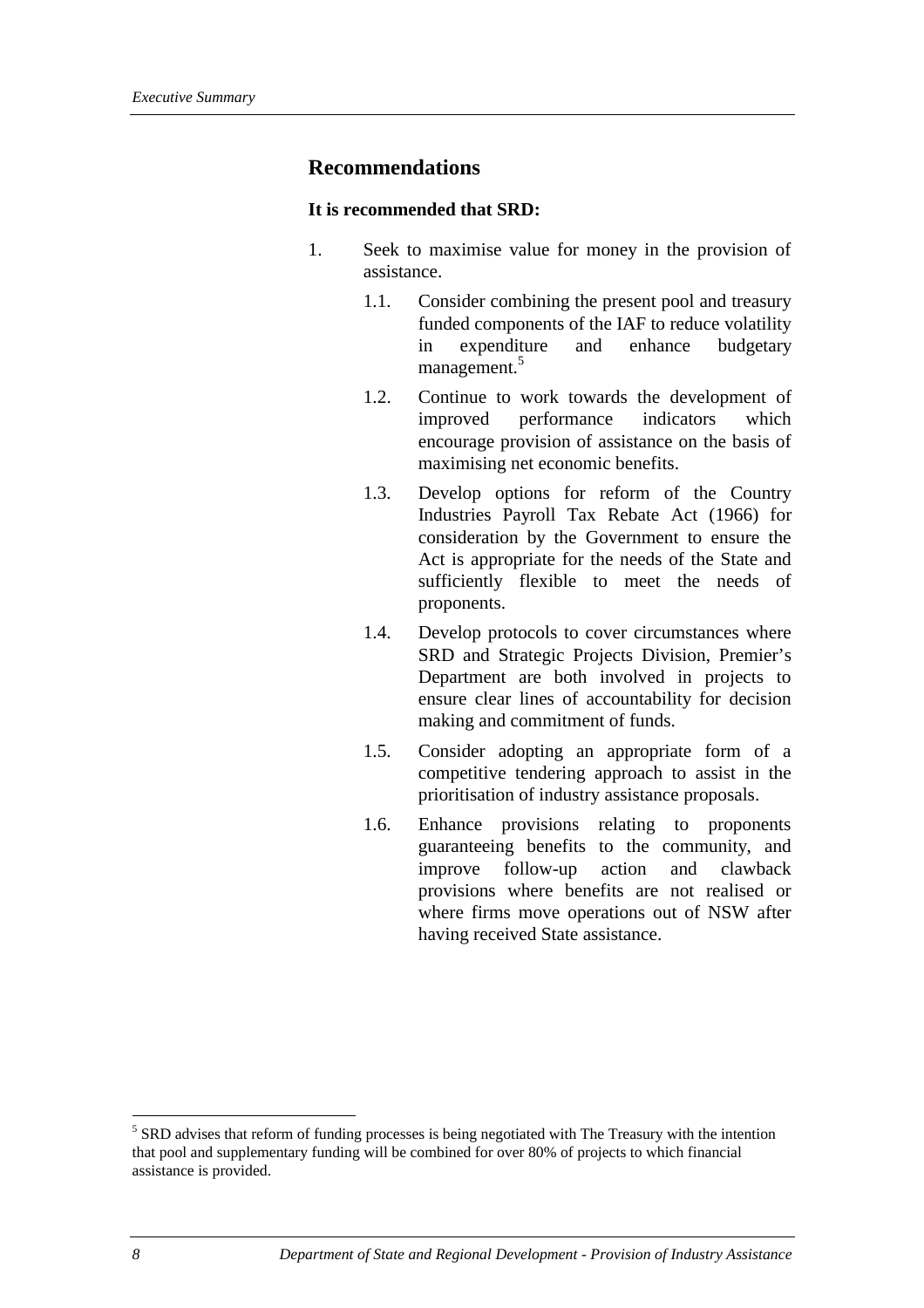- 2. Enhance its systems and procedures to minimise the potential for providing more assistance than is necessary to proponents.
	- 2.1. Expedite the introduction of systems to monitor and manage the expenditure and commitment of funds more effectively.
	- 2.2. Expedite the refinement of the management information system and, in particular, the development and utilisation of an activity based costing approach.
	- 2.3. Reconsider the assessment model being used so that it reflects the full costs and consequences of assistance in the decision making process.
	- 2.4. Consider ways of giving assistance to footloose firms to reduce their footlooseness. (For example, providing assistance on the basis that it is recouped if jobs are not sustained for a specified period after assistance is concluded or by linking assistance to investment in infrastructure).
	- 2.5. Consider having all economic assessments undertaken centrally in the Policy and Resources Division (although it may be appropriate to continue to allow the depth of assessment to reflect the level of assistance likely to be offered).
	- 2.6. Introduce procedures to provide assurance that officers who have been involved in the attraction and assessment of a proposal are not also solely involved in negotiation.
- 3. Increase accountability and transparency for the provision of assistance.
	- 3.1. Do not define information as commercial in confidence unless it is demonstrably so.
	- 3.2. Consider reporting of assistance provided in line with the preferred approach of the Industry Commission (discussed in chapter 5).
	- 3.3. Establish a mechanism to act as a proxy for public scrutiny for decisions regarding assistance (such as an operations review committee) where information is not published.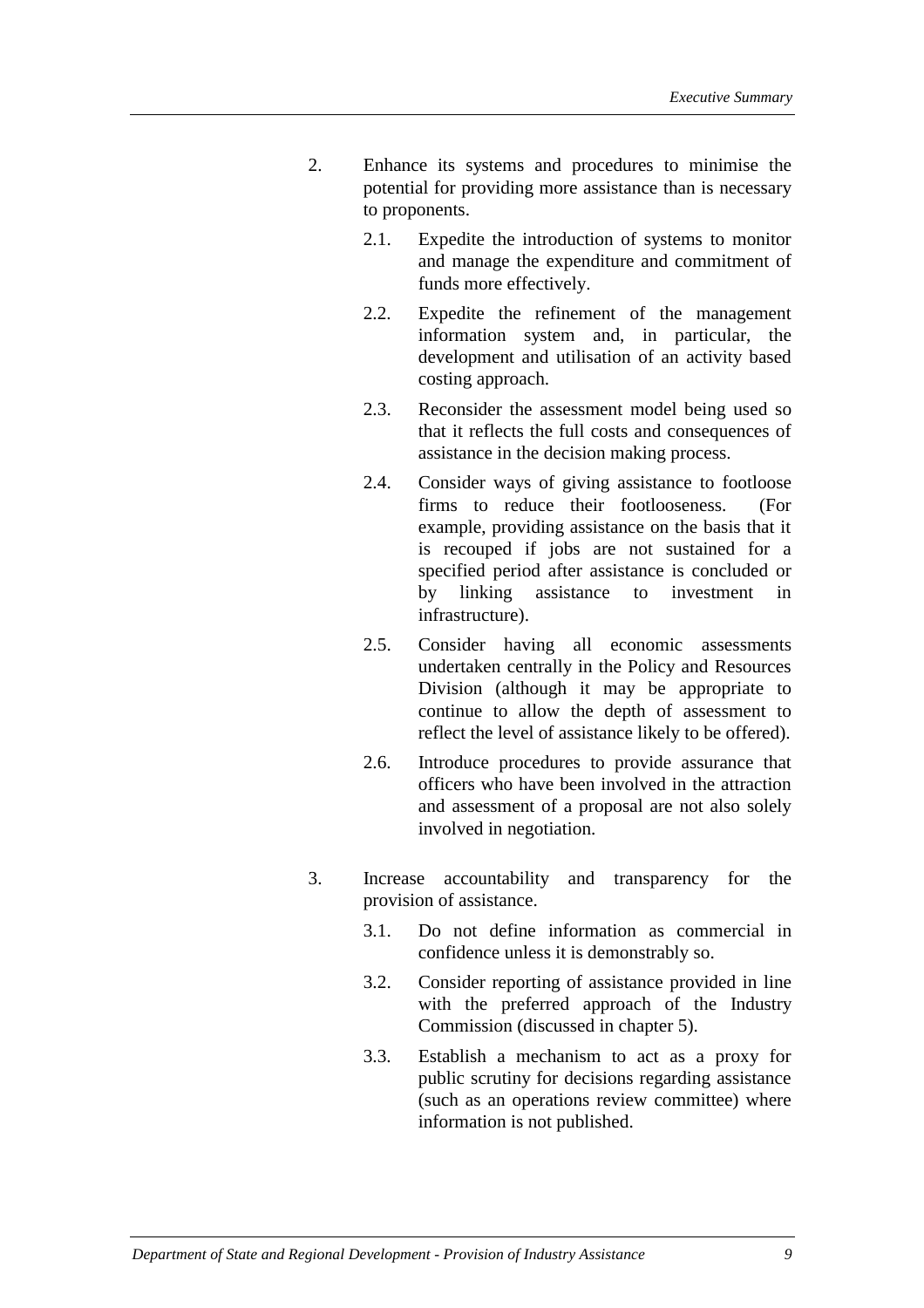- 3.4. Ensure Departmental files and records meet desired standards.
- 4. Improve guidance to staff in how to attract proposals, undertake assessments, negotiate agreements and monitor assistance.
	- 4.1. Expedite the development of more detailed handbooks to supplement guidelines for use by staff.<sup>6</sup>
	- 4.2. Ensure that guidelines/handbooks are sufficiently detailed to guide staff in all steps of the process.
	- 4.3. Clearly record departures from guidelines/ handbooks in assessment records.
- 5. Improve monitoring and evaluation of assistance.
	- 5.1. Develop and implement a framework for regular and on-going monitoring and evaluation of scheme performance.
	- 5.2. Refine current 'organisational' benchmarking initiatives and consider undertaking process and activity benchmarking.

<sup>&</sup>lt;sup>6</sup> The Department advises that it has recently published an Investment Handbook and all relevant staff should have attended a supporting training course by the time this report is published.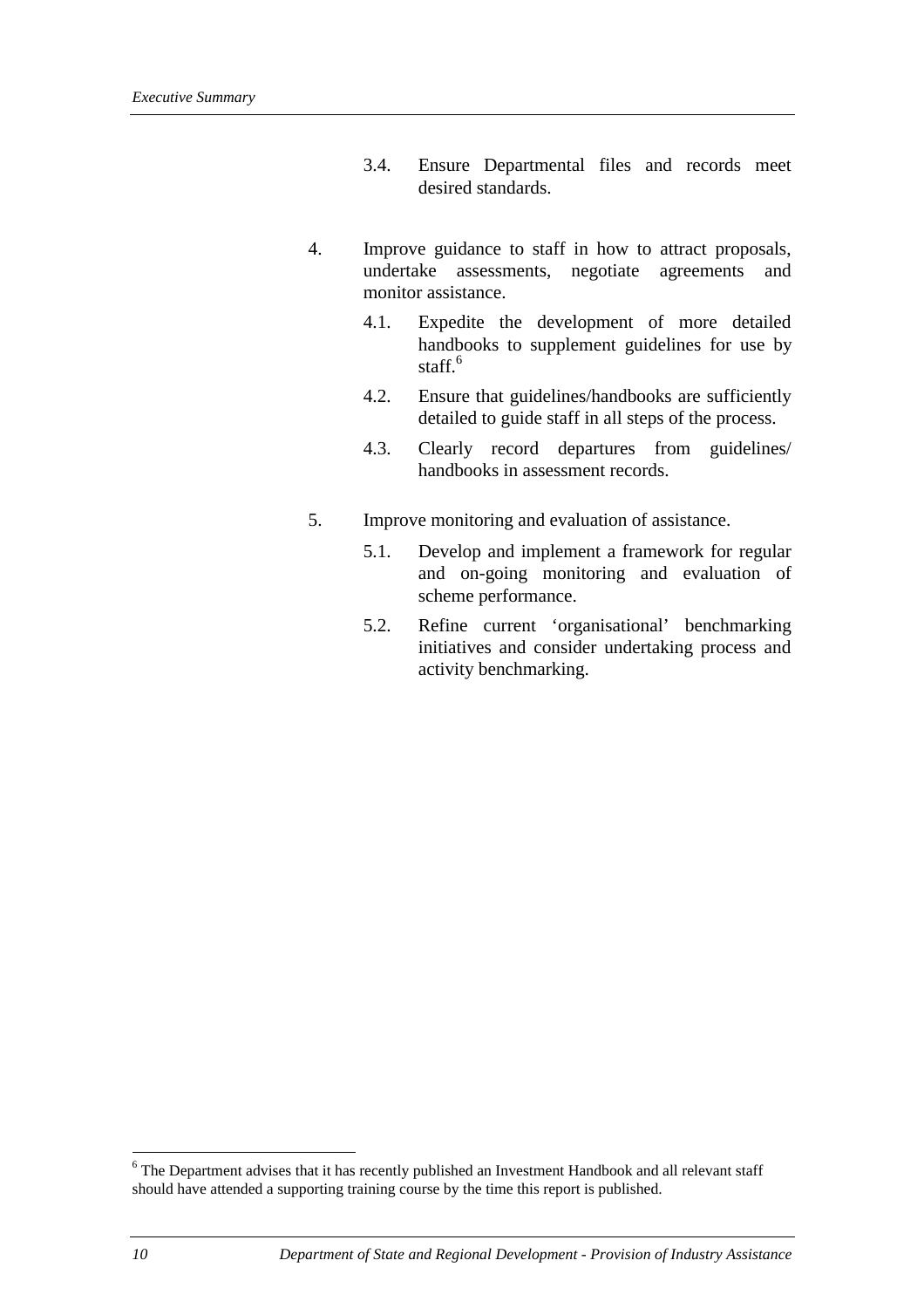## **Response from the Department of State and Regional Development**

*Thank you for your letter of 13 November 1998 and a copy of the Performance Audit Report into the Provision of Industry Assistance by the Department of State and Regional Development (DSRD). I have reviewed the Report and my formal response appears as two parts: general comments below and more detailed comments in the Appendix.*

*DSRD welcomes the Performance Audit Report into Industry Development Incentives. As part of this Department's continuous improvement program, a number of the issues raised and a number of the recommendations were already being addressed when the audit started and a number of the others were commenced during the course of the audit.*

*It is worth noting that an increasing proportion of DSRD's industry assistance work involves the provision of non-financial assistance. Non financial assistance includes help with site identification, introductions and advice on the business environment and facilitation through the regulatory process. DSRD continues to place a growing emphasis on non-financial assistance. This represents a move away from the provision of financial assistance alone, which underpinned much of the assistance reviewed in this audit.*

*The Performance Audit Report discusses the fact that the funding mechanisms for the Industry Assistance Fund (IAF) are not ideal. DSRD has been discussing with New South Wales Treasury the amalgamation of the two existing funding mechanisms (Budget appropriation and supplementation) for the IAF.*

*DSRD notes the Audit Office's comments on the treatment of confidential information.*

*That said, all government business development agencies, both within Australia and abroad, have commercial relationships with their clients which are of a confidential nature. An assurance of confidentiality is fundamentally important to investors. Anything less would compromise DSRD's ability to work with the private sector to develop major projects. The Audit Office has provided no clear evidentiary foundation to support its view that a lowering of DSRD's Commercialin-Confidence standard will be acceptable to industry and will not impede investment attraction in New South Wales.*

*Financial assistance for the larger projects is designed not to be provided to a firm which would have invested in New South Wales anyway. In the case of smaller projects criteria include that assistance be required to secure an implementation decision, or accelerate development, or improve the competitiveness/sustainability*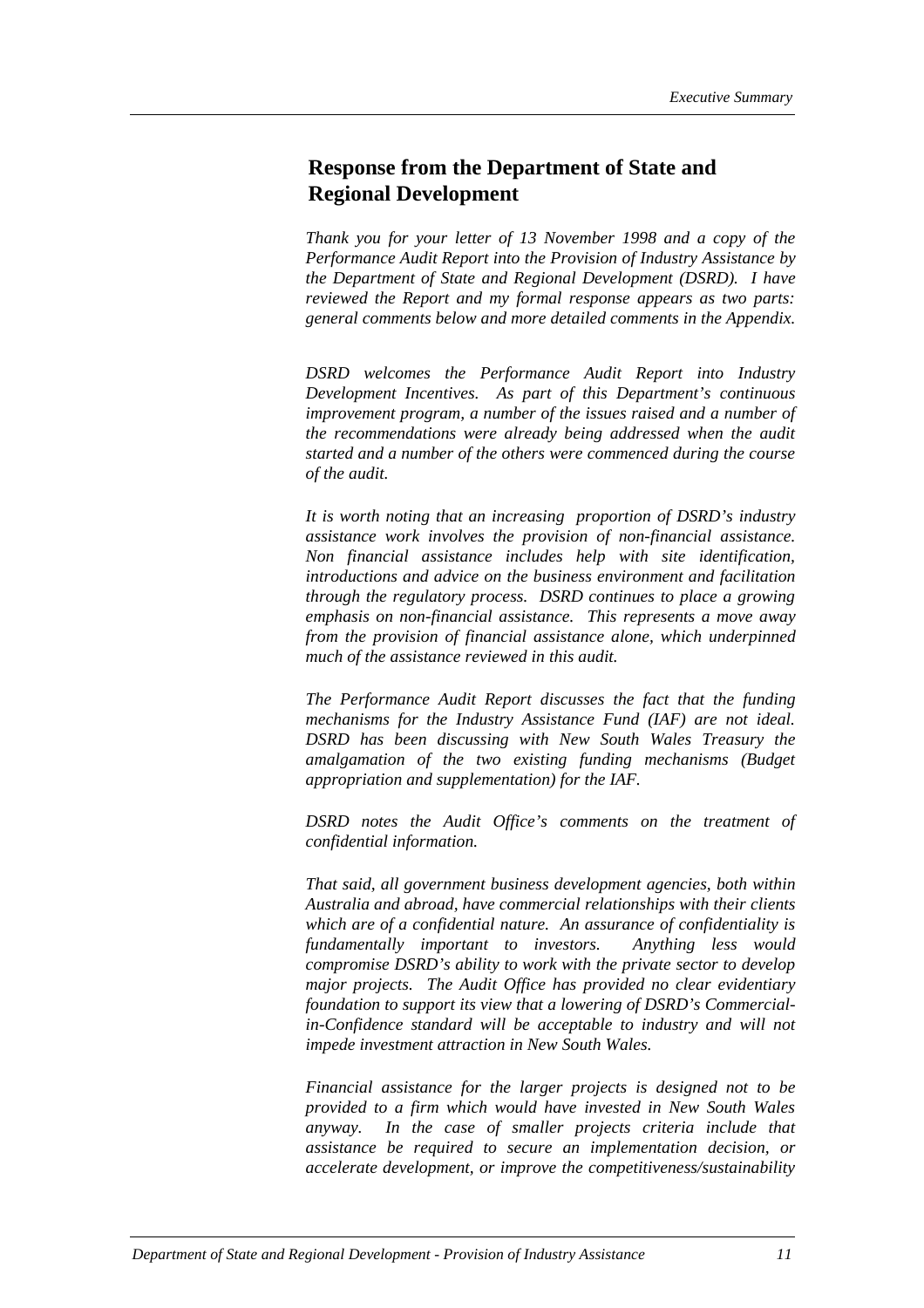*of a regional location. Assistance is only provided where it will achieve a positive outcome. Therefore, assistance generally is at no net cost to the Budget and, it is not the case that assistance could have been used in some other capacity to the greater benefit of the State.*

*A recent benchmarking study comparing the performance of economic development agencies in New South Wales, Victoria, Queensland, Ontario, Scotland, Wales and Ireland, reviewed by the Australian Graduate School of Management, described New South Wales as "the most efficient of all the economic development agencies in the study."*

*DSRD will move immediately to give effect to a number of the audit report's recommendations and will be examining others in the light of its operational imperatives.*

*In conclusion, DSRD welcomes the performance audit. I would like to place on record my thanks to the staff of the Audit Office, who have worked on this project, for their considerable efforts and cooperative approach in ensuring that the audit has made a valuable contribution to the culture of continuous improvement within the Department.*

*Yours sincerely (signed) Loftus Harris Director General Date: 11 December 1998*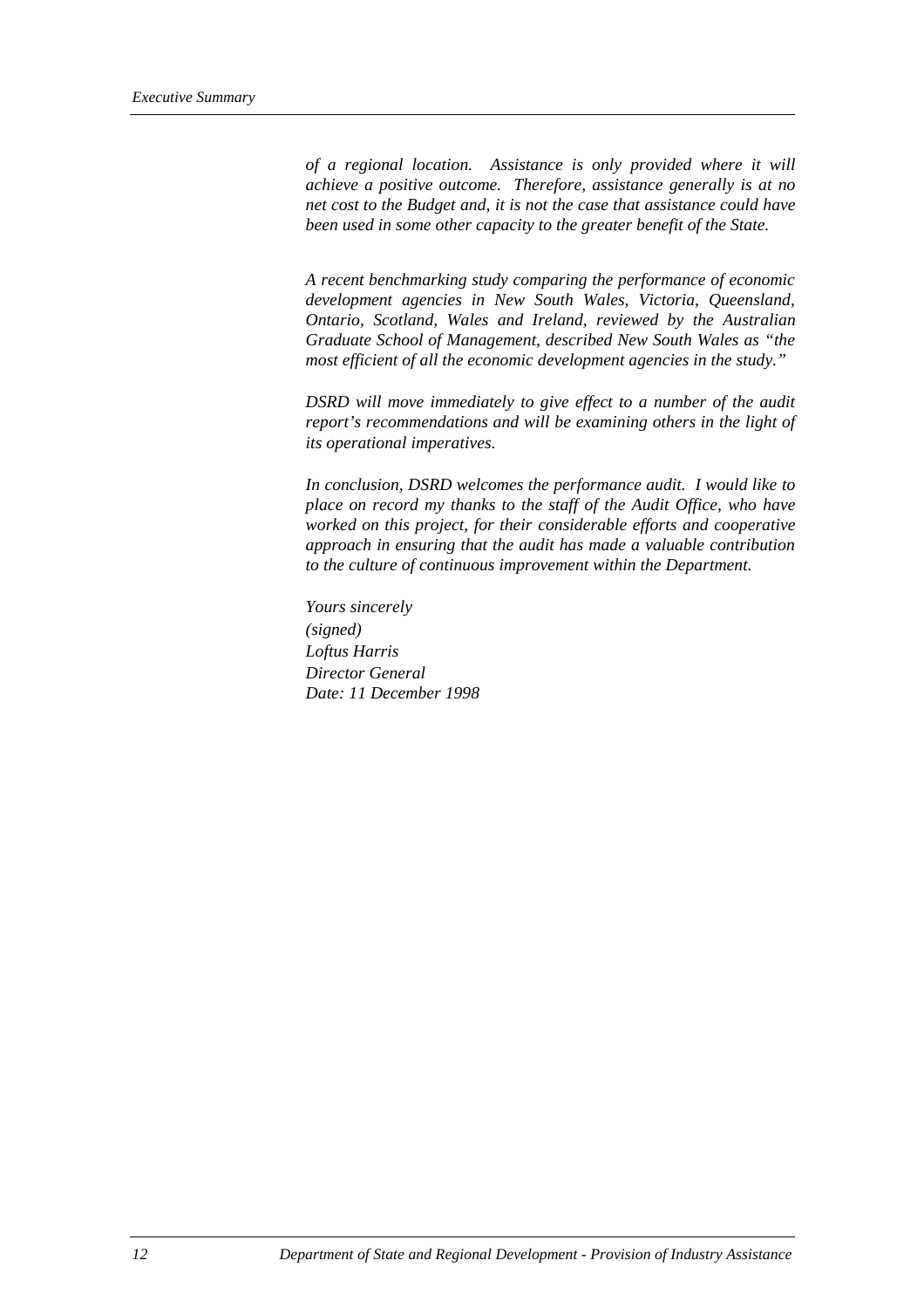**A detailed response from the Department has also been provided and is attached at Appendix 4.**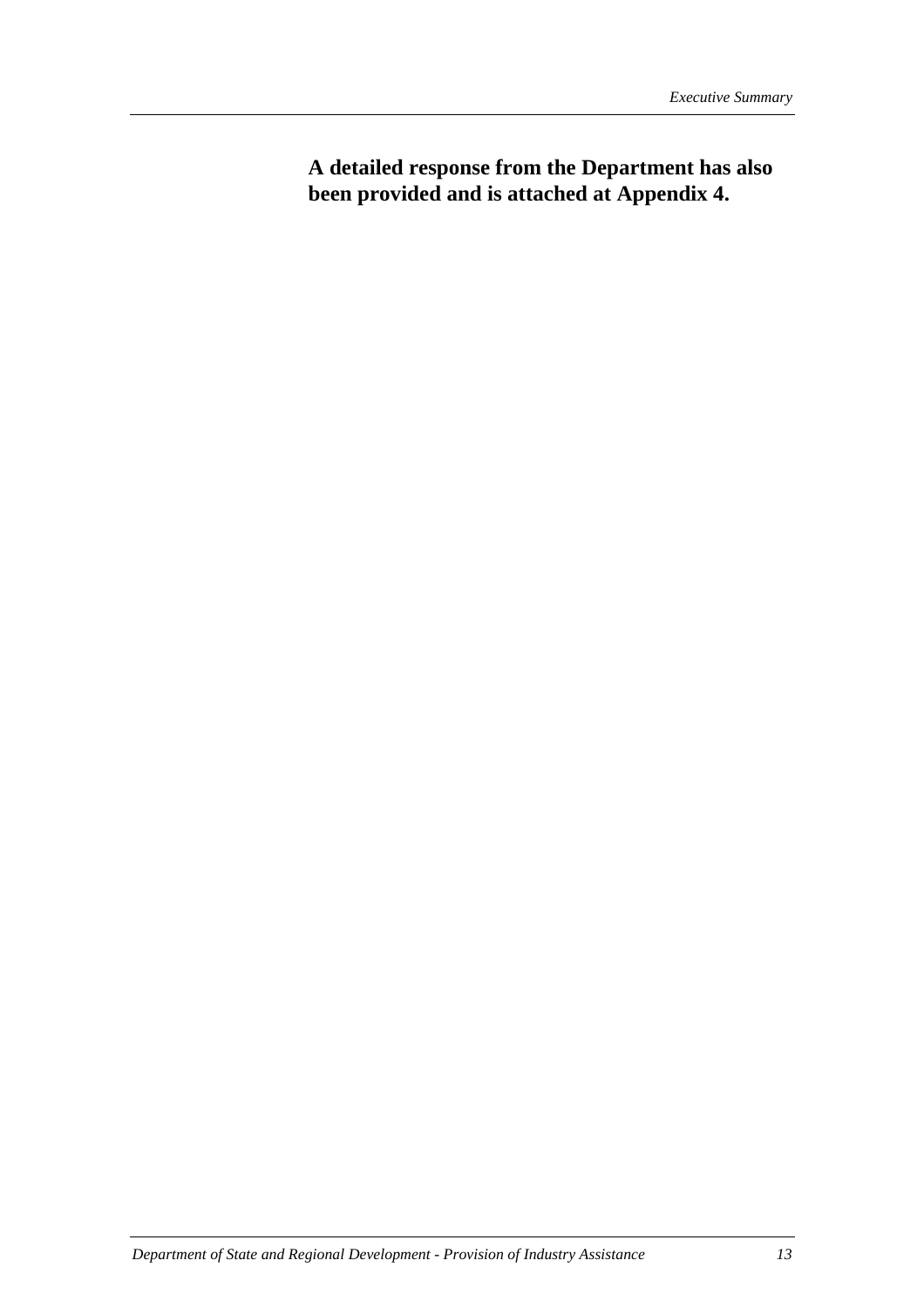## **1. Introduction**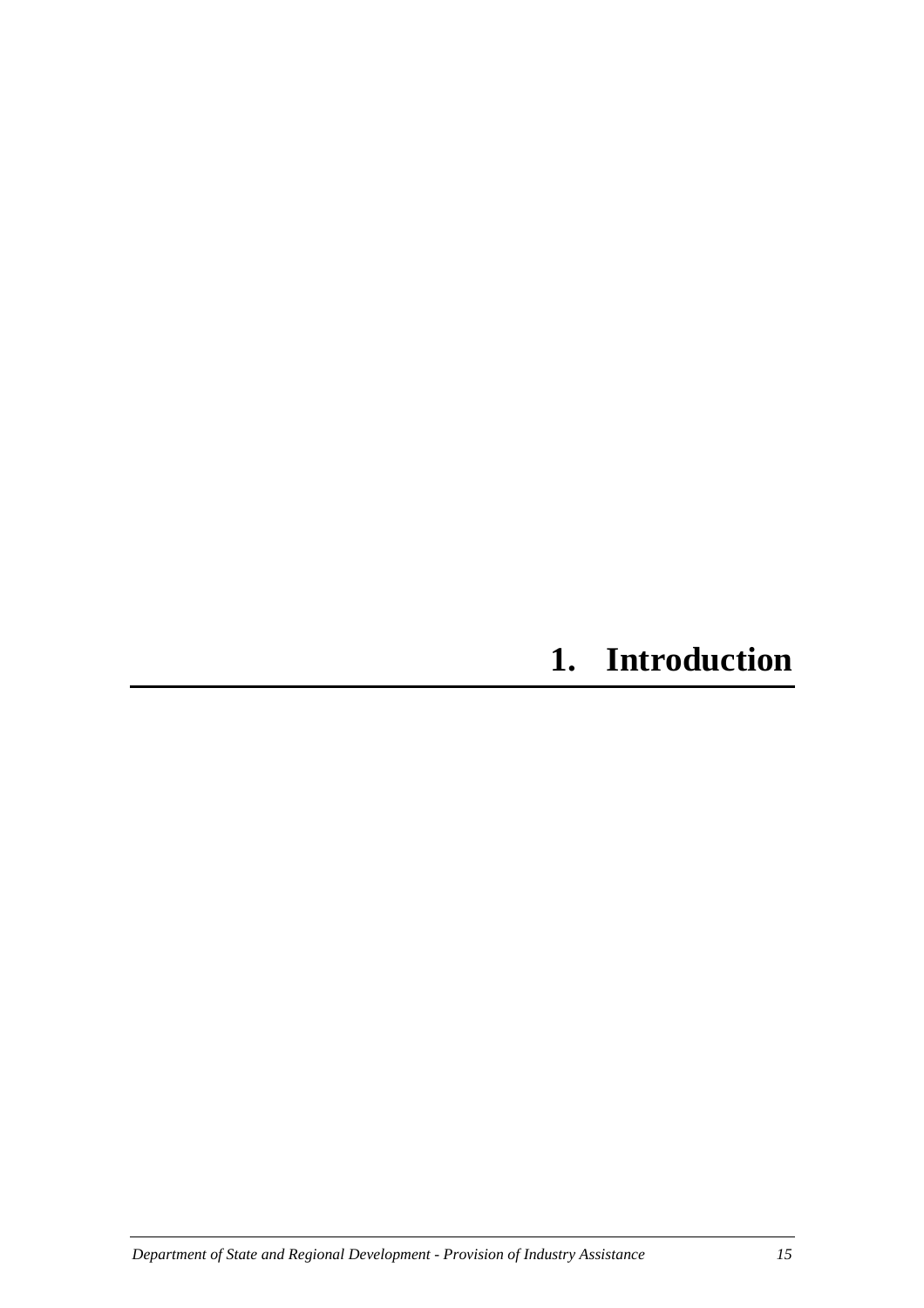## **1.1 Introduction**

The goals of the Department of State and Regional Development (SRD) are to:

- increase the level of business development and economic growth in NSW
- increase the export of NSW goods and services and provide advice to government on international trade matters
- strengthen, expand and diversify technical and managerial innovation in the NSW economy for commercial purposes
- create an excellent business climate for economic development in NSW
- bring new business to regional NSW through investment and growth of existing enterprises and by helping regional communities to build the capacity to capitalise on business opportunities.<sup>7</sup>

In NSW Budget Paper No 3, 1998-99, the Department's activities are classified as one program, 'Development of the New South Wales Economy'. The key services and subprograms offered under this Program include:

- Assistance to industry (which includes the Industries Assistance Fund)
- Regional Development Assistance (which includes the Regional Business Development scheme)
- Regional Headquarters tax rebates (which is the Regional Headquarters scheme)
- AusIndustry
- Small business development
- Grants to organisations
- Payroll tax rebates for secondary industry in country areas (which is the Country Industries Payroll Tax Rebate scheme).

SRD's assistance is generally delivered in three key areas:

#### *New investment*

SRD provides a range of services and offers financial and non financial assistance to attract investments to metropolitan and regional NSW.

<sup>&</sup>lt;sup>7</sup> As stated in SRD's Strategic Plan, 1998-2001.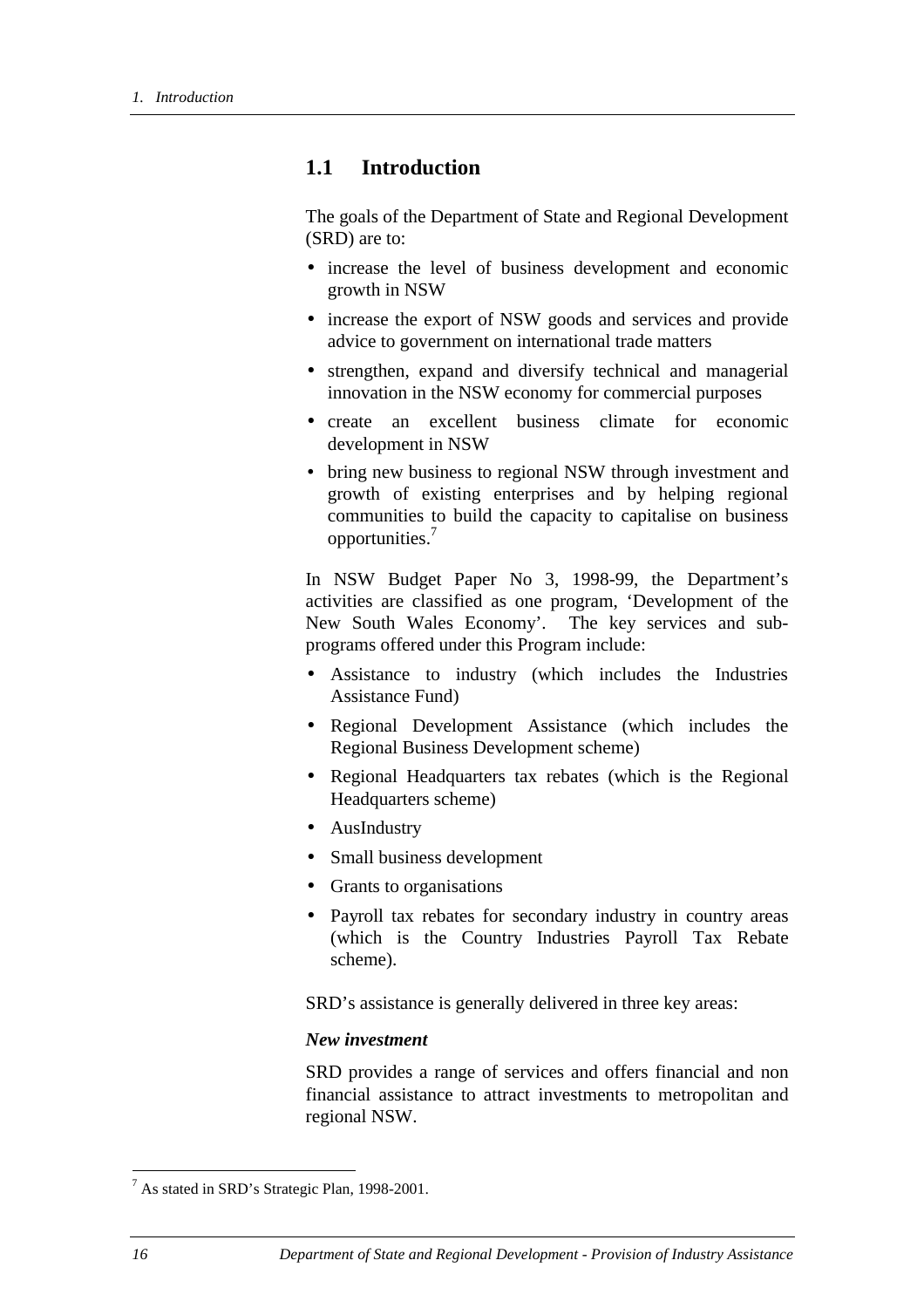### *Regional development*

SRD also helps regional communities to be more attractive to investors and to focus on their local economic priorities. It does this by supporting Regional Development Boards and community economic development programs through a network of regional offices.

#### *Small business development*

SRD provides services to new and growing businesses through a network of 49 regionally based, independent, non profit Business Enterprise Centres.

**Restructure of SRD** The audit was commenced shortly after the appointment of a new management for SRD and adoption of a new structure for the Department.

> The rationale for the restructure is to facilitate customer responsiveness, develop specialist capabilities, provide individual career paths and reduce inter-divisional competition.

## **1.2 Audit Objectives and Focus**

The main audit objectives were to:

- assess the adequacy of processes which underpin the provision of industry development incentives
- evaluate the effectiveness of the management and administration of industry development incentives.

The term incentive was interpreted in the broadest possible way to encompass all types of incentive measures, financial and non financial, provided to businesses on a selective basis. In this report, the terms incentive and assistance are used interchangeably.

Details of the audit hypotheses and criteria are provided in Appendix 1.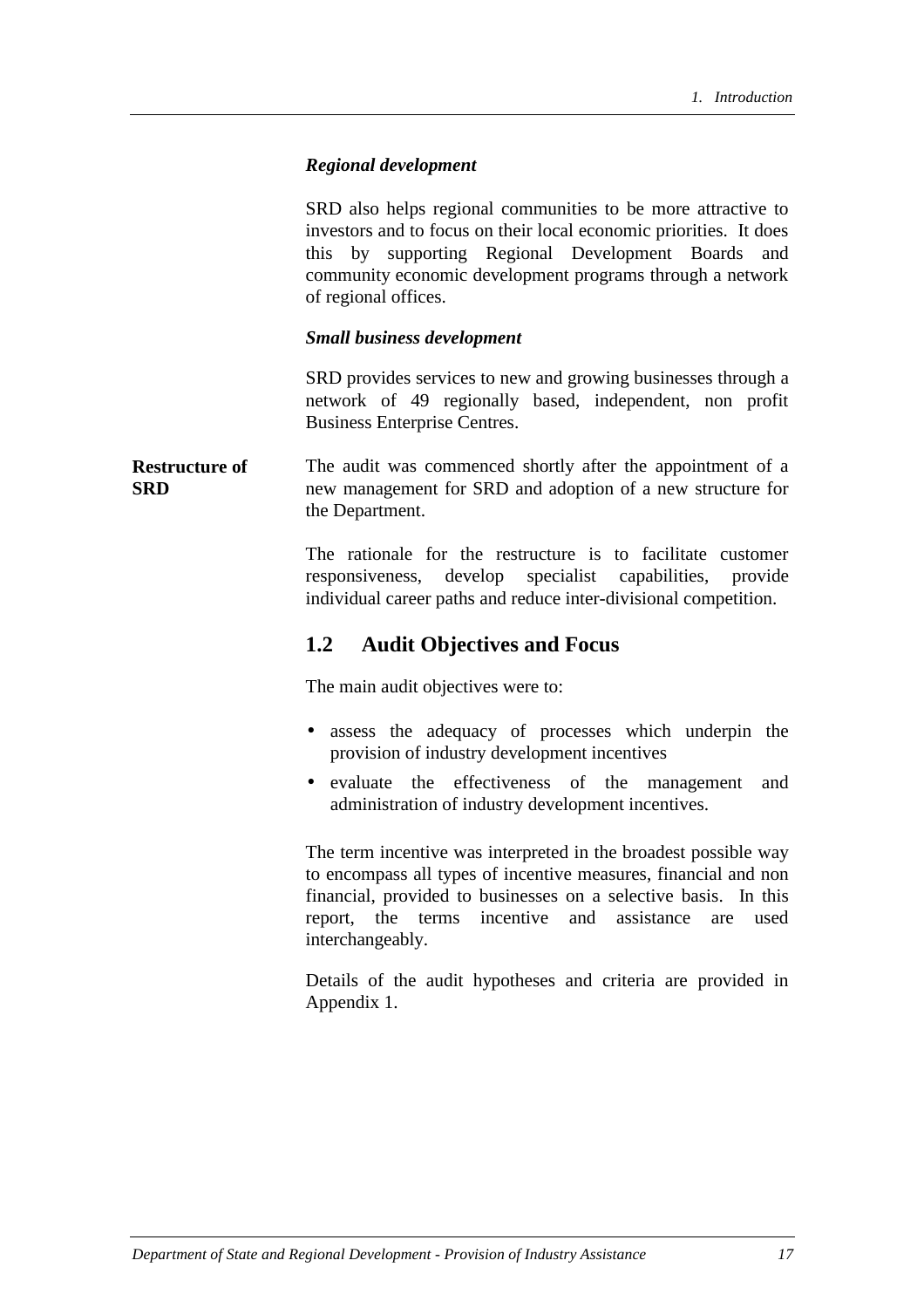The audit focused on assessing the efficiency and effectiveness of the Industries Assistance Fund (IAF), the Regional Business Development (RBD) and the Regional Headquarters (RHQ) schemes as administered by SRD. These were selected for audit because they:

- are examples of firm/project specific assistance
- provide assistance to proponents on a selective basis using assessments on a 'case by case' basis
- generally attract or facilitate projects which are subject of competitive bidding
- form a significant part of the Department's routine activities and a large proportion of its expenditure.

**Scheme Expenditure** The following table shows the level of expenditure for the IAF, RBD and RHQ schemes in relation to total departmental expenditure.

| Table 1:<br><b>Scheme Expenditure</b> |          |         |
|---------------------------------------|----------|---------|
|                                       | 1997-98  |         |
|                                       | \$2000   | % Total |
| Industries Assistance Fund (IAF)      | 17,566*  | 20      |
| Regional Headquarters (RHO)           | $1.001*$ | 1.1     |
| Regional Business Development (RBD)   | 7.390*   | 8.4     |
| Total Expenditure for IAF, RHO, RBD   | 25,957*  | 29.5    |
| Total other expenditure               | 62,023   | 70.5    |
| <b>Total SRD Expenditure</b>          | 87,980   | 100     |

\* Direct financial incentives only.

The three schemes have different objectives, different criteria (which are commercial in confidence for the IAF and the RHQ) and are administered in different ways. The key characteristics of each of these schemes are summarised in Appendix 2.

Appendix 3 provides a listing of firms/projects approved for financial assistance under the three schemes for the period 1995- 1996 to 1997-1998.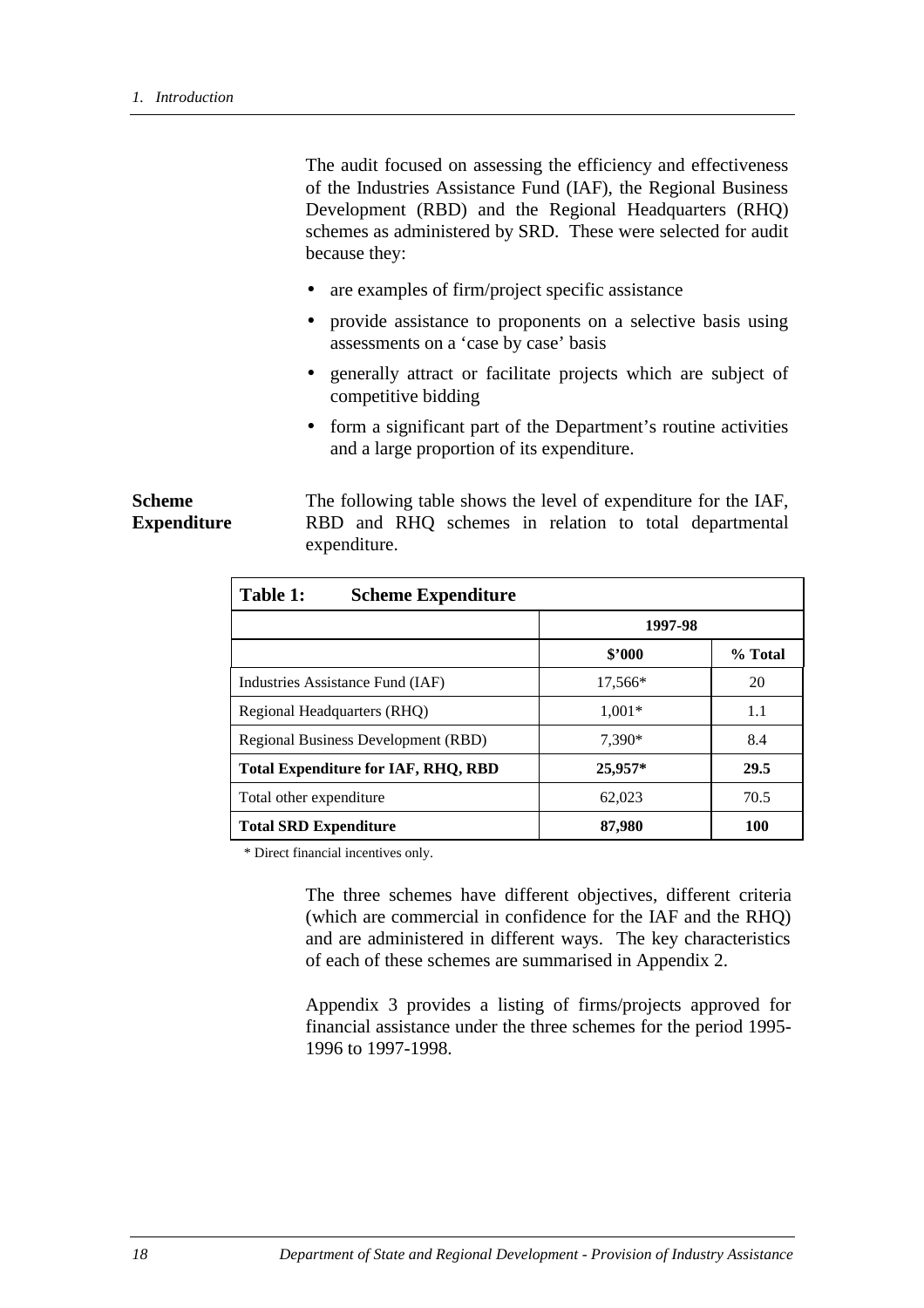## **1.3 Audit Methodology**

The Audit Office examined, by way of detailed case studies, a cross section of projects considered for assistance under the three schemes. Projects were nominated by SRD and supplemented by The Audit Office's research and discussions with Premier's Department and The Treasury. Criteria for the selection of projects were established in consultation with SRD. More than 40 projects were examined between the three schemes. These projects cover a period from the early 1990's to the present. They therefore do not all represent current practices. With the exception of very recent cases, The Audit Office found no significant evidence of differences in practices over time.

The following table shows the projects examined in the course of the audit.

| Table 2:<br><b>List of Key Projects Examined</b><br>(Projects assessed for assistance under the IAF, RHQ and RBD schemes)                                                                                                                                                                                                                                                                                                                                                                                                                                                                                                                                                                                                                                                                                                                    |                                                                                                                                                                                                                                                                                                                                                                                                                                                                                                                                                                                                                                                                                                                                                                                                                                                                    |  |
|----------------------------------------------------------------------------------------------------------------------------------------------------------------------------------------------------------------------------------------------------------------------------------------------------------------------------------------------------------------------------------------------------------------------------------------------------------------------------------------------------------------------------------------------------------------------------------------------------------------------------------------------------------------------------------------------------------------------------------------------------------------------------------------------------------------------------------------------|--------------------------------------------------------------------------------------------------------------------------------------------------------------------------------------------------------------------------------------------------------------------------------------------------------------------------------------------------------------------------------------------------------------------------------------------------------------------------------------------------------------------------------------------------------------------------------------------------------------------------------------------------------------------------------------------------------------------------------------------------------------------------------------------------------------------------------------------------------------------|--|
| Air International<br>$\bullet$<br>Albatross Technology Park, Defence<br>$\bullet$<br>Industries (files of feasibility study and<br>working party)<br><b>American Express</b><br>٠<br>Ascend<br>$\bullet$<br>Austral Softwood Processors Ltd<br>Australis Media Pay TV<br>٠<br>Bega Cooperative<br>$\bullet$<br><b>Bell Research Laboratory</b><br>$\bullet$<br><b>Berlei</b><br>$\bullet$<br>Britax Brylite P/L<br>٠<br>Capital Finance Australia<br>$\bullet$<br>Cargill Australia<br>$\bullet$<br><b>Cathay Pacific Catering Services</b><br>$\bullet$<br>Cathay Pacific Flight Simulator, Relocation<br>$\bullet$<br>Proposal<br>Cathay Pacific, Relocation of<br>$\bullet$<br><b>Communication Centre</b><br>Coastal Minehunter, Defence Industries<br>$\bullet$<br><b>Compaq Computers</b><br>Compaq Call Centre<br>Cowra Shire Council | Department of Defence, Guided Missile Frigates -<br>$\bullet$<br>Progressive Upgrade<br>Foxtel<br>$\bullet$<br>Fresenius<br>$\bullet$<br>Fujitsu Call Centre<br>٠<br>Galaxy Media<br>٠<br>Gunnedah Service Abattoir (Limited)<br>$\bullet$<br>Hunter Economic Development (Limited)<br>٠<br><b>Lucent Technologies</b><br>٠<br>Lufthansa<br>$\bullet$<br>Manpower<br>$\bullet$<br>Miller Metals Imaging Australia P/L<br>٠<br>Motorola Private Infrastructure<br>$\bullet$<br>Nowra Chemicals Manufacturers P/L<br>$\bullet$<br><b>Optus Continental Cable Television</b><br>٠<br>Overall Forge Holdings Ltd<br>٠<br>Philips Electronics, International Computer Center<br>٠<br>Resmed<br>$\bullet$<br>Teletech, Customer Call Service<br>$\bullet$<br>Visy Industries (Pratt), Proposed Kraft and Paper<br>$\bullet$<br>Mill<br><b>Western Union</b><br>$\bullet$ |  |
|                                                                                                                                                                                                                                                                                                                                                                                                                                                                                                                                                                                                                                                                                                                                                                                                                                              |                                                                                                                                                                                                                                                                                                                                                                                                                                                                                                                                                                                                                                                                                                                                                                                                                                                                    |  |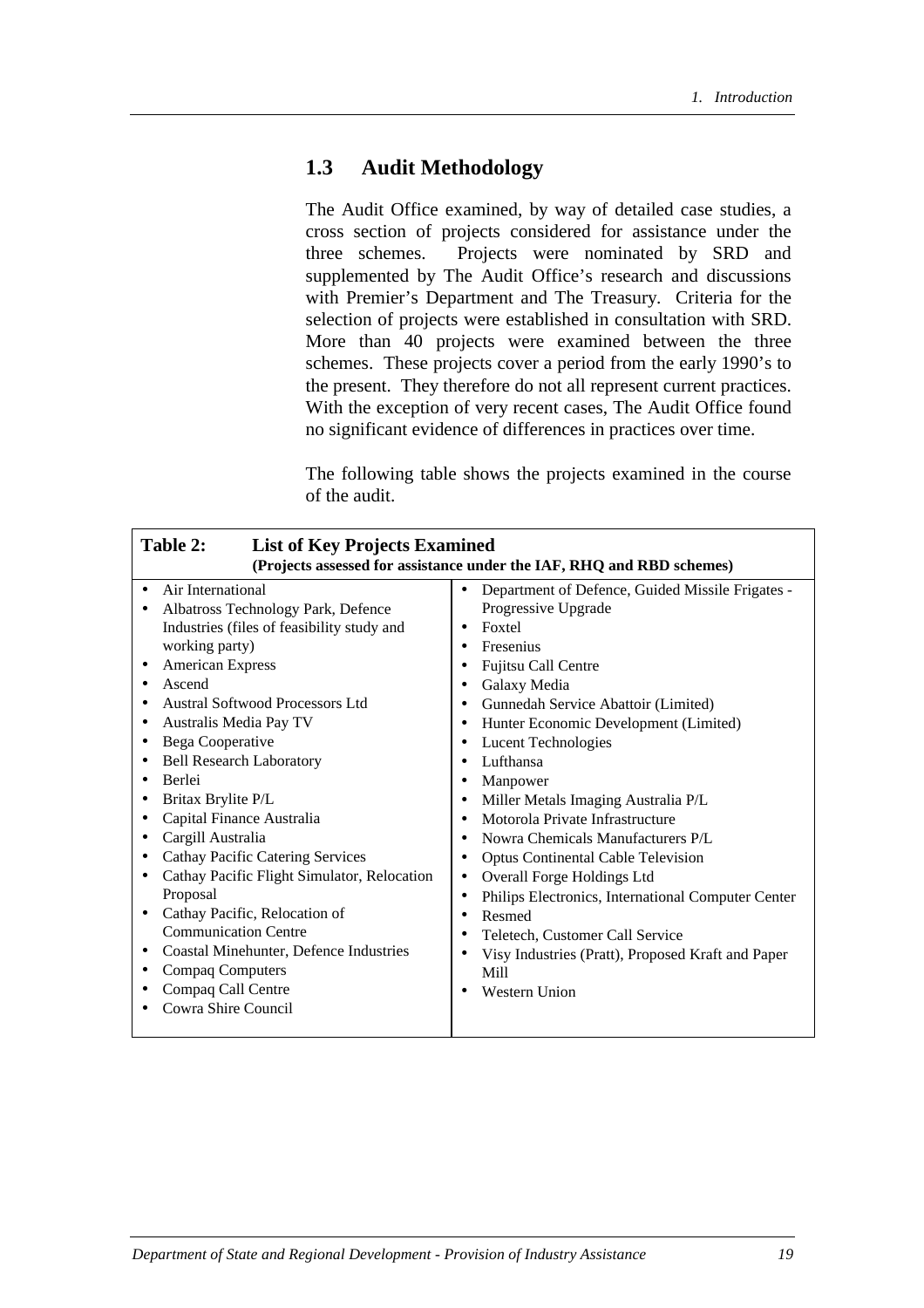The methodology also encompassed:

- examination of relevant departmental files, policies, strategies, procedures and plans
- review of literature on the provision of industry development incentives
- interviews with
	- $\Diamond$  departmental staff, in head office and Newcastle region
	- ◊ staff from The Treasury and Premier's Department
	- ◊ staff from the Independent Commission Against Corruption.

## **1.4 Acknowledgment**

The Audit Office gratefully acknowledges the cooperation and assistance provided by representatives of the Department in the course of this audit to the audit team: Sonia Danzo, Rod Longford, Henriette Zeitoun and Stephen Horne.

The Audit Office also wishes to give special acknowledgment to the highly professional approach of SRD in responding to the draft report, especially given the tight timetable necessary.

 $\hat{\mathcal{L}}$ 

## **1.5 Cost of the Audit**

The total cost of the audit was \$211,639 comprising:

| Direct salaries costs                    | 126,286 |
|------------------------------------------|---------|
| Overhead charges                         | 54,126  |
| Value of unpaid staff time               | 12,157  |
| Consultancy (internal) and Miscellaneous | 14,069  |
| Printing                                 | 5,000   |
| <b>Total Cost</b>                        | 211,639 |
|                                          |         |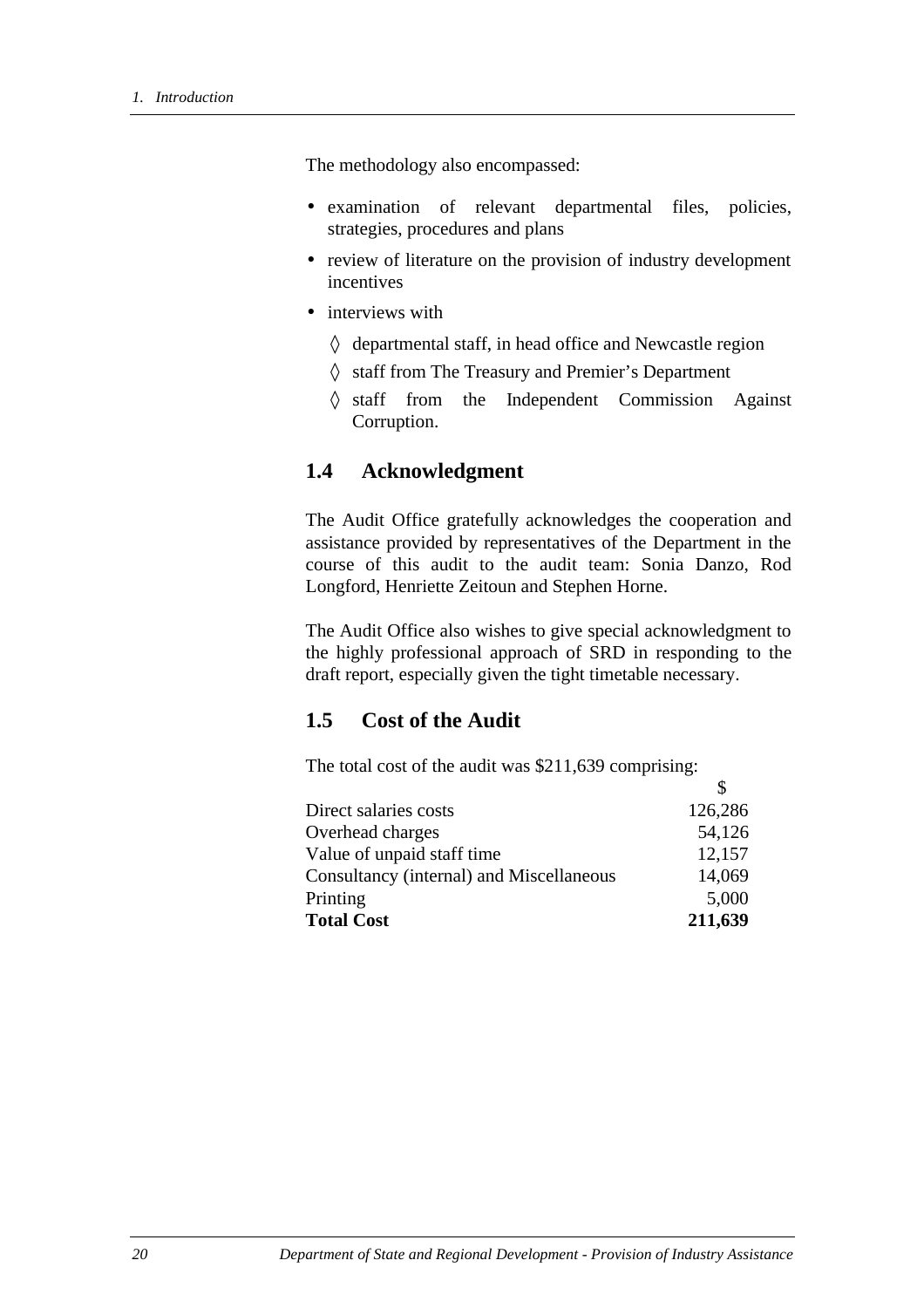## **2. Basis for Assistance**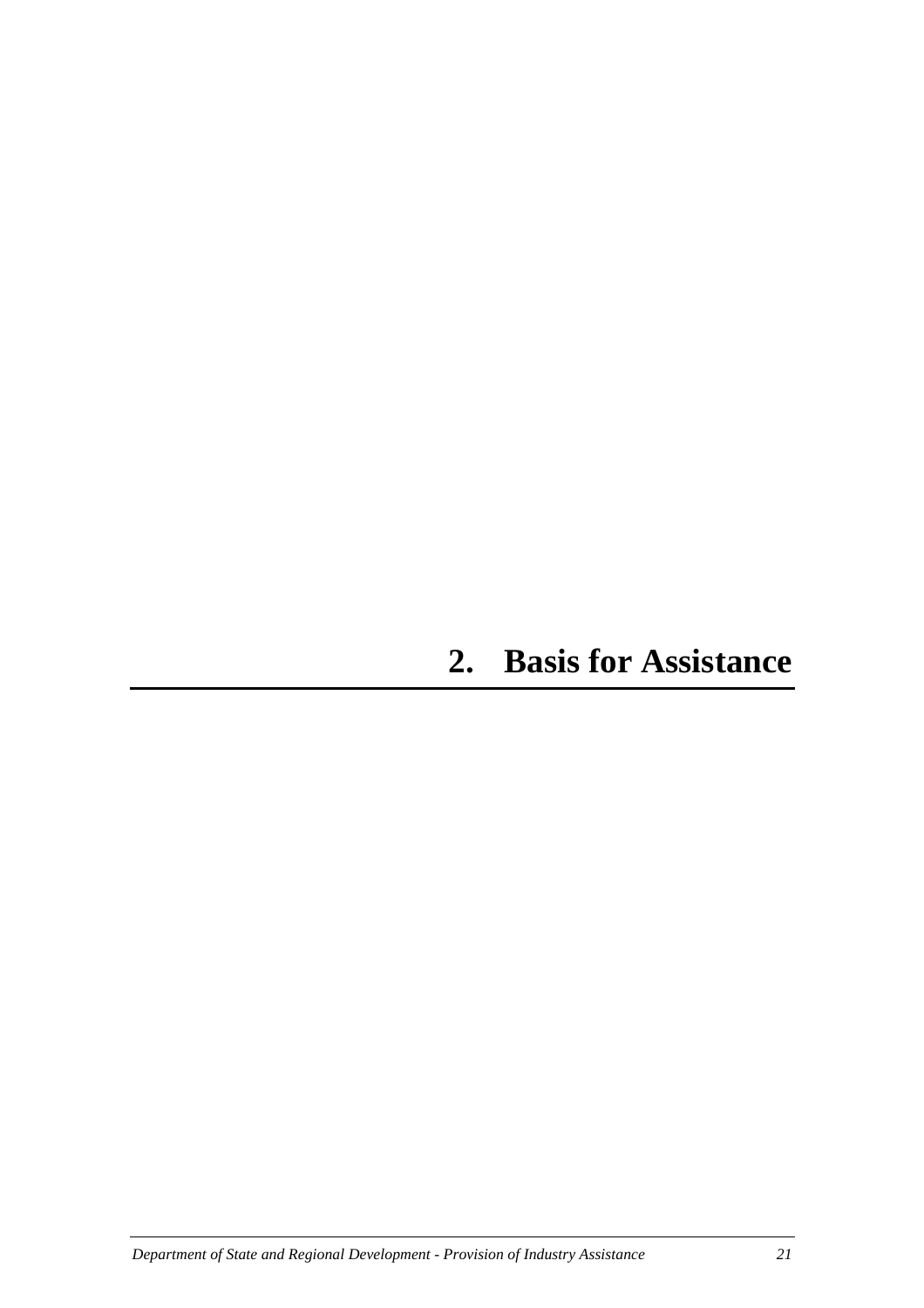## **2.1 Approaches to Industry Development**

Governments have an interest in attracting and competing for mobile investments because of perceived employment and income generation benefits for the State.

Governments generally compete for mobile investments in two ways. They:

- attempt to contribute to the establishment of an economic environment which attracts such investments. This is often referred to as 'getting the economic fundamentals right'
- also provide firm/project specific assistance. The hope is that for a relatively small outlay, a State might be able to secure a long-term, substantial addition to its tax base. However, the Industry Commission has observed that in practice competition between States can cause the incentives to be increased, and the addition to the tax base to tend to zero. Investors are aware of this dilemma for the States and it is in investors' interest to encourage competitive bidding between States for their investment.

Industry assistance is often justified as a response to market failure, $\stackrel{8}{\ }$  and relies heavily on the promise of positive externalities<sup>9</sup> arising from the investment projects. Industry development can give rise to positive externalities.

**The NSW** A stated goal of the New South Wales Government is:

> to provide a high and improving standard of living for the people of the State. This is achieved through four key drivers - social justice, economic development and job generation, environmental protection and financial strength.<sup>10</sup>

A key contributor to economic development and job generation is industry development. In many respects, the Government relies upon the State's natural competitive advantages to attract industries. The bulk of annual investment in the State occurs without overt Government support. It comes to NSW because investors perceive opportunities for a return.

 $\overline{a}$ 

**Approach**

<sup>&</sup>lt;sup>8</sup> Sources of market failure relate to the existence of public goods, natural monopoly, uncertainty, externalities, indivisibilities and information costs.

<sup>&</sup>lt;sup>9</sup> These are benefits that arise from investment projects. These benefits accrue to society, but are not totally captured by the owners of the investing entity, eg flow on jobs and investments.

<sup>&</sup>lt;sup>10</sup> SRD's 'Policy Approach to Industry Development'.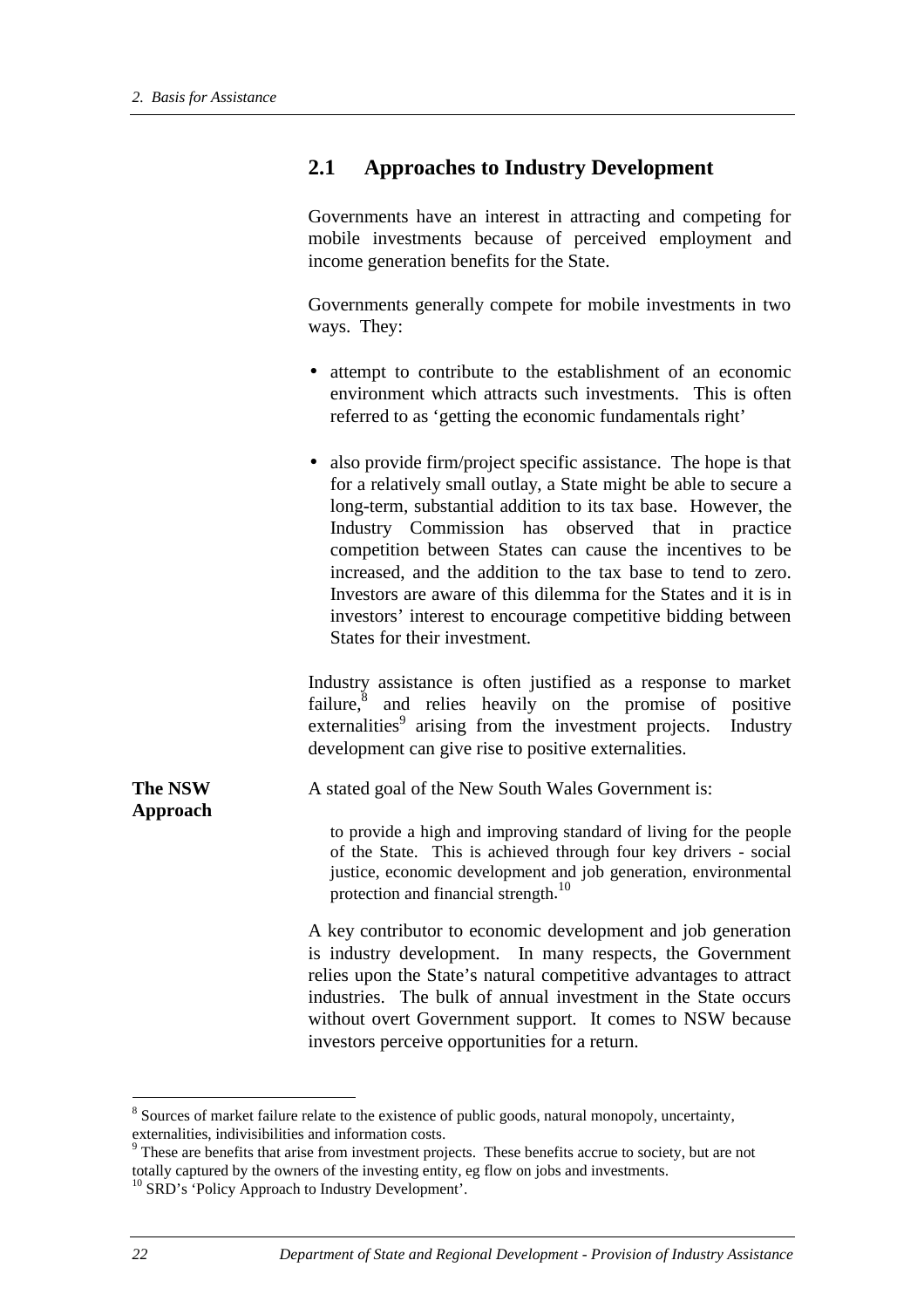Much of the NSW Government's microeconomic reform efforts are directed towards improving the economic fundamentals to encourage and reward investment by ensuring:

- a competitive tax regime
- adequate infrastructure, roads, ports etc.
- efficiently priced water, electricity and other government services
- a sound regulatory framework with low compliance costs
- high quality education and training.

#### **Economic Fundamentals and Selective Assistance**

 $\overline{a}$ 

The Government's focus on the State's economic fundamentals is consistent with the views of the Industry Commission. The Final Report of the Industry Commission on Industry Assistance released in 1996 made a number of key points, including:

- significant industry assistance was provided by the States most of which was firm-specific, discretionary and undesirable
- inter-state competition for new investments through the offer of financial incentives may not be in the overall national interest, if it results in a sub-optimal location decision $11$
- competition between the States on economic fundamentals was desirable
- States often misused evaluation techniques in estimating the net benefits of assistance
- jurisdictions should observe guidelines on transparency and monitoring of any assistance
- there was a strong case for States to consider an agreement to cease or limit firm or project specific assistance.<sup>12</sup>

Whilst the NSW Government submission to the Industry Commission acknowledged the benefits of inter-state competition on the basis of economic fundamentals rather than on firm/project specific assistance, other States indicated to the Commission an intent to continue firm/project specific assistance. Further, no agreement between the States on curtailing selective assistance has been reached despite NSW proposing such an agreement.

 $11$  It needs to be noted, however, that with some larger projects, the choice for a proponent may not be between a location in NSW and one in another State, but in another country. In such circumstances, the potential for economic benefit to Australia from selective assistance may be greater than if the alternative was inter-state. Nevertheless, the Industry Commission noted that the general conclusion of the policy debate about assistance in the international trading environment is that, with the important exceptions of providing general 'good government' and the correction of 'market failures', assistance to industry is not an effective means of improving the standards of living of Australians as a whole. Further, in such circumstances, assistance may be more appropriately negotiated at the Commonwealth level to secure the investment for Australia.

<sup>&</sup>lt;sup>12</sup> Industry Commission Inquiry into State, Territory and Local Government Assistance to Industry, Report No 55, 29 October 1996.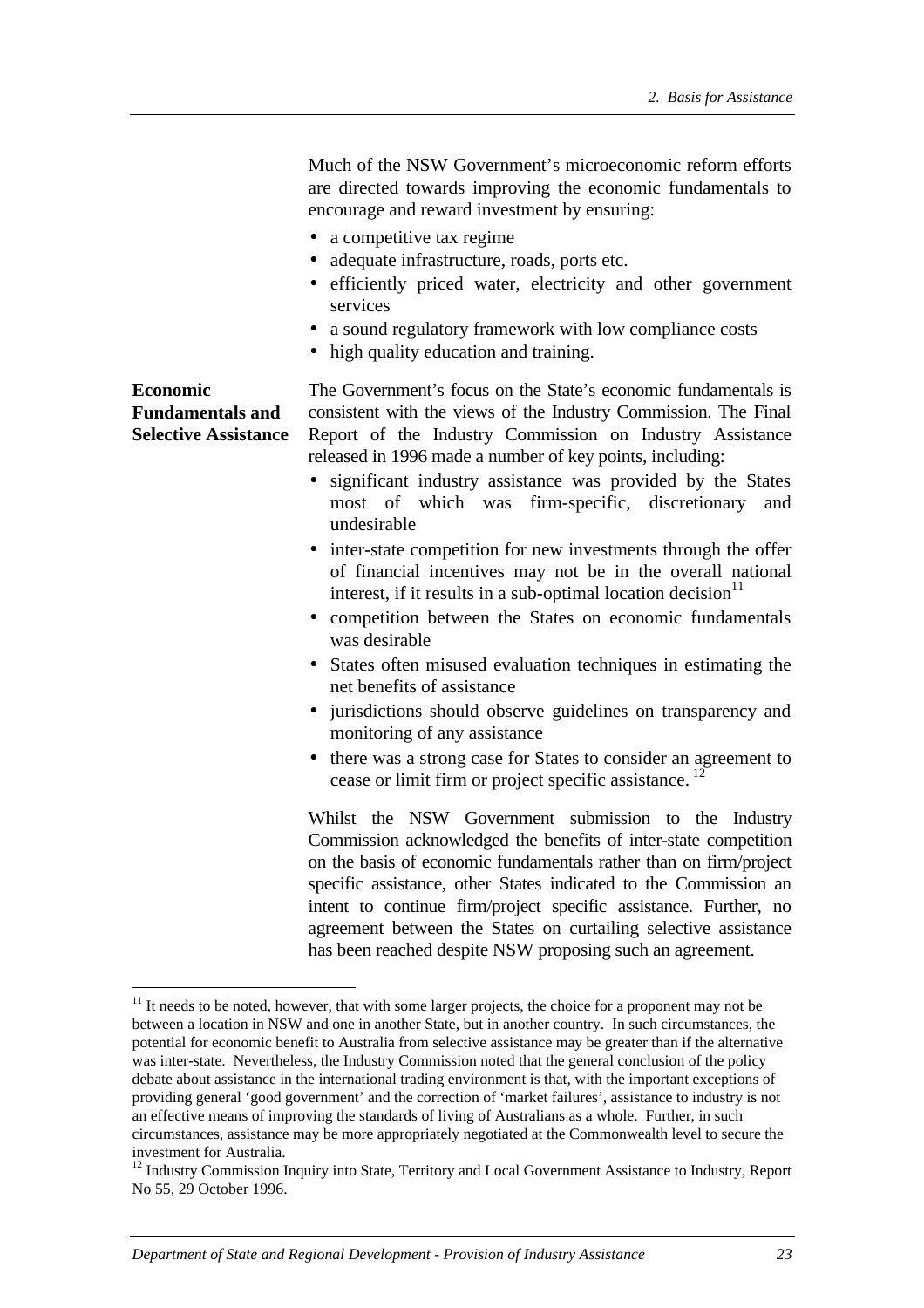| <b>Prioritisation</b>        | The Audit Office sought to identify and assess SRD's<br>mechanisms for promoting best value for money from the<br>provision of selective industry assistance.                                                                                                                                                                                                                                                                                                                                                                                                                                                                                                                                               |
|------------------------------|-------------------------------------------------------------------------------------------------------------------------------------------------------------------------------------------------------------------------------------------------------------------------------------------------------------------------------------------------------------------------------------------------------------------------------------------------------------------------------------------------------------------------------------------------------------------------------------------------------------------------------------------------------------------------------------------------------------|
|                              | The Department's current approach is to assess firm/project<br>specific assistance on a case by case, first come first served<br>basis. The Department argues that a case by case process is<br>necessary as it maintains the flexibility to respond to proposals<br>as they arise. In SRD's view, the availability of Government<br>funds needs to coincide with the timing of proposals. SRD also<br>argues that a case by case process allows negotiation to attract a<br>project for the least cost possible.                                                                                                                                                                                           |
|                              | SRD operates on the basis that the vast bulk of selective<br>assistance is provided at 'no cost to Government' (ie for the<br>IAF) and therefore need not be prioritised. This stems from the<br>view that assistance is only provided to firms which otherwise<br>would not have located in NSW.                                                                                                                                                                                                                                                                                                                                                                                                           |
|                              | SRD advises that it attracts investment across a broad range of<br>industries, but that it is focusing on:                                                                                                                                                                                                                                                                                                                                                                                                                                                                                                                                                                                                  |
|                              | • identifying the key high growth industries which should be<br>targeted and actions required to promote investment in these<br>industries                                                                                                                                                                                                                                                                                                                                                                                                                                                                                                                                                                  |
|                              | • considering proposals in the context of the industry sector<br>they are in and as to whether they fill in gaps identified in the<br>value chain.                                                                                                                                                                                                                                                                                                                                                                                                                                                                                                                                                          |
| Audit<br><b>Observations</b> | The Audit Office is of the view that assistance should be<br>provided in a way which maximises economic benefits to NSW<br>in net present value terms, regardless of the industry.<br>This<br>provides the NSW community with the greatest overall benefit.<br>Targeting strategic priorities and 'picking winners' are all<br>options a government may wish to employ to guide decision<br>making at the margin, and to attract particular types of<br>proposals. However, The Audit Office considers the over-riding<br>criteria should be to generate the maximum benefit for NSW,<br>regardless of the particular area or industry. The current case by<br>case approach adopted by SRD cannot do this. |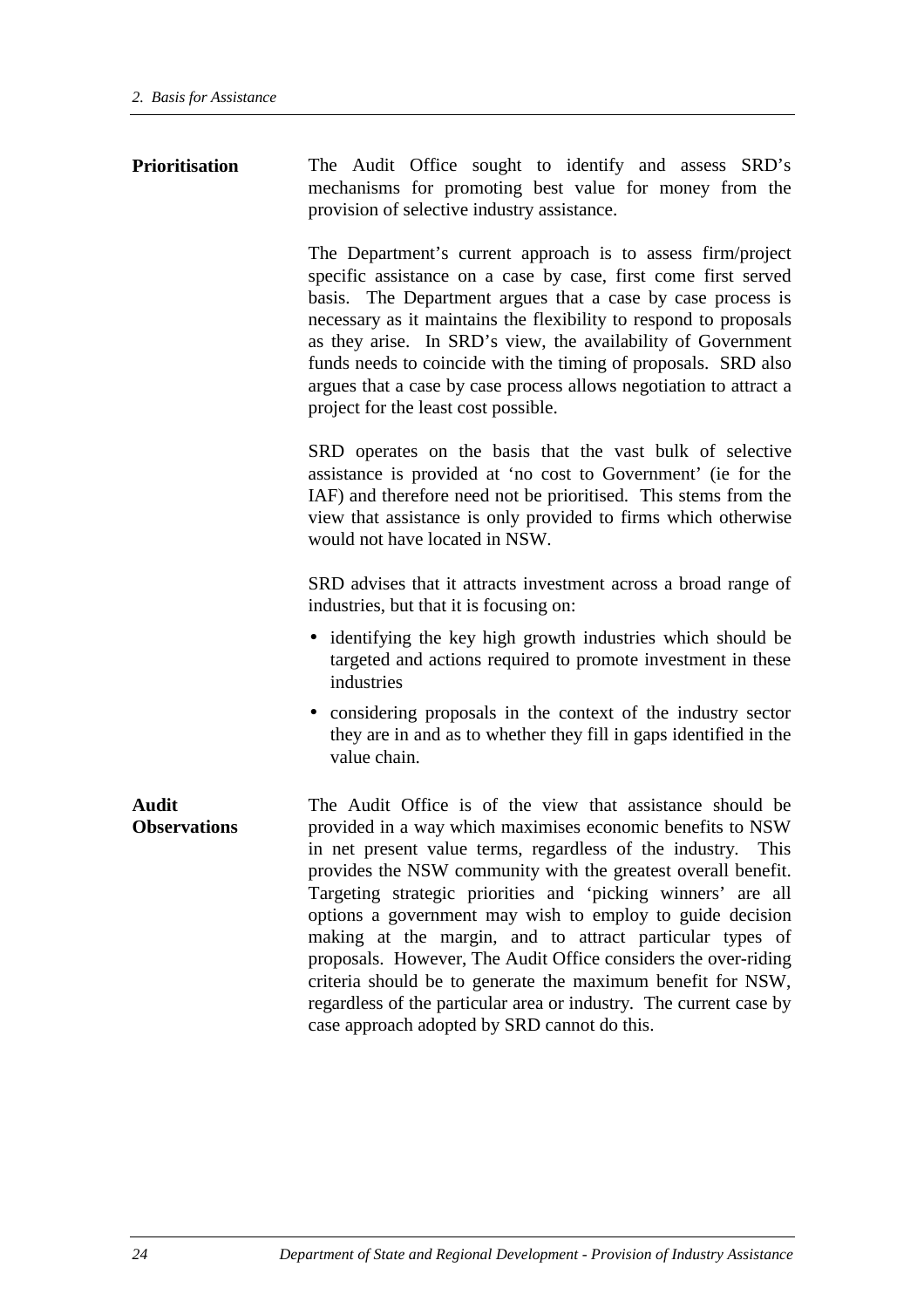In developing an industry targeting approach, SRD has recognised that there are costs associated with the provision of assistance and that there is a need to prioritise. The Audit Office concurs with the need to prioritise, but on the basis of maximising net economic benefits rather than by attempting to pick industry winners.

A case by case approach means that proponents are not required to compete for a limited pool of industry assistance resources. The absence of a competitive process reduces the negotiating leverage which SRD would otherwise have. Conversely, it actually may increase the leverage of a proponent which is able to identify several competing locations for its investment.

A different approach involving some form of competitive bidding process would enable more effective prioritisation by SRD based on maximising net economic benefits. For example, SRD could call for expressions of interest on a periodic basis (say every three months) for a limited pool of industry assistance funds. These funds could then be provided to those proposals which offer the greatest economic benefits in net present value terms. The Audit Office recognises that a simplistic tendering arrangement would not cater for the full range of industry assistance objectives and situations. However, the principle of generating competition to select the proposals offering greatest benefit to NSW can be implemented in a variety of ways. The Audit Office would encourage SRD to apply its expertise to developing appropriate processes to this end.<sup>13</sup>

## **2.2 Case by Case Processes of SRD**

In each of the IAF, RHQ and RBD schemes, assistance for firms/projects is assessed on a case by case basis.

Figure 1 outlines the key steps in the provision of assistance by SRD under the IAF, RHQ and RBD schemes.

<sup>&</sup>lt;sup>13</sup> SRD advises that it has researched competitive bidding processes, but has been unable to identify a system with application to its activity. SRD also advises that it has been unable to find an economic development agency which uses such a system. The Audit Office nonetheless believes that innovative approaches are possible and warrant exploration.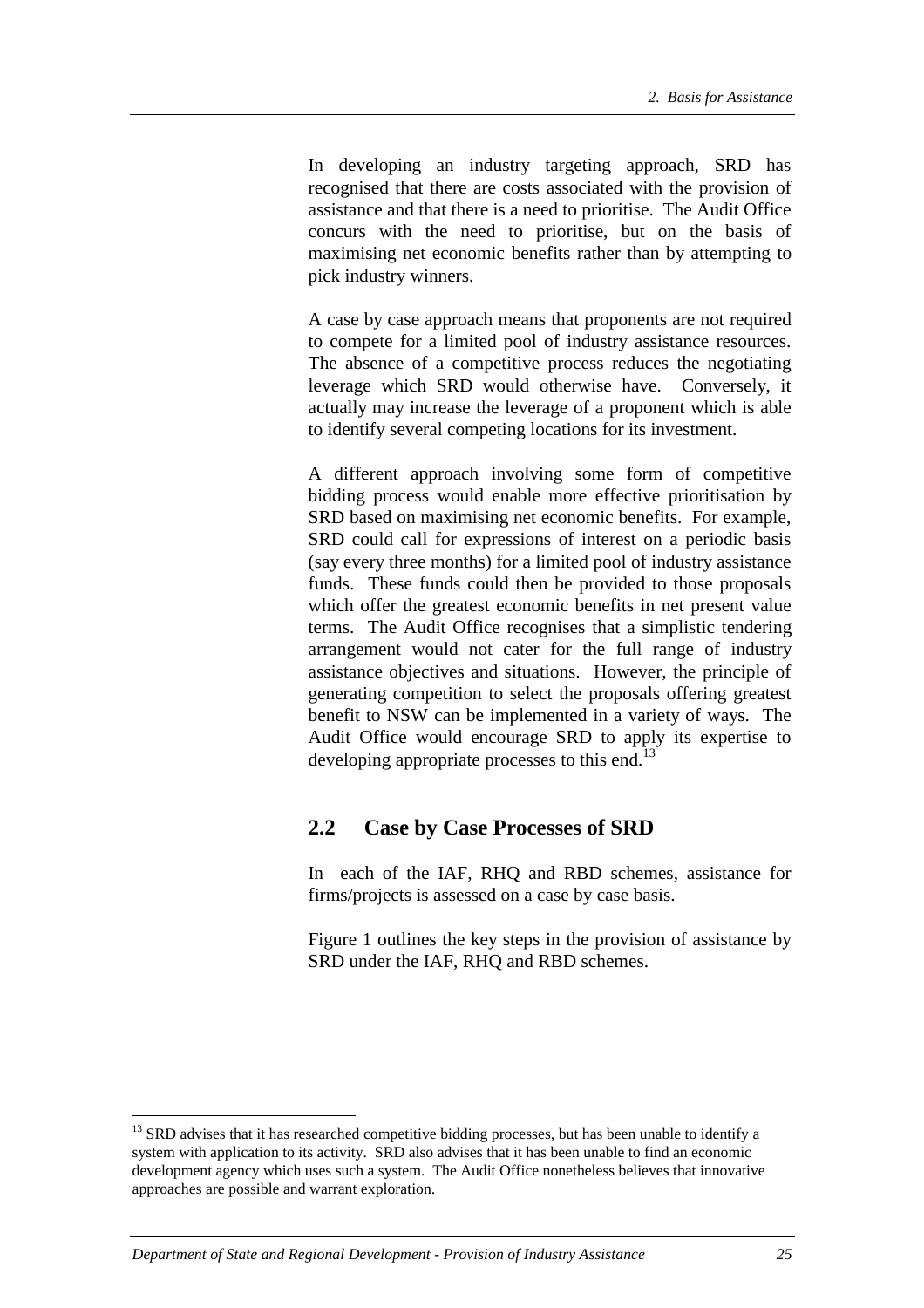



#### **Audit Observations**

Whilst noting the absence of a competitive process for the provision of assistance, The Audit Office examined projects, processes and procedures for case by case assistance under the IAF, RHQ and RBD schemes. The following table summarises key findings in relation to the management and administration of the three schemes. Later chapters discuss these issues in greater detail.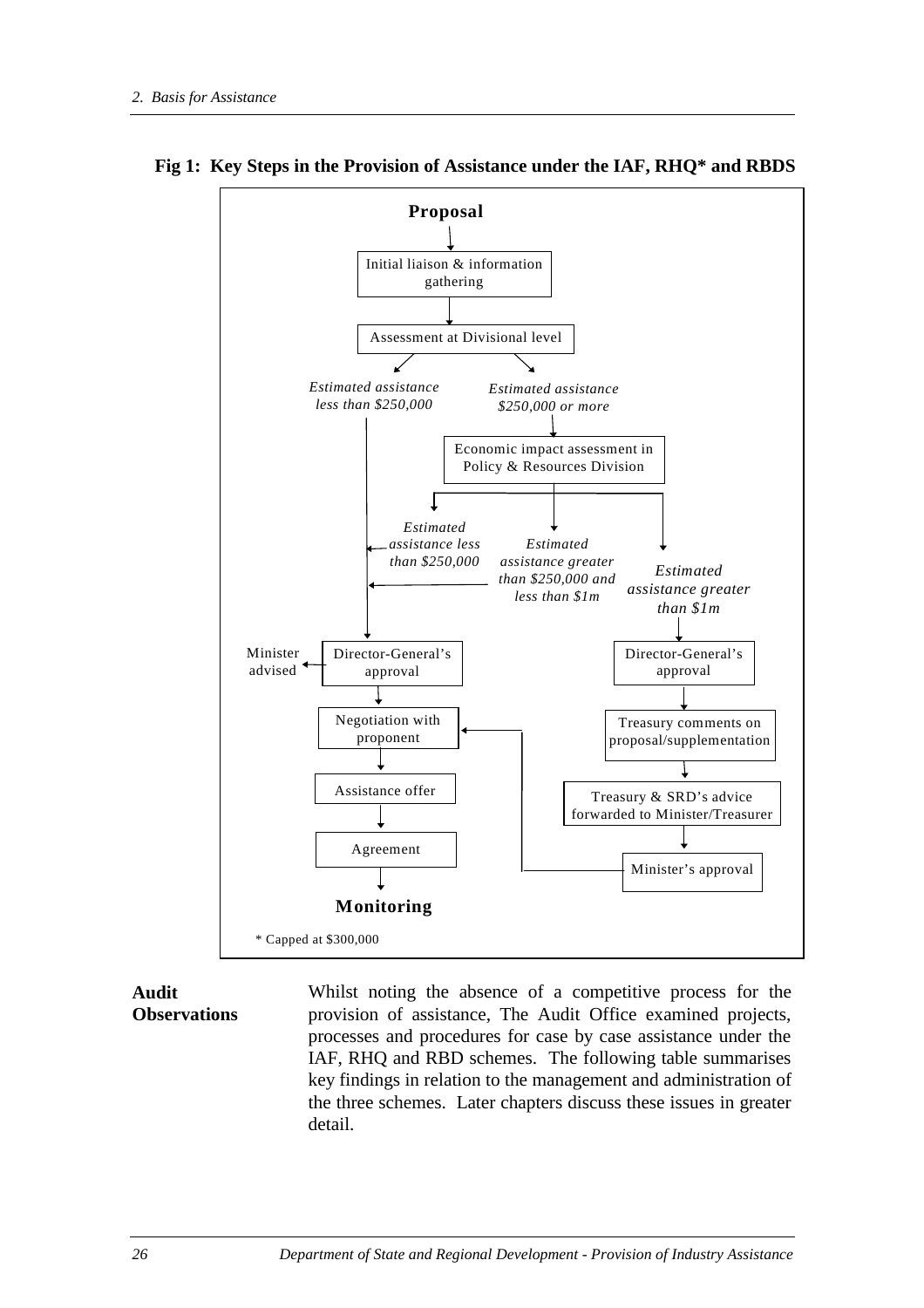| Table 3:                                          | <b>Summary Of Key Findings</b>                                                                                                                                                                           |                           |  |
|---------------------------------------------------|----------------------------------------------------------------------------------------------------------------------------------------------------------------------------------------------------------|---------------------------|--|
| <b>Issue</b>                                      | <b>Comment</b>                                                                                                                                                                                           | <b>Remedial</b><br>Action |  |
| Objectives                                        | Scheme objectives are generally clear and aligned to policy<br>objectives.                                                                                                                               |                           |  |
| Information<br>To Proponents                      | High quality and comprehensive information on the NSW economy<br>is readily available to proponents.                                                                                                     |                           |  |
|                                                   | • Quality and breadth of scheme specific information require further<br>development, particularly for the IAF.                                                                                           | O                         |  |
|                                                   | Access of proponents to scheme specific information requires<br>improvement, particularly for the IAF.                                                                                                   | O                         |  |
|                                                   | Relevance of information for determining eligibility for assistance<br>requires improvement, particularly for the IAF.                                                                                   | O                         |  |
| Assessment Of<br>Proposals                        | Mechanisms for determining level of assistance to be provided<br>$\bullet$<br>require improvement, particularly to ensure assistance is prioritised<br>on the basis of maximising net economic benefits. | O                         |  |
|                                                   | • Documentation of assessment mechanisms requires substantial<br>improvement.                                                                                                                            | ◉                         |  |
|                                                   | • Transparency of assessment mechanisms requires substantial<br>improvement.                                                                                                                             | O                         |  |
|                                                   | • Quality of guidelines and formal training need to be improved<br>significantly.                                                                                                                        | ◉                         |  |
|                                                   | Assessment of proposals needs to be more consistently applied.                                                                                                                                           | ⊚                         |  |
|                                                   | Documentation of assessments of individual proposals requires<br>substantial improvement.                                                                                                                | ⊙                         |  |
| Scheme<br>Funding                                 | Transparency of mechanisms and their application require<br>improvement, particularly for the IAF.                                                                                                       | ◉                         |  |
| <b>Budgetary</b><br>And<br>Management<br>Controls | Controls need to be improved to promote more effective resource<br>management.                                                                                                                           | O                         |  |

- $\bullet$ • Remedial action not required.<br> **•** The Department advised that r
- ~ The Department advised that remedial action has been initiated. This should not be interpreted as a comment on the suitability or otherwise of the action as it is too early to make an assessment.
- **Q** Remedial action required.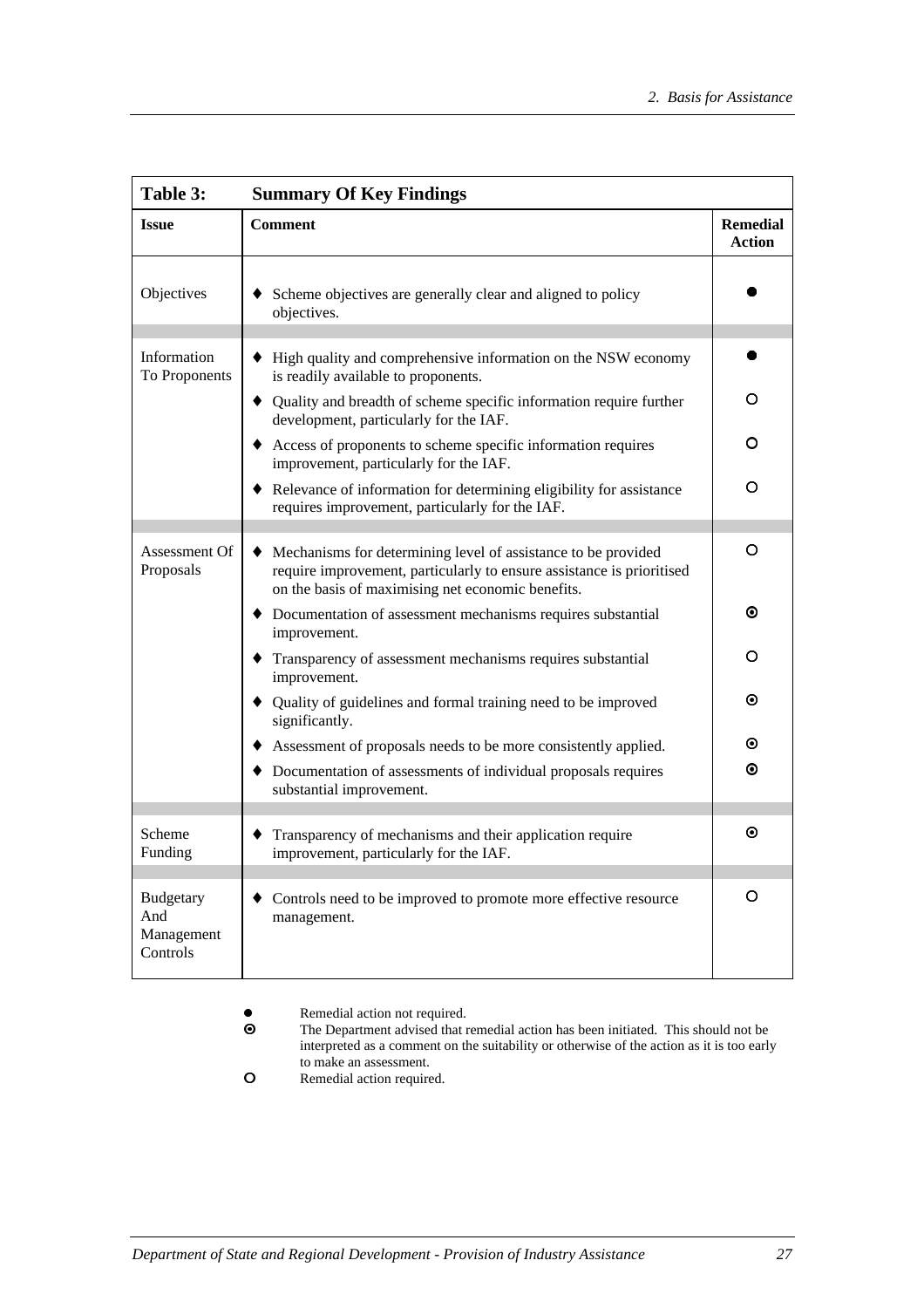| Table 3:                    | <b>Summary of Key Findings (cont)</b>                                                                                          |                                  |
|-----------------------------|--------------------------------------------------------------------------------------------------------------------------------|----------------------------------|
| <b>Issue</b>                | <b>Comment</b>                                                                                                                 | <b>Remedial</b><br><b>Action</b> |
| Negotiation                 | Effective negotiation strategies need to be developed in advance of<br>negotiation.                                            | O                                |
|                             | • Roles and responsibilities of parties involved in negotiations require<br>further clarification.                             | O                                |
|                             | Management controls over negotiation require improvement,<br>particularly for the RBD scheme.                                  | O                                |
|                             | Mechanisms to ensure offers do not exceed maximum<br>recommended level need enhancement.                                       | O                                |
|                             |                                                                                                                                |                                  |
| Agreement                   | Quality of performance agreements requires improvement,<br>particularly in the RBD scheme.                                     | ⊙                                |
|                             | • Claw back provisions need to be improved and incorporated in all<br>agreements.                                              | ⊙                                |
|                             | Transparency of assistance provided needs to be improved<br>substantially.                                                     | O                                |
|                             |                                                                                                                                |                                  |
| Monitoring,<br>Evaluation & | Identification of potential problems and response to problems<br>٠<br>identified require substantial improvement.              | ⊙                                |
| Reporting                   | • Procedures to recover assistance when agreements are breached<br>require improvement.                                        | ⊙                                |
|                             | • Performance evaluation processes and procedures require further<br>improvement.                                              | ⊙                                |
|                             | • Performance indicators need to be refined to further encourage<br>maximisation of net economic benefits and value for money. | ⊙                                |
|                             | Reporting of performance information requires significant<br>improvement.                                                      | ◉                                |

- $\bullet$ • Remedial action not required.<br>
• The Department advised that r
- The Department advised that remedial action has been initiated. This should not be interpreted as a comment on the suitability or otherwise of the action as it is too early to make an assessment.
- { Remedial action required.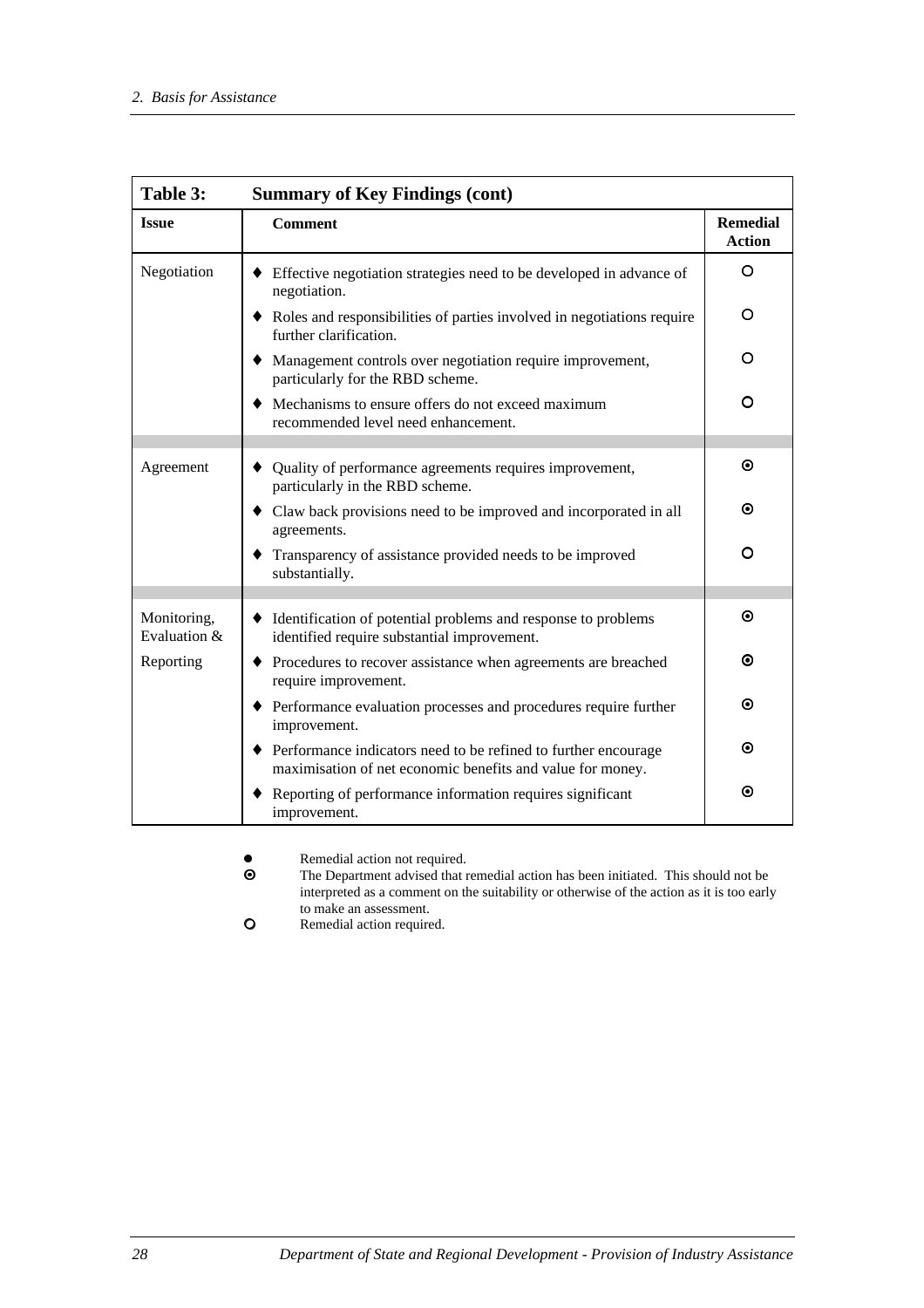## **2.3 Inherent Dilemmas and Risks**

The process of providing industry incentives to individual firms/projects on a case by case basis presents a number of dilemmas for the Government. These include:

- undesirable incentives
- decision making takes place in the absence of certainty, and therefore substantial judgement and discretion are exercised
- some information relating to the decisions made is treated as 'commercial in confidence'
- the risk that assistance is unnecessary or leads to undesirable outcomes
- preventing corruption.

#### *Undesirable incentives*

SRD faces the incentive to maximise the grant of Government assistance to ensure that NSW wins projects and to show that it is doing its job. SRD is likely to be criticised more for failing to secure a project than for offering too much assistance to secure it.

The NSW submission to the Industry Commission noted that:

...it may be difficult to create the appropriate incentives for Government officials who are charged with industry development. It will often be in their interests to be associated with particular developments, irrespective of whether that association is instrumental to the outcome. The incentive acts in the direction of providing too much rather than too little assistance.<sup>15</sup>

**Audit Observations** It is important to put in place performance indicators, processes and procedures which moderate the incentive to provide more rather than less assistance inherent in the provision of firm specific assistance.

> *Decision making takes place in the absence of certainty, and therefore substantial judgement and discretion is exercised*

<sup>&</sup>lt;sup>15</sup> Submission by the Government of New South Wales - Industry Commission Inquiry into State, Territory and Local Government Assistance to Industry, April 1996, p. 23.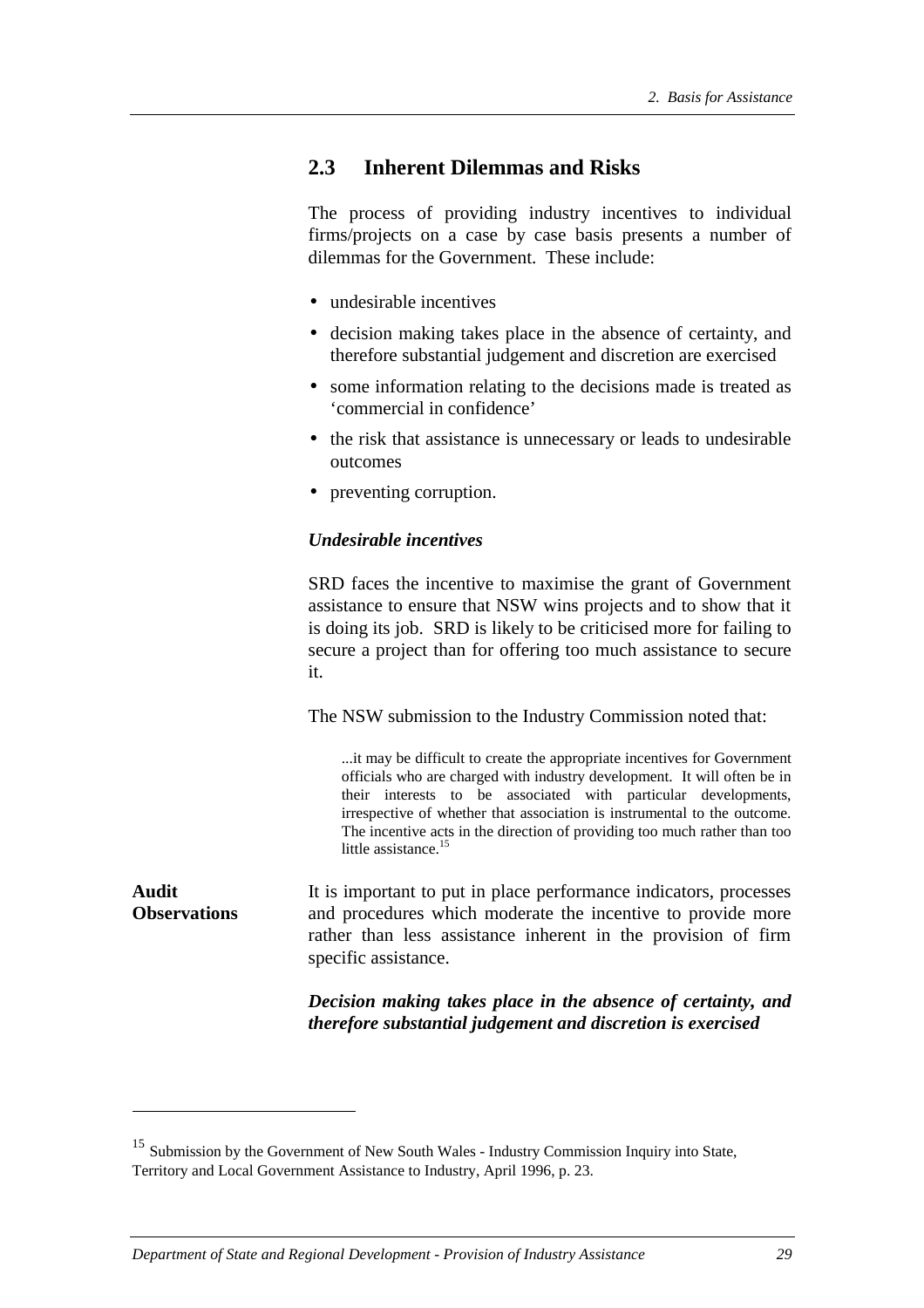The Government is not in a position to know precisely how much it has to offer to secure a proposal. Neither the value to the firm of the competitive advantages of NSW nor what other jurisdictions are offering to the firm are known to the Government. The proponents are the only ones that know, and disclosure would diminish their bargaining position. At the same time, there is the potential for a modest amount of Government money to result in significant investment and job creation in the State.

**Audit Observations** Given the above, it is important to have rigorous processes and procedures for determining assistance, and transparency in decision making. Further, the absence of information for decision making can encourage the provision of more rather than less assistance. Thus processes, procedures and performance indicators must moderate the incentive to provide more rather than less assistance.

#### *Some information relating to the decisions made is treated as 'commercial in confidence'*

The provision of assistance in Australia is usually negotiated in secret. It has been suggested that this may benefit investors seeking assistance, because they may be able to play off one Government against another to try to increase the level of assistance. The lack of transparency in the process creates suspicion that assistance provided is excessive.<sup>16</sup>

SRD advises that the release of certain information, such as the nature of the proposal or the amount of assistance offered, has the potential to harm a proponent's competitive position. This has implications for what information can be publicly released and, therefore, for accountability for the expenditure of public money.

The Audit Office accepts that there is a need for some information at certain times to be considered as commercial in confidence. However, the need for commercial confidentiality is often overstated. In this regard, the Industry Commission found that:

…the type of information that is withheld in one State on the basis that is commercial-in-confidence is often freely disclosed in similar situations in other States. The difference in levels of disclosure seems to be related more to the political decisions of the governments in the various jurisdictions than to any coherent or universally applicable principle relating to commercial confidentiality.<sup>17</sup>

<sup>&</sup>lt;sup>16</sup> Submission by the Government of New South Wales - Industry Commission Inquiry into State,

Territory and Local Government Assistance to Industry, April 1996, p.12.

 $17$  Industry Commission Report No 55, 29 October 1996, p. 81.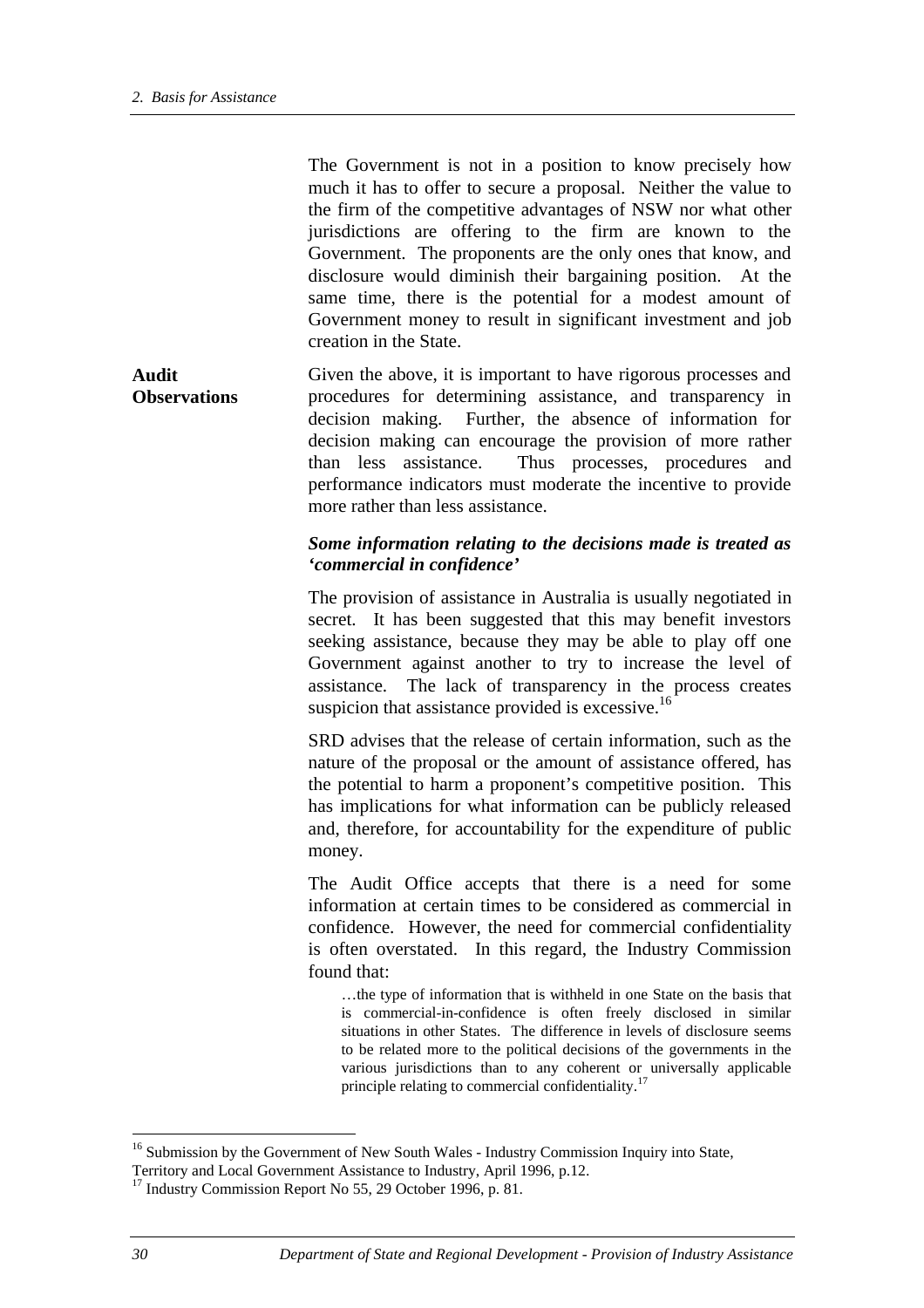This comment is supported by the fact that some firms publish the amount of assistance received as part of their 'continuous disclosure requirements'. Further, the Industry Commission also commented that:

While business legitimately seeks to keep certain information confidential for commercial reasons, the impression gained from a review of much of the debate is that commercial in confidence is used by government far more widely than is necessary and more widely than industry appears to consider warranted.<sup>18</sup>

**Audit Observations** It is important that care is taken to ensure that only that information which, if released, would genuinely cause harm to a proponent or to SRD's future bargaining position is deemed 'commercial in confidence'. However, there is presently a tendency for SRD to ascribe commercial confidentiality to more information than The Audit Office believes is necessary or appropriate. This is discussed in more detail later.

#### *The risk that assistance is unnecessary or leads to undesirable outcomes*

There is the risk that assistance:

- is provided to a firm that would have come to NSW anyway and is an unnecessary income transfer from the State's taxpayers to the company's shareholders
- could have been used in some other capacity to the greater benefit of the State
- to the extent that it does influence a firm's decision, the assistance results in sub-optimal location decisions
- may put existing producers at a cost disadvantage, and breach competitive neutrality
- generates demand from existing firms for equivalent assistance
- undermines the integrity of the limited NSW tax base by creating the impression that existing State taxes may be optional or are larger than is optimal for other tax payers
- leads to 'crowding out' of other subsequent potential investments that could have delivered more benefits
- may be provided to a firm that is not financially viable and which ultimately fails

<sup>&</sup>lt;sup>18</sup> Industry Commission Report No 55, 29 October 1996, p. 78.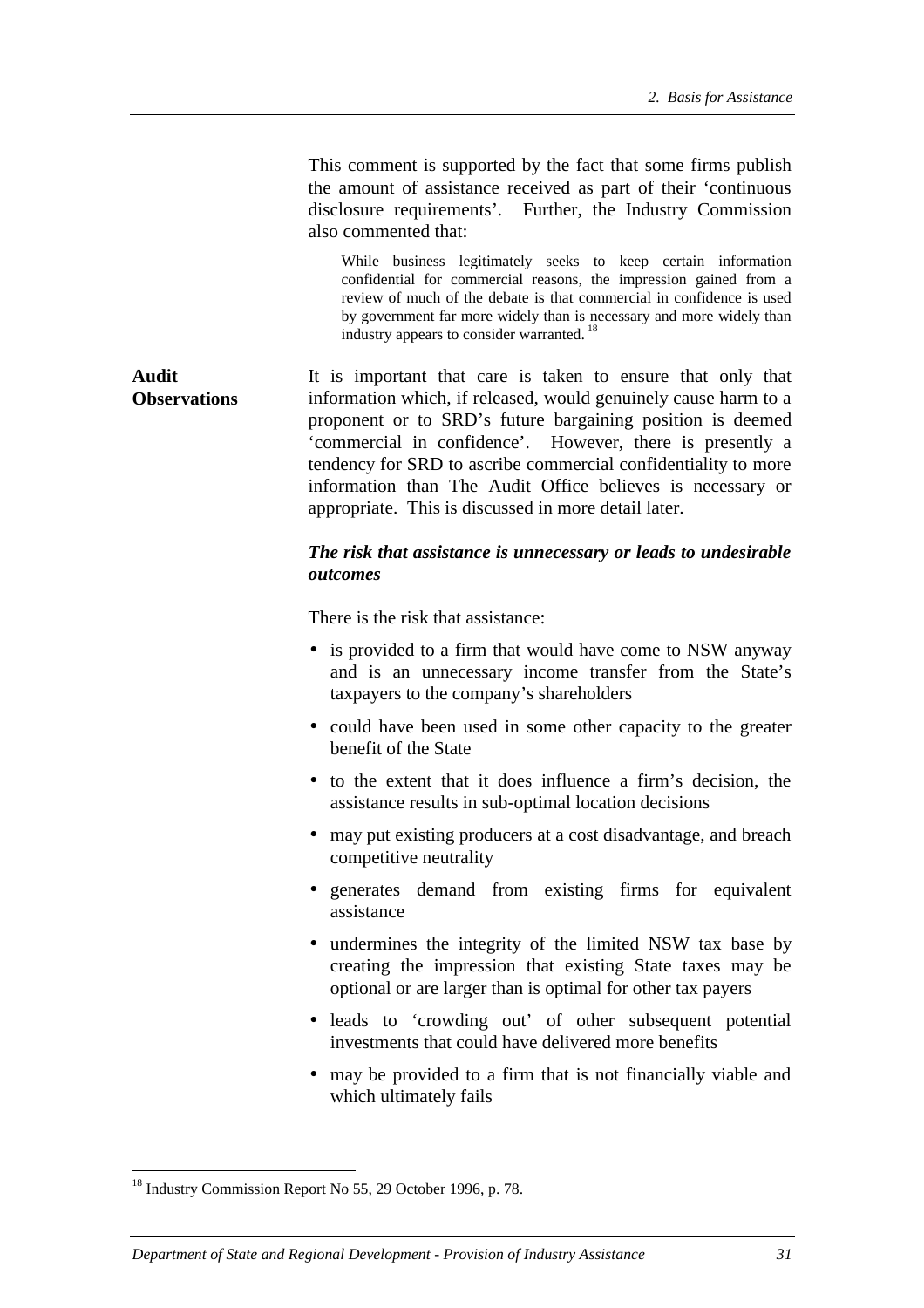• may only retain a proponent in NSW whilst assistance is provided. Footloose firms are the target for assistance, but by their nature they have a greater propensity to move to another jurisdiction.

These risks cannot be removed, but they can be managed. Once again, establishment of appropriate incentives, processes and procedures is critical in controlling such risks.

### *Preventing Corruption*

The provision of selective assistance, by its nature, creates a climate in which great care needs to be taken, and very sound procedures need to be in place, to avoid any perception that corruption could occur.

**Audit Observations** There is no evidence to suggest that SRD operates with anything other than high ethics and integrity. However, there are risks which need to be further addressed:

- there is time for staff to develop a relationship with proponents
- there is the capacity for a proponent to share assistance with Government staff
- the advocate for the project often conducts the negotiation
- there is limited external scrutiny of the incentives provided.

It is important that appropriate management controls are in place to ensure the potential for corruption is not realised. For example, SRD needs to balance the benefits flowing from specialist staff knowledge of industries and proponents with the risk of client capture, and allocate tasks accordingly. This should be seen as a supplement to and not a replacement for enhanced external scrutiny (discussed later).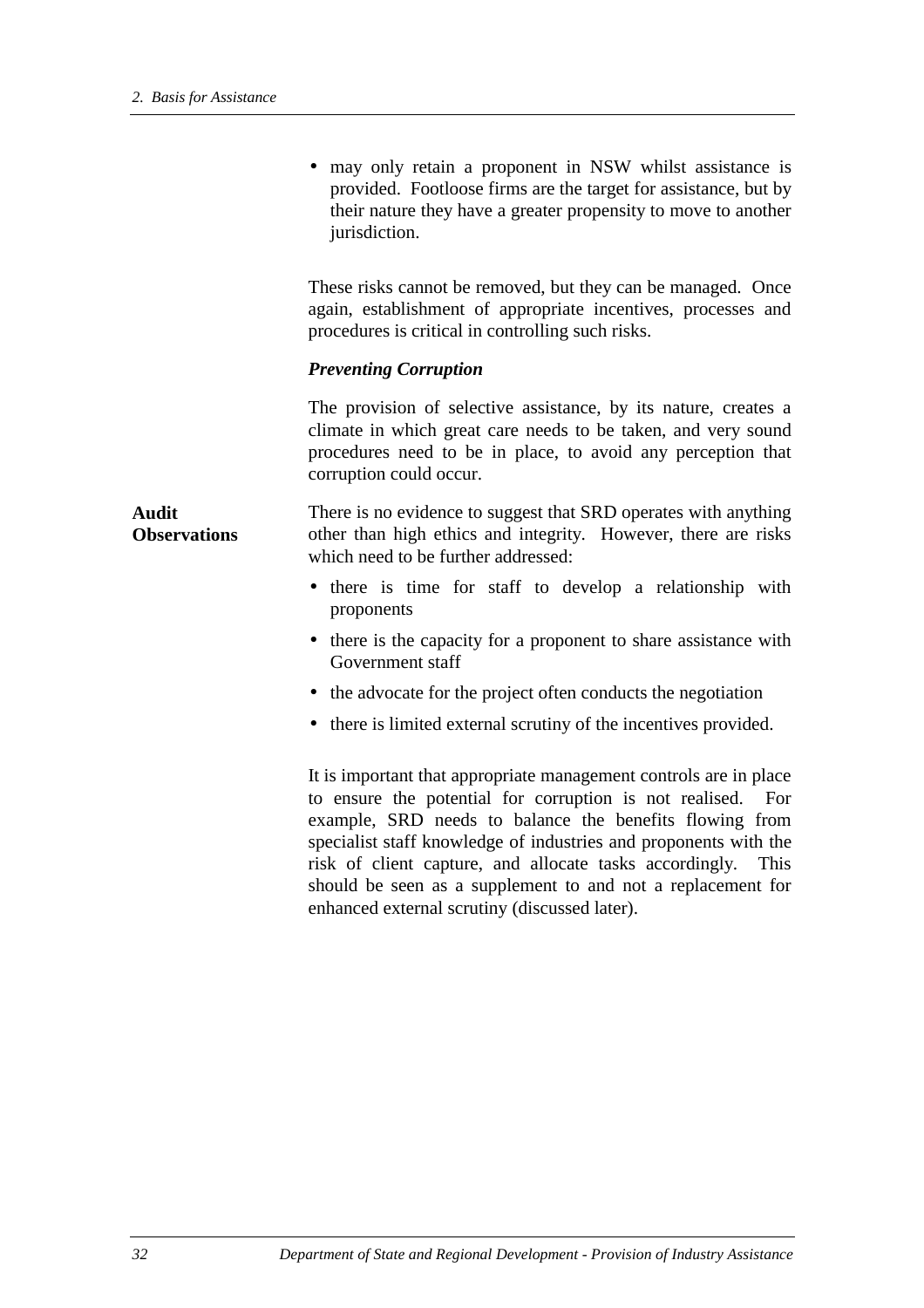# **3. Funding Schemes**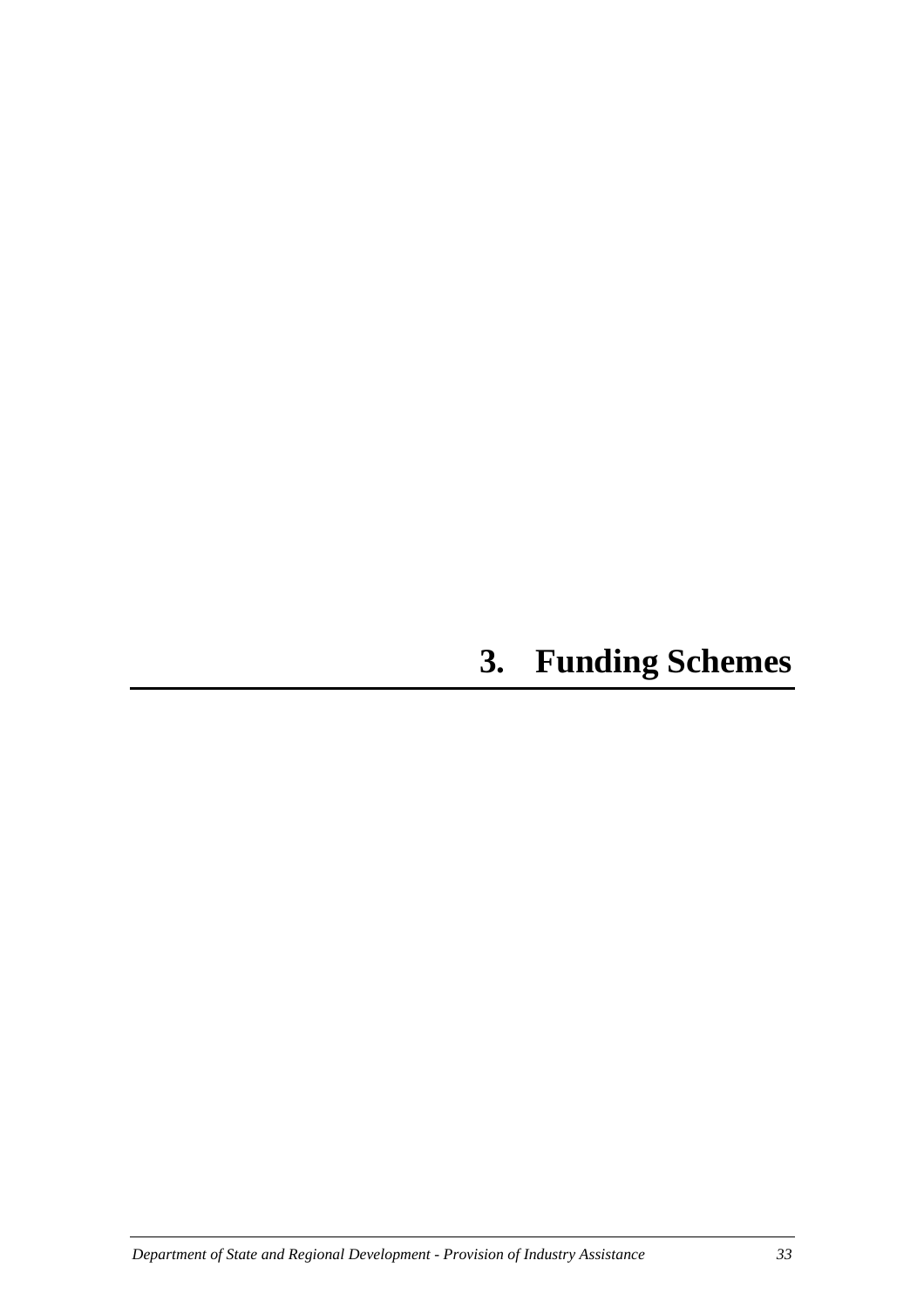## **3.1 Type of Assistance**

SRD can assist prospective businesses by, among other services, providing information about the business climate in New South Wales, easing their interactions with Government departments and helping them meet regulatory requirements.

In addition to this facilitating role, SRD is able to provide a wide range of financial assistance to industry in order to attract business ventures to NSW, or to regions within NSW. The actual make-up of the assistance packages tends to vary with the nature of the investment and the particular requirements of the investor. It is SRD's role also to determine the maximum level of assistance which could be provided and to negotiate a minimum concession to secure an investment or walk away from the bidding if the price goes too high.

- **Incentives Packages** Typical incentives packages provided to a project proponent may include one or more of the following:
	- payroll and land tax rebate
	- stamp duty exemptions or concessions
	- workforce training
	- provision of infrastructure
	- provision of specialist information on Government processes.20

SRD claims that financial assistance is only considered where other measures would not be sufficient. SRD also advises that it does not generally provide assistance to 'prop-up' ailing businesses. However, in exceptional cases, the NSW Government does provide assistance to sustain a firm's operations in order to help overcome social problems associated with declining industries or because particular regions are suffering hardship.

 $20$  SRD is not able to estimate the proportions of each.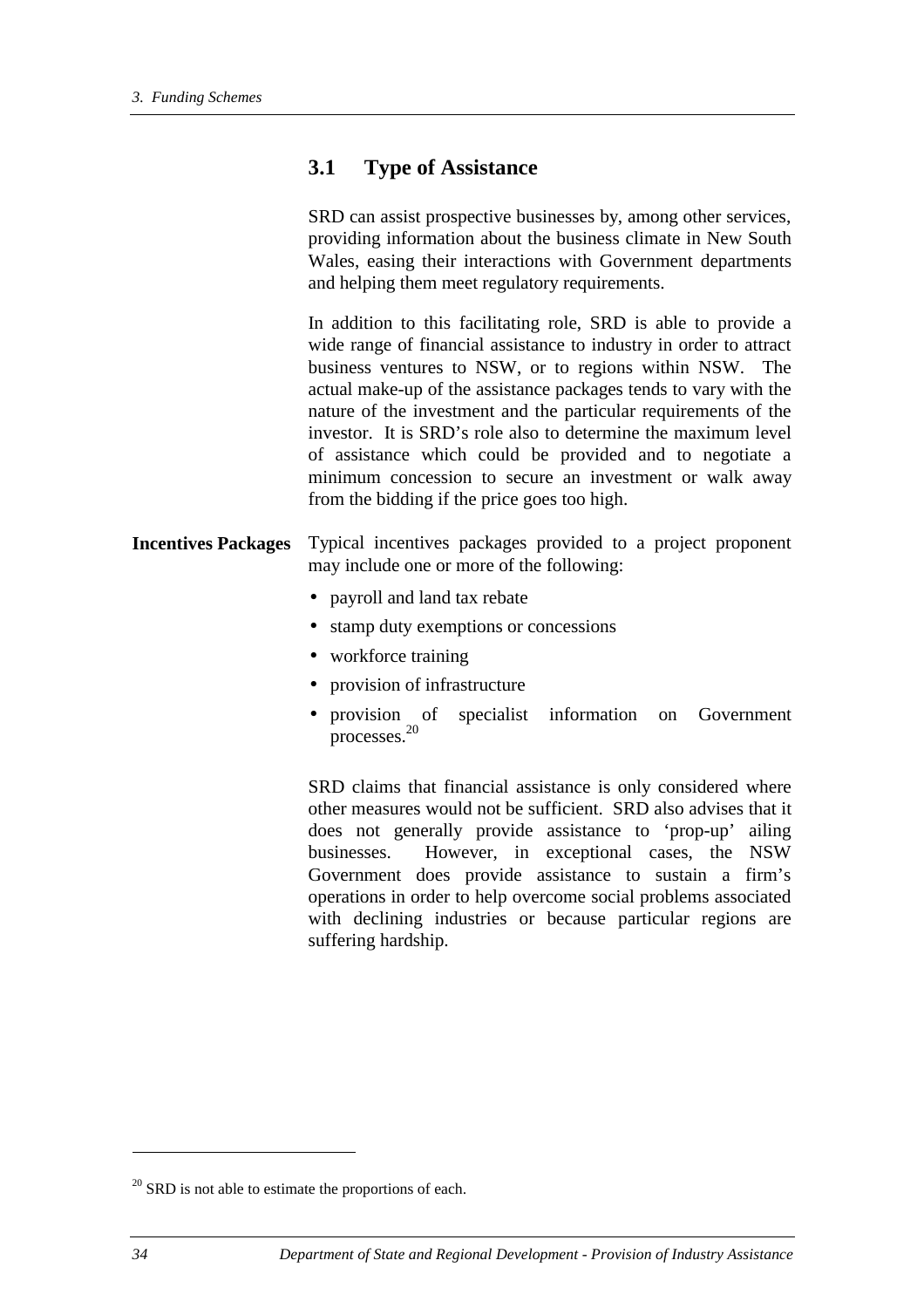## **3.2 The Industries Assistance Fund**

The IAF has two funding components:

#### *Pool-funded component*

Each year, SRD is allocated money for the IAF within its global budget. This allocation is called the 'pool fund'. Generally, the pool is used to assist projects where the amount of assistance envisaged is under \$1m in Net Present Value (NPV) terms. The pool fund is spent at the discretion of SRD and is not closely monitored by Treasury. In 1997-98, expenditure was \$5.1m, or 29% of total IAF funding.

### *Treasury-funded component*

Where assistance above \$1m (NPV) for a particular proposal is envisaged, SRD seeks supplementation to its existing budget allocation from the Treasurer. Where assistance is funded in this way, it is referred to as the 'Treasury funded' component.

This funding arrangement was put in place between Treasury and SRD several years ago. SRD advises that the arrangement is currently being reviewed.

In 1997-98, projects classified as Treasury funded commitments accounted for 71% of IAF funding.

**Undefined Budget** The Treasury funded component of the IAF is open ended and potentially undefined. This contrasts with the usual scenario where Government departments are provided with a limited budget allocation, and supplementation is usually provided only in exceptional circumstances. This gives agencies a strong incentive to consider expenditure priorities carefully.

> The open ended funding approach should require careful case by case analysis of the option to assist proposed projects. The lack of a pre-determined budget also means that the Government should value the proposed investment highly enough to warrant extra budget funding of the proposal.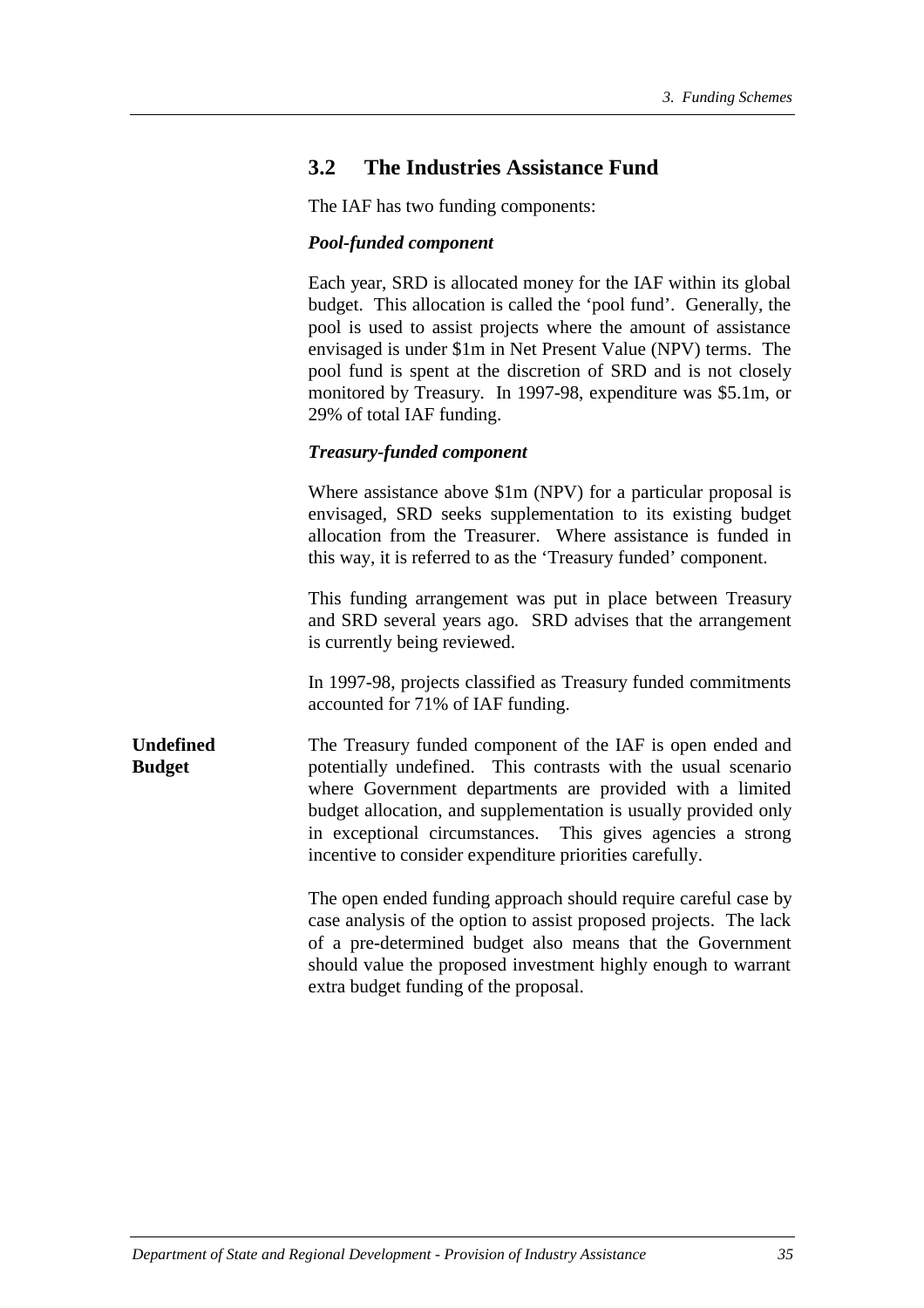In practice, however, Treasury is not required to consent to SRD's requests for supplementation and these requests are dealt with by the Minister/Treasurer and are not generally subjected to processes such as the Cabinet Sub Committee on the Budget.

Strategic resource allocation decisions require prioritisation of expenditure at a whole of Government level. By not having a fixed budget for the IAF, it is difficult to see how the Government is determining the budget it wishes to allocate to the scheme vis-a-vis other strategic priorities.

The open ended funding arrangement provides little incentive for SRD to prioritise industry assistance.

The process of seeking supplementation for projects where assistance over \$1m (NPV) is contemplated also has perverse incentives, in that it may encourage SRD to:

- pursue fewer, larger projects rather than a greater number of smaller projects
- inflate the level of assistance proposed to be offered to proponents.

If funding is approved and supplementation is agreed for the provision of more than \$1m (NPV) to a proponent, and negotiation results in the proponent accepting less than \$1m (NPV), SRD still receives supplementation to this lower level. This is necessary to prevent another perverse incentive which would mitigate against negotiating the minimum level of assistance with proponents. However, if in the first place SRD had assessed maximum assistance at less than \$1m it would have received no supplementation.

**Management of Financial Commitments** Where payroll tax rebates are the negotiated form of assistance, the successful firm is required to pay its payroll tax liabilities to the Office of State Revenue as they fall due. The firm applies to SRD the following year for a rebate of the agreed share of these tax payments.

> Typically, a maximum amount of total assistance has been agreed and assistance is often provided for a limited a period of time, usually five years. The commencing date for assistance will depend upon negotiation and the rate at which jobs are created.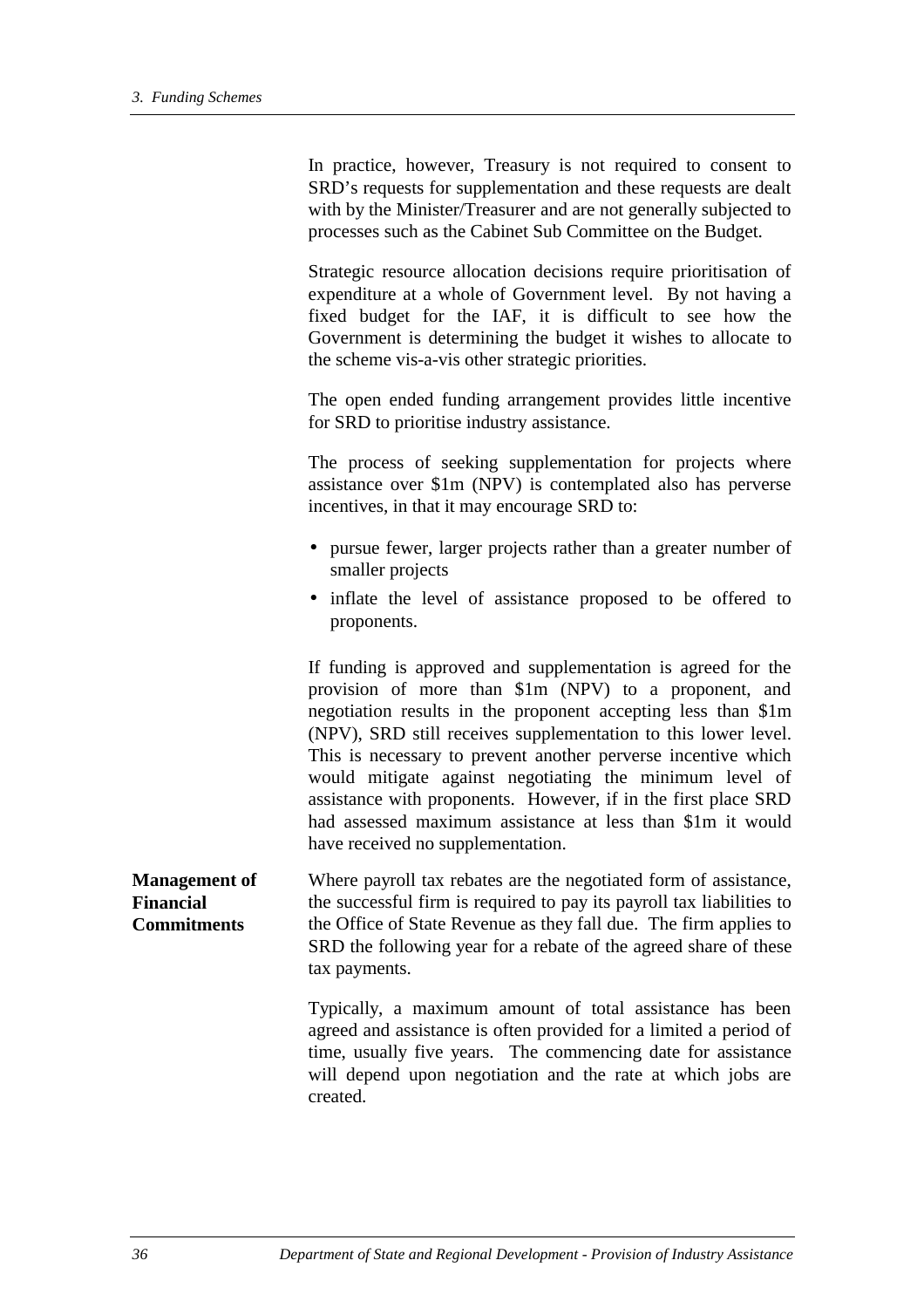Provision is made in the forward budget estimates based on the estimated timing of claims from approved assistance packages.

The performance agreements which SRD enters into with companies generally do not specify the year in which payroll tax rebates can be claimed. Rather, the rebates are paid as jobs are created. In practice, jobs are often created earlier than expected. Whilst this may be desirable, with the benefits to the State accruing earlier, it presents a problem for budgetary management in that commitments could arise earlier than originally forecast and budgeted.

**Audit Observations** There was little evidence that those undertaking negotiation on the provision of financial assistance considered the budgetary implications of the commitments they were offering. Performance agreements rarely specify the maximum level of assistance payable in any year or the year in which assistance can be claimed. SRD considers that the timing of rebates is not a significant issue because, as discussed earlier, assistance payments are, in its view, made at 'no cost to the Government'.

> In light of budgetary concerns, the Government might consider amalgamating the pool-funded and Treasury-funded assistance and allowing SRD to budget like any other agency where demand is uncertain. This would provide greater incentive for effective budgetary control. This approach might not remove the need for SRD to seek supplementation for special and unique projects, but it would allow tightening of the circumstances under which SRD would be provided with supplementation. Further, a form of 'advance' system might be considered so that forward budgets are reduced as SRD is provided with additional funds.

> Amalgamation of the pool and Treasury funded components would have a beneficial impact on the transparency of the Government's Budget because the Treasury funded component is presently not budgeted if assistance is approved and paid in the same financial year. If the amount of assistance available were pre-determined, it would be important to establish mechanisms to avoid the circumstances where, in some years, projects that are deserving of assistance will go unsupported whilst, in other years, undeserving projects may be funded. The need for such a mechanism is even greater if some form of a competitive bidding process is introduced.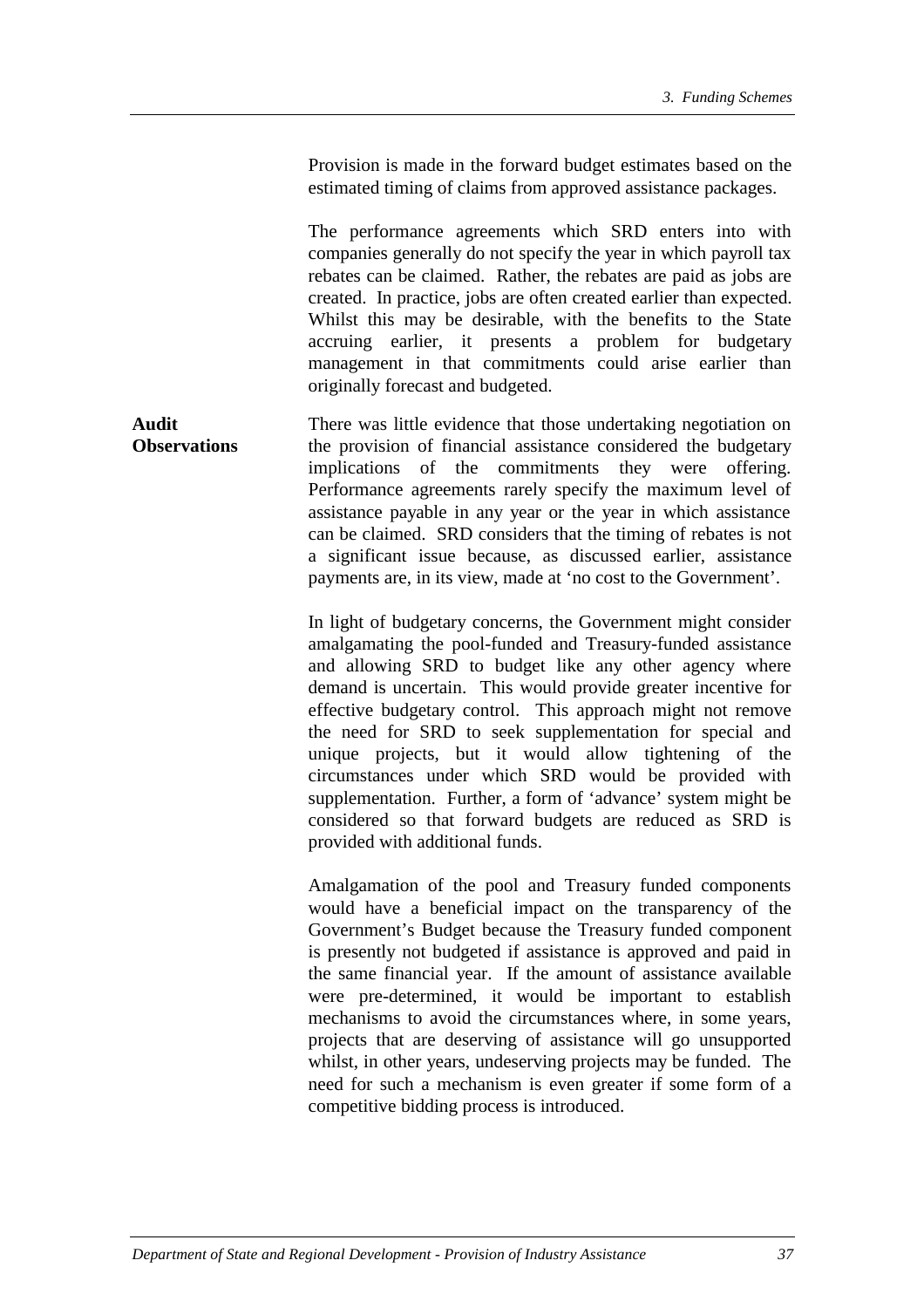## **3.3 The Regional Headquarters Scheme**

This scheme provides tax rebates, capped at \$300,000 per recipient, for the establishment of footloose Pacific Basin regional headquarters in NSW. Rebates are generally provided for RHQ entrants who meet the criteria for the Commonwealth RHQ program, and in limited circumstances, to proposed RHQs which do not meet the Commonwealth criteria.

There is a separate allocation for the RHQ scheme in the Budget each year. If it is overspent, supplementary funding is automatically provided. If it is underspent, it is automatically returned to the Consolidated Fund.

Funding of the RHQ is not a significant issue due to the capping of assistance levels at \$300,000 and the overall low expenditure on the program in comparison to the IAF (RHQ is about 5% of IAF).

In 1997-98 expenditure for the RHQ was \$1.0m. or 1.1% of SRD's total expenditure.

### **3.4 The Regional Business Development Scheme**

This scheme aims to promote industrial and commercial development in country NSW through the provision of assistance to overcome initial costs incurred by firms.

Expenditure on the RBD scheme for 1997/98 was \$7.4m forming about 77% of SRD's Regional Development assistance expenditure and 8.4% of the Department's expenditure.

Not all regional projects receiving assistance are funded through the RBD scheme. A regional project can be funded from the IAF. Whilst the eligibility criteria for the RBD is wider than the IAF, some projects could be funded from either the IAF or the RBD (ie. they can meet the eligibility criteria for both schemes).

**Audit Observations** The basis for decisions about which fund will be used is not clear. At present, Executive Directors determine the appropriate fund, apparently having regard to how strategic the project is and availability of funds in the two schemes.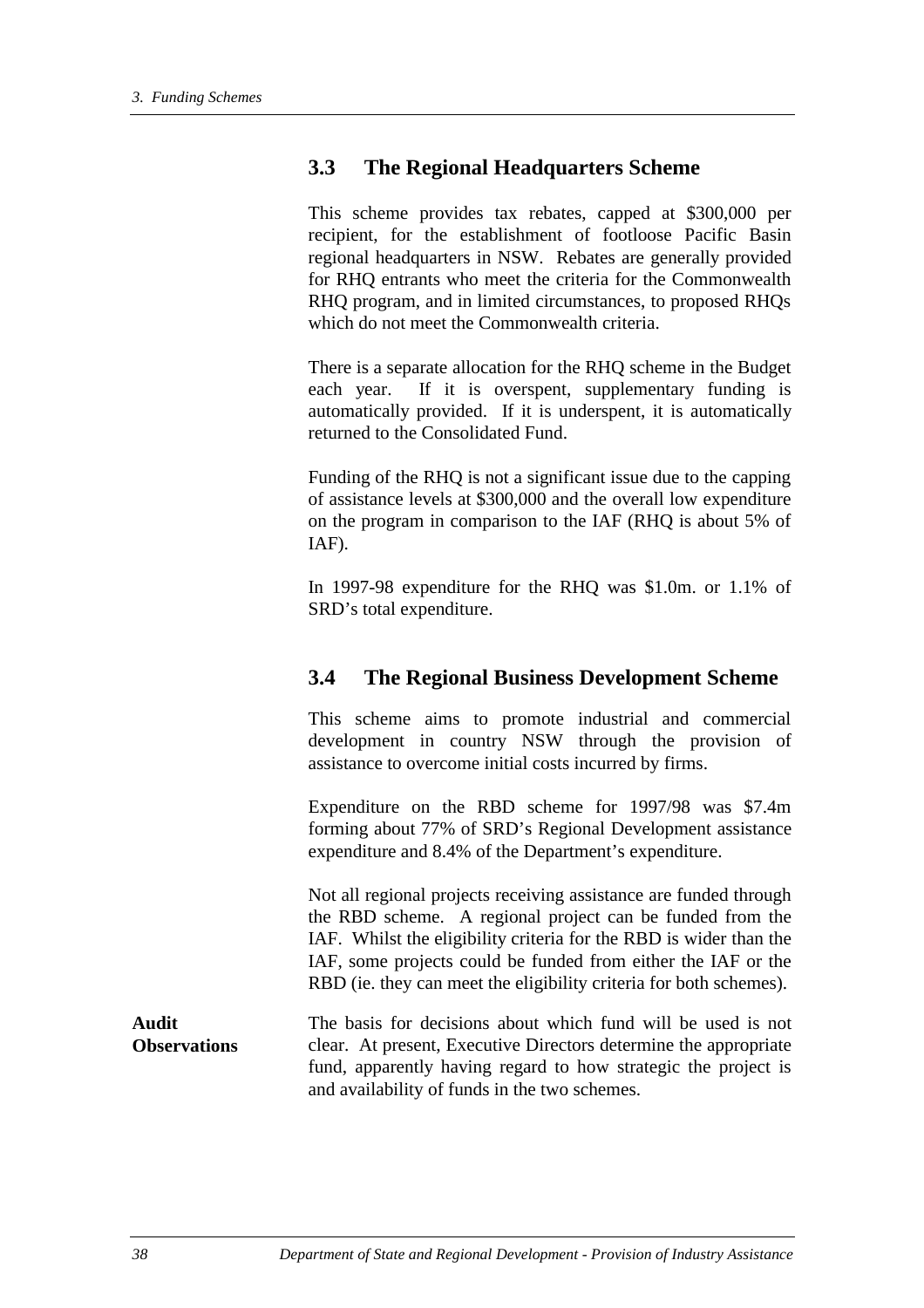# **3.5 Automatic Entitlement to Payroll Tax Rebates**

The Country Industry Payroll Tax Rebate (CIPTR) Act 1966 gives firms locating in regional areas, in certain circumstances, automatic entitlements to payroll tax rebates. The Department generally offers assistance to firms under the RBD scheme, asking them to waive their CIPTR entitlement. This approach has benefits for the Department and proponents.

**Audit Observations** The Act has proven cumbersome for the Department and firms and assistance is considered to be insufficiently flexible to meet the needs of some proponents. However, for some projects SRD appears not to have considered the value of this entitlement to the proponent in developing its negotiating position.

> A further problem is that the limited scope to reject applications due to an automatic entitlement offers few incentives to encourage effective utilisation of funds.

> It may be that the Department's condition that acceptance of RBD assistance relinquishes automatic entitlement to assistance under the Act is not enforceable. Legislative review is suggested (however, two previous attempts to repeal the Act have failed).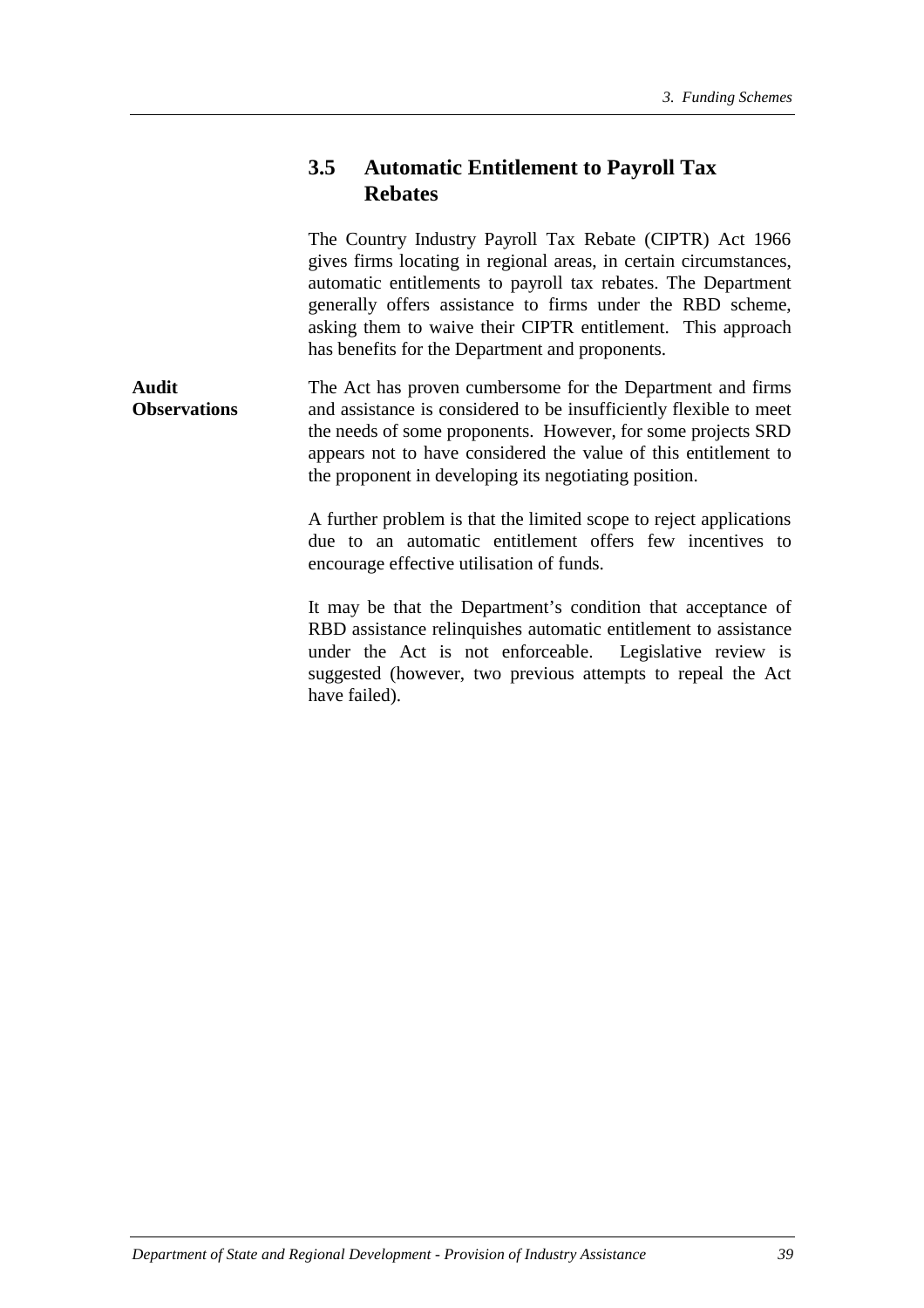# **4. Assessing Assistance**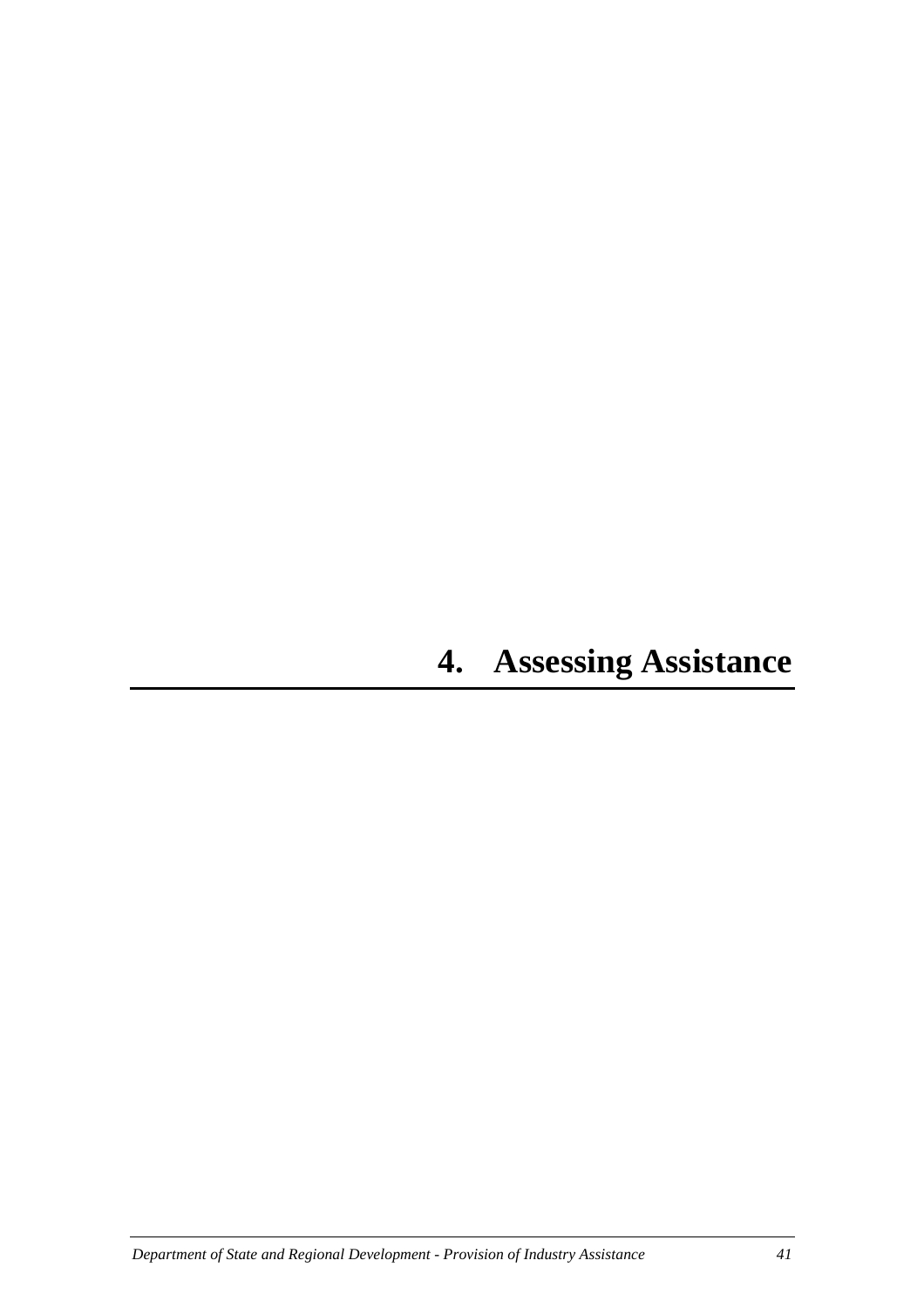### **4.1 Factors in Assessing Assistance**

SRD seeks to provide assistance:

- to projects which are likely to produce net economic benefits for the NSW economy
- only to the extent necessary to secure a project for NSW, which otherwise would not have located in the State.

The net benefits that a project brings to NSW are usually expressed in terms of its effect on Gross State Product (GSP), and job creation. The economic assessment methodologies are critical in determining whether assistance is required and in estimating the net benefits against which the maximum level of any government assistance can be judged.

**'Footlooseness'** Footlooseness is the notion that the project proponents have some genuine choices regarding the location of the project. If a project would locate in NSW without assistance, it is not footloose and any assistance provided will be an unnecessary transfer of funds from taxpayers to shareholders.

> Footlooseness is critical to decisions about assistance, but conceptually difficult to establish. It requires significant professional judgement. At the same time, SRD's performance and the performance of its officers is largely judged by the number of jobs and amount of investment attracted. This may encourage the classification of projects as footloose even when this may not be the case.

> Accordingly, it is especially important to guide staff as to the information they need to acquire and the analysis they need to undertake to make a considered judgement about footlooseness. Because of the high degree of judgement invoked to determine footlooseness, it is also important that documentation of the information obtained and the decisions reached is clear and transparent.

**Audit Observations** SRD has in place guidelines to assist staff in determining footlooseness. However, the guidelines are extremely broad. They might not be sufficiently detailed to ensure that staff are aware of what information they need to collect and how this information is to be analysed in order to make a judgement.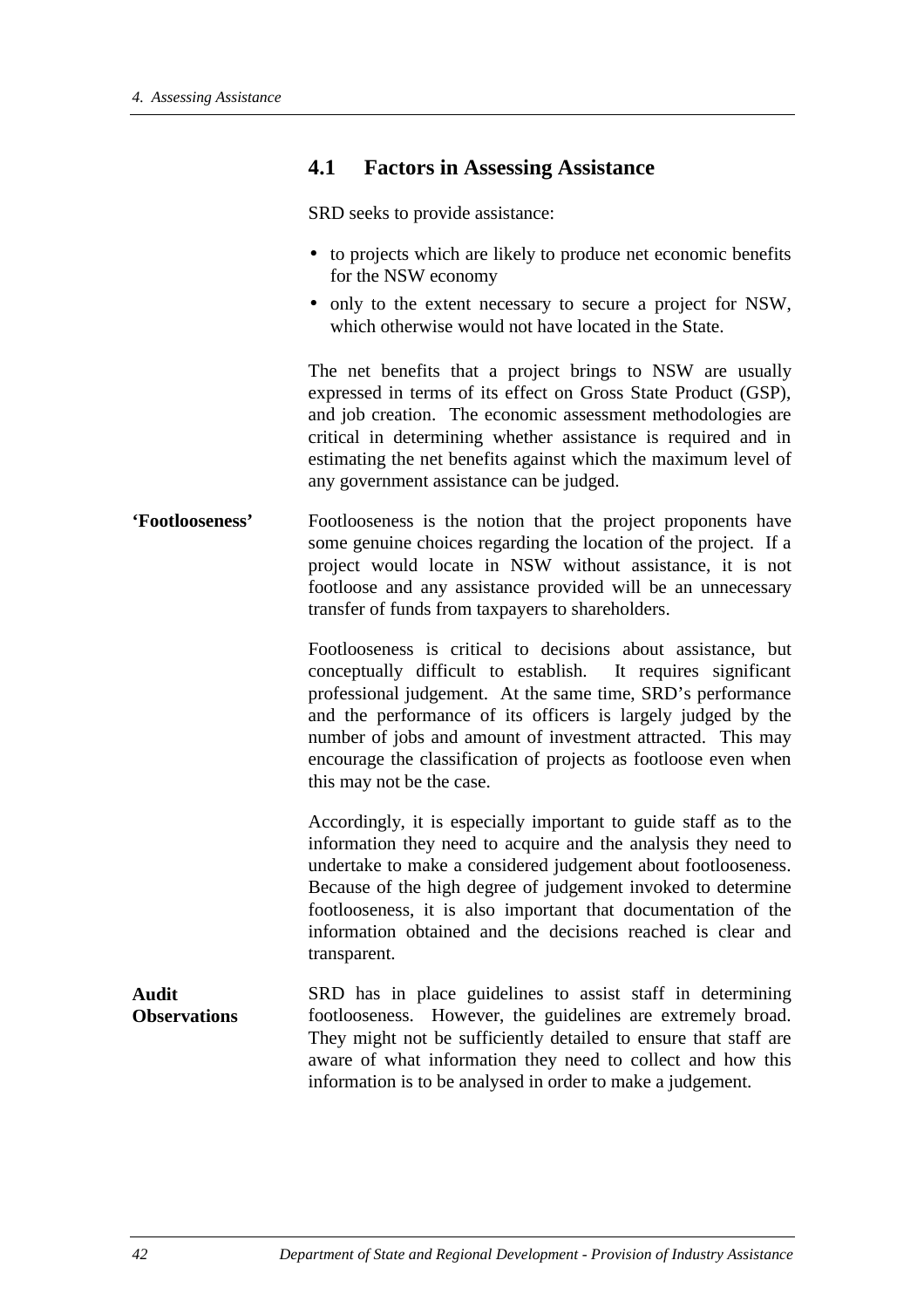SRD advises that some training is provided to staff, but more structured formal training in data collection and analysis for the purpose of determining footlooseness would be useful.

Decisions about providing funds to footloose projects are usually vetted by several senior officers within SRD. This offers protection on the issues of footlooseness and client capture. In most instances, however, consideration of footlooseness by senior staff relies on the advice and information collected by the client manager.

Further, there were a number of projects identified by The Audit Office where there was disagreement between SRD and NSW Treasury as to whether a project was footloose.

Departmental files generally did not provide The Audit Office with a clear indication of the information obtained from proponents and of the analysis undertaken to determine footlooseness.

SRD needs to determine the 'footlooseness' of an industry/project and also the minimum level of incentive necessary to attract a footloose proposal. It needs to determine the extent of risk that at the expiry of the assistance program the footloose industry will argue for more assistance or will relocate. It then needs to consider methods of reducing the risk that an assisted firm will depart or reduce its operations or of recovering assistance in these circumstances. The Audit Office found no evidence that consideration had been given to strategies to manage this risk. Potential risk management strategies include:

- only providing financial assistance to an extent that ensures companies have to make a substantial investment in some form of infrastructure, if and where relevant
- making infrastructure investment a milestone for payment of assistance, if and where relevant
- providing assistance on the basis that it is recouped if jobs are not sustained for a specified period after cessation of assistance.

**Financial Viability**

It is essential that financial assistance not be used to prop up projects which would otherwise be non viable. If a project is not financially viable, then no net benefits to the State economy will be forthcoming from the project.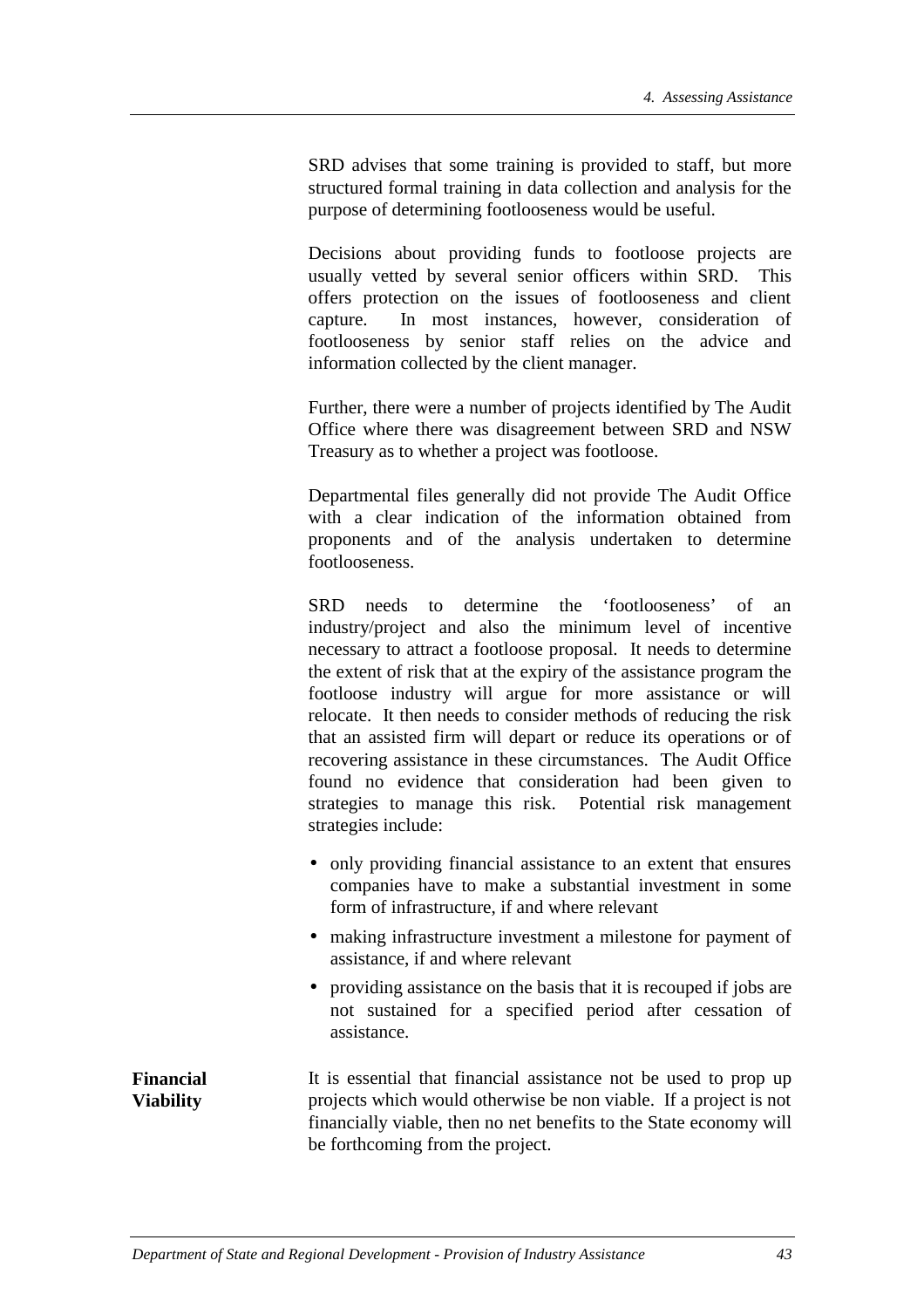|                                     | To minimise the risk that non viable projects are assisted, it is<br>important that staff undertaking assessment are supported by<br>good guidelines and training. It is also important, largely<br>because of the degree of judgement involved in assessing<br>viability, that documentation and files are well kept.                                                                                                                                                     |
|-------------------------------------|----------------------------------------------------------------------------------------------------------------------------------------------------------------------------------------------------------------------------------------------------------------------------------------------------------------------------------------------------------------------------------------------------------------------------------------------------------------------------|
| <b>Audit</b><br><b>Observations</b> | Consistent with findings discussed under footlooseness, The<br>Audit Office found that:                                                                                                                                                                                                                                                                                                                                                                                    |
|                                     | • guidelines for determining financial viability are extremely<br>broad                                                                                                                                                                                                                                                                                                                                                                                                    |
|                                     | more structured, formal training is needed<br>$\bullet$                                                                                                                                                                                                                                                                                                                                                                                                                    |
|                                     | • documentation and files were generally poor, so that evidence<br>in support of judgements could often not be found.                                                                                                                                                                                                                                                                                                                                                      |
| Competitive<br><b>Neutrality</b>    | NSW Government's submission to<br><b>The</b><br>the Industry<br>Commission Inquiry put forward a view that:                                                                                                                                                                                                                                                                                                                                                                |
|                                     | State industry assistance should not breach competitive<br>neutrality for the following reasons. Firstly, on equity grounds,<br>the taxpayer's money should not be used to advantage one<br>enterprise over another. Secondly, on efficiency grounds,<br>assistance which breaches competitive neutrality is likely to direct<br>production away from existing producers in that industry and the<br>net gain in output and employment may be zero or small. <sup>21</sup> |
|                                     | The Submission went on to say:                                                                                                                                                                                                                                                                                                                                                                                                                                             |
|                                     | Assistance to individual firms by Government may breach<br>competitive neutrality in cases where there are existing business<br>entities engaged in that activity in a State. Consequently,<br>microeconomic reform can be hampered in that the recipient can<br>operate inefficiently and not suffer financial loss. <sup>22</sup>                                                                                                                                        |
|                                     | SRD's guidelines acknowledge the need to consider competitive<br>neutrality in assessments.<br>There is a separate section on<br>competitive neutrality in every economic analysis carried out by<br>Policy and Resources Division.                                                                                                                                                                                                                                        |

<sup>&</sup>lt;sup>21</sup> Submission by the Government of New South Wales - Industry Commission Inquiry into State, Territory and Local Government Assistance to Industry, April 1996, p. 10.

 $^{22}$  Ibid., pp.10-11.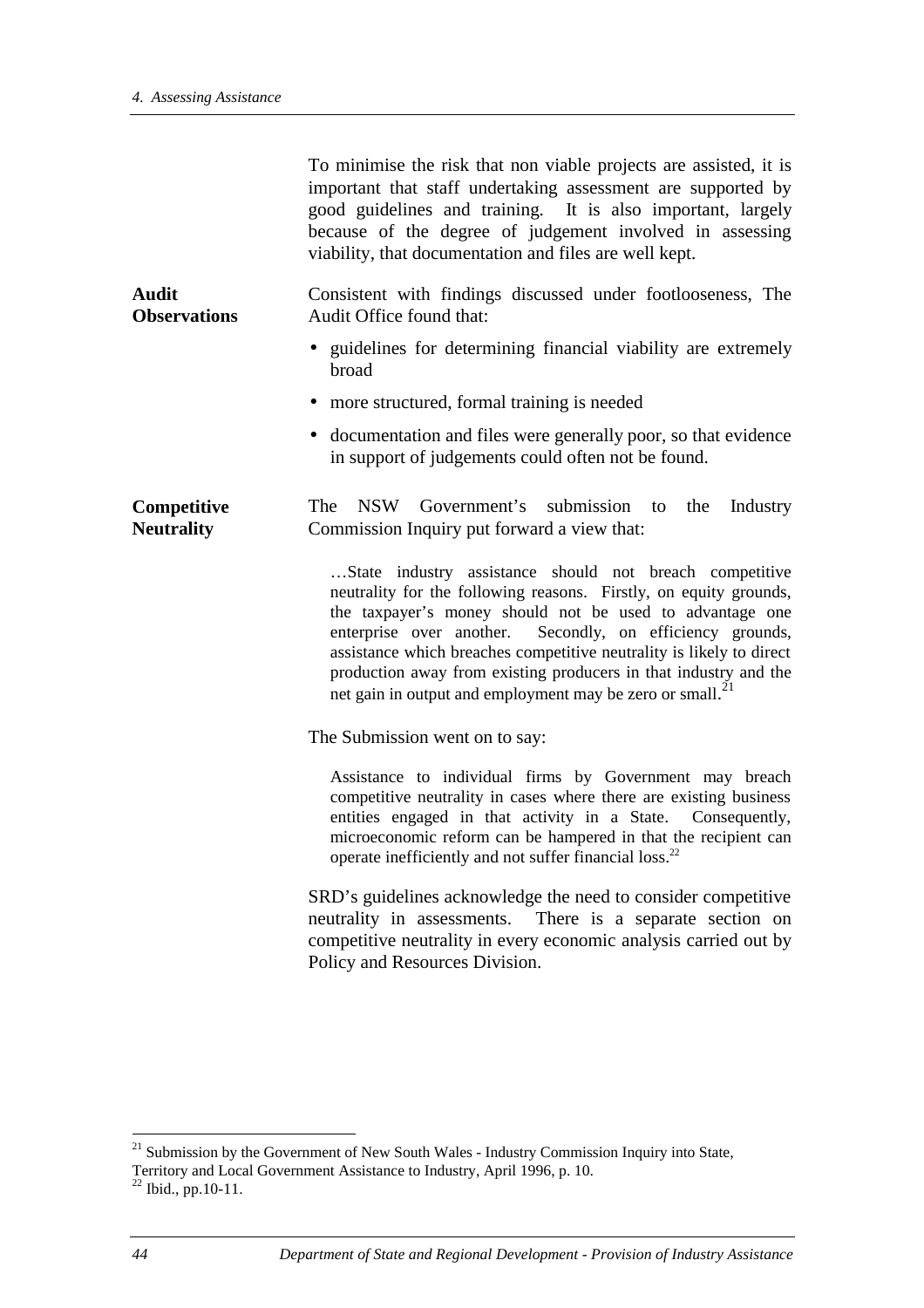#### **Observations** From the documentation reviewed, several examples were found where assessment of proposals indicated that provision of assistance could breach competitive neutrality. No examples were found where this led to either rejection of the proposal or, apparently, to any reduction of the estimated maximum assistance to be provided. When a likely breach of competitive neutrality was identified by SRD, the only justification for proceeding to provide assistance found by The Audit Office was the claim that if NSW did not provide the assistance another State probably would and competitive neutrality will be breached.

**Audit**

Given the importance of this issue, competitive neutrality issues should be examined in detail and relevant data included in the assessment of proposals. Competitive neutrality should either be a threshold issue (ie assistance should not be provided if competitive neutrality is breached) or at least taken into account in the calculation of net benefits and, therefore, in establishing a maximum amount of assistance which should be provided.

Whilst assessment documentation refers to competitive neutrality, The Audit Office found no evidence that the issue was considered in sufficient depth or data included in the analysis of the assistance provided.

# **4.2 Assessment of Proposals**

The aim of assessment is to determine the value that a proposal is likely to add to the economy if it proceeds and from this derive the maximum amount of assistance that the Government should be willing to provide to secure the proposal for NSW.

The following figure illustrates SRD's assessment methodology.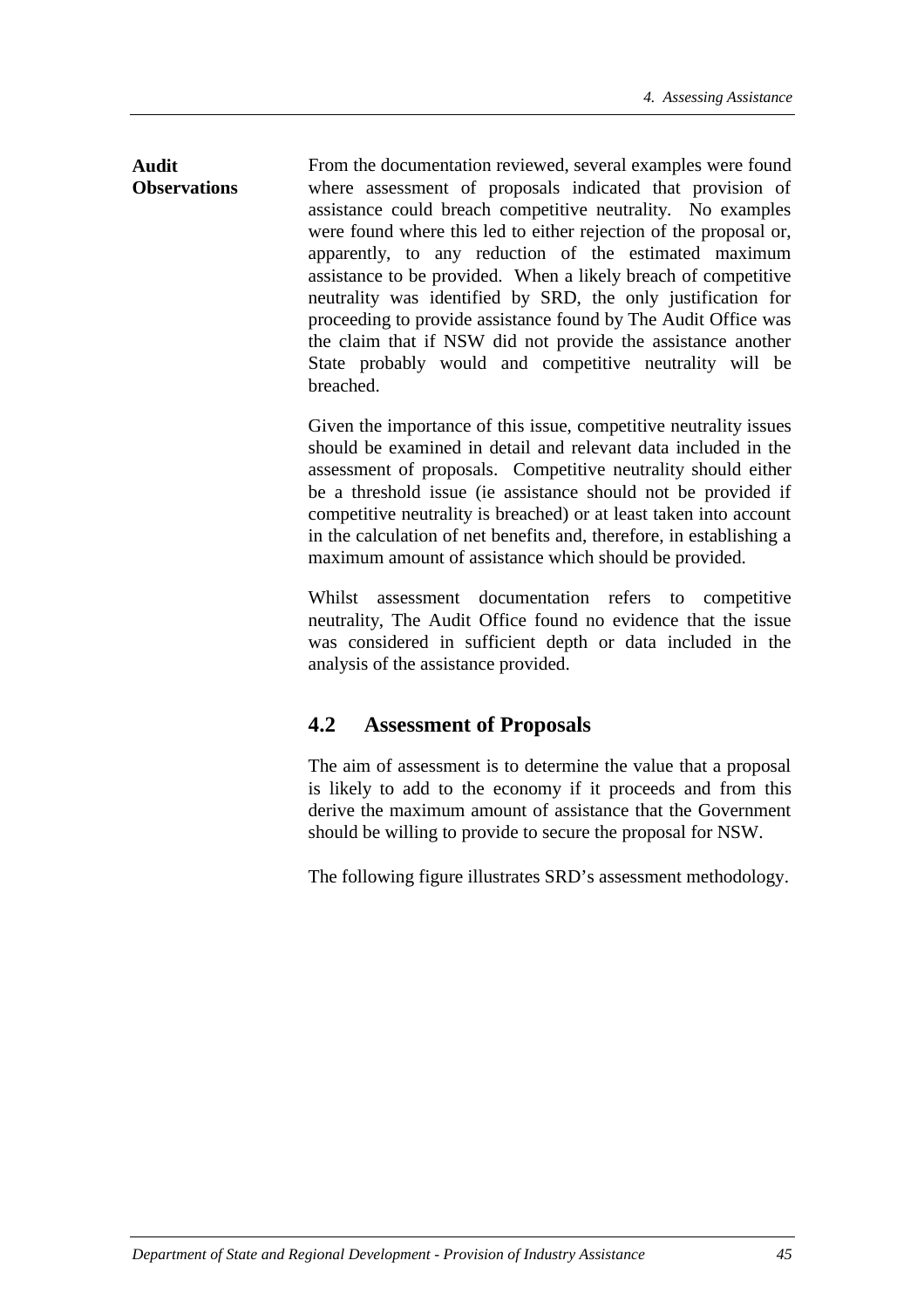

**Fig 2: Assessment Methodology**

\* Level of assistance envisaged is under \$250,000

\*\* Generally where level of assistance envisaged is over \$250,000

Note: Footlooseness is not a requirement for assistance under the RBD Scheme

**Audit Observations** The Department's current assessment methodology does not consider the costs of raising the taxation required to provide subsidies.<sup>22</sup> Tax-financed subsidies have costs in terms of economic efficiency. As discussed in the Industry Commission Report:

> In general terms, a tax-financed subsidy package offered by a single State could be expected to impose efficiency costs on the economy as a whole, because both the subsidies and the taxes used to fund them are likely to divert resources from their highest-valued uses.<sup>23</sup>

 $22$  Or where assistance is provided by rebate to compensate for revenue forgone.

<sup>23</sup> Industry Commission Report, No 55, 29 October 1996, p. 572.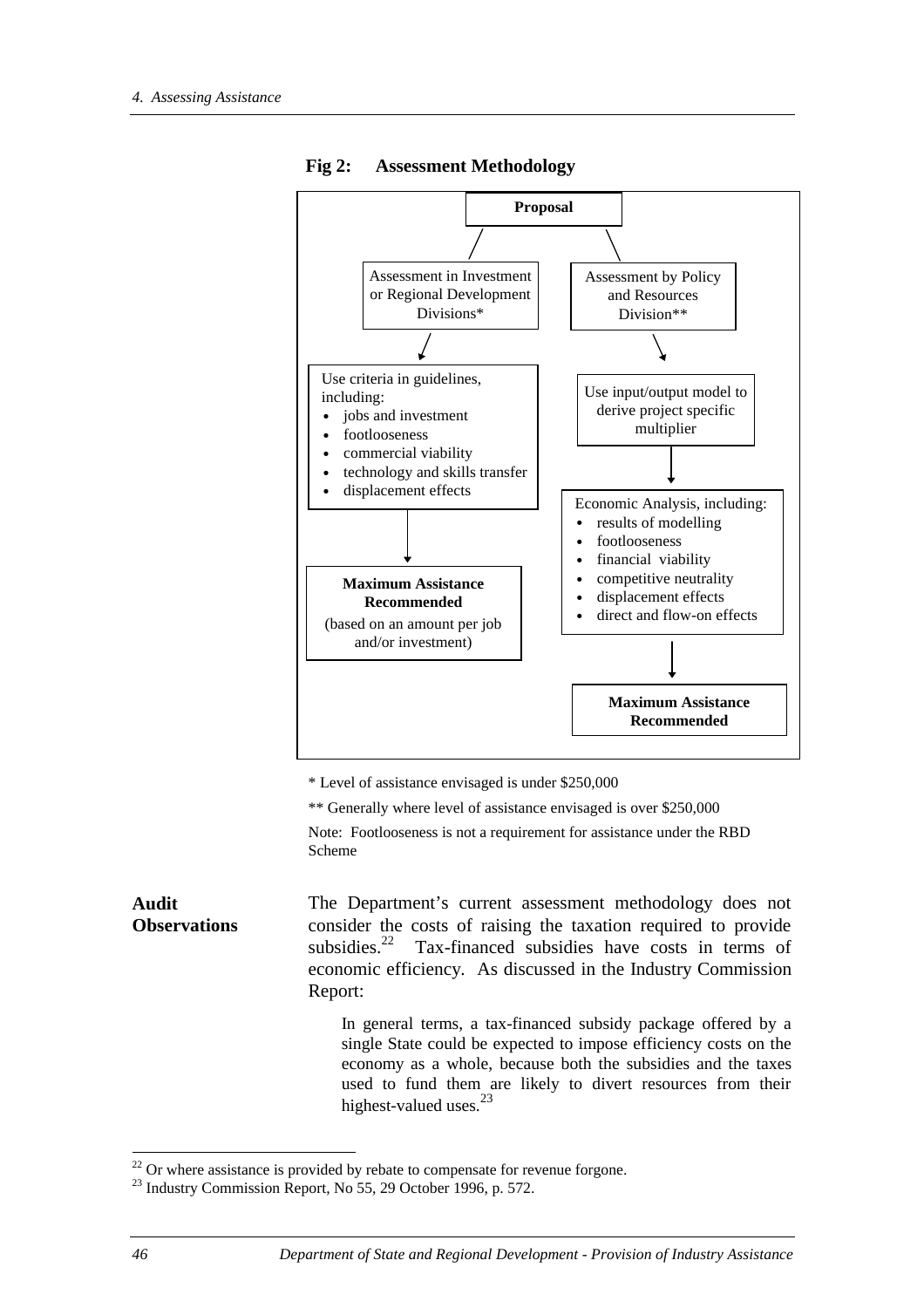Tax-financed subsidies also have costs in terms of administration. To again quote the Industry Commission:

Tax-financed administration costs are also likely to impose an efficiency cost on the economy as a whole. Resources used in the administration of assistance packages have an opportunity cost - they could have been used to produce other things. To the extent that administration costs divert resources from producing goods and services to consumers and users, they are likely to impose a net cost on the economy as a whole, as will the taxes used by government to fund them. $^{24}$ 

In addition to indirect costs (and their negative multiplier effects), there may also be negative consequences flowing from providing assistance to a particular firm - such as the loss of revenue or jobs for other competing firms. Some economic commentators consider that the costs to the economy of these tax effects and negative consequences may be of such significance as to severely reduce or cancel out the net benefits in some cases. As such, it is of great importance that assessment methodologies address these aspects. SRD's current methodology does not do this.

There are also direct costs which SRD's methodology does not capture. For example, costs involved with raising taxation to subsidise industries and in the assessment and processing of financial assistance. These are incurred by SRD and other agencies, including the Offices of State Revenue and Financial Management in The Treasury. There are costs associated with providing corporate support to those staff involved in assessment, facilitation or processing. SRD's methodology does not factor these costs into assessments.

Staff time involved in providing assistance, such as facilitation and liaison, has a cost in terms of salaries, on-costs and opportunity costs. From the cases examined by The Audit Office, several instances were identified where this kind of assistance was material relative to the financial assistance provided to proponents.

 $24$  Industry Commission Report, No 55, 29 October 1996, p. 573.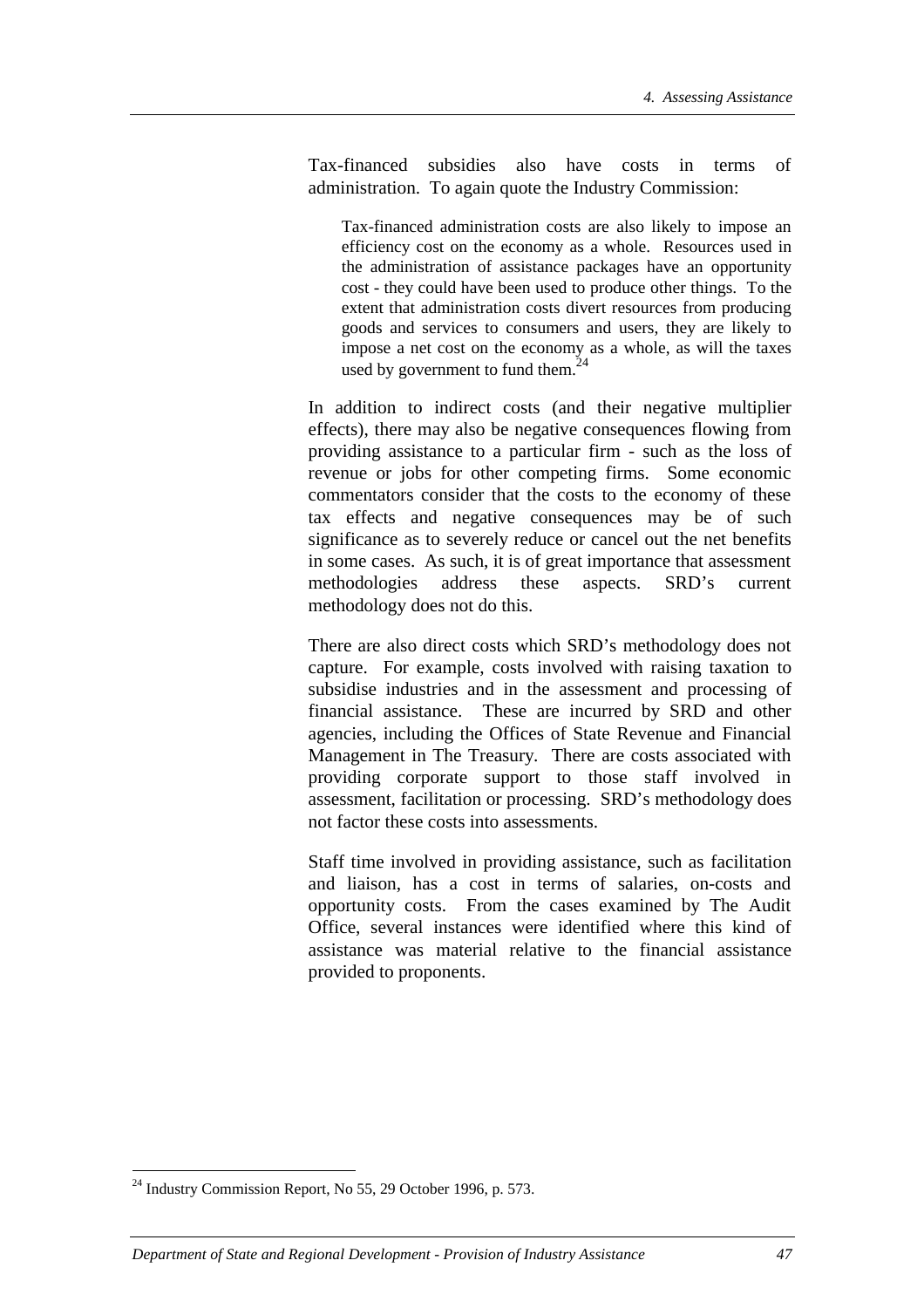At present SRD's staffing and associated costs cannot be disaggregated to activity or project level. The Auditor General in Victoria found a similar situation in SRD's equivalent in that State. The Auditor General there found that as a result of not having an activity based costing system, the agency had

...not been able to undertake periodic monitoring of the level of costs incurred in the provision of particular types of services or to ascertain whether costs have been warranted, or even excessive, relative to the resultant benefits or whether sufficient resources have been directed to those services offering the greatest benefit to industry.<sup>25</sup>

The same conclusion can be drawn for  $SRD<sup>26</sup>$ . The Department has advised that it is commencing to develop an activity based costing component of its management information system.

Due to the failure of the assessment methodology to take account of the full costs of assistance, and its propensity to overstate benefits, The Audit Office is concerned that it is likely that NSW may have provided, in some instances, levels of assistance too high for the net economic benefits obtained.<sup>27</sup>

The Audit Office considers that SRD should reconsider the assessment methodology being used. The assessment methodology needs to more fully examine the full direct and indirect costs and consequences of assistance proposals.<sup>28</sup>

<sup>&</sup>lt;sup>25</sup> Promoting Industry Development - Assistance by government, Special Report No 37, October 1995, Victorian Auditor-General's Office, p.52.

<sup>&</sup>lt;sup>26</sup> SRD has recognised that the provision of assistance has a cost to Government and that there is a need for all projects assisted to make some contribution to the budget. SRD has recently adopted a policy whereby the maximum payroll tax rebate provided to any proponent will be 90% of the payroll tax paid in relation to additional employees. However, SRD provides forms of assistance other than by way of tax rebate, particularly in the RBD scheme.

 $27$  SRD is of the view that the only cost of assistance not taken into account in its economic analysis is the cost of executive time, which is not material in relation to the benefits obtained from projects assisted. SRD is thus of the view that it is unlikely that assistance too high for the benefits obtained would have been provided. The Audit Office has outlined in the preceding paragraphs a range of factors which it considers are not adequately included in the detailed assessment process.

 $^{28}$  SRD is of the view that in the case of the IAF and RHQ funds, the cost associated with funding assistance through taxation rebates are usually zero (no cost to Budget because rebate is provided on a portion of a tax revenue stream which would not otherwise locate in NSW without SRD's action). SRD is also of the view that possible negative consequences such as loss of jobs in other firms are considered in every economic analysis carried out by SRD. The Audit Office believes that such factors are not examined in sufficient depth and not included as data in the detailed assessment process.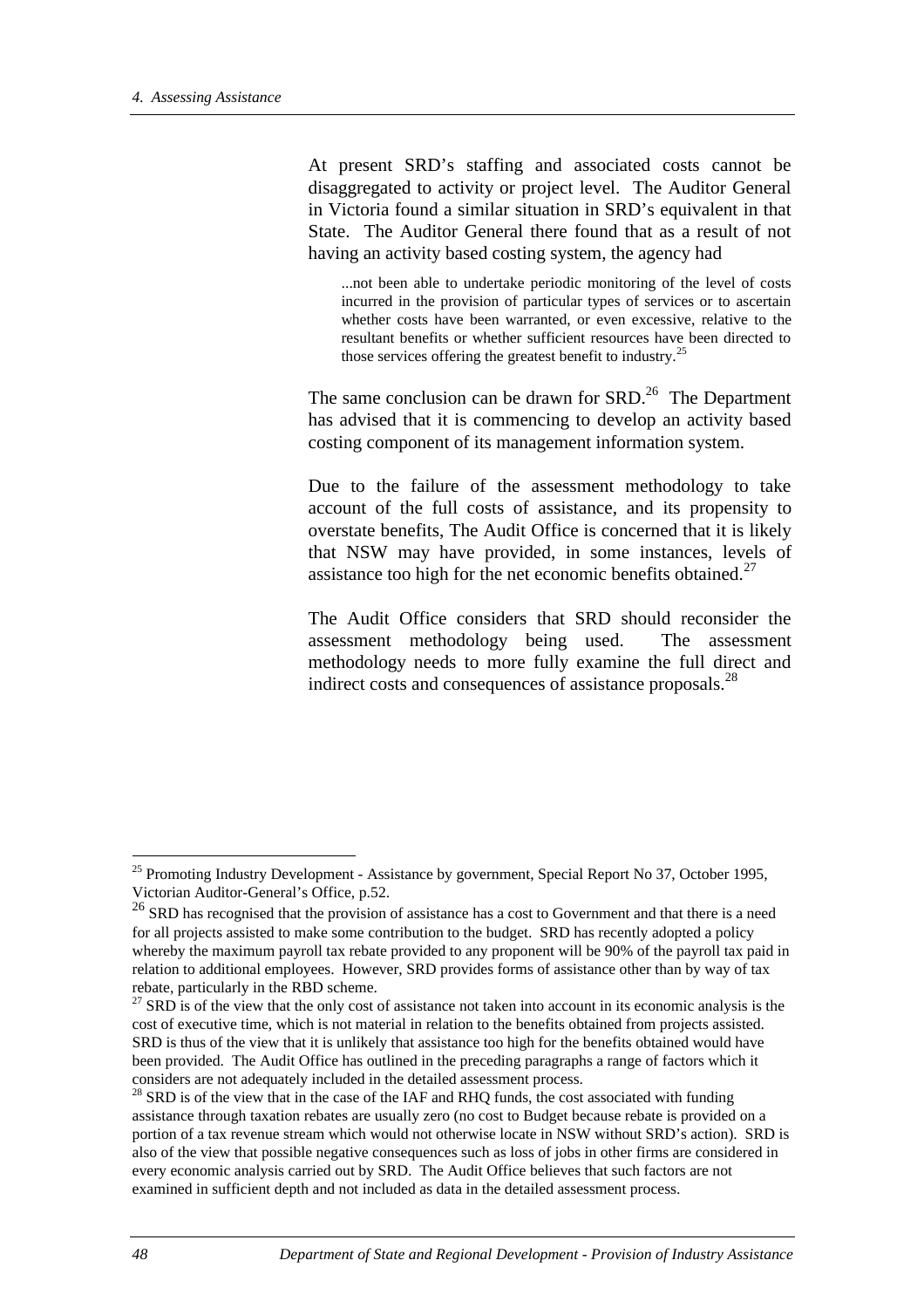- **Benefits** For assistance below \$250,000, the focus of benefits is jobs and investment attracted. For assistance over \$250,000, a major benefit measured in the assessment process is increase in Gross State Product. This may not be the most valid measure. Gross State Product is a measure of the size of the State's economy. As the Industry Commission found, a bigger economy may not generate greater welfare for the State's citizens.<sup>29</sup> The Industry Commission identified per capita Gross State Resident Product (GSRP) as a measure of economic welfare. GSRP measures the proportion of returns to economic activities flowing to the residents of a State as opposed to being returned to out of state financiers in the form of interest or dividend payments.
- **Audit Observations** In its submission to the Industry Commission Inquiry, the NSW Government noted that the current assessment process, by focusing on benefits in terms of employment, fails to take into account productivity, with the risk that selective assistance may lead to artificial maintenance of a high level of employment, which can cause long term harm.<sup>30</sup>
- **Does Not Prioritise** At present, the assessment processes of SRD are designed to determine, irrespective of budgetary considerations, whether an individual project should receive financial assistance and, if so, to determine the maximum amount. SRD aims to ensure that assistance is provided to those projects offering significant value for money. Processes are not designed to determine which projects should receive assistance (ie. to prioritise between projects). This makes it difficult to determine whether the best proposal was selected.

Departmental officers are responsible for the preliminary evaluation of a company's capacity to deliver the projected economic benefits.

The level/depth of assessment a particular proposal receives is currently tied to the amount of incentive being envisaged:

• for incentives below \$250,000, an assessment is prepared in the Investment or Regional Development Division based on guidelines. The main focus of the assessment is the number of direct jobs and the amount of direct investment expected from the project

 $29$  Industry Commission Report No 55, 29 October 1996, p. 573.

<sup>&</sup>lt;sup>30</sup> Submission by the Government of New South Wales - Industry Commission Inquiry into State, Territory and Local Government Assistance to Industry, April 1996, p. 11.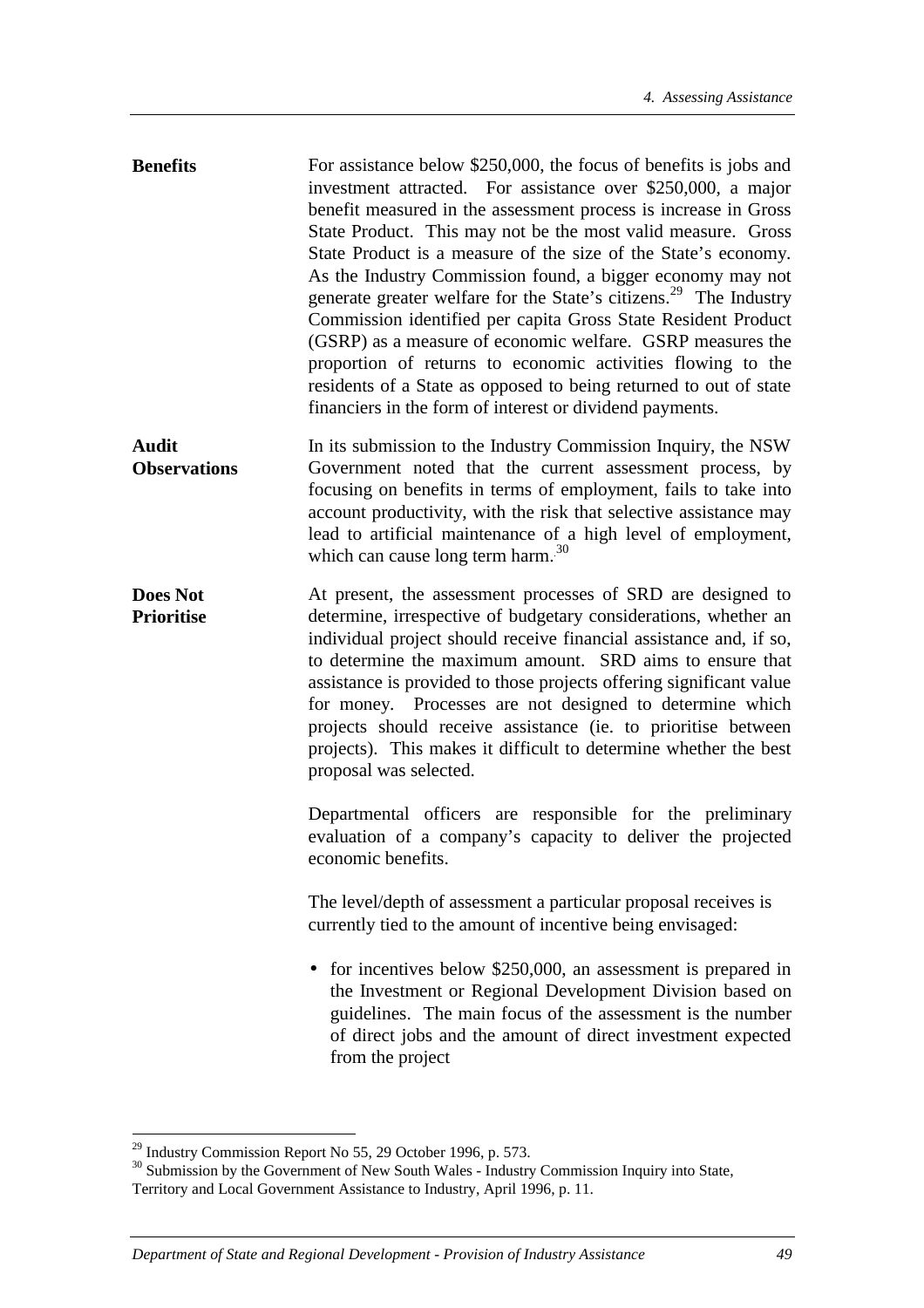• for incentives above \$250,000, the centrally placed Policy and Resources Division within SRD undertakes an economic impact assessment (EIA) of the proposal. It uses a model to derive project specific multipliers and undertakes an economic analysis that considers the results of modelling and a range of other standard analyses such as footlooseness, financial viability and competitive neutrality. This economic analysis is used to come to a view as to whether and to what extent a project should be supported. In addition, for those incentives above \$1m (NPV), Treasury vets SRD's analysis.

The following table summarises the assessment, approval and funding mechanisms for the three schemes.

| Table 4:                                            | <b>Assessment Approval and Funding - (IAF, RHQ and RBD Schemes)</b> |                                                                 |                                                                 |                                   |                           |                 |
|-----------------------------------------------------|---------------------------------------------------------------------|-----------------------------------------------------------------|-----------------------------------------------------------------|-----------------------------------|---------------------------|-----------------|
| Level of<br><b>Assistance</b><br><b>Envisaged</b>   | <b>Scheme</b>                                                       | Level of<br><b>Assessment</b>                                   | <b>Source of Funds</b>                                          | <b>Approval</b>                   |                           |                 |
|                                                     |                                                                     |                                                                 |                                                                 | <b>Director</b><br><b>General</b> | <b>Treasury</b><br>advice | <b>Minister</b> |
|                                                     | IAF                                                                 | Divisional level<br>using guidelines<br>(generally)             | From global budget<br>(ie. pool fund)                           | Yes                               | <b>Not</b><br>required    | Advised         |
| <b>Less than</b><br>\$250,000                       | <b>RHQ</b>                                                          | Divisional level<br>using guidelines                            | From global budget                                              | Yes                               | <b>Not</b><br>required    | Advised         |
|                                                     | <b>RBD</b>                                                          | Divisional level<br>using guidelines                            | From global budget                                              | Yes                               | <b>Not</b><br>required    | Advised         |
|                                                     | <b>IAF</b>                                                          | Economic impact<br>assessment using an<br>input/output model    | From global budget<br>(ie. pool fund)                           | Yes                               | <b>Not</b><br>required    | Advised         |
| <b>Between</b><br>\$250,000 to<br>less than<br>\$1m | <b>RHQ</b>                                                          | Economic impact<br>assessment using an<br>input/output model    | From global<br>budget (capped at<br>\$300,000 per<br>recipient) | Yes                               | <b>Not</b><br>required    | Advised         |
|                                                     | <b>RBD</b>                                                          | Economic Impact<br>Assessment using<br>an input/output<br>model | From global budget                                              | Yes                               | <b>Not</b><br>required    | Advised         |
| <b>Greater</b><br>than                              | <b>IAF</b>                                                          | Economic Impact<br>Assessment using<br>an input/output<br>model | By supplementation<br>from Treasury<br>(ie. Treasury<br>funded) | Yes                               | Advice<br>required        | Yes             |
| \$1m                                                | <b>RHQ</b>                                                          | N/A                                                             | N/A                                                             | N/A                               | N/A                       | N/A             |
|                                                     | <b>RBD</b>                                                          | None identified                                                 | None identified                                                 |                                   |                           |                 |

 $NA = Not Applicable$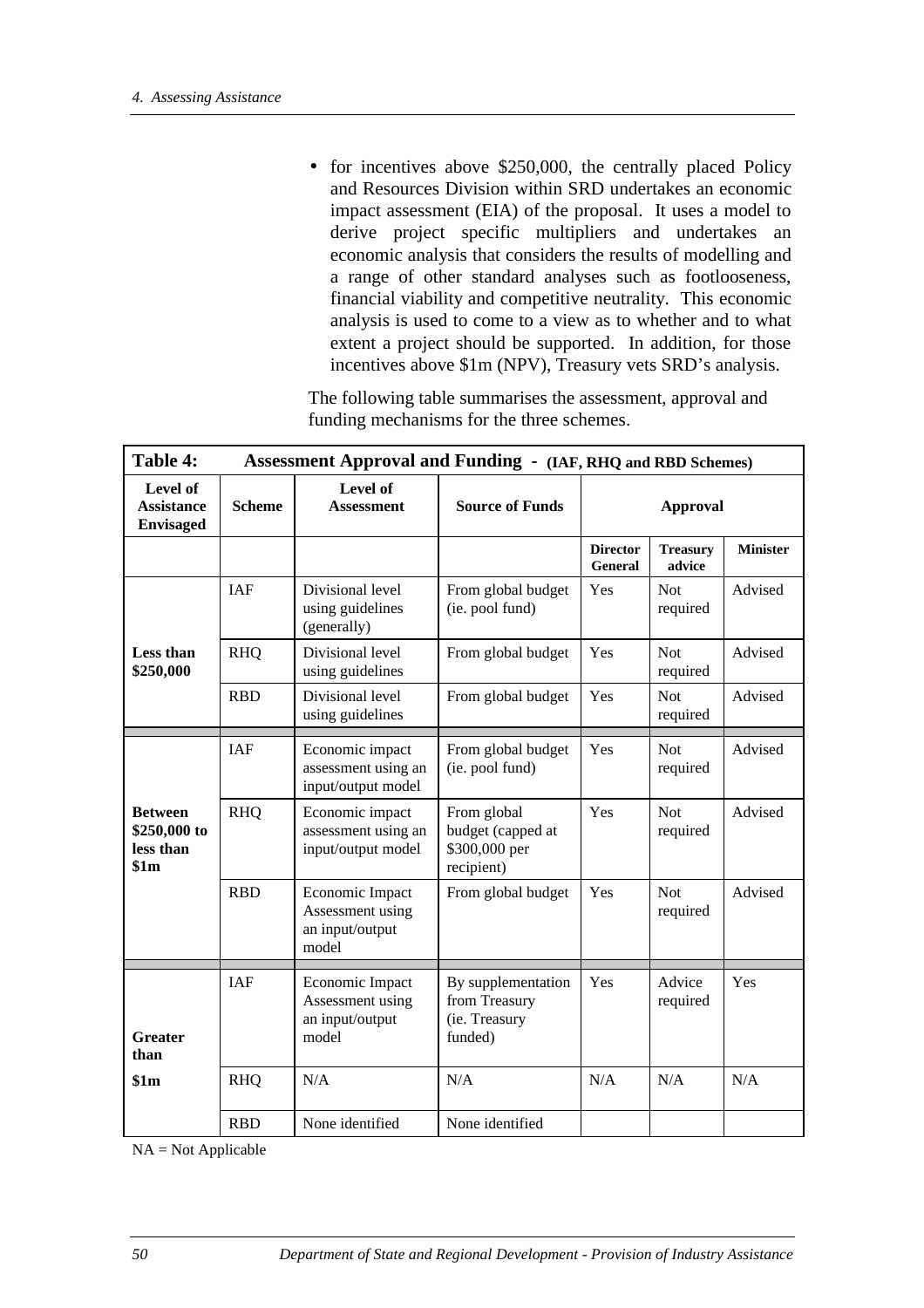**Audit Observations** The Department's assessment methodology, regardless of where assessment is undertaken, requires the exercise of substantial professional judgement. The Audit Office considers that there are weaknesses in the guidance given to staff regarding the exercise of this judgement and in the recording of judgements made. These are discussed in more detail later in this report.

> Scrutiny of projects where the level of assistance being envisaged is above \$250,000 is greater than for those below \$250,000. There is therefore some incentive to estimate assistance at below \$250,000 where there are doubts about footlooseness or the financial viability of a proposal. As a result, it is important that the Department puts in place effective procedures to counter this incentive. The Audit Office considers that current procedures could be enhanced in this regard.

# **4.3 Economic Analysis in the Policy and Resources Division**

As part of the assessment process for projects where the level of assistance is expected to be over \$250,000 (and for some other projects at the discretion of the Investment and Regional Development Divisions), the Policy and Resources Division undertakes an economic analysis. As illustrated previously in Figure 2, an input/output model is used to derive project specific multipliers which are used in the economic analysis. $31$ 

The following figure shows some of the key factors that affect the recommended maximum level of assistance.

<sup>&</sup>lt;sup>31</sup> In addition to these multipliers, the economic analysis includes a standard set of other analyses such as project concept, market for the output, direct impacts, comparative advantage, footlooseness, financial viability, flow on effects, revenue impacts, competitive neutrality, consistency with government policy, contribution to microeconomic reform, and contribution to economic efficiency.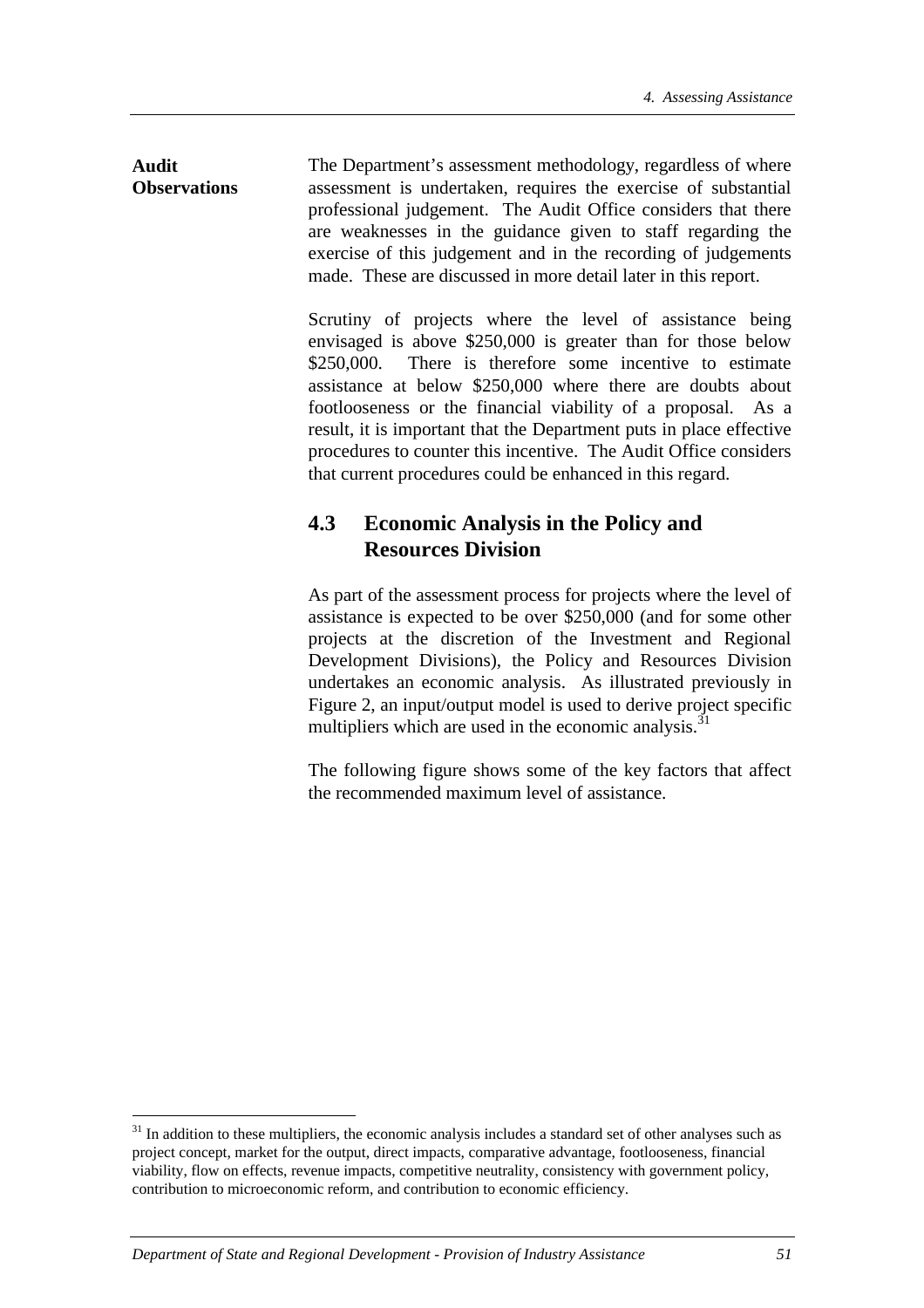

Where an economic analysis is undertaken a detailed report is developed. $32$  To keep the report as succinct as possible, many of the assumptions used to make judgements are not incorporated in it.

**Audit Observations** Economic assessment undertaken by the Policy and Resources Division offers a level of scrutiny greater than assessment in other Divisions using guidelines alone.

> However, these assessments still require significant exercise of professional judgement regarding the assumptions to be used in their application. Changes in assumptions will have an impact on the maximum level of assistance determined.

> The Audit Office found that SRD's project files do not record key information. The Audit Office's in-depth examination of six economic impact assessments undertaken for projects showed that generally:

 $32$  This report is used to guide management decision about the maximum level of assistance to be provided.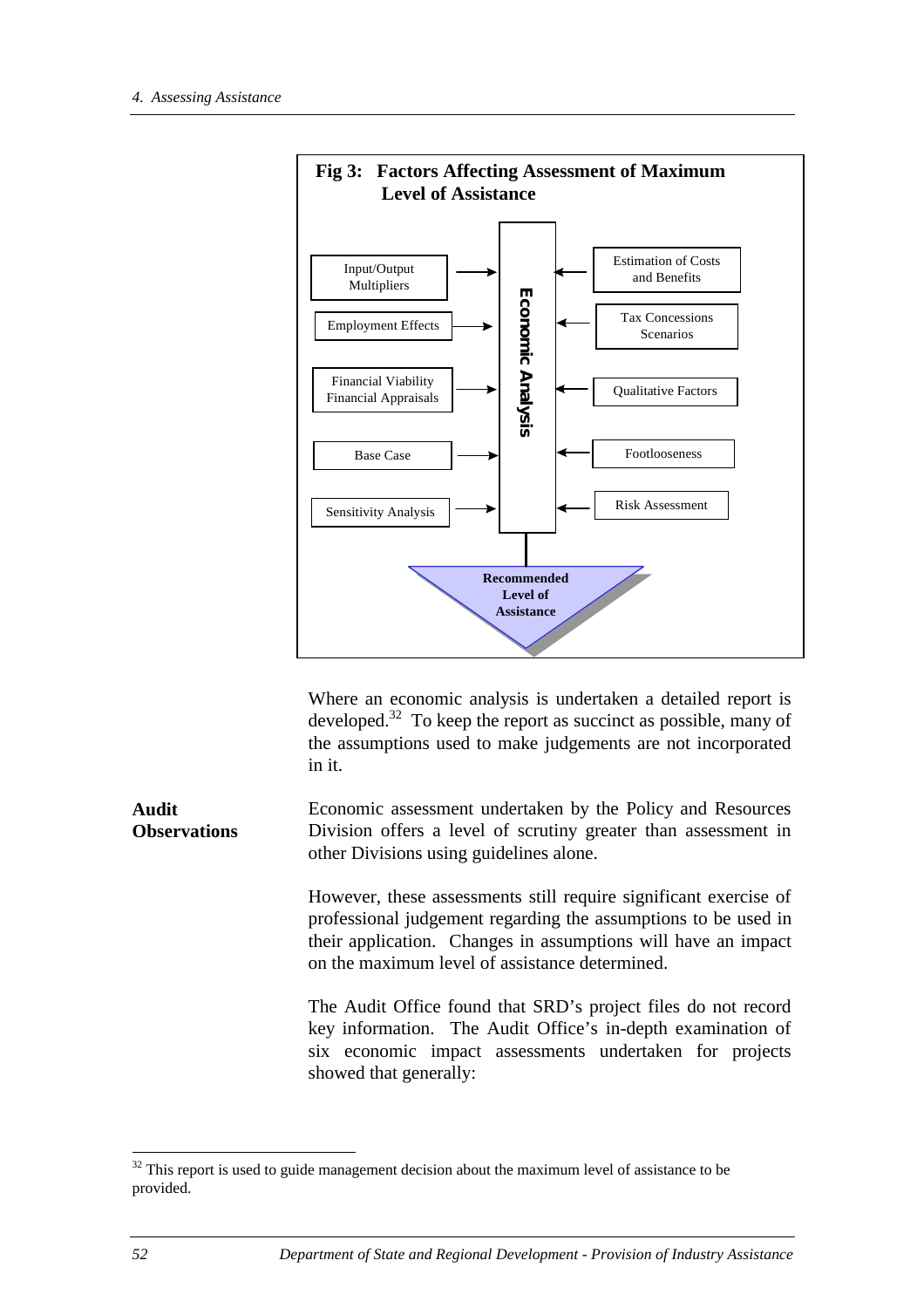- assumptions underpinning the input/output model were not clearly documented or adequately justified
- judgements made in using the input/output model and undertaking economic analyses were not clearly documented or adequately justified
- the specifics of any risk assessments undertaken were not recorded
- documentary evidence of validation of proponents claims is not routinely kept
- policies and procedures to ensure consistency in approach were inadequate.

Whilst gaps in information hampered the analysis, The Audit Office has concerns at the validity of some of the assumptions underpinning the model, the ability of the model to be manipulated to achieve a desired outcome (even though there was no evidence of this occurring in practice) and how effectively the model deals with some issues (such as repatriation of profit). The Audit Office also has concerns about how the economic analysis factors issues such as competitive neutrality into the recommended maximum levels of assistance. Other outstanding concerns include:

- how footlooseness is defined and determined
- the derivation of multipliers in some cases, which has significant implications for assessing flow-on effects
- practices in defining and determining the opportunity  $\cos(s^3)$ incorporated in the base case  $34$  or null hypothesis (which can have significant bearing on the amount of assistance provided)
- how the repatriation of profits out of the State is dealt with  $35$
- the failure to offset assistance against the estimated net benefits

<sup>&</sup>lt;sup>33</sup> In order to ascertain the net benefits of a project in NSW, it is necessary to determine what would happen in the absence of the project. There is a need to identify the *opportunity costs* of the project, as a consequence of the project displacing employment and economic activity elsewhere, ideally through undertaking a cost-benefit analysis.

 $34$  In any economic analysis, the methodology and the construction of the so called 'base case model' upon which projections are made are fundamental to the results produced by the analysis. A different set of assumptions and variables would produce a different result, and there is often considerable disagreements between professionals regarding the relative merits of different treatments. This makes it impossible to reach a definitive conclusion on such matters.

 $35$  SRD advises that the methodology does this. However, The Audit Office was not able to observe sufficient evidence to be confident that arrangements are adequate.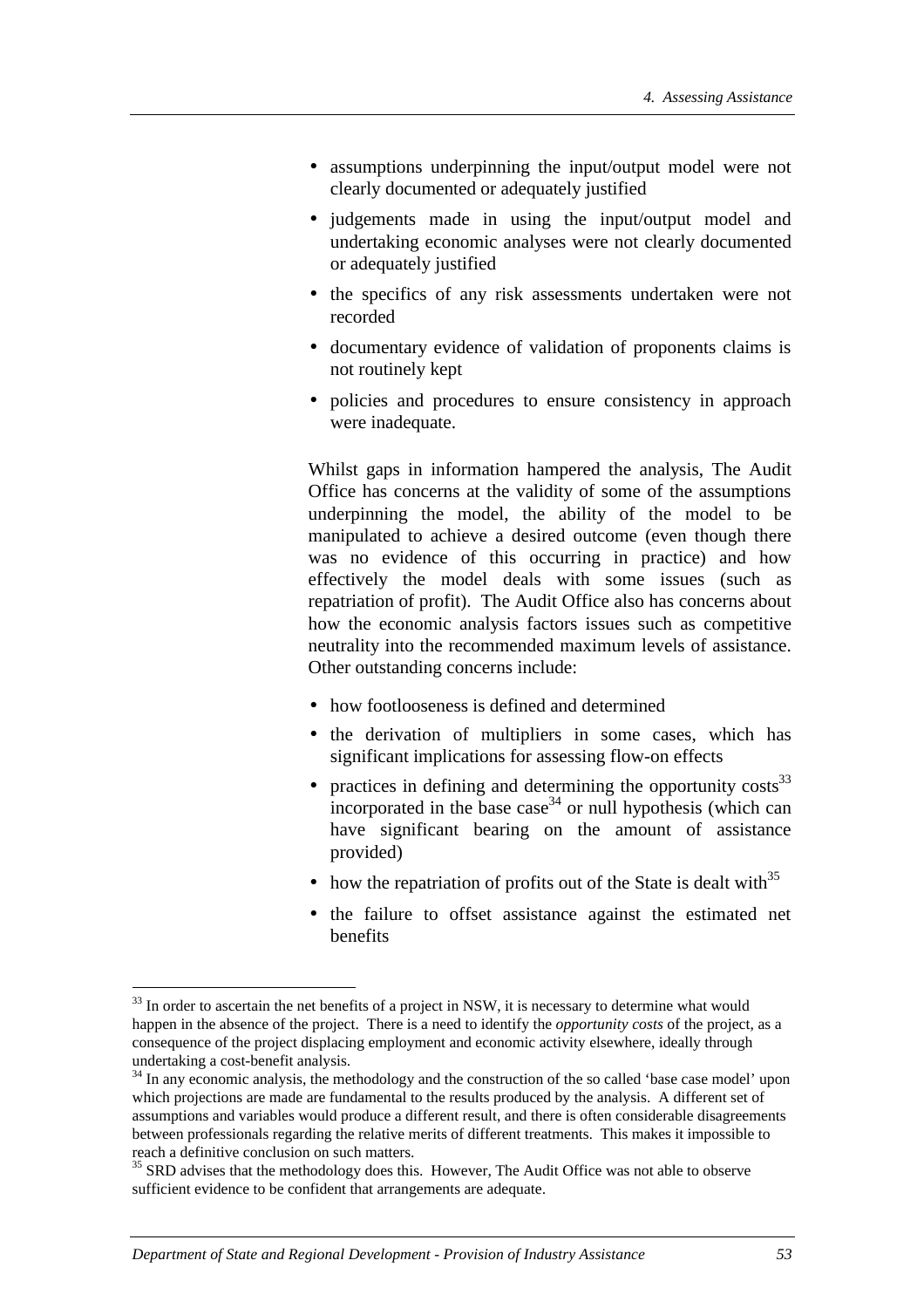- how negative externalities are determined and accounted for
- the lack of procedures for and documentation of sensitivity analysis
- how financial appraisals are undertaken (largely due to lack of documentation)
- how project specific risks are determined and accounted for.

Some of the perceived problems of the assessment methodology may have been mitigated by the conduct of a cost benefit analysis.<sup>36</sup> Whilst recognising there would be additional costs in conducting a cost benefit analysis, and therefore that a risk management approach may be needed, The Audit Office found no evidence on files of any cost benefit analyses being undertaken (The Audit Office examined more than 40 projects, including some of the biggest projects assisted in the last three years). SRD claims that cost benefit analyses were undertaken in some of the cases which were not examined by The Audit Office.

Given its outstanding concern, The Audit Office is currently unable to conclude upon the efficacy of the assessments undertaken. Further enhancements to address these concerns are recommended.

- **Timing of Assessments** To help ensure that the level of assistance provided is not greater than the maximum that assessment would indicate as appropriate, assessments need to be carried out as soon as possible after initial contact with proponents.
- **Audit Observations** Documents reviewed indicate that assessments can occur well after initial contact with proponents and usually after significant non financial assistance has been provided.

<sup>36</sup> A fundamental problem with multiplier analysis is that in itself, it is not an *evaluative* tool because it ignores opportunity costs. Multiplier analysis is simply a tool for estimating the flow on effects associated with a project. Because rigorous cost benefit analyses are rarely undertaken, the opportunity costs of projects are often understated, and therefore, the economic assessment of projects that utilised multiplier analysis often overstate the net benefits.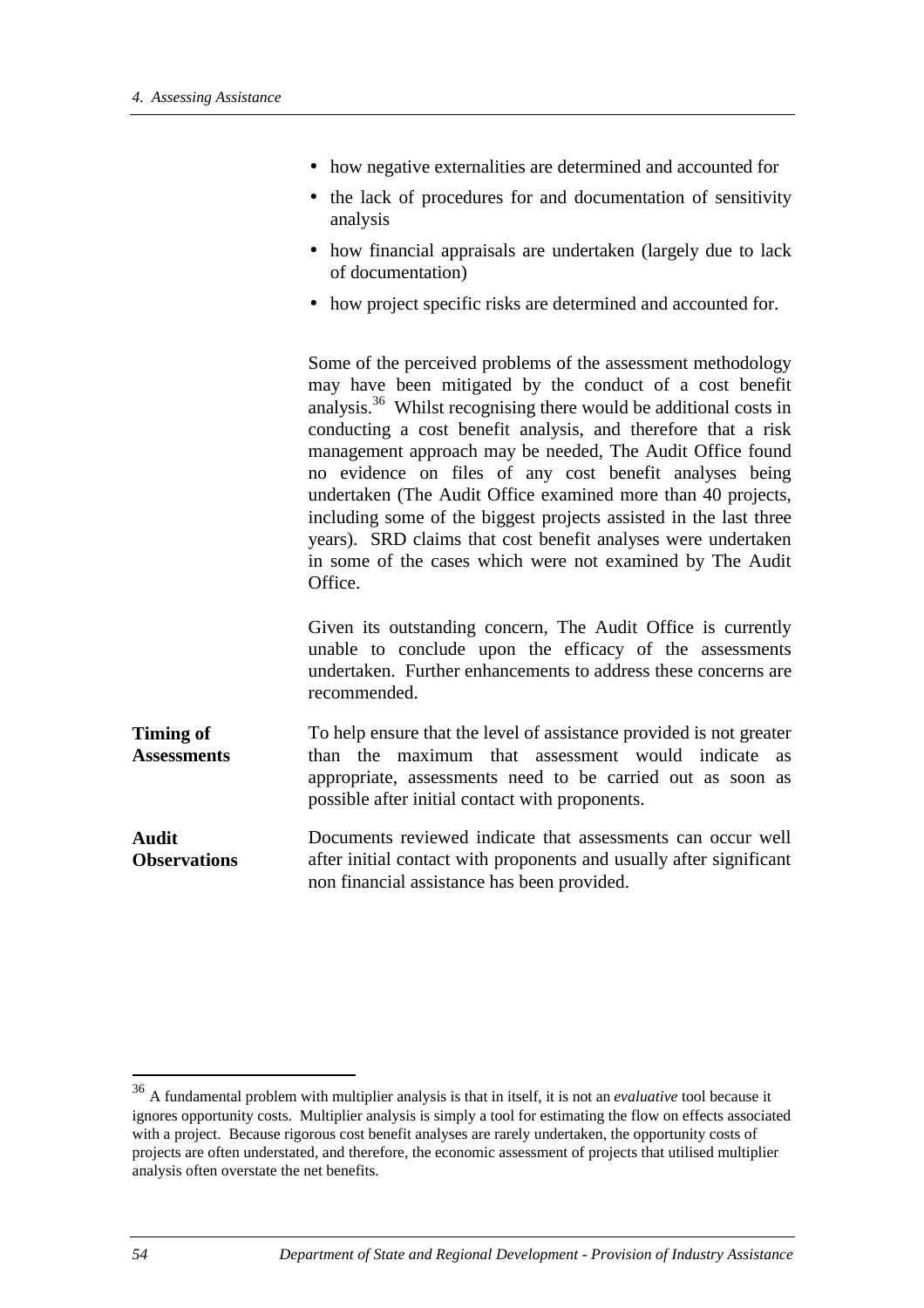## **4.4 Negotiation**

The economic assessment establishes the maximum which should be provided to individual proposals.

If this maximum is approved, the amount of financial assistance offered to any project is negotiated with the project principal, and the agreed terms and conditions are set out in a performance agreement.

**Audit Observations** There is little evidence that a negotiation strategy is developed prior to the commencement of negotiations (other than the upper negotiating limit). SRD argues that assistance is warranted on some occasions when shareholders are unwilling to put forward their own money on the basis that shareholders are motivated by profit, but the Government is motivated by positive externalities. In the same vein, it can be argued that different types and timing of assistance may have differential values for proponents. If this is the case, there should be some evidence that assistance packages are structured to maximise value to shareholders whilst minimising cost to taxpayers. There is little evidence of this in the scheme guidelines or the projects examined.

> Negotiations appear to take place in the absence of information about the sensitivity of factors which will be incorporated in the final performance agreements. $37$  Companies often over-estimate likely project benefits *prior* to an offer of assistance being made to them and re appraise downward the benefits *after* the offer has been made. Often SRD does not re-evaluate offers in light of new or revised information. To illustrate, it is not clear to negotiators when changes to the number of estimated jobs, the amount of investment, or the timing of either will have a sufficient impact on the net economic benefits calculation to warrant re-analysis and re-negotiation.

> No guidelines have been identified for determining the type and form of assistance and particularly implications of offering different types and forms of assistance.

> The Audit Office is concerned that the way performance agreements are framed may encourage proponents to overestimate likely benefits (as this may result in a company receiving more assistance than it should).

<sup>&</sup>lt;sup>37</sup> SRD advises that its practice is to prepare a new economic analysis if there are material changes in the proposed project. The Audit Office, however, could not identify any guidelines which defined materiality for this purpose.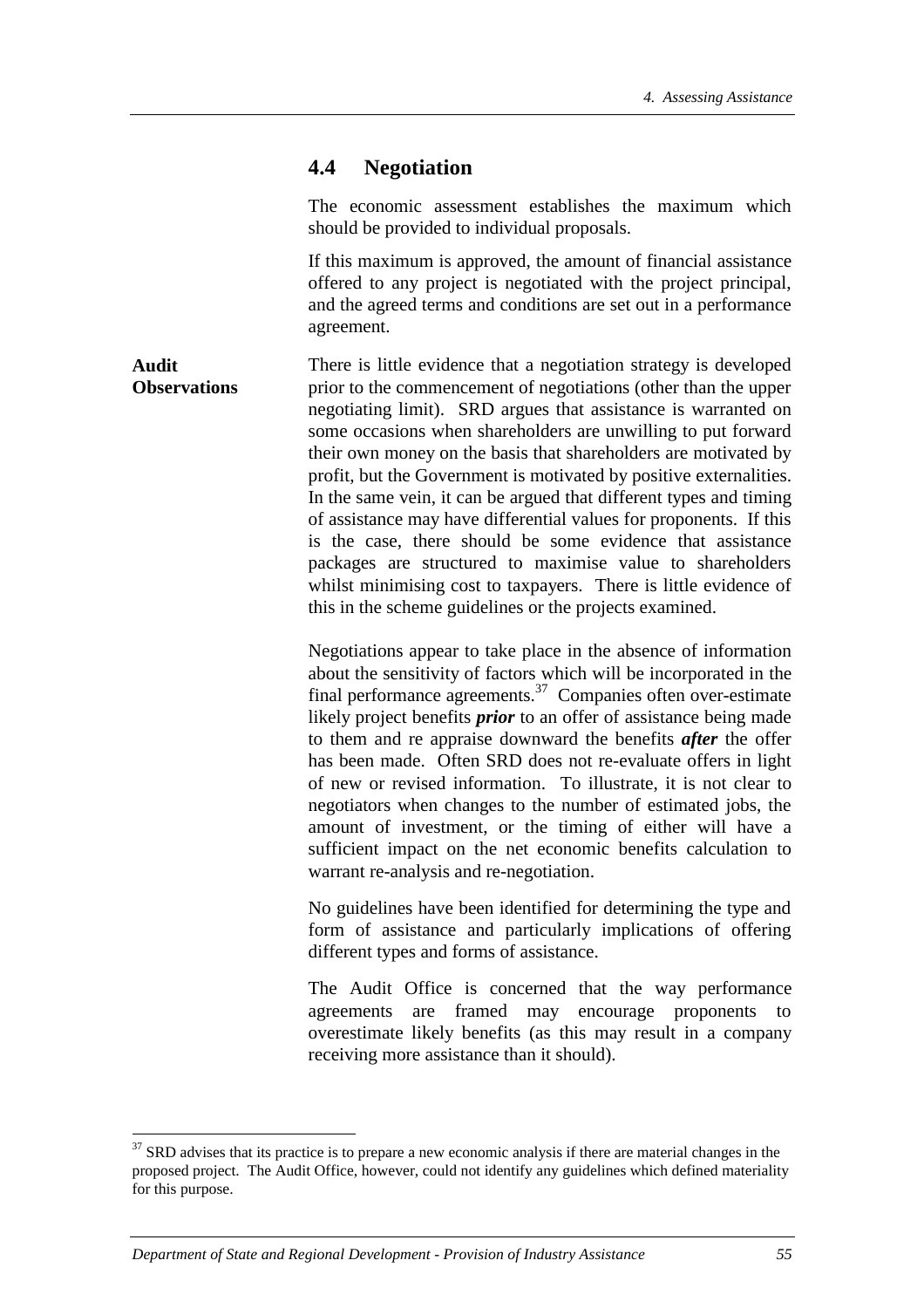It is not clear whether the provision of lower incentives than those assessed is due to good negotiation or inflated assessments. It appears more related to judgement about footlooseness than anything else. For example, on the surface the provision of \$400,000 to a company when the assessment indicated that the State would be willing to pay up to \$1m appears a positive result. If the project is genuinely footloose, and the assessment has been accurate, it may be a positive result. If, however, the project was not footloose and would have located in NSW regardless of assistance, shareholders have received \$400,000 of taxpayers money for nothing. The problem is that only the proponent is ever likely to know for sure whether they were footloose. They will be unlikely ever to admit they weren't as this is likely to shut off any hope of further funding from SRD.

A negotiator is often the 'champion' of the proponent and has invested a significant amount of time and effort in obtaining approval for the provision of assistance. This is likely to encourage offering an amount acceptable to proponents, which is more likely to be at the upper end of the scale. The maximum incentive level determined through the assessment process often becomes the first offer, particularly where proponents claim that they have a competing offer from another jurisdiction.

Other issues identified in the examination of project documentation and guidelines included:

- the amount of financial assistance provided sometimes exceeded the maximum approved, even allowing for NPV adjustments
- the incentives for staff to minimise the assistance provided require enhancement
- indicative oral offers of assistance are sometimes made prior to obtaining approval through proper channels (in contravention of the IAF guidelines)
- companies often put pressure on SRD by indicating that failure to secure incentives will lead to loss of, or withdrawal from, existing investment/operations.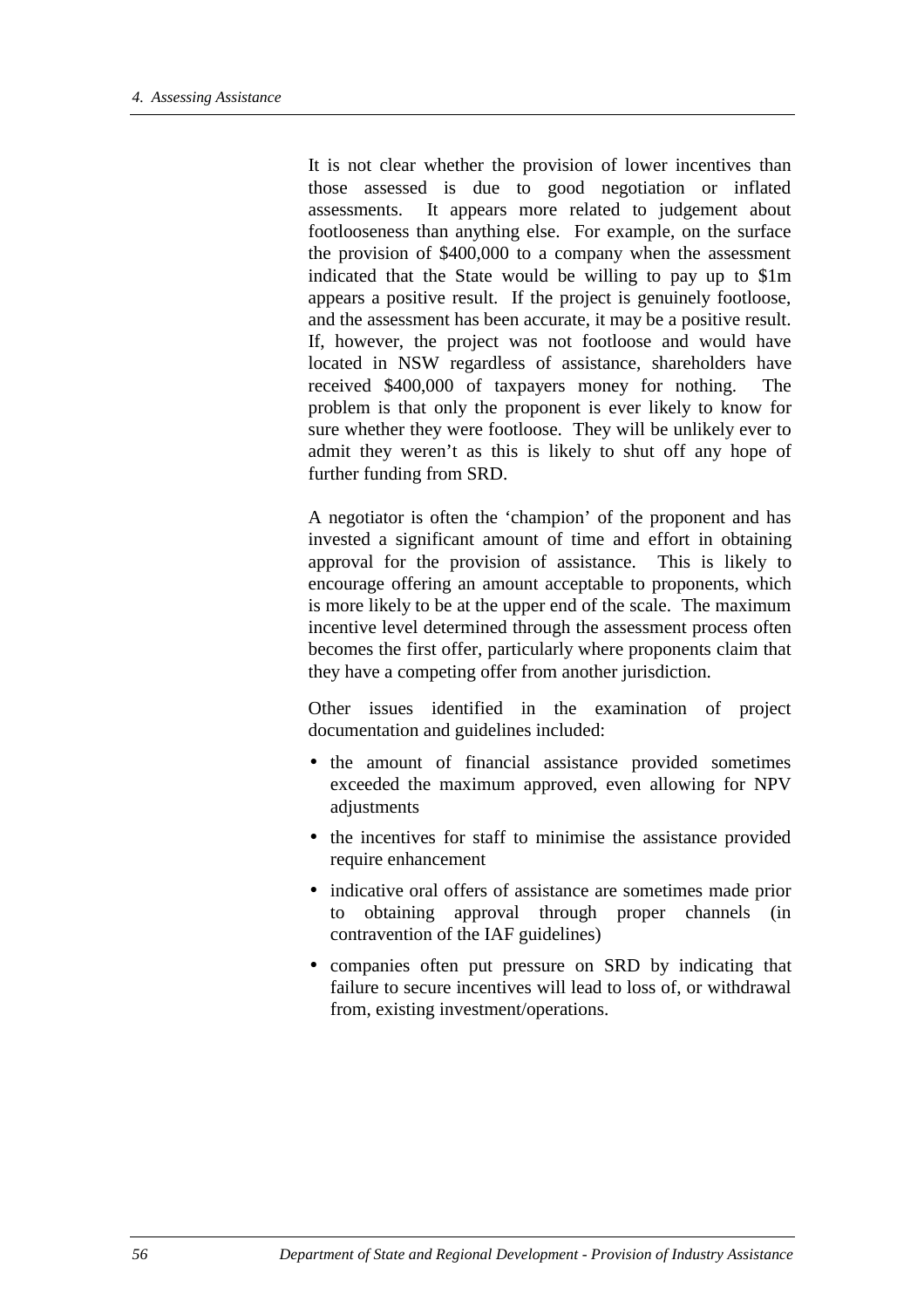The Audit Office considers that SRD could further enhance its negotiating procedures in several ways, including:

- improving guidance to staff
- developing detailed negotiation strategies in advance, including consideration of the relative value proponents may place on different forms and timing of assistance
- ensuring that a third party not previously involved with the proponent participates in negotiations
- revising incentives so that they promote restraint in the provision of assistance
- improving documentation of the negotiation process.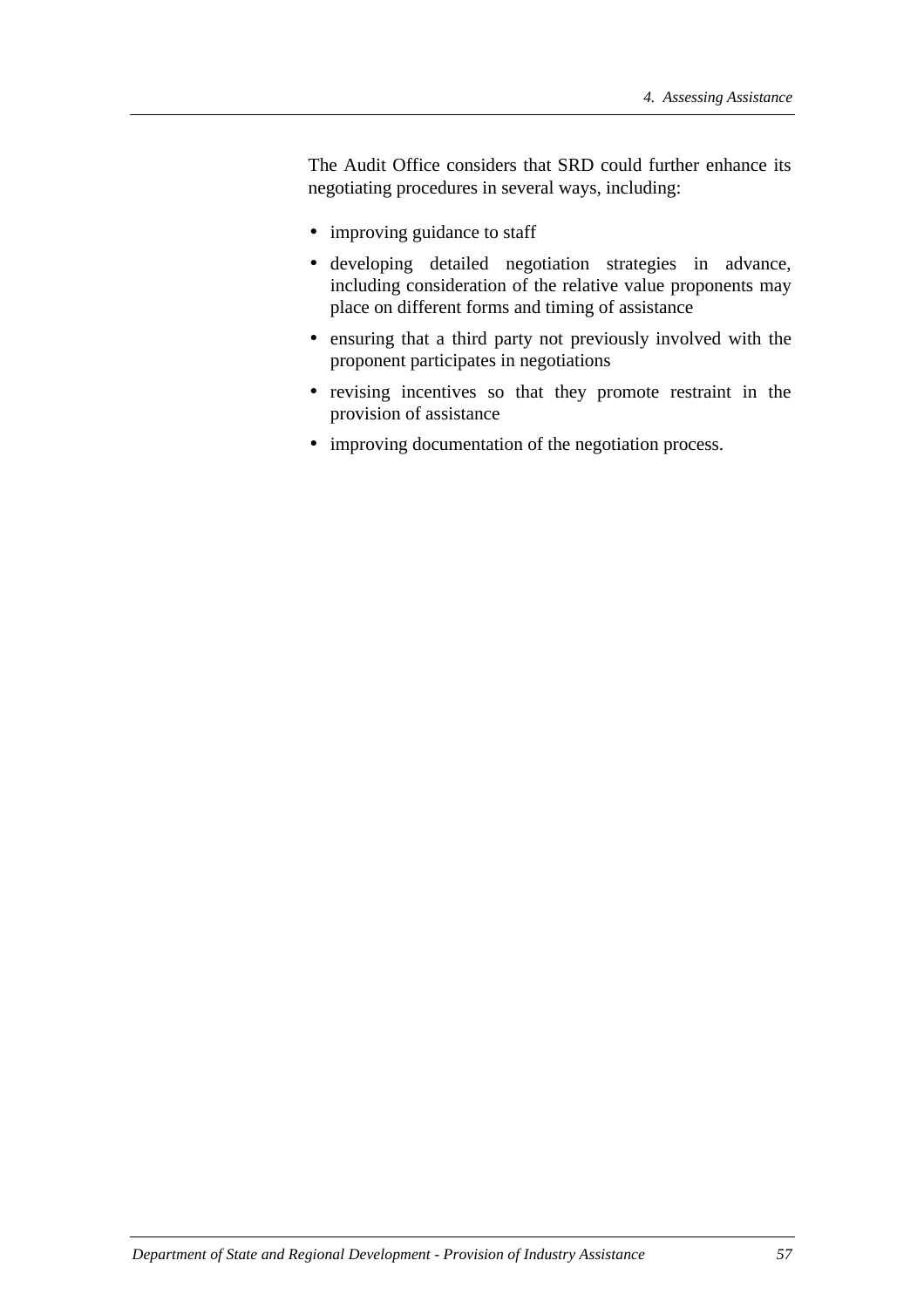# **5. Accountability and Transparency**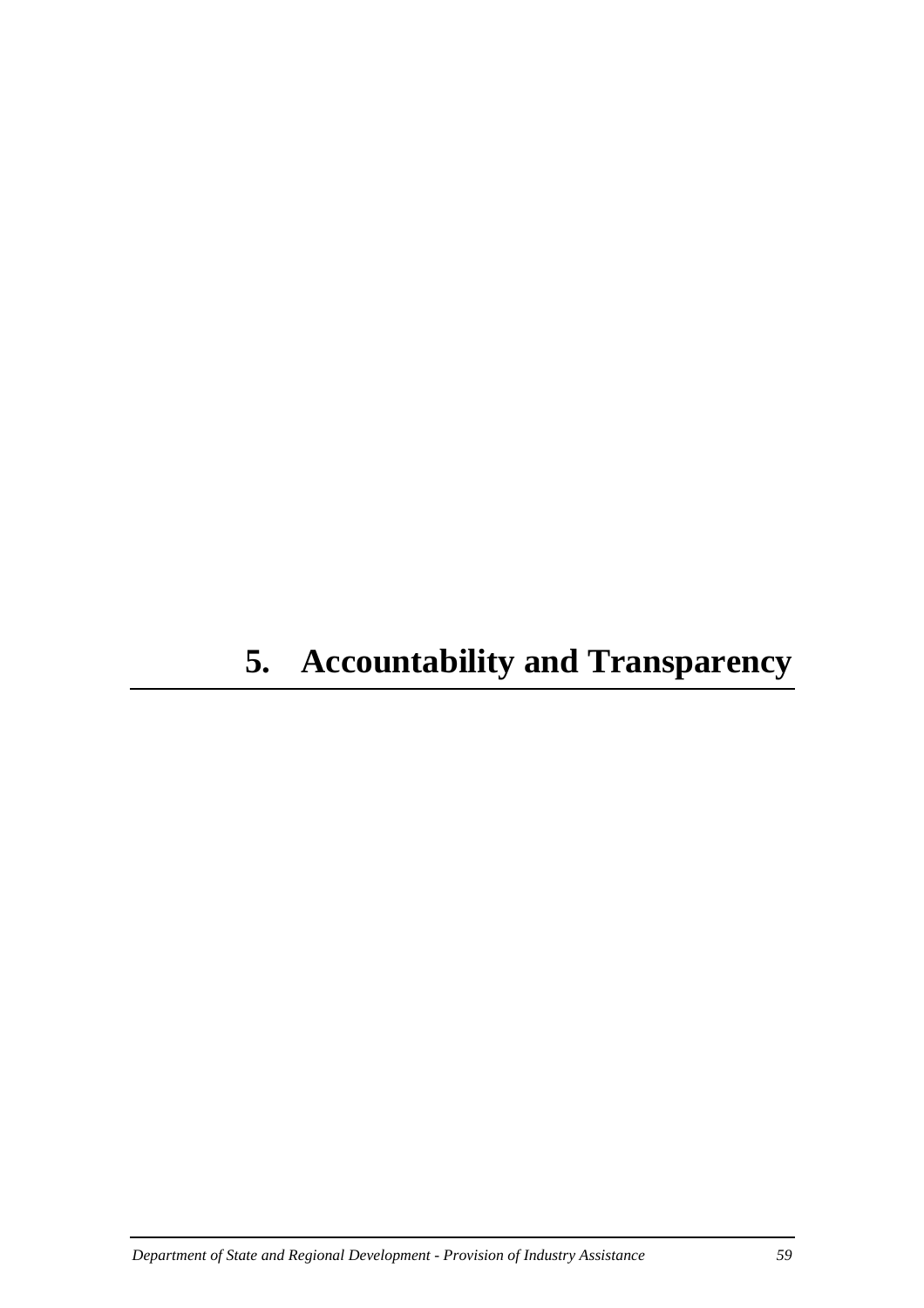## **5.1 Accountability and Transparency**

Both accountability and transparency require some degree of disclosure, ideally by way of exposure to the public via Parliament. Accountability plays a particularly important role in the public sector. It is:

... about giving an answer for the way in which one has spent money, exercised power and control, mediated rights and used discretions vested by law in the public interest. It is fundamental to our system of government that those to whom such powers and responsibilities are given are required to exercise them in the public interest....fairly, and according to law.<sup>38</sup>

For the provision of assistance, The Audit Office examined accountability in terms of six key areas:

- guidance to staff
- eligibility criteria for assistance
- reporting on assistance measures provided
- organisational records
- role of the Coordinator General
- monitoring and evaluation of assistance. $39$

### **5.2 Guidance to Staff**

The three schemes examined by The Audit Office each have separate guidelines for staff. These guidelines describe the nature of the schemes and eligibility criteria for assistance. The IAF and RHQ guidelines were being redrafted to reflect organisational and other changes at the time of this audit. SRD has advised that revision of these guidelines was in progress, but that their substance will, in the main, remain unchanged.

- **Audit Observations** Close examination of the current guidelines showed that they:
	- do not take staff step-by-step through the process from initial contact with proponents to finalisation of the deal. The Audit Office found little evidence of any formal training to address this inadequacy, especially for the IAF and the RHQ schemes

 $38$  Archives Authority of NSW, Documenting the Future, Appendix 2: Records and Recordkeeping, Introducing New Concepts,1998, p. 11.

<sup>&</sup>lt;sup>39</sup>Addressed separately in the chapter on monitoring and evaluation.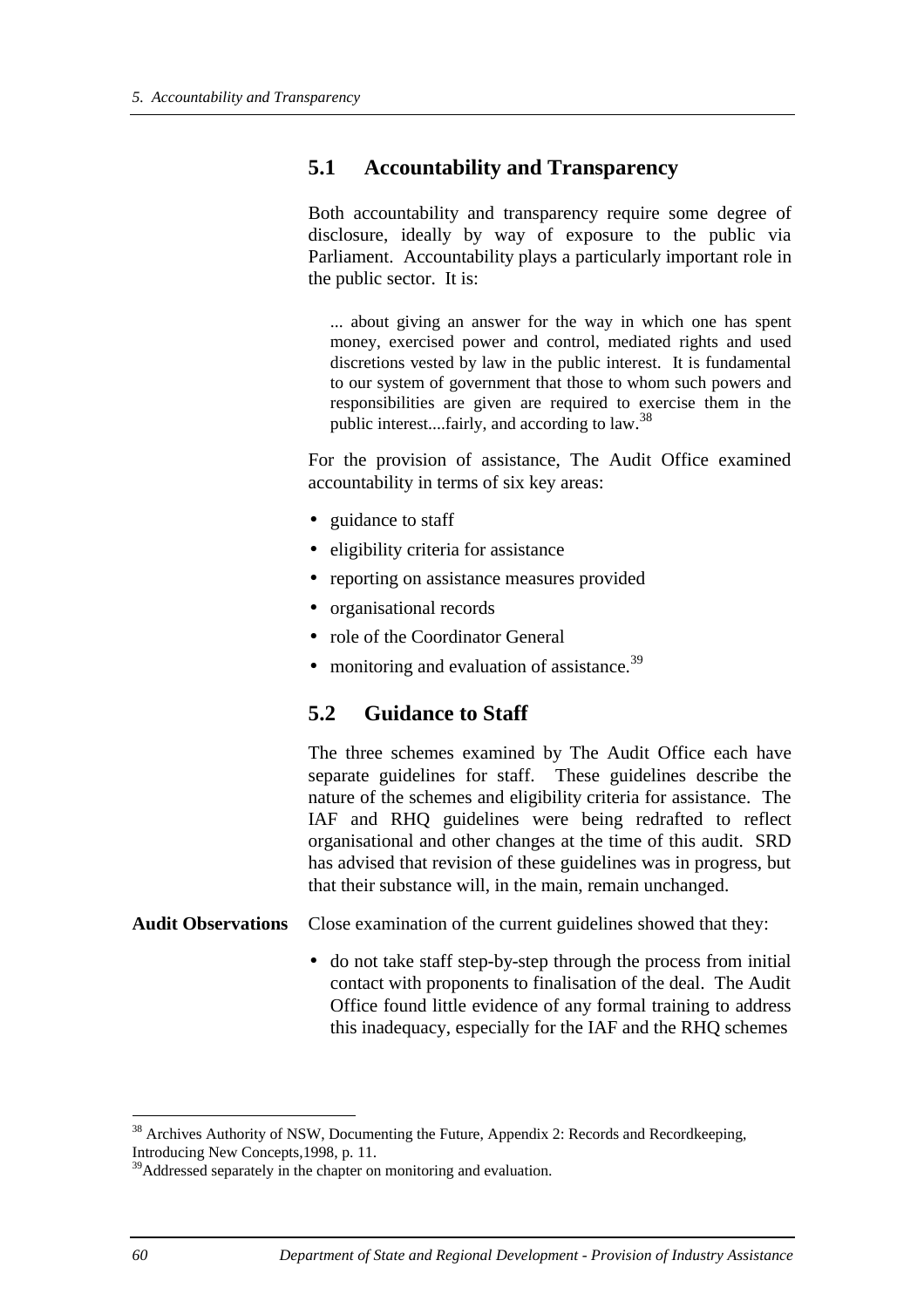- are not sufficiently specific to guide client managers in how to undertake assessments. That is particularly the case for establishing footlooseness, financial viability, undertaking sensitivity analysis, etc
- do not differentiate between the issues which **determine** whether assistance should be provided and those which **influence** the level of assistance to be provided. As a result, officers could undertake a detailed assessment when examination of financial viability and footlooseness show that the project will not receive assistance
- are classified as 'commercial in confidence' for the IAF and RHQ, mitigating against transparency and accountability, including ability for proponents to appeal decisions.

These guidelines are sufficiently broad to be open to many interpretations. There is evidence that these guidelines were not consistently followed and applied. When queried about regular departures from the guidelines, SRD responded that "they were only guidelines", neither legislatively based nor having the status of Ministerial or CEO directive. Further, departures were often not recorded and documentation reviewed would suggest that decision makers may have been unaware of departure from the guidelines. This is important given that the existence of guidelines encourages a view that, unless otherwise stated, the guidelines have been followed. Therefore, decision makers may have been misled by omission of information on departure from guidelines.

Guidelines should be written to maximise uniformity and consistency. It is acknowledged that there will be occasions when guidelines need to be departed from. However:

- these departures should be limited in number and infrequent
- the guidelines should indicate where departure is appropriate.

Where there is a departure from approved procedures, there is an even greater onus to record the departure in a transparent manner.

Where there is frequent departure from guidelines, it can argued that the guidelines are not meeting their purpose and need to be revised.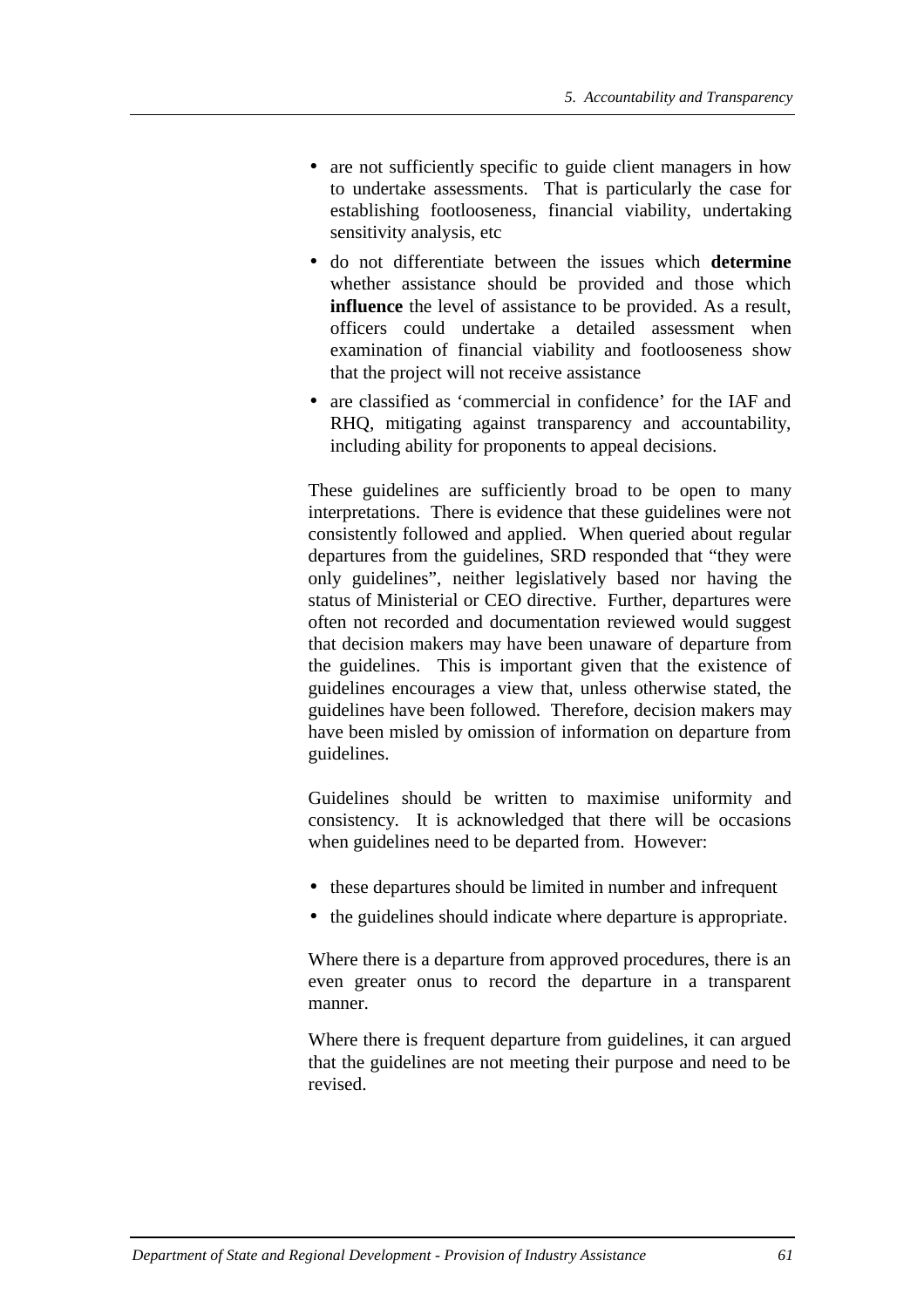# **5.3 Eligibility Criteria for Assistance**

|                                     | SRD has adequate and useful information available to<br>proponents on the competitiveness and business climate in<br>However, information provided to proponents<br>NSW.<br>specifically about the three schemes varied considerably. |  |  |  |  |  |
|-------------------------------------|---------------------------------------------------------------------------------------------------------------------------------------------------------------------------------------------------------------------------------------|--|--|--|--|--|
| <b>Audit</b><br><b>Observations</b> | Information provided to proponents varied in terms of:                                                                                                                                                                                |  |  |  |  |  |
|                                     | • its level of detail, clarity and accuracy<br>• accessibility to proponents - detailed written information on                                                                                                                        |  |  |  |  |  |

• accessibility to proponents - detailed written information on the RBD scheme can be made available to proponents on request/application whilst only limited public information is available on the RHQ and the IAF.

The lower provision of public information for the RHQ and IAF schemes is used as a demand management tool. Information available on the two schemes is not designed to enable proponents to determine their own eligibility.

SRD is concerned that provision of detailed information on the IAF (and to a lesser extent the RHQ) will inhibit its ability to negotiate assistance packages at least cost. It is also concerned that provision of information will result in it being inundated with applications for assistance.

This might imply that there is a substantial number of potential proponents not aware of the schemes and a substantial number of possible proponents whose projects may be worthy of attention. If this is the case, SRD is not in a position to verify that proposals coming forward are the best available or the most worthy of assistance in the market at any given time. The restriction of information for efficiency purposes can, therefore, mitigate against effectiveness.

It may be that some applications made in the absence of information on criteria would not be submitted if detailed criteria were published. There is, therefore, potential that the publication of detailed criteria may reduce the number of applications for assistance as proponents self-select.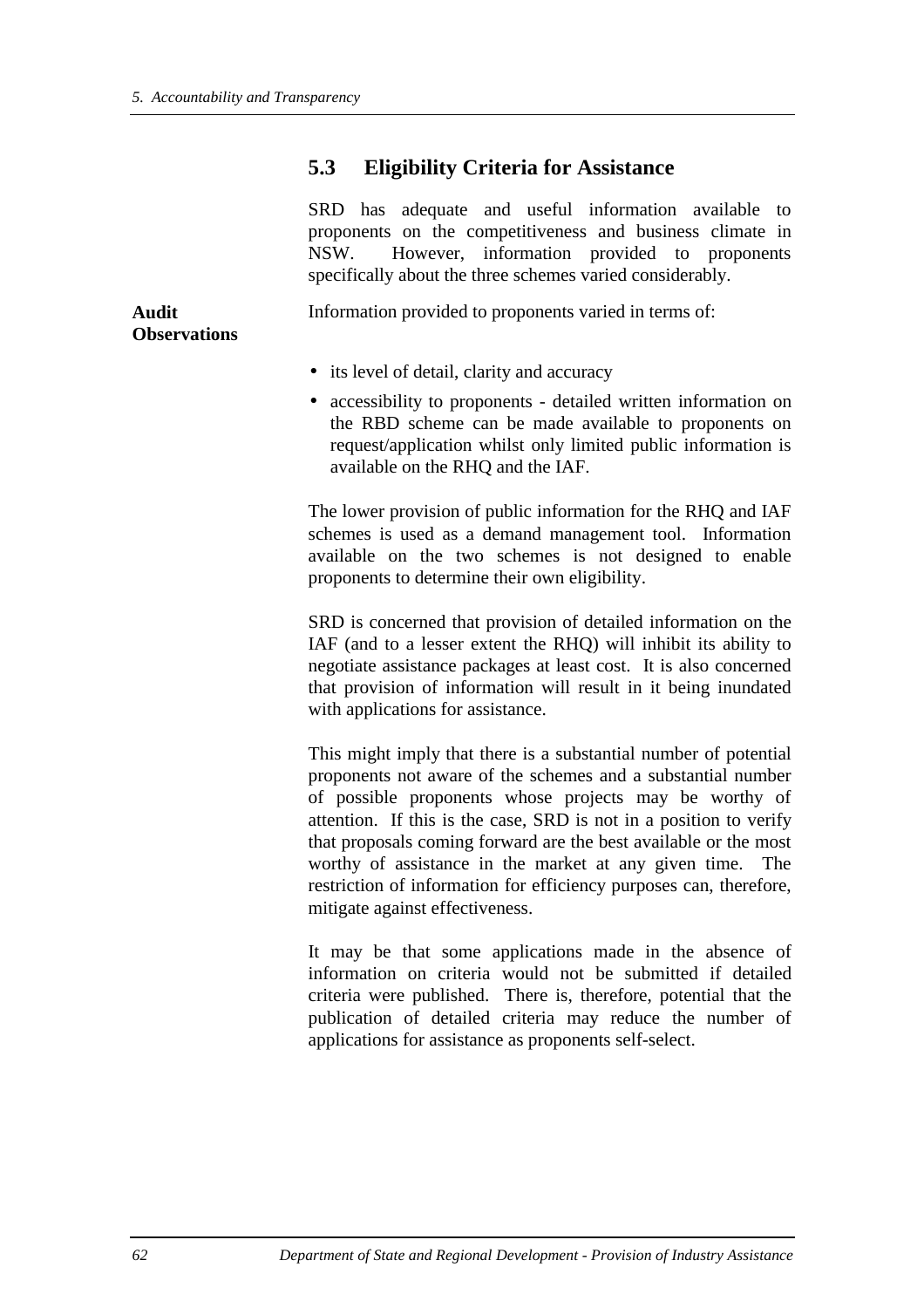The lack of written information available to proponents in relation to the IAF and RHQ places much reliance on oral information provided by officers. This presents significant challenges for SRD's management, in that such channels of information exchange are difficult to monitor, present real risks of implied commitment prior to assessment and enhance the risk of potential for manipulation.

Non provision of information could also be seen as discriminatory in that it favours firms with established information networks, particularly those that have already received assistance. The system at present enhances the value of 'insider' contacts or prior experience with the assistance process (eg, of companies that have previously received assistance or consultants who have worked with such companies) rather than moderating them. Publication of criteria mitigates the benefits flowing from contacts and prior experience.

Further, a claimed reason for intervention is market failure. The decision not to provide transparent information on the IAF and RHQ, exacerbates market failure when in fact information can be used to address market failure.<sup>40</sup>

# **5.4 Reporting on Assistance Measures Provided**

It is a well established principle under the Westminster system of government that accountability to Parliament and the taxpayers for the use of public funds is paramount. The issue of commercial confidentiality and sensitivity should not override the Government's obligations to be accountable for financial arrangements involving public moneys.<sup>41</sup>

SRD is strongly of the view that the publication of the level of assistance provided to a proponent, the reasons for the assistance and even the decision making criteria is inappropriate and could:

- cause harm to proponents' competitive positions
- undermine SRD's future bargaining position in relation to other jurisdictions.

<sup>&</sup>lt;sup>40</sup> SRD claims that this weakness is overcome by its marketing program.

<sup>41</sup> The Auditor-General, Victoria (1989, 1991)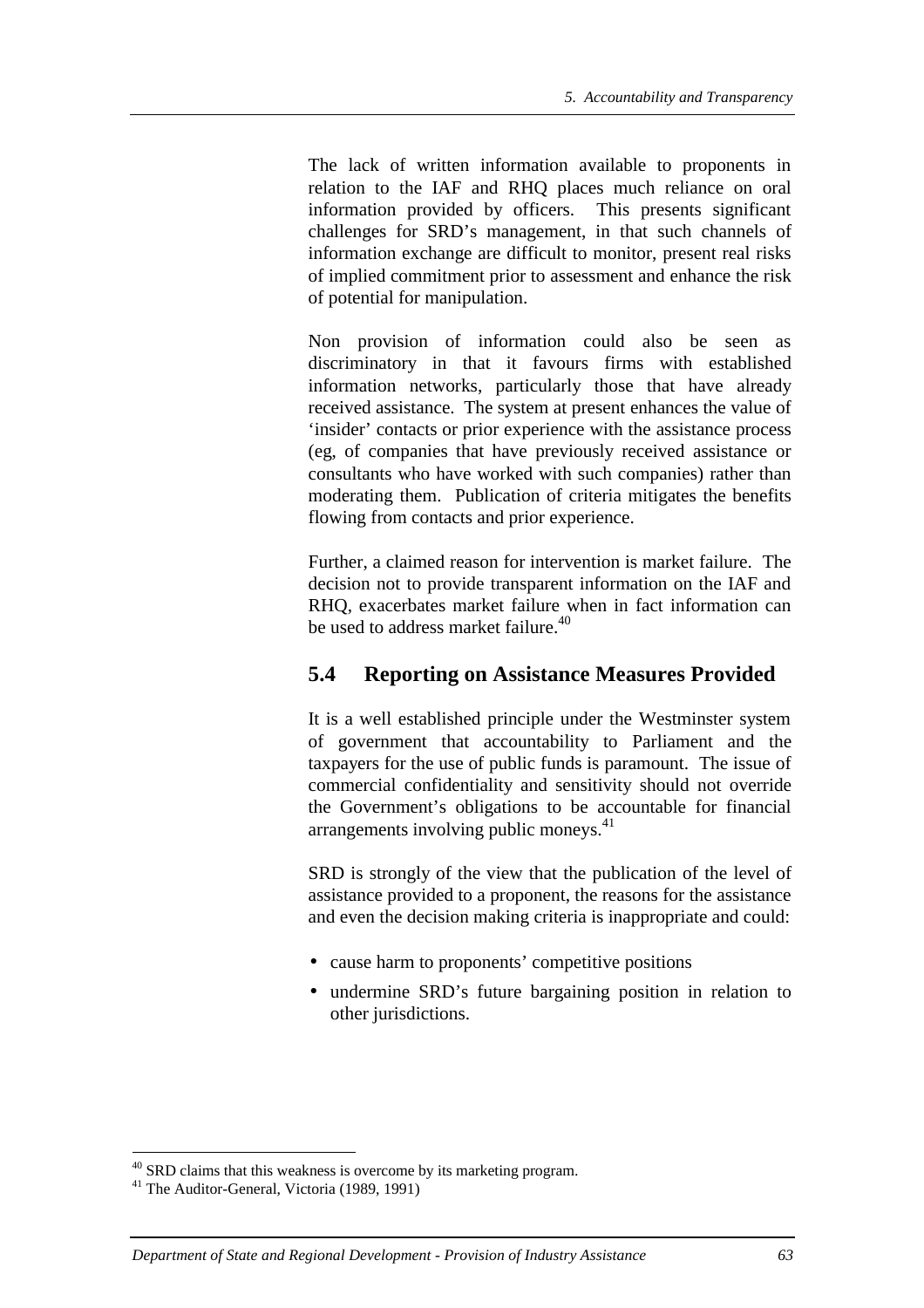**Audit Observations** The Audit Office shares the views of the Senate Finance and Public Administration References Committee in relation to commercial confidentiality:

The Committee is concerned that the mantra of commercial confidentiality will increasingly be used to deny Parliament access to the detail of contracting arrangements. The Committee accepts that there are limited aspects of contracts which may be legitimately commercially confidential. However, whenever information is denied Parliament, there will be suspicion that it is to hide sloppy administration, extravagance, incompetence - or worse - in the expenditure of public money. <sup>42</sup>

There is little consistency between jurisdictions in the information which is classified as commercial in confidence. Some jurisdictions, particularly the Northern Territory and Western Australia generally publish more information than NSW.

If the treatment of certain information as commercial in confidence is to be accepted, some principles need to be adopted. Suggested principles are discussed below.

### *Only information which would harm proponents or the Department's bargaining position is classified as commercial in confidence*

Proponents seeking money from Government have to accept that with the benefits come some obligations in terms of transparency and accountability.

Some information may harm the commercial position of the firm in some circumstances. However, information about decisions made will not always need to be treated as commercial in confidence, as evidenced by current practices whereby the details of assistance provided to some projects is published by the Government or the firms themselves.

Potential for some information to cause harm to proponents and to the Department's bargaining position is also likely to diminish over time so that it will be feasible to publish, after a decision has been made, information that is inappropriate to publish at the time of negotiations or the decision to provide assistance.

<sup>&</sup>lt;sup>42</sup> Senate Finance and Public Administration References Committee, Contracting Out of Government Services, 2nd Report, Chairman Tabling Statement, May 1998.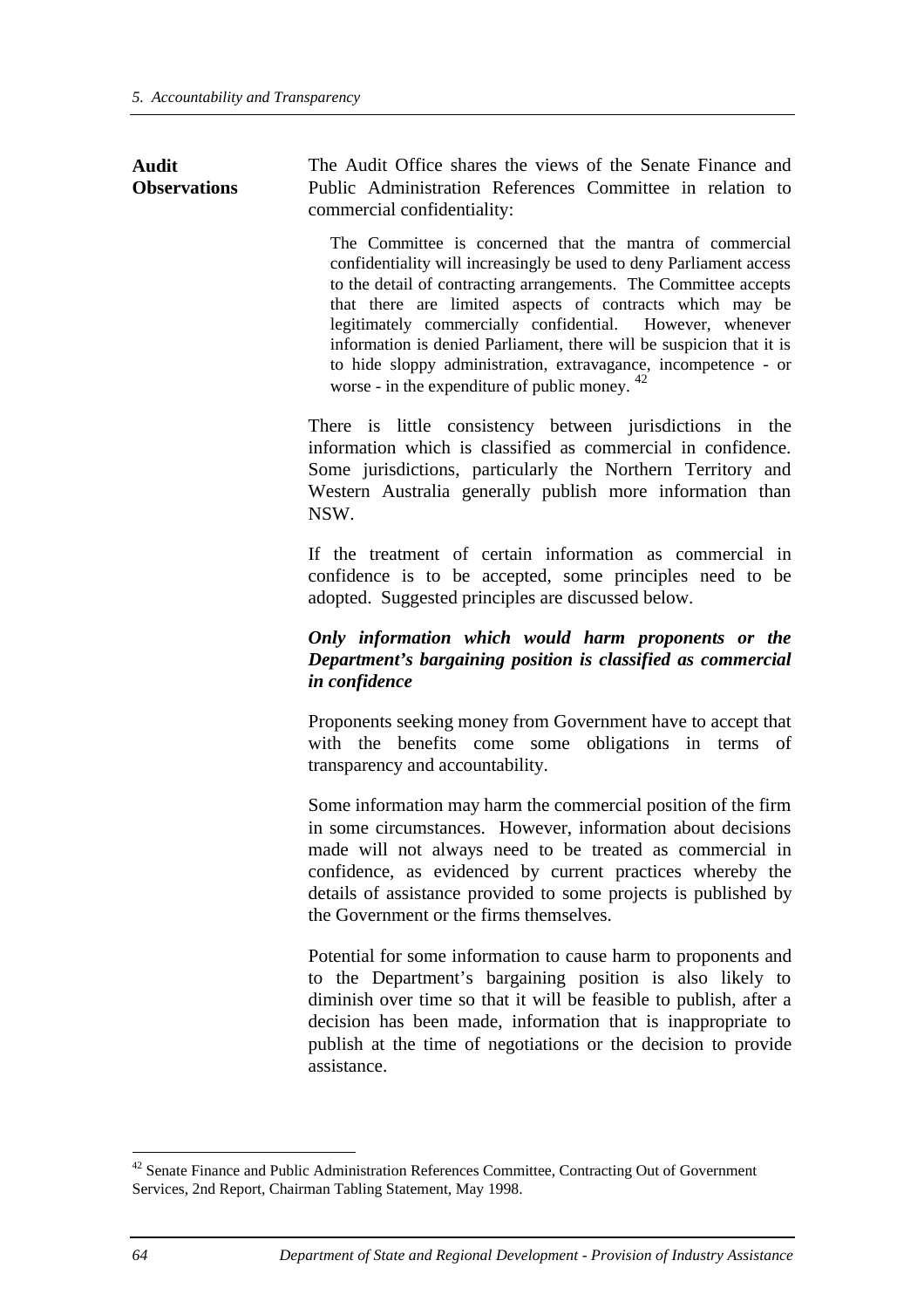The Senate Finance and Public Administration References Committee felt that:

- once a contract has been awarded, the bulk of its provisions should be placed in the public domain
- the need for confidentiality should only exist for a limited range of matters and even for these not beyond the life of the contract
- the onus should be on the firm to argue for confidentiality at any level. $43$

It is difficult to accept, on the basis of commercial confidentiality, any arguments that criteria for the provision of assistance should not be published. This is consistent with the views of the Industry Commission on this subject.

There is considerable scope for improvements in the quality of SRD's reporting on assistance provided. The Industry Commission found that this was common across all jurisdictions, although, as mentioned above, some jurisdictions report more transparently than others. The Commission suggested that reporting of all assistance programs should include:

- scheme objectives
- criteria for assistance and approval procedures
- demonstration that expected benefits exceed expected costs
- results of regular monitoring of progress against established performance targets
- annual estimates of the totality of assistance provided, including revenues foregone and estimates of administrative costs.44

In relation to firm/project specific assistance, the Commission suggested that in addition to the above, reporting should include for each firm or project:

- duration of assistance
- estimates of the value of any concessions
- details of legislation or regulatory changes and re-zoning
- any guarantees of future Government contracts. $45$

<sup>&</sup>lt;sup>43</sup> Senate Finance and Public Administration References Committee, Contracting Out of Government Services, 2nd Report, May 1998, p. 40.

<sup>&</sup>lt;sup>44</sup> Industry Commission Report, No 55, 29 October 1996, p. 87.

 $45$  Ibid., p.84.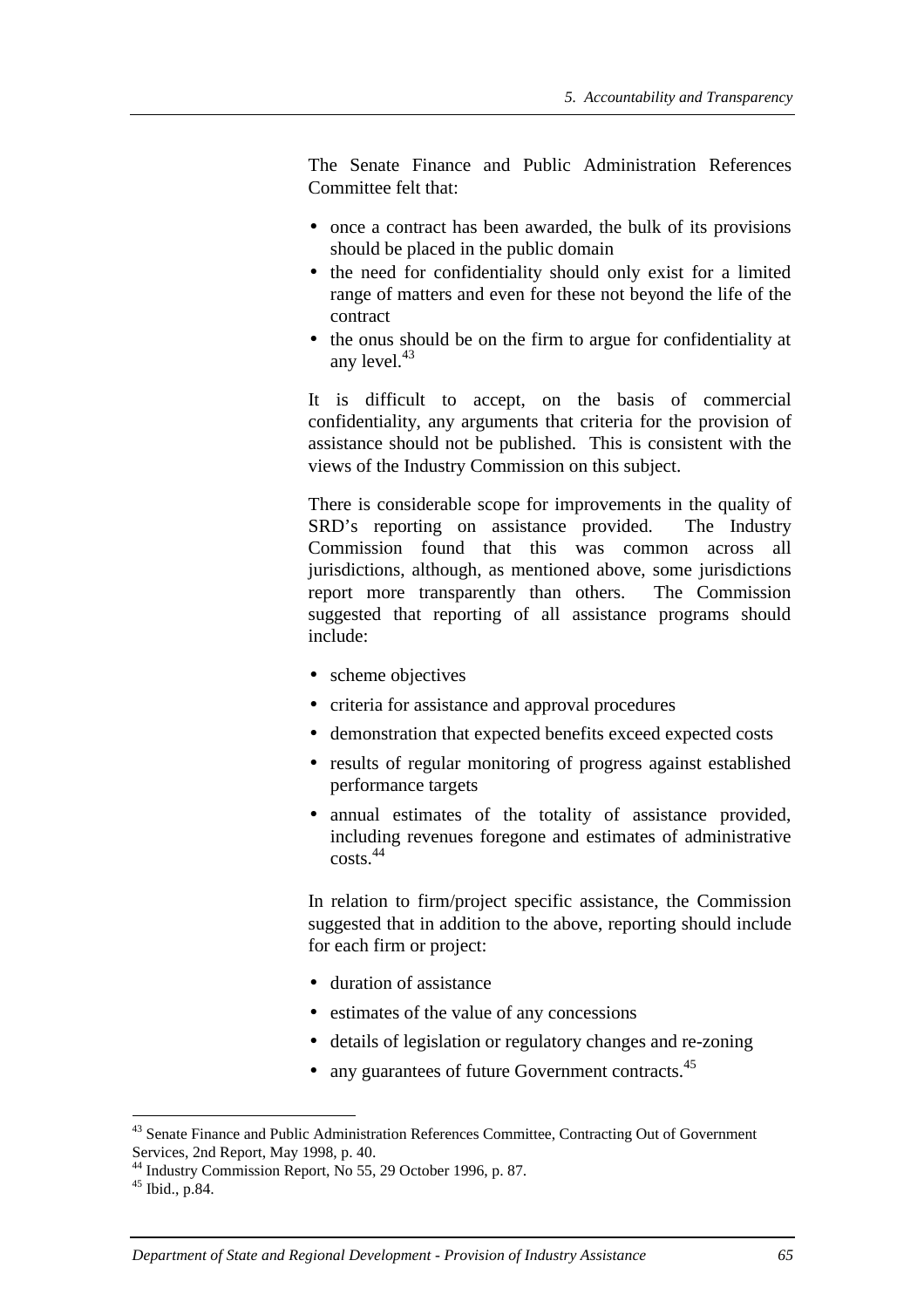#### *Where information is treated as 'commercial in confidence', the process is subjected to a proxy for public scrutiny*

Secrecy and within it commercial secrecy, has a proper place in the conduct of Government. Provided adequate accountability measures are imposed where secrecy is allowed, the risk posed to the public should be kept to a minimum. 46

Where information is not published because of commercial confidentiality, it is critical that a third party is able to scrutinise SRD's decision making processes and be able to make reasoned judgement about the decisions made.

At the July 1995 Heads of Treasury Meeting, a suggestion from NSW for States to report all provision of assistance annually to a body such as the Industry Commission was received favourably, but no action has ensued.

Mechanisms need to be in place so that the public can be assured that incentives are provided to firms efficiently and effectively, in compliance with relevant legislation and with probity. There are a number of external review mechanisms which examine the provision of industry assistance, including:

- Parliamentary Estimates Committees
- The Council on the Cost of Government in the preparation of Service Efforts and Accomplishment Reports.

It may be that there are other mechanisms which can provide assurances. One option is an operations review committee, which could comprise representatives of watchdog agencies and/or industry representatives. If industry is to be represented, this will limit the ability to examine individual cases and therefore, such a committee will have to concentrate only on broad guidelines. This perhaps would still need to be accompanied by review of individual projects by a watchdog committee.

The establishment of a more robust external oversight mechanism reinforces the need to make well founded decisions in relation to the schemes' criteria and to record them more accurately. External scrutiny will help develop a climate conducive to effective decision making and transparency in record keeping.

<sup>&</sup>lt;sup>46</sup> Western Australian Government Financial Assistance to Industry, Report No 31, Public Accounts and Expenditure Review Committee, 1996, p. 75.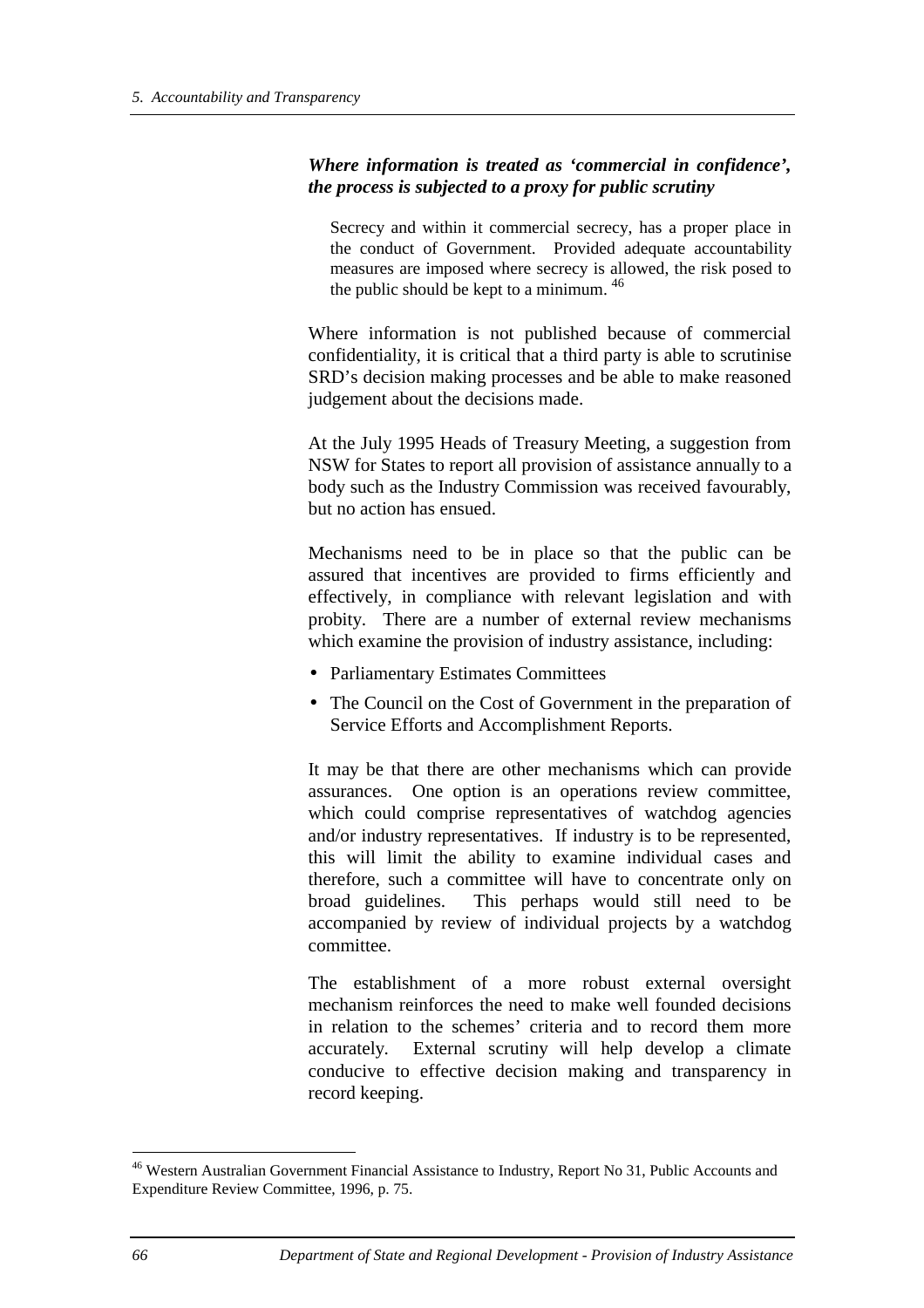# **5.5 Organisational Records**

According to the Archives Authority:

Records are a key component of accountability, as they provide the evidence of what has happened.  $47$ 

An organisation's records are both a vital resource and its memory. Good recordkeeping systems, practices and programs support and promote an organisation's efficiency and effectiveness. Records support accountability in all its guises. They help protect the rights and interests of the organisation and of individuals. $\ldots$ 

The Western Australian Commission on Government in its Report No. 2 of December 1995, also noted that:

Official records bear silent testimony to the administration of a government. Proper record keeping serves two purposes. First, it is a prerequisite to effective accountability. Without it, the end purpose of FOI legislation can be thwarted. Without it, critical scrutiny by the Parliament, the Auditor General and the Ombudsman can be blunted. Secondly, records themselves form an integral part of the State itself. A record keeping regime which does not address both of these requirements is inadequate.<sup>49</sup>

In an activity such as the provision of incentives where certain information about the utilisation of public funds is not published on the basis of commercial confidentiality and is, therefore, not open to public scrutiny, the arguments about the importance of record keeping are perhaps even stronger. The ability of a third party to review decisions will depend upon the quality of records kept.

Further, the State Records Act 1998, No 17, requires agencies to make and keep full and accurate records. The Archives Authority of NSW issued under this legislation a 'Standard on Full and Accurate Records', which establishes principles for making and keeping full and accurate records.

 $47$  Archive Authority of New South Wales, Introducing the State Records Act, Why is Legislative Reform Needed, 1998, p. 1.

<sup>&</sup>lt;sup>48</sup> Archives Authority of New South Wales, Documenting the Future, Appendix 2, Records and Recordkeeping, Introducing New Concepts, 1998, p. 1.

<sup>&</sup>lt;sup>49</sup> The Commission on Government was established in response to a recommendation made by the Royal Commission into the Commercial Activities of Government and Other Matters (WA Royal Commission).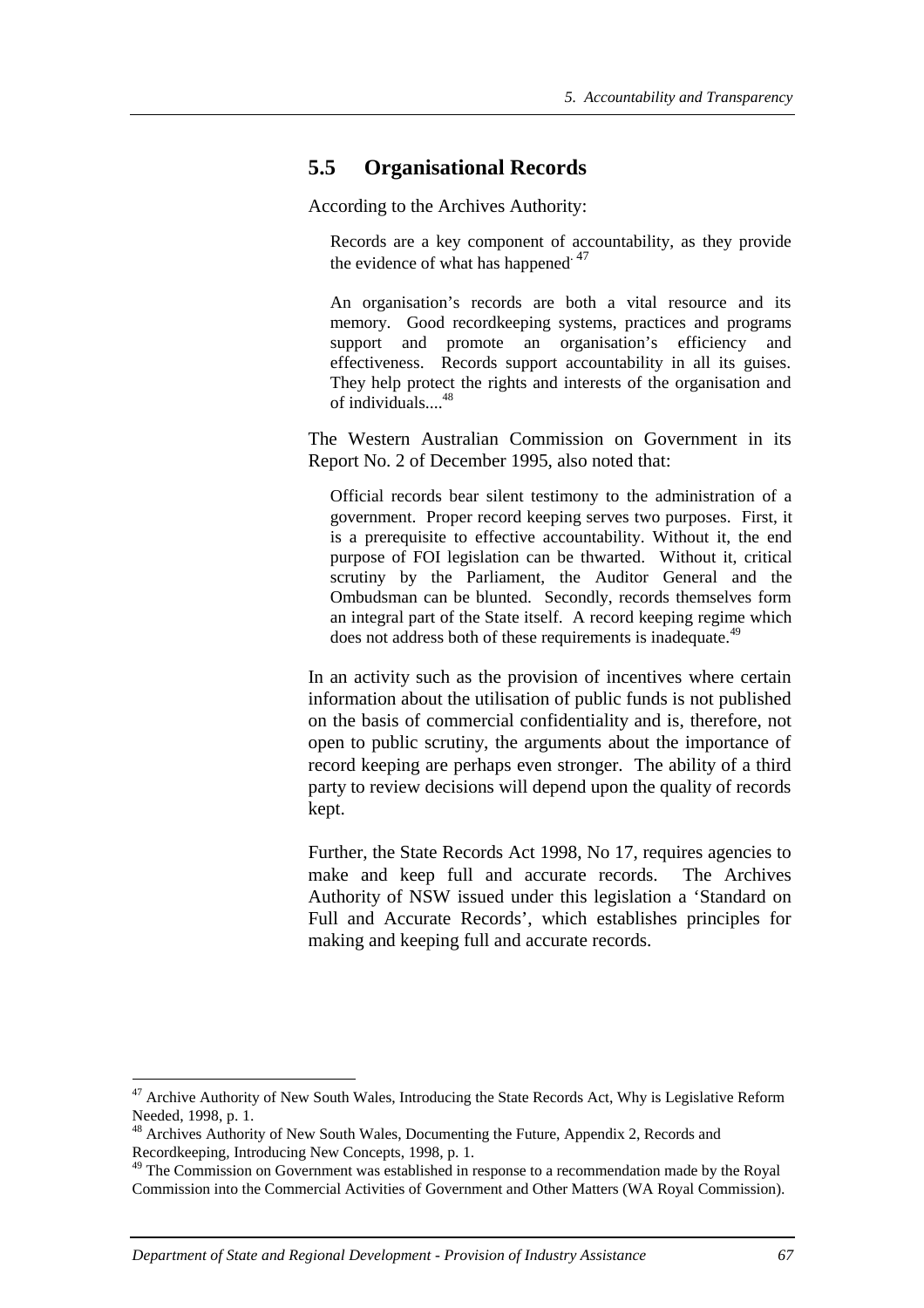**Audit**

**Observations** In examining SRD's project files, The Audit Office concluded that the standard of record keeping promulgated by the Archives Authority was in general not met by SRD.

> Files were often incomplete, with key information on discussions and decisions missing, including detailed evidence in support of assessment of proposals. Documents were sometimes fragmented between files, divisions, and other agencies. Often, the volume of material on projects was large and poorly organised with some duplication of documents.

> The following table summarises the key findings in relation to records and recordkeeping.

| Table 5:<br><b>Key Findings - Record keeping and Records</b><br>(IAF, RHQ and RBD Schemes) |                         |  |  |  |
|--------------------------------------------------------------------------------------------|-------------------------|--|--|--|
| Record keeping is not:                                                                     | Records are not always: |  |  |  |
| effectively managed                                                                        | complete                |  |  |  |
| always reliable                                                                            | comprehensive           |  |  |  |
| sufficiently systematic                                                                    | adequate                |  |  |  |
| always routine                                                                             | useable                 |  |  |  |

As a result:

- the transparency of the processes for providing assistance to individual firms was impaired
- The Audit Office was not able to gain assurance of the efficacy of the processes and decisions made in a number of cases.

This does not imply that decisions were necessarily wrong or inappropriate, but that the Department was not in a position to demonstrate they were correct and appropriate.

The Department has recognised the deficiencies of its approaches to record keeping. The new Director General has identified improvement of record keeping as a key administrative priority for the Department.<sup>50</sup> The files do provide some evidence of recent improvements in record keeping particularly in the Investment Division which administers the IAF.

<sup>&</sup>lt;sup>50</sup> SRD advises that a staff training program on filing has recently commenced.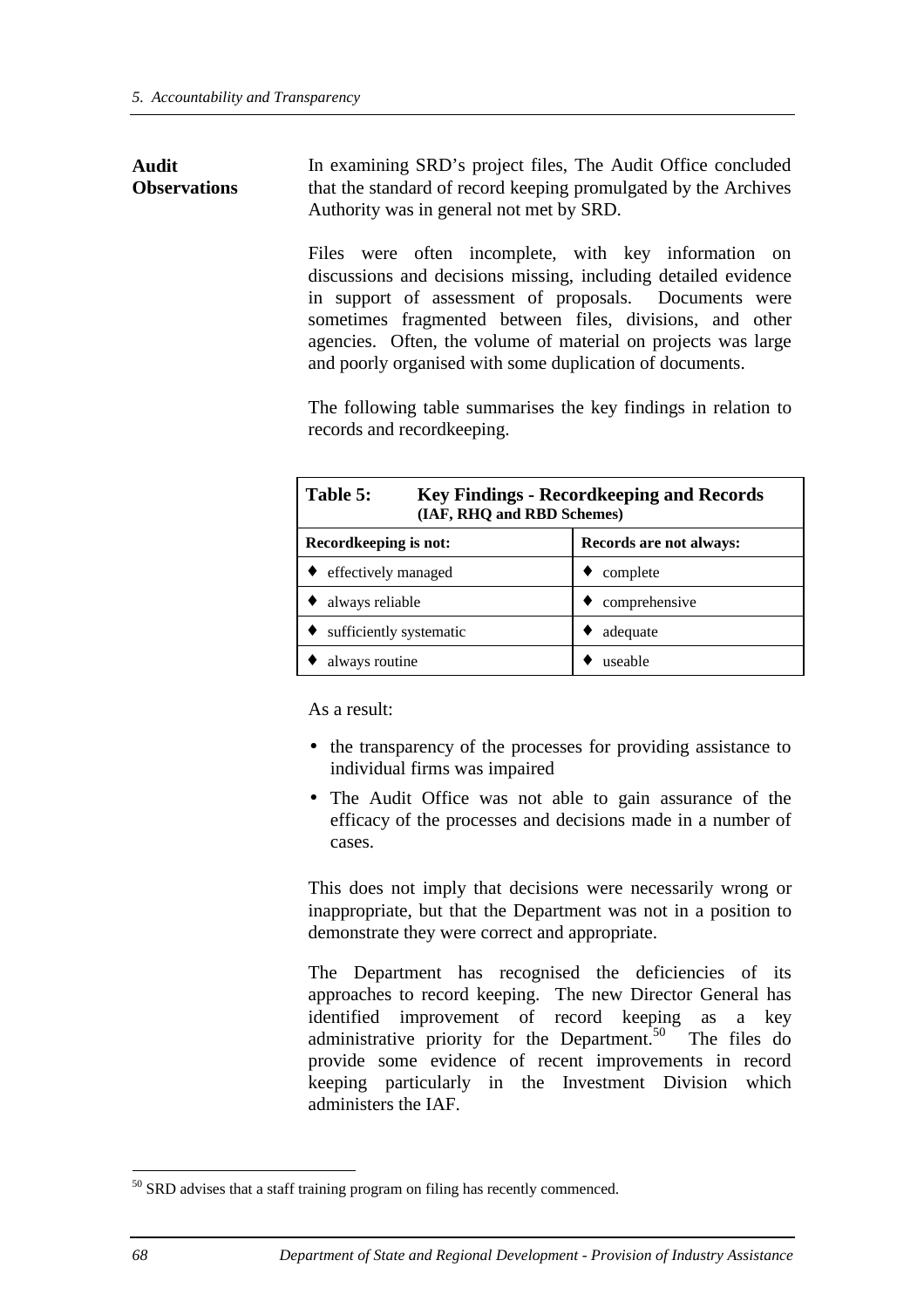The Audit Office considers that far from being a barrier to competing against other jurisdictions, there are potential competitive advantages flowing from a process which is seen to be fair and transparent.

## **5.6 Role of the Coordinator General**

SRD is responsible for the provision of assistance under the IAF, RBD and RHQ schemes. At the same time, the Director General of Premier's Department has the role of Coordinator General. To support him in this role, the Strategic Projects Division (SPD) of Premier's Department seeks:

To achieve a whole of Government approach to projects of strategic importance both to regional communities and to the State as a whole, in order to maximise their economic, business and social benefits.

It does this by leadership, liaison and coordination across Government agencies in consultation with other levels of Government, and the private and community sectors, to ensure that the Government's strategic, economic, environmental and social objectives are met.<sup>51</sup>

As a result of this role, Strategic Projects is another point of contact for private sector proponents seeking assistance. SRD and SPD can both be undertaking work on a particular project at the same time.

**Audit Observations** Whilst the role of SPD is concerned with coordination and facilitation from a whole of government perspective and that of SRD is attraction of jobs and investment, the demarcation between the two roles is sometimes unclear. At present, difficulties are minimised by the level of goodwill between the two agencies.

> The focus of SRD is on the economic benefits to the State. The focus of SPD encompasses social and environmental as well as economic benefits. SPD has no funding available for providing financial assistance to industry, although staff involvement in facilitation can be considered a form of industry assistance.

<sup>51</sup> Budget Paper No 3, 1998/99, Vol. 1, p.59.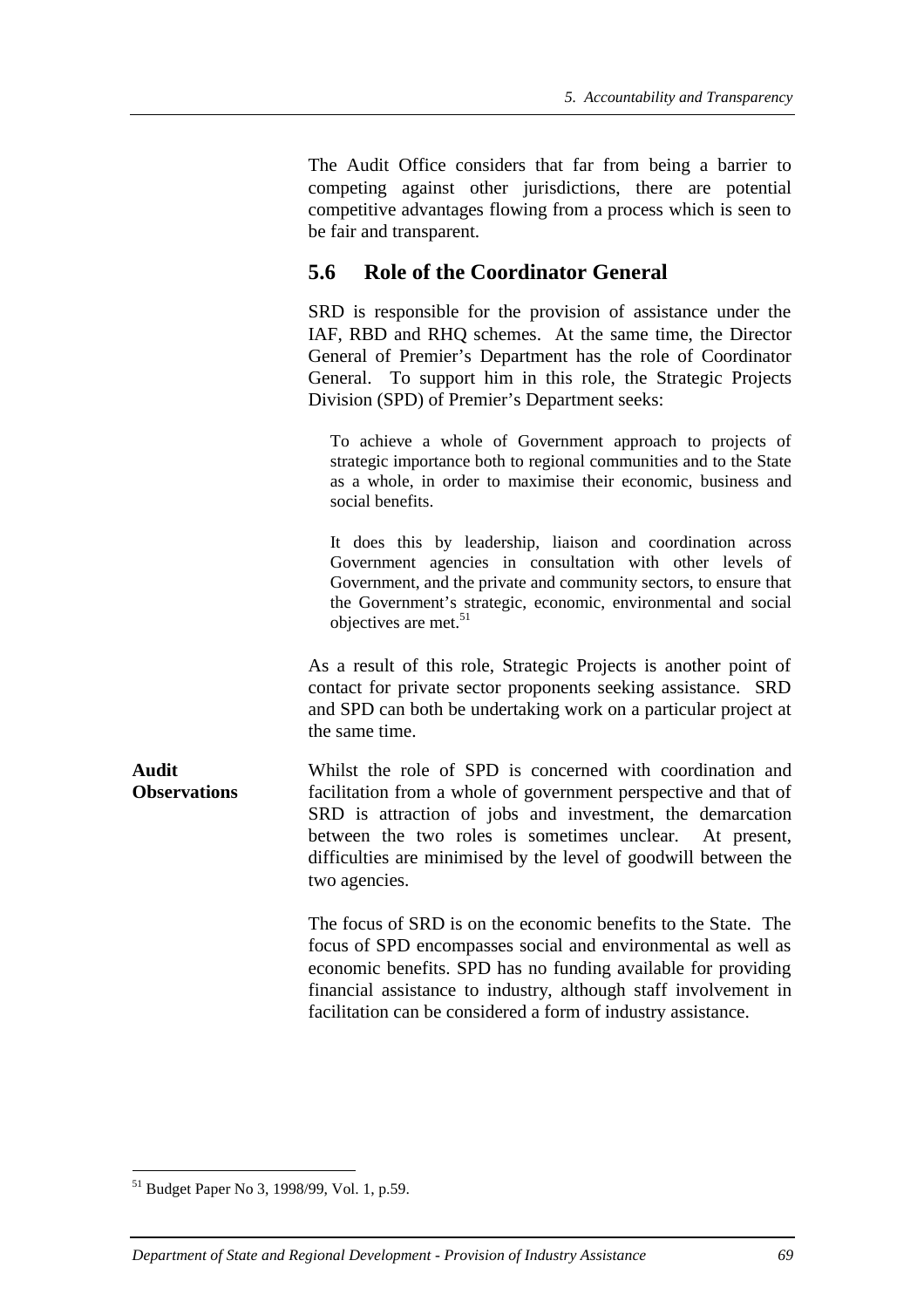The location of SPD in the Premier's portfolio and under the aegis of the head of the public service places it in a very powerful and influential position within Government. As a result, it is in a position to encourage SRD to commit funds to a project having regard to this broader agenda.

Whilst this approach has some benefits, possible problems include:

- it affords scope for proponents to attempt to play off the two agencies against each other
- the accountability for funds remain with SRD despite the involvement of SPD in the decision
- it blurs the accountability chain.

The Audit Office considers that protocols should be developed to:

- formalise the roles, responsibilities and relationships between SPD and SRD in the provision of assistance
- prevent the commitment by SPD of SRD's funds.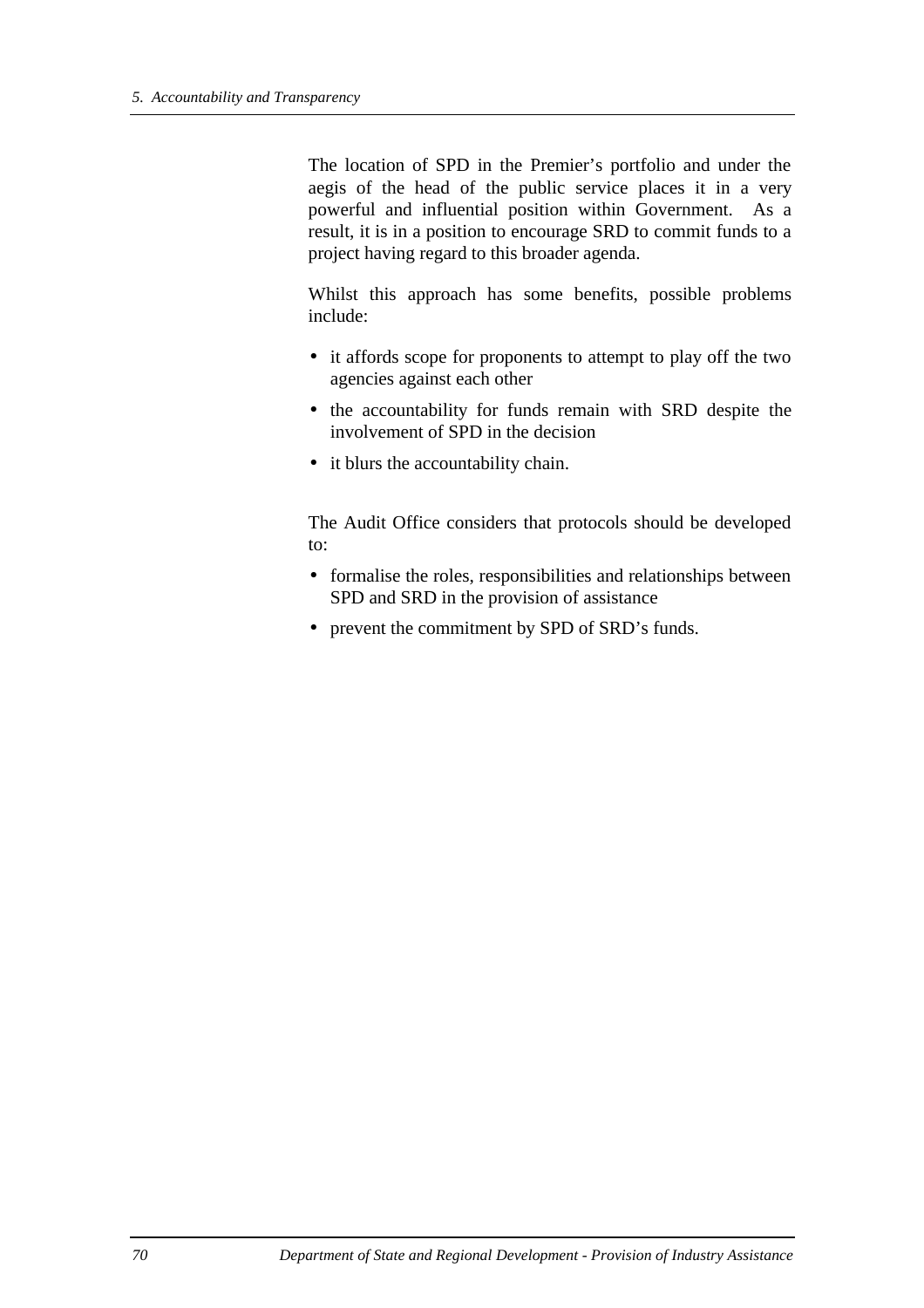# **6. Monitoring and Evaluation of Assistance**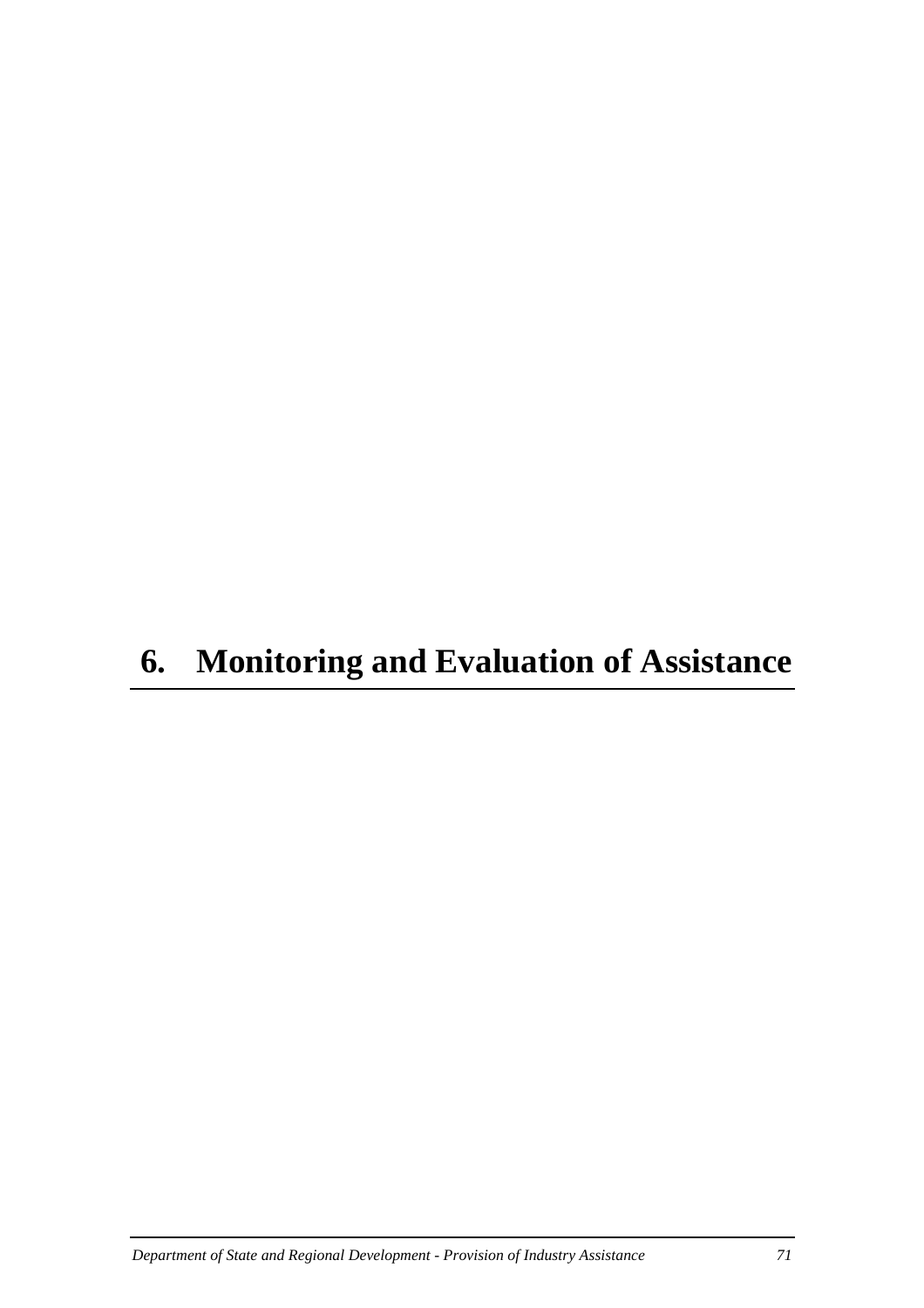### **6.1 Monitoring**

A method of reducing risk adopted by SRD is to link assistance to performance and offering assistance by way of tax rebates.

Relating assistance to performance provides an in-built monitoring system. Rebates provide such a mechanism because no assistance is given unless employees have been hired and payroll tax has been paid. Notwithstanding the announcement of the project, and the decision on the package, no Government financial assistance is actually provided initially.

According to the NSW Submission to the Industry Commission Inquiry:

The merit of providing assistance through forgone tax is that if the investment does not eventuate or proceeds on a lesser scale or is delayed, then the amount of assistance is reduced accordingly. Most importantly, there is no direct budget cost to NSW, only revenue forgone that may not otherwise have been available to NSW.

**Audit Observations** For the assumption of 'no direct budget cost to NSW' to be accurate, only projects which **would not** have come to NSW should receive assistance. As discussed earlier, it is not possible to ensure that all projects assisted would have gone elsewhere. Further, assistance is not provided entirely in the form of tax rebate.

> This approach to monitoring does not provide an early indicator of potential problems with the assisted firms.

> The efficacy of this in-built monitoring approach relies on effective performance agreements. Examination of documents showed significant variation between projects in quality and level of detail in performance agreements. These varied from being complex legally driven documents through to simple letters, depending on the level of assistance and scheme from which assistance is to be provided.

> From the projects examined, the propensity to link assistance to performance was observed to be greater in more recently approved projects, but overall less common in the RBD projects. In part this is explained by the different objectives of the RBD scheme to the other schemes and, in particular, its focus on addressing initial cost impediments to expansion. This often requires provision of assistance early in the project or up-front.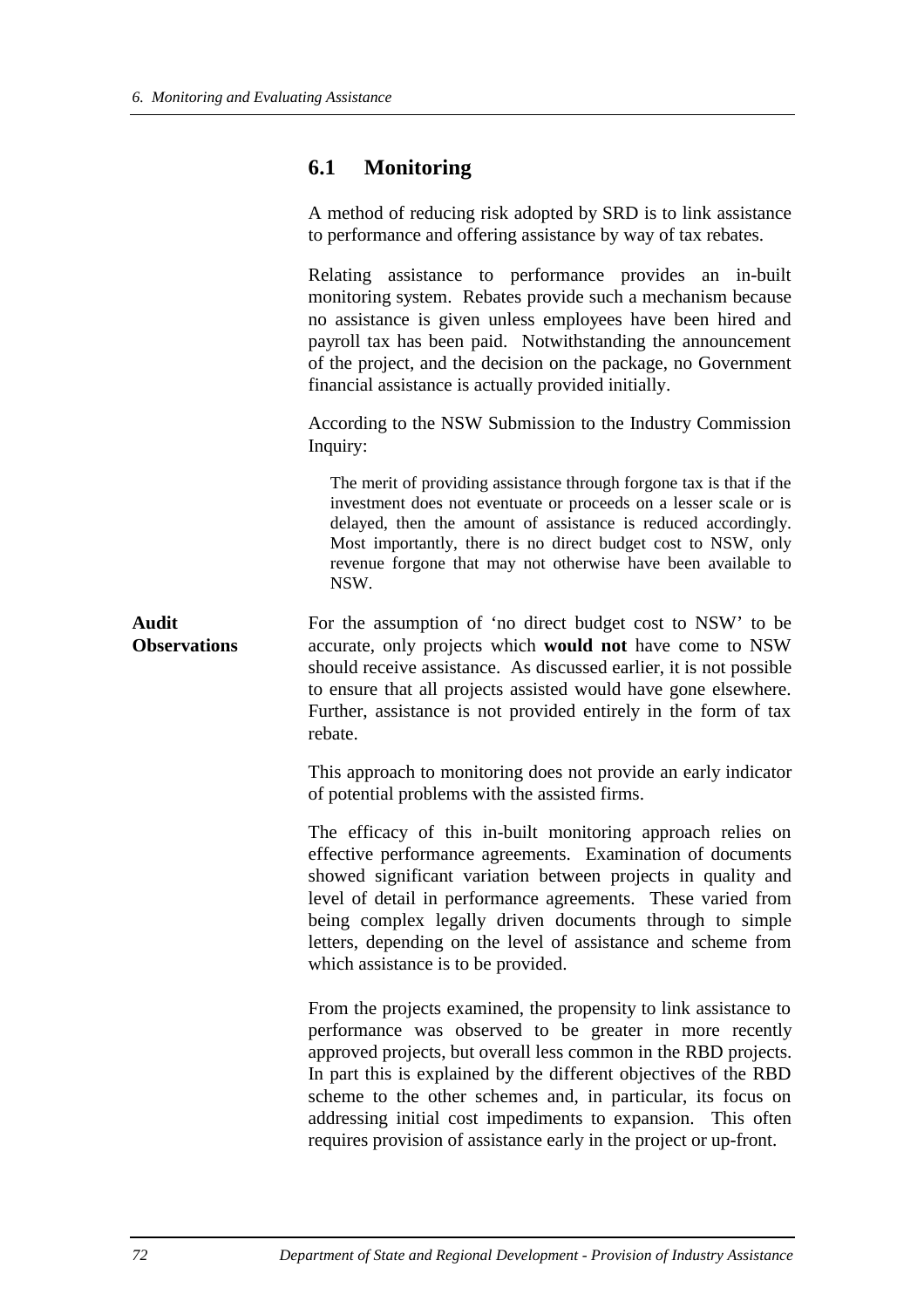Not all assistance provided, however, is by way of rebate, especially under the RBD scheme. SRD was unable to provide information to The Audit Office in a way which enabled calculation of the proportions of total assistance provided through forgone tax.

In these circumstances, other monitoring of performance would appear necessary. In the main, this would be physical verification of project milestones being achieved and follow up questionnaire.

Examinations of documents has revealed:

- some evidence of physical or oral verification although not consistently across all projects
- very little evidence of follow up questionnaire.

The Audit Office is concerned that when a firm departs the State after receiving assistance, there was limited evidence to document SRD's efforts to follow up or to recover assistance provided. There is also little evidence to document that SRD subsequently reviewed and adjusted its systems to mitigate against similar occurrences in the future.<sup>52</sup> In response to queries made by The Audit Office, SRD provided advice concerning two high profile deals where companies subsequently varied their operations considerably. SRD's advice indicates that the companies had met their contractual obligations. SRD also advised of a number of firm closures under the RBD scheme. However, SRD feels this is in the nature of such assistance, and is at an acceptable level. SRD has agreed that clawback arrangements are an area where further enhancements are planned.

### **6.2 Evaluation**

Value for money is about proving that public expenditure on a program has generated the best possible outcomes. The accepted approach is to demonstrate, through the relationship between inputs and outputs and between outputs and outcomes, that the program objectives have been achieved in an efficient and effective manner.

 $52$  SRD advises that it recently published an Investment Handbook which substantially changes its systems and procedures to ensure greater scrutiny and enhance accountability. This was produced too late for consideration by The Audit Office.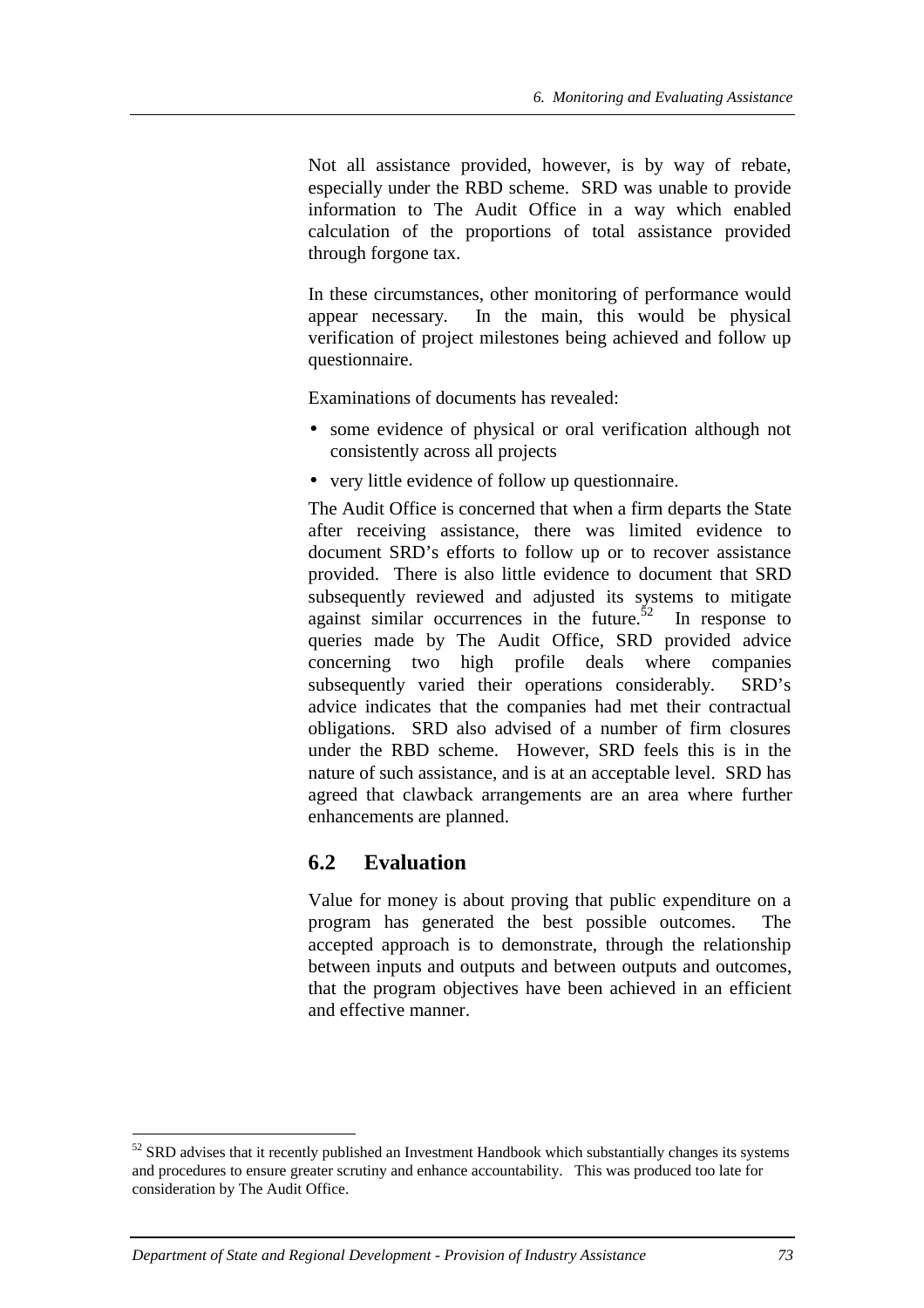#### **Influences rather than Controls**

In relation to economic development in general, the Council on the Cost of Government comments that:

... the NSW Government **influences** rather than **controls** business and, because of this, developing a core group of indicators that measure the causal linkages with industry outcomes is a challenge. Economic development results from the interplay of a complex series of factors many of which can be influenced only marginally or not at all by a state government. These include the prevailing national and international economic conditions, the unemployment rate, international commodity pricing, exchange rates, interest rates and the incentives provided to industry in other countries or states.<sup>53</sup> (Emphasis added)

The report goes on to say that:

The work of SRD does not occur in isolation from other areas of government activity. For example, reforms in energy, transport and business regulation, which reduce the cost of doing business in NSW link with the investment attraction activities of SRD. Thus, it is not feasible to identify and quantify the total government contribution to economic development. <sup>54</sup>

Changes in SRD's outputs cannot always be directly attributed to particular internal factors such as changes in departmental strategies and funding levels, or external factors, such as extent of competition from other States and the number and quality of projects available in a particular year.<sup>55</sup> The individual or combined effect of these factors should be accounted for, but is difficult to isolate for the purposes of measuring SRD's performance at each of the project, scheme and program level. This makes the measurement of SRD's performance a challenging task.

SRD undertakes a range of activities only some of which are directly related to the provision of firm specific assistance. Current management information systems do not dissect inputs and relate these to activities. It is not possible to isolate the impact of project or scheme related activities from other departmental activities to make a meaningful assessment of performance. As a result, the normal process of judging efficiency through the relationship between inputs and outputs is not meaningful. Similarly, it is not possible to make judgement about cost effectiveness by relating inputs to outcomes. If SRD is to measure its performance at a project, scheme and program level, its management information systems will need further development.

<sup>&</sup>lt;sup>53</sup> Economic Development, Service Efforts and Accomplishment (SEA) Report, 1997, p.13.

<sup>54</sup> Ibid., p.vii.

 $<sup>55</sup>$  Ibid., page 13.</sup>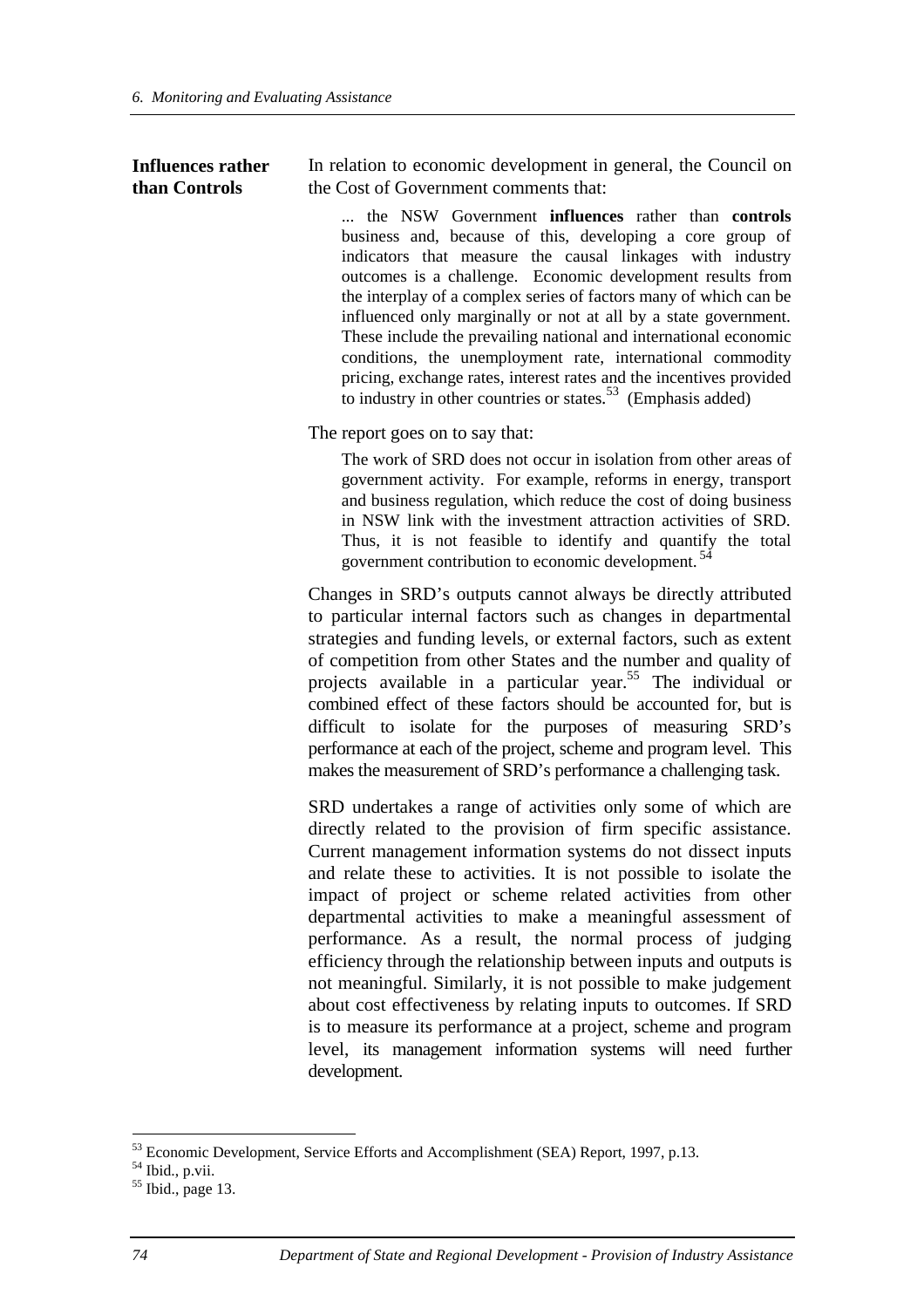Performance information provided in the three key planks of public reporting<sup>56</sup> revolves around the inputs, outputs and outcomes of the Department. The key performance indicators of the Department's role are defined as the aggregate level of jobs and investments attracted/retained in projects where assistance was provided.

The outputs and outcomes in these documents directly relevant to industry assistance provided under the three funds are:

- outputs metropolitan and regional projects facilitated or financially assisted (number and \$m)
- outcomes metropolitan and regional projects facilitated or financially assisted (\$ investment committed and jobs attracted/retained).

These outputs and outcomes imply that SRD's intervention has resulted in the increased jobs and investments. As discussed above, SRD is unable to establish causality between its intervention and the outcomes achieved. Further, as discussed in a previous chapter, SRD is not able to ensure that all of its interventions are necessary for projects to proceed in NSW.

Aggregating the levels of investment and jobs generated by assisted firms alone ignores the economic benefits that may have been attained without assistance as well as the economic costs of assistance. Further, a financially assisted firm may be expected to perform better than the average unassisted firm. Of more relevance perhaps is to assess the performance of NSW industries, regions and economy relative to what it might have been in the absence, or at a lower level, of assistance.

**Audit Observations** There are on-going efforts in SRD to refine its performance indicators and to improve its management information system. In recent months, the Department's key performance indicators have been revised and their range expanded to reflect better the broader outcomes being sought, such as return on Government investment. These revised indicators will, however, require further refinement to:

- clarify targets against which the extent of SRD's achievements can be measured
- differentiate between those indicators of the Department's level of achievement of outcomes and those indicators of the level of 'busyness' of the Department

<sup>&</sup>lt;sup>56</sup> The Annual Report, The Budget Papers and the Service Efforts and Accomplishment Report.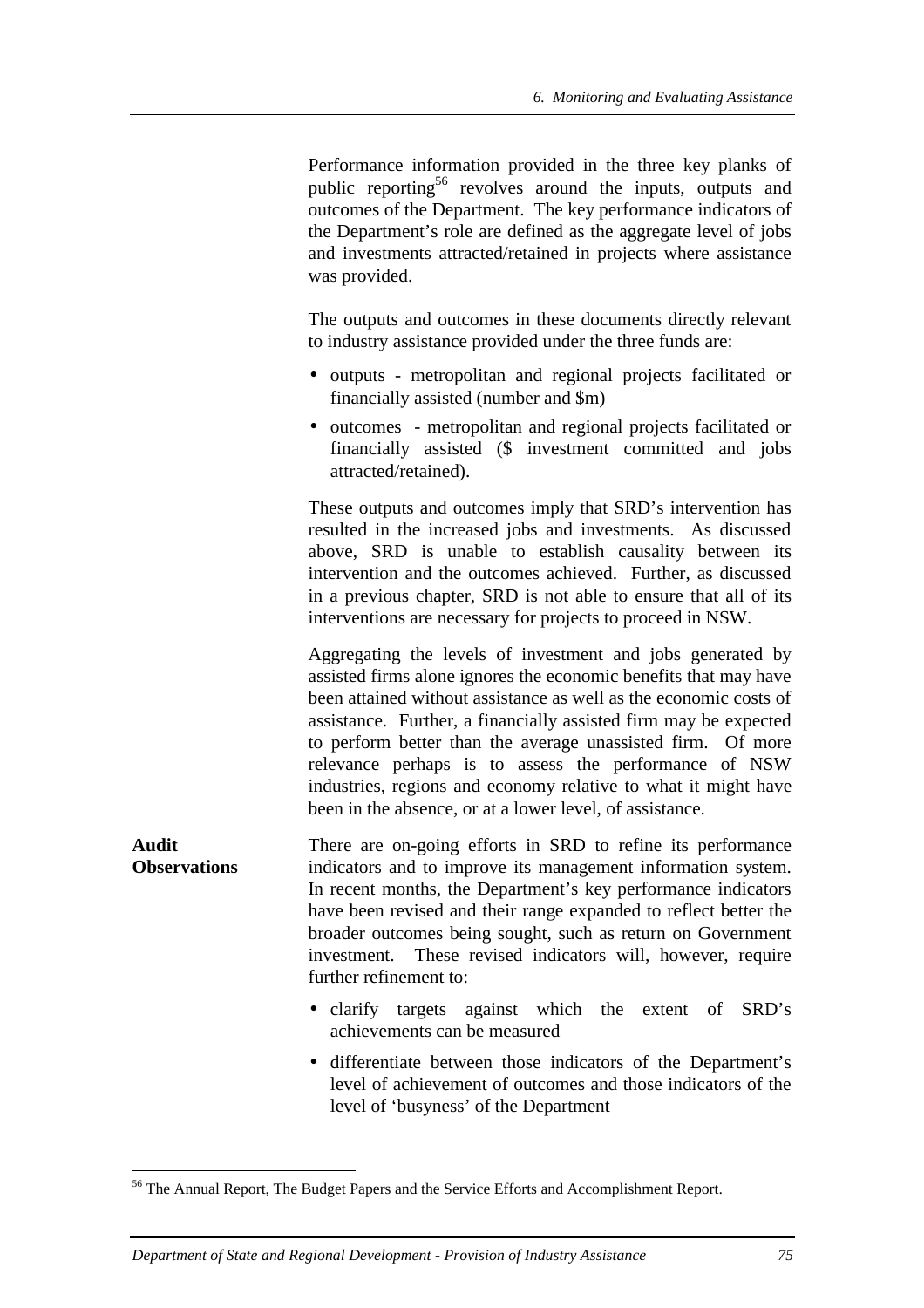• facilitate prioritisation on the basis of maximising net economic benefits.

A common method of assessing public sector outcomes is client satisfaction. Care will have to be taken in the use of client and stakeholders satisfaction in this area of Government activity as, generally:

- those assisted are more likely to be satisfied than those not assisted
- firms may be reticent to respond negatively due to concern that this may harm future prospects for receiving assistance
- it is difficult to capture the views of potential proponents who did not apply for assistance because of their lack of knowledge of the availability of assistance without alerting them to the availability of assistance. $57$

SRD has undertaken brief reviews of the RBD scheme and more recently the IAF. These reviews appear to have been undertaken:

- with no clear and agreed evaluation framework
- on an irregular basis, with a long time between reviews
- on a narrow basis, covering only aspects of a scheme rather than the efficiency and effectiveness of the scheme and its overall impact.

If improved, reviews of the schemes can identify areas for further improvement and engender a climate for continuous improvement. They need to be conducted regularly and supported by an enhanced management information system. They can also provide an additional instrument for monitoring the Department's performance across key areas of operations.

### **6.3 Benchmarking**

SRD has undertaken some preliminary benchmarking work. This was a challenging task for the Department, given the difficulties in obtaining performance information from competitors. Benchmarking is an acknowledged way of obtaining diagnostic information as a platform for developing improvement strategies.

 $57$  As discussed earlier, SRD uses availability of information on programs as a 'demand management tool'.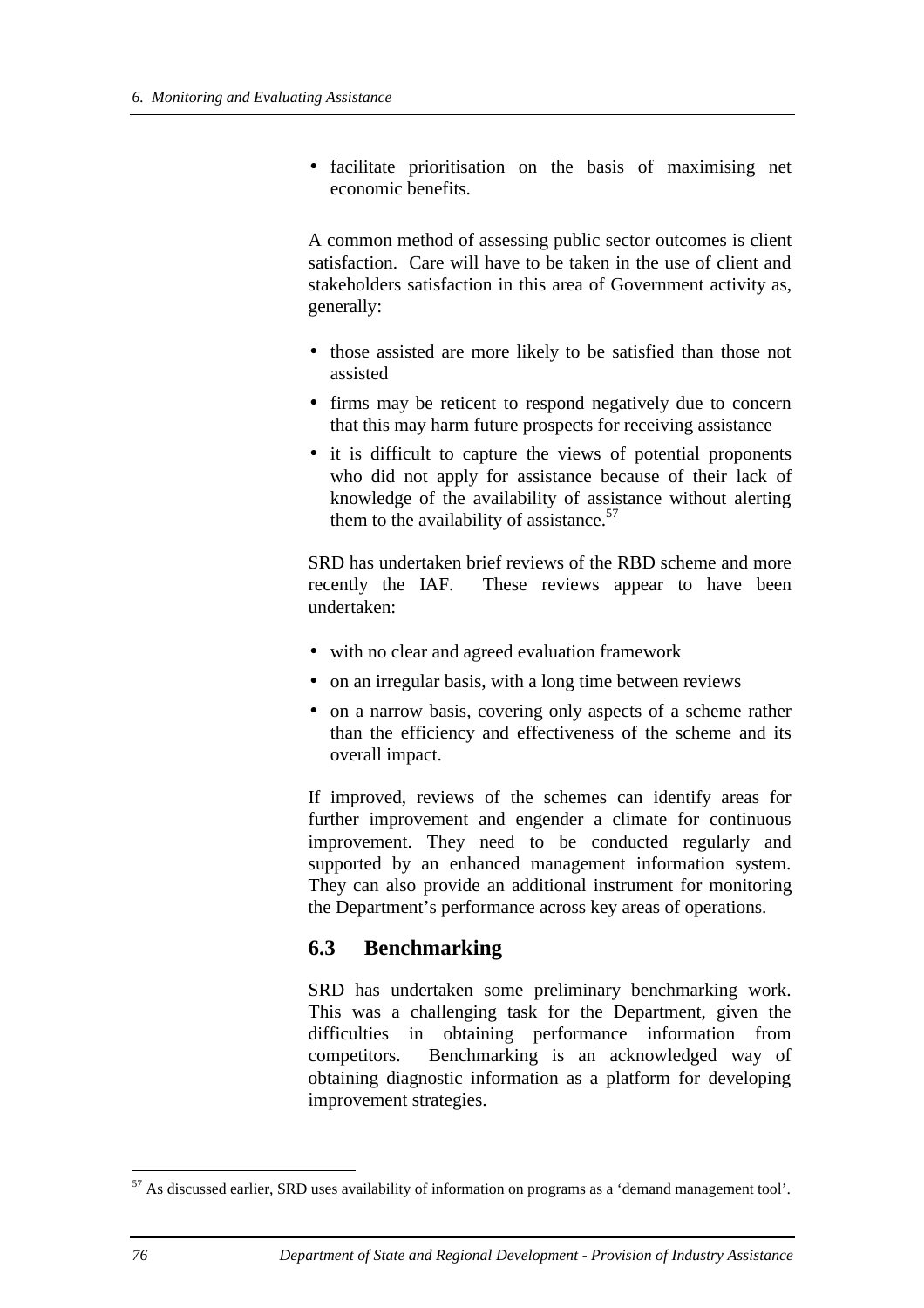| SRD has attempted to compare its efficiency in the provision of   |  |  |  |  |
|-------------------------------------------------------------------|--|--|--|--|
| industry incentives by comparing its inputs, outputs and          |  |  |  |  |
| outcomes with those of agencies undertaking similar activities in |  |  |  |  |
| other jurisdictions. The study compared three Australian          |  |  |  |  |
| agencies and four agencies in other countries. This comparison    |  |  |  |  |
| placed SRD's performance in "a metric with agencies with the      |  |  |  |  |
| highest international reputation". <sup>58</sup>                  |  |  |  |  |

**Audit Observations** The review generally reflected favourably on the performance of SRD in terms of its contribution to the outcomes achieved in NSW and its relative cost effectiveness as regards:

- investment attracted per dollar of budget expenditure
- budget expenditure per job attracted
- investment accruing from departmentally influenced investment
- employment accruing from departmentally influenced investments.

The current approach to benchmarking acknowledges that the other agencies differ from SRD in a number of critical ways. The challenge is to develop the methodology so that it can effectively take account of these differences among jurisdictions, including:

- different long-term strategies and incentive policies, particularly whether the aim is to maximise jobs and investment generally or in particular industries
- different approaches to economic and industry development
- different organisational arrangements
- narrow economic vs broader social and economic aims
- different comparative advantages in different jurisdictions
- different geographical and environmental factors
- different existing infrastructure
- different corporate tax regimes
- different requirements for footlooseness.

<sup>&</sup>lt;sup>58</sup> Benchmarking SRD with Similar Interstate and International Organisations, May 1998.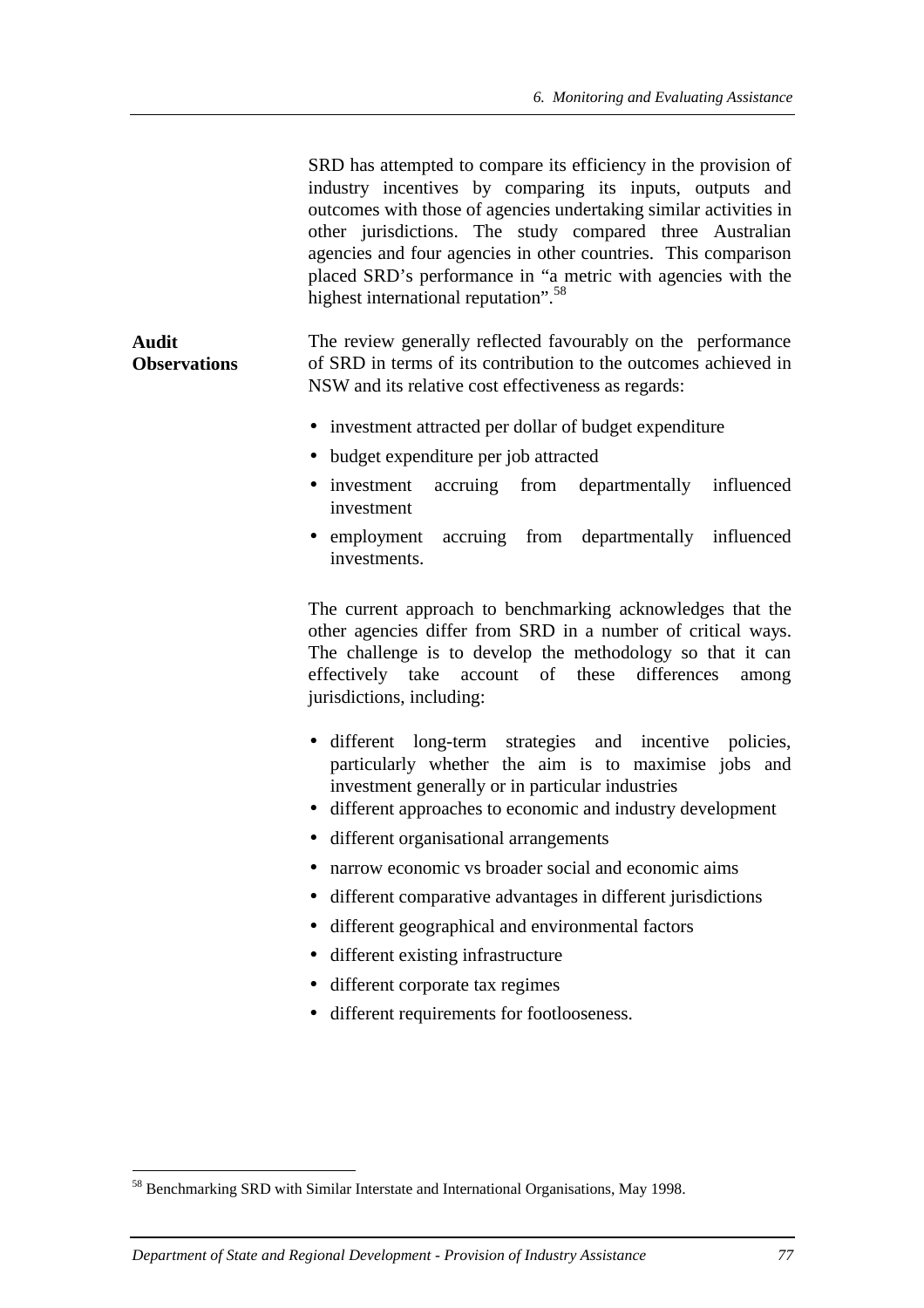The benchmarking results were subjected to an external review. The purpose of the external review was in the main focused on the benchmarking methodology and the appropriateness of the performance benchmarks chosen. The review was not intended to examine or challenge the accuracy and validity of the data used in the benchmarking.<sup>59</sup>

If the Department continues to encounter difficulties in refining its benchmarking to take account of jurisdictional differences, it may benefit from undertaking process or activity benchmarking. Such benchmarking need not be with an industry development organisation making it easier to find benchmarking partners.

<sup>&</sup>lt;sup>59</sup> The Audit Office received the results of the external verification process and final draft of the benchmarking initiative too late in the conduct of the audit to examine the accuracy of the data used in the benchmarking and the appropriateness of the selection and compilation of this data. As a result, The Audit Office cannot give an opinion on the validity of the benchmarking results.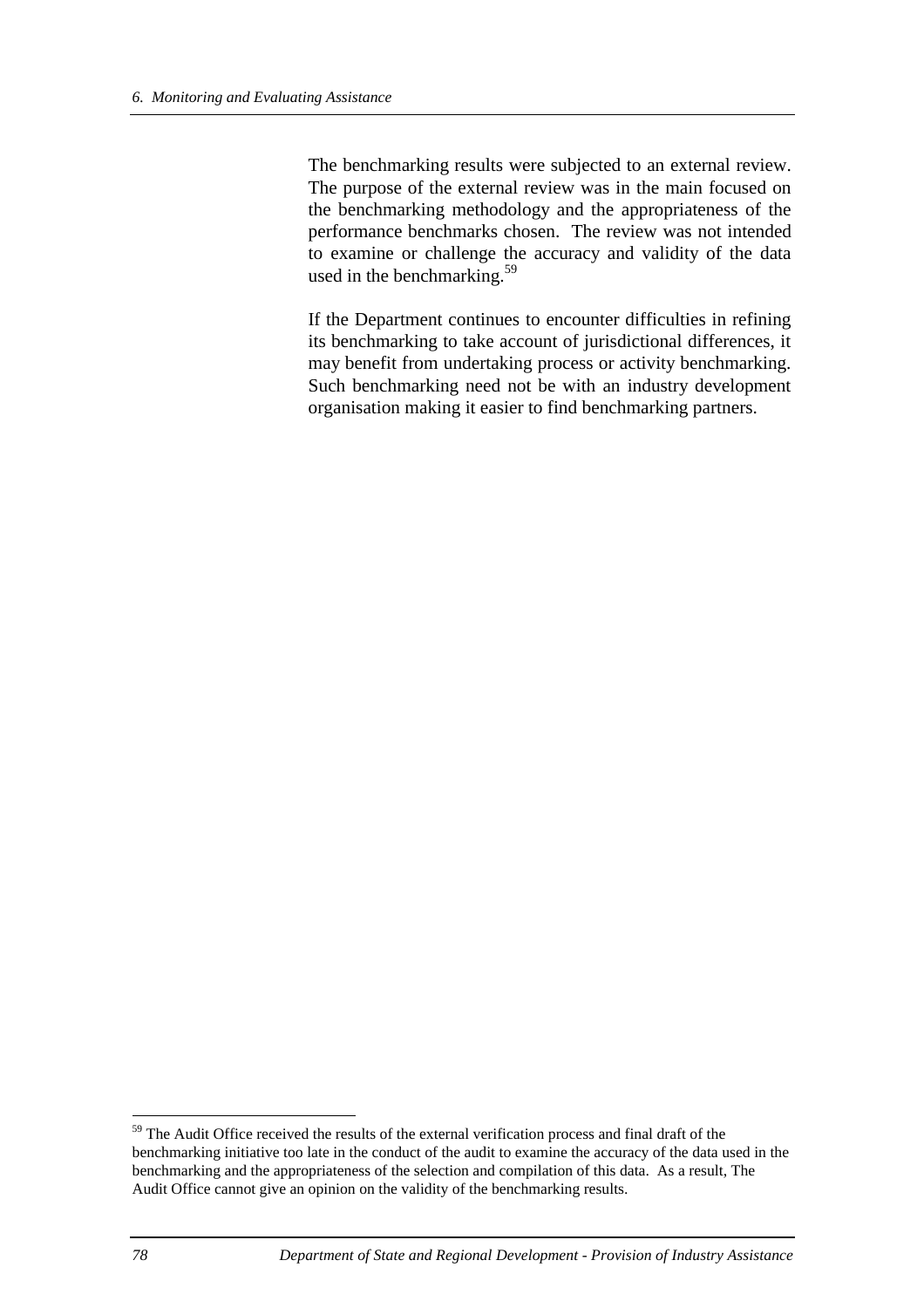# **Appendices**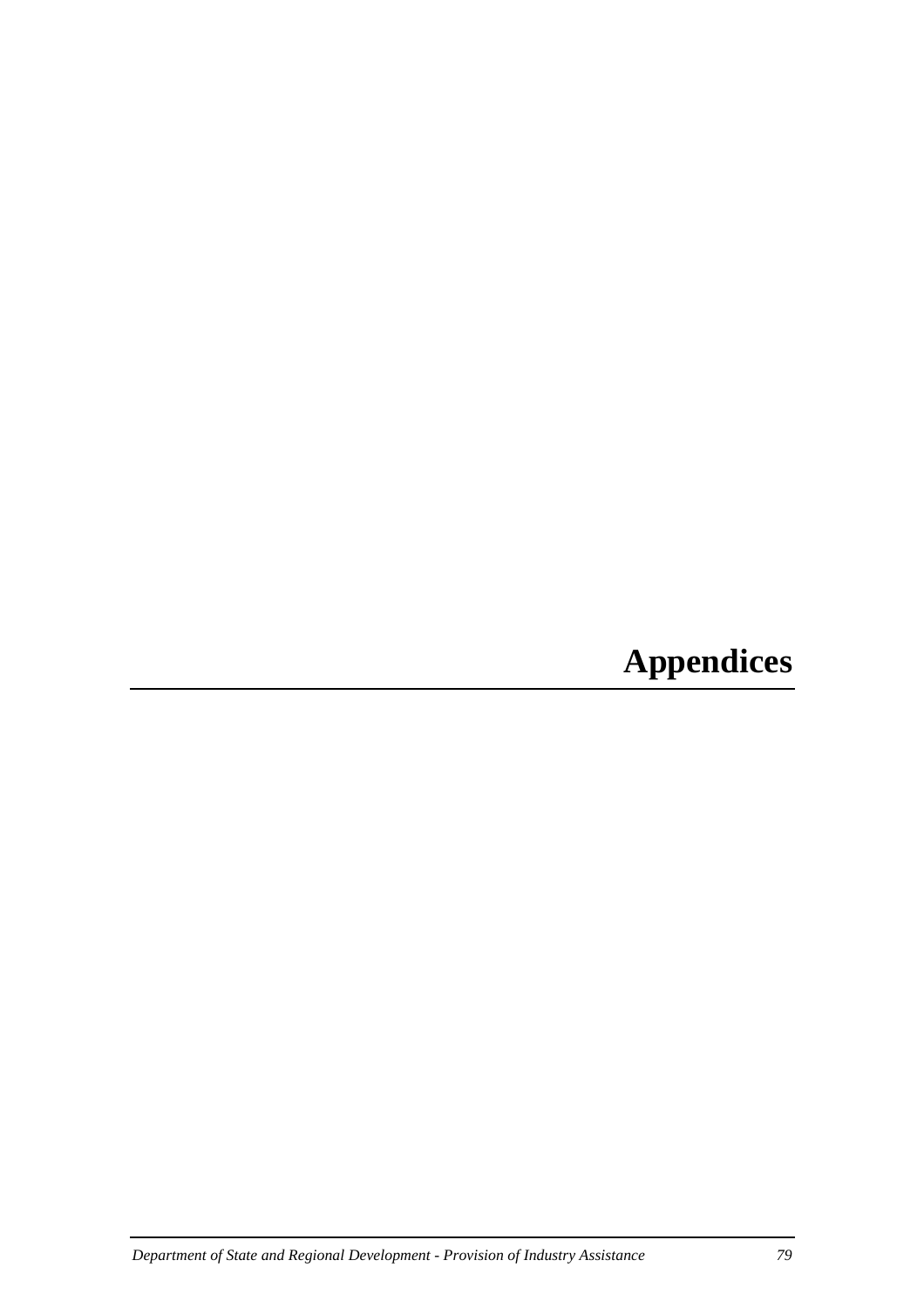# **Appendix 1: Audit Hypotheses and Criteria**

| <b>Stage</b>                                  | <b>Hypotheses</b>                                                                                                                                                                             | Criteria                                                                                                                                                                                                                                                                                                                                                                                                                                                                                                                                                                                                                                                                                                                                            |
|-----------------------------------------------|-----------------------------------------------------------------------------------------------------------------------------------------------------------------------------------------------|-----------------------------------------------------------------------------------------------------------------------------------------------------------------------------------------------------------------------------------------------------------------------------------------------------------------------------------------------------------------------------------------------------------------------------------------------------------------------------------------------------------------------------------------------------------------------------------------------------------------------------------------------------------------------------------------------------------------------------------------------------|
| Pre-<br>Proposal<br><b>Stage</b>              | 1. Requests for<br>assistance are<br>made by<br>proponents of<br>worthwhile<br>projects where the<br>decision to<br>proceed is likely<br>to be dependent on<br>the provision of<br>incentives | There are clear objectives for the provision of IDI<br>1.1<br>1.2<br>Information regarding IDI is promoted in a manner to allow<br>equitable access by all potential proponents<br>Information provided/available to potential proponents is<br>1.3<br>comprehensive, accurate, clear and relevant<br>Information provided/available enables proponents to<br>1.4<br>determine which scheme they may be eligible for                                                                                                                                                                                                                                                                                                                                |
| Assessment<br><b>Stage</b>                    | 2. SRD's assessment<br>mechanisms<br>enable the<br>department to<br>determine the<br>maximum level of<br>incentive which<br>could be provided                                                 | 2.1<br>SRD has documented assessment mechanisms in place<br>2.2<br>Eligibility criteria for all incentives schemes are clear, easy<br>to use and discourage application from non eligible<br>proponents<br>2.3<br>Documented assessment mechanisms are consistent with<br>the Principles of National Competition Policy<br>2.4<br>Assessments are undertaken in accordance with published<br>information and existing internal guidelines<br>2.5<br>Assessment mechanisms are consistently implemented for<br>all types of incentives (and across schemes)<br>2.6<br>Assessment mechanisms enable SRD to prioritise<br>competing claims<br>2.7<br>Assessment mechanisms can establish potential adverse<br>impact on other competitors or operators |
| Negotiation<br><b>Stage</b>                   | 3. The Department<br>provides no more<br>incentives than is<br>necessary to<br>attract/retain<br>desired projects                                                                             | 3.1<br>Arrangements and approval mechanisms for funding SRD's<br>activities and incentives schemes are defined and<br>transparent<br>3.2<br>Valid appraisal of what might be considered an acceptable<br>offer precedes negotiations<br>3.3<br>Roles, responsibilities and accountabilities of parties<br>involved in negotiations with proponents are clearly<br>defined and understood<br>Incentives offered to proponents do not exceed the assessed<br>3.4<br>levels                                                                                                                                                                                                                                                                            |
| Monitoring<br>&<br>Evaluation<br><b>Stage</b> | 4. The Department<br>has effective<br>mechanisms in<br>place to ensure<br>accountability for<br>any incentives<br>provided                                                                    | Incentives are provided on the basis of formal performance<br>4.1<br>agreements which incorporate claw back provisions, where<br>relevant.<br>4.2<br>The monitoring processes are effective and commensurate<br>with the level of risk to safeguard public funds<br>Post evaluation of the impact of the intervention is gauged<br>4.3<br>against objectives<br>4.3<br>Information is provided to stakeholders to permit a<br>meaningful assessment of SRD's performance                                                                                                                                                                                                                                                                            |

# **Appendix 2: Schemes' Main Characteristics**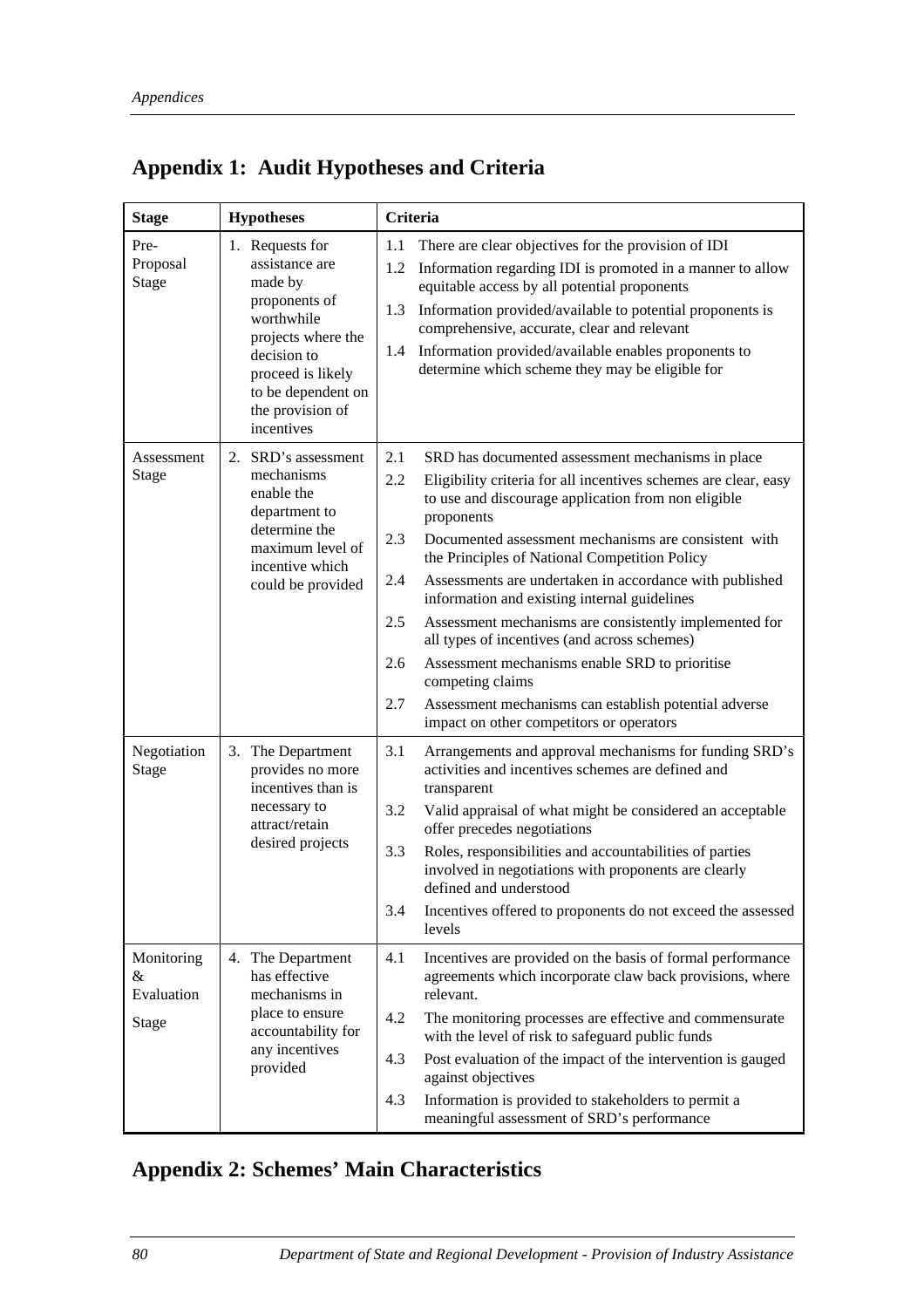| <b>Characteristics</b>                                              | <b>Schemes</b>                                                                                                                                                    |                                                                                             |                                                                                                                                                                     |  |
|---------------------------------------------------------------------|-------------------------------------------------------------------------------------------------------------------------------------------------------------------|---------------------------------------------------------------------------------------------|---------------------------------------------------------------------------------------------------------------------------------------------------------------------|--|
|                                                                     | <b>Industries Assistance</b><br>Fund (IAF)                                                                                                                        | <b>Regional</b><br><b>Headquarters (RHQ)</b><br><b>Scheme</b>                               | <b>Regional Business</b><br><b>Development Scheme</b><br>(RBD)                                                                                                      |  |
| <b>Purpose</b>                                                      | To be the vehicle for<br>payment of financial<br>assistance made by the<br>Ministerial Corporation for<br>Industry (MCI) to investors<br>on a case by case basis. | To act as an incentive to<br>attract firms to establish<br>Regional Headquarters in<br>NSW. | To promote industrial and<br>commercial development in<br>country NSW through the<br>provision of assistance to<br>overcome initial costs incurred<br>by firms.     |  |
| <b>Objectives</b>                                                   | To provide minimum level<br>of financial assistance<br>necessary to:                                                                                              | To support the<br>development of NSW as a<br>base for RHQ's in the Asia                     | To assist development of<br>sustainable regional enterprises<br>and economies.                                                                                      |  |
|                                                                     | attract new footloose<br>investment<br>support economic<br>development in strategic<br>industry sectors                                                           | Pacific region by attracting<br>new 'footloose' RHQs                                        | To boost employment and<br>investment in regional NSW by<br>minimising initial cost<br>impediments to viable firms<br>establishing or expanding in<br>regional NSW. |  |
|                                                                     | support promotional activity<br>for the development of<br>industry                                                                                                |                                                                                             | To assist achievement of<br>balanced economic development<br>across the State.                                                                                      |  |
| create infrastructure<br>facilities which have flow on<br>benefits. |                                                                                                                                                                   |                                                                                             | To assist implementation of<br>business opportunities which<br>add value to regional resources.                                                                     |  |
| <b>Head of Power</b>                                                | Established under the State<br>Development and Industry<br>Assistance Act, 1966 and<br>administered through the<br>Ministerial Corporation for<br>Industry.       | Announced by a<br>Treasurer's media release<br>in 1995.                                     | Established in 1989 as part of<br>the NSW Government's<br>approach to fostering regional<br>development.                                                            |  |
| <b>Source of Funds</b>                                              | Line item under global<br>budget                                                                                                                                  | Line item under global<br>budget, but also can be<br>funded from the IAF                    | Funded from the Regional<br><b>Business Assistance Fund</b><br>(which is a line item under<br>global budget).                                                       |  |
| <b>Eligibility Criteria</b>                                         | Commercial in confidence                                                                                                                                          | Commercial in confidence                                                                    | Available on request/application                                                                                                                                    |  |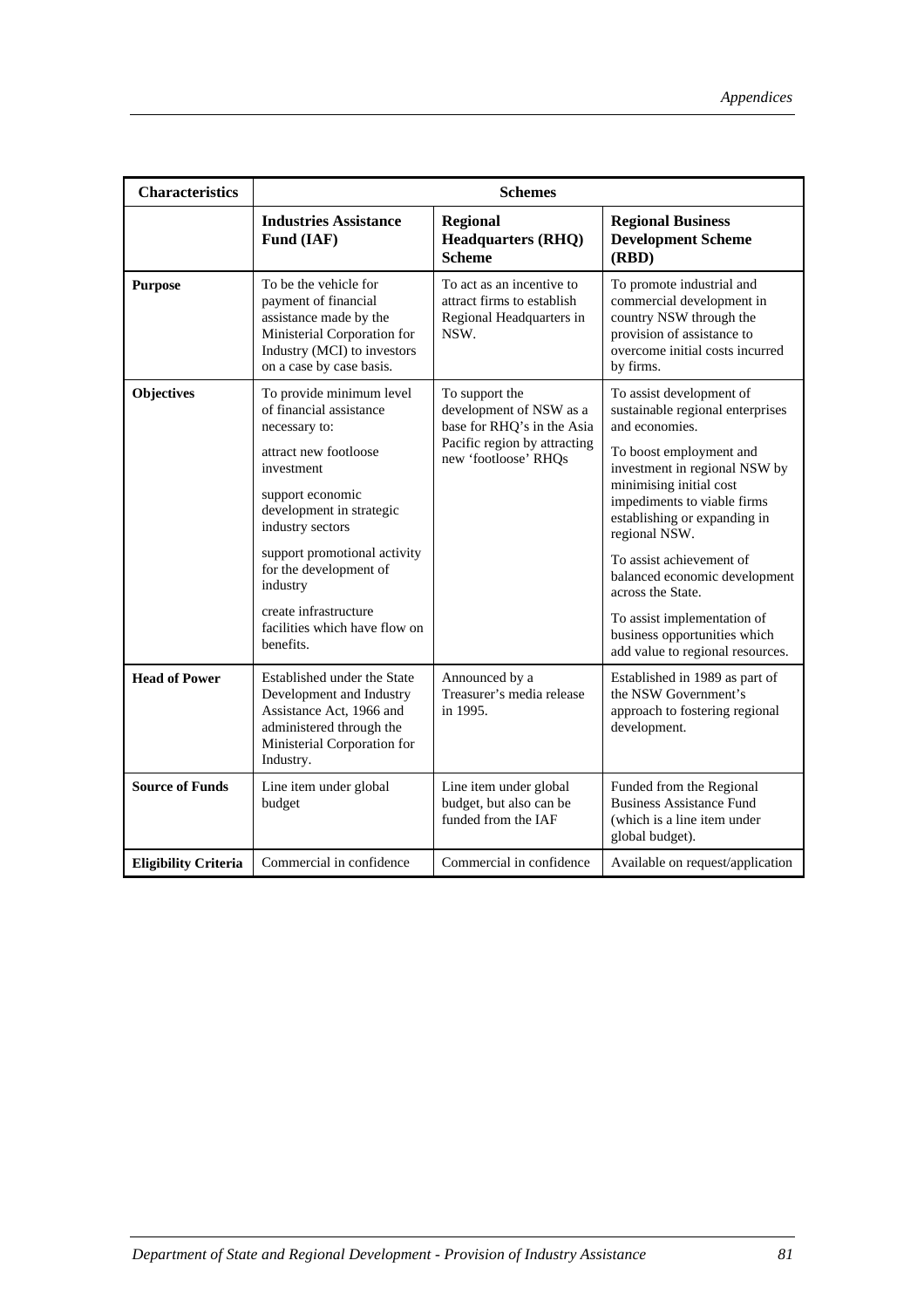|  | <b>Appendix 2: Schemes' Main Characteristics (cont)</b> |  |  |  |
|--|---------------------------------------------------------|--|--|--|
|--|---------------------------------------------------------|--|--|--|

| <b>Characteristics</b>                                                                       | <b>Schemes</b>                                                                                                            |                                                                                                                                                                                                                                          |                                                                                                                                                                                                                                                                                                                                                                                                                                 |
|----------------------------------------------------------------------------------------------|---------------------------------------------------------------------------------------------------------------------------|------------------------------------------------------------------------------------------------------------------------------------------------------------------------------------------------------------------------------------------|---------------------------------------------------------------------------------------------------------------------------------------------------------------------------------------------------------------------------------------------------------------------------------------------------------------------------------------------------------------------------------------------------------------------------------|
|                                                                                              | <b>Industries Assistance</b><br>Fund (IAF)                                                                                | <b>Regional</b><br><b>Headquarters (RHQ)</b><br><b>Scheme</b>                                                                                                                                                                            | <b>Regional Business</b><br><b>Development Scheme</b><br>(RBD)                                                                                                                                                                                                                                                                                                                                                                  |
| <b>Key Threshold</b><br><b>Issues for</b><br><b>Provision of</b><br>Assistance <sup>60</sup> | Footlooseness<br>Financial Viability                                                                                      | Footlooseness<br>Firm's acceptance into the<br>Commonwealth's regional<br>headquarters program                                                                                                                                           | No absolute criteria (need to<br>satisfy one of $five)^{61}$                                                                                                                                                                                                                                                                                                                                                                    |
| <b>Maximum Level of</b><br><b>Assistance</b>                                                 | No maximum                                                                                                                | Capped at \$300,000 per<br>recipient over a period of<br>up to five years with<br>flexibility in the drawdown<br>period                                                                                                                  | Fixed within specified<br>parameters for incentives below<br>\$1m                                                                                                                                                                                                                                                                                                                                                               |
| Type / Form of<br><b>Assistance</b>                                                          | Financial and non financial -<br>commonly provided in the<br>form of payroll tax rebate for<br>a nominated period of time | Financial and non<br>financial-normally limited<br>to rebates in: payroll tax,<br>stamp duty, financial<br>institutions duty, debits<br>tax, loan security duty,<br>conveyancing duty, lease<br>duty, and land tax in any<br>combination | Financial and non financial -<br>establishment grant; location<br>feasibility study; business<br>planning and technical<br>consultancy subsidies; plant and<br>equipment/key employee<br>removal costs; skills training<br>and development; contribution<br>toward infrastructure costs;<br>offsetting local Government<br>charges; contribution to payroll<br>tax, land tax, and stamp duty<br>obligations for a finite period |
| <b>Automatic</b><br><b>Entitlements</b>                                                      | N <sub>o</sub>                                                                                                            | N <sub>0</sub>                                                                                                                                                                                                                           | Where a firm has an automatic<br>entitlement to rebates under the<br><b>Country Industries Assistance</b><br>Act, it must waive its rights to<br>receive rebates under this Act in<br>order to receive assistance under<br>the RBD scheme                                                                                                                                                                                       |
| <b>Assistance Offers</b>                                                                     | Generally not published for<br>individual offers                                                                          | Generally not published<br>for individual offers                                                                                                                                                                                         | Generally not published for<br>individual offers                                                                                                                                                                                                                                                                                                                                                                                |

 $60$  Criteria that must be satisfied for the provision of assistance.

<sup>&</sup>lt;sup>61</sup> The Department advises that in the case of the RBD scheme, one of five threshold criteria has to be satisfied for the project to be eligible for assistance. These criteria are: securing a footloose investment; or securing a 'go' decision for a project at the no go/go investment decision stage; or accelerating the project timeframe or benefits flow to a regional NSW location; or improving the

competitiveness/sustainability of a regional enterprise; or entrenching benefits of a project in a regional location.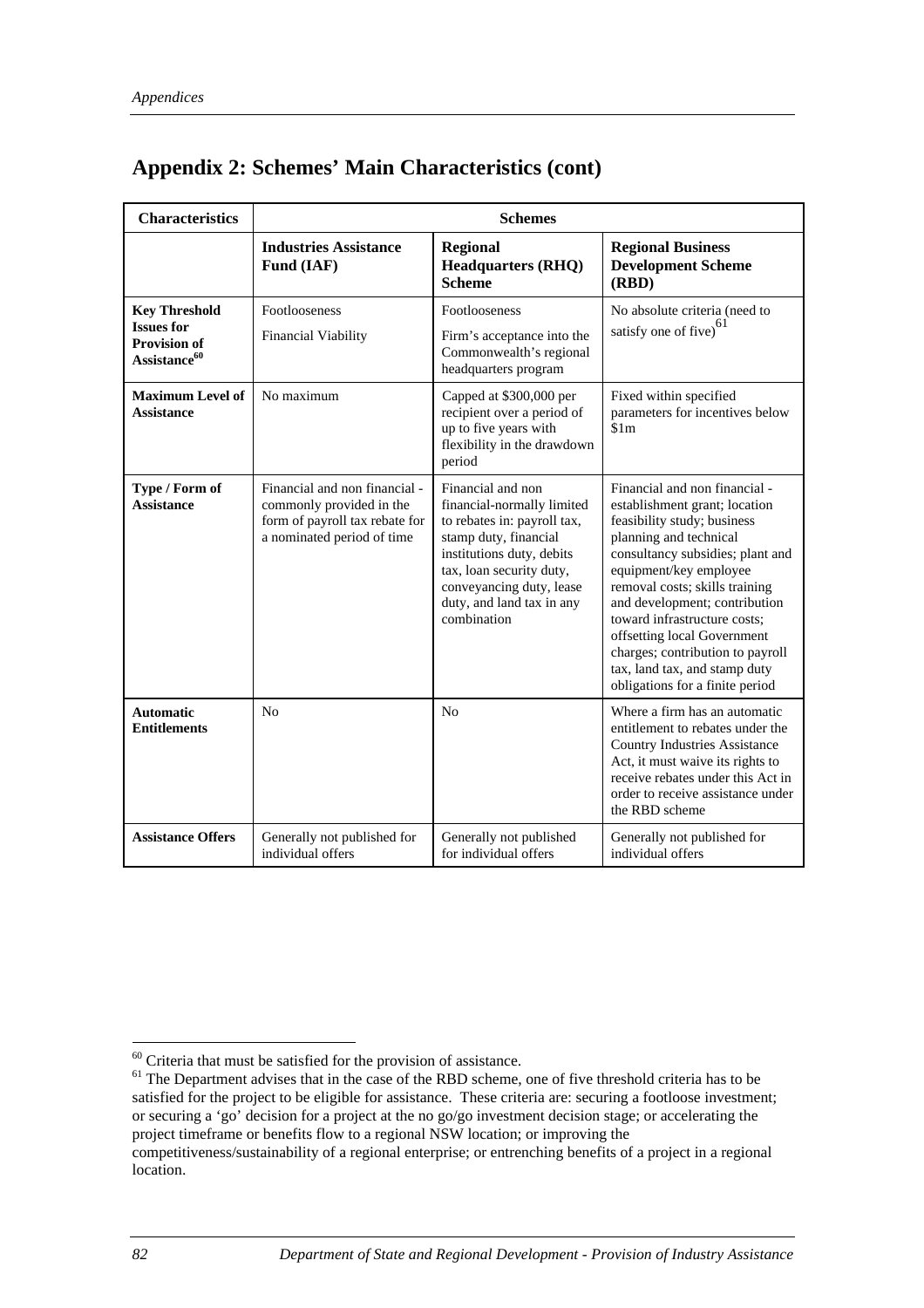### **Appendix 3:**

#### **Firms/Projects Approved for Financial Assistance Under the IAF (1995-96 to 1997-98)**

Air International Transit Pty Ltd American Express International Inc Arrowcrest Group Australian Challenge for the America's Cup Australian Concept Car Project Pty Ltd Australian Culinary Consultants Australian electronic Manufacturing Services Pty Ltd Australian Film Institute Australian Interactive Multimedia Industries Association Australian Multimedia Testing Centre Australian Technology Park Sydney Ltd Australian Technology park Sydney Ltd British Aerospace Australia Ltd Bunge Meat Industries Ltd CAE Electronics Compaq Computers Compaq Computers Craft Australia Pty Ltd Dames & Moore Department of Land and Water Conservation Estee Lauder Pty Ltd Flower Export council of Australia Fox Studios Aust P/L Foxtel Furnishing Industry Association of Australia Galaxy Media Pty Ltd

Gordon Pender and Co Gunnedah Service Abattoir Pty Ltd Hawker Pacific Pty Ltd Hobbs Winning Australia Industrial Supplies Office Industrial Supplies Office Institute of Magnetic Resonance Research International Institute of Communications Medical Industry Association Memtec Ltd Metro Television Ltd Motorola NCR Australia Pty Ltd **Oracle** Pacific Circle Music Convention Pty Ltd Parke Davis Pty Ltd Port Kembla Copper Smelter Samsung Electronics Australia Pty Ltd Shoalhaven City Council Sinclair Knight Merz Pty Ltd State Forests of New South Wales State Street Bank & Trust Company Sulo MGB Australia Tourism Task Force Ltd Towers Perrin Visy Industries Welding Technology Institute of Australia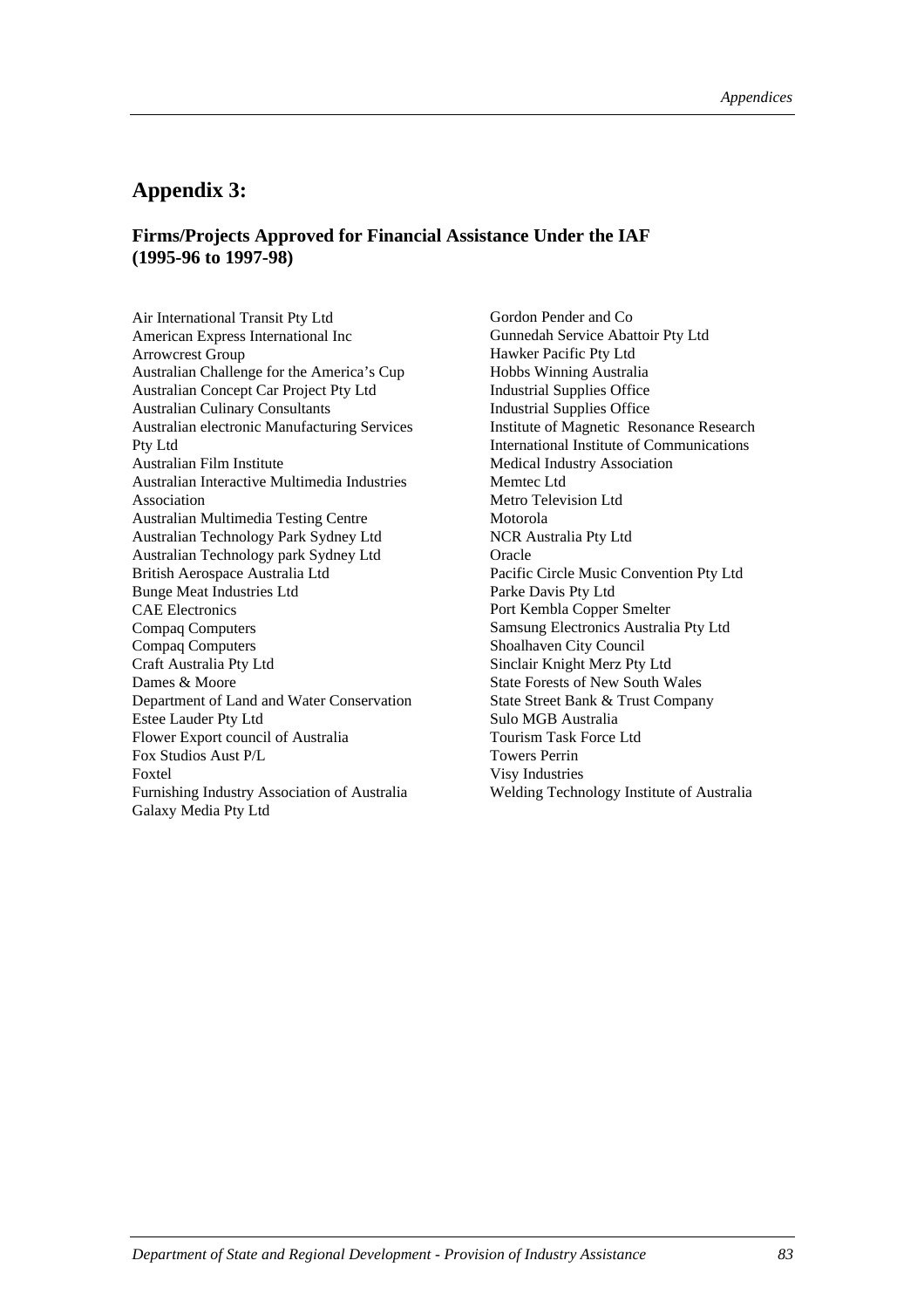### **Firms/Projects Approved for Financial Assistance Under the RHQ Scheme (1995-96 to 1997-98)**

Capital Finance Australia Daisytek Australia Pty Ltd Digital Equipment Corporation (Aust) Pty Ltd Expansion Management First Data Resources Australia Ltd Fresenius Medical Care Australasia Global One Communications Pty Ltd Icon Clinical Research Intergraph Asia-Pacific Inc Krone (Australia) Technique Pty Ltd Lucent Technologies

Manpower Services Pacific Secure Systems Pty Ltd (BABN) Phillips Electronics Aust Ltd Prestige International ResMed Ltd/ResMed Asia Pacific Ltd Rockwell Australia Pty Ltd Sun Microsystems Australia Pty Ltd Thorn Australia Pty Ltd Wireless Data Services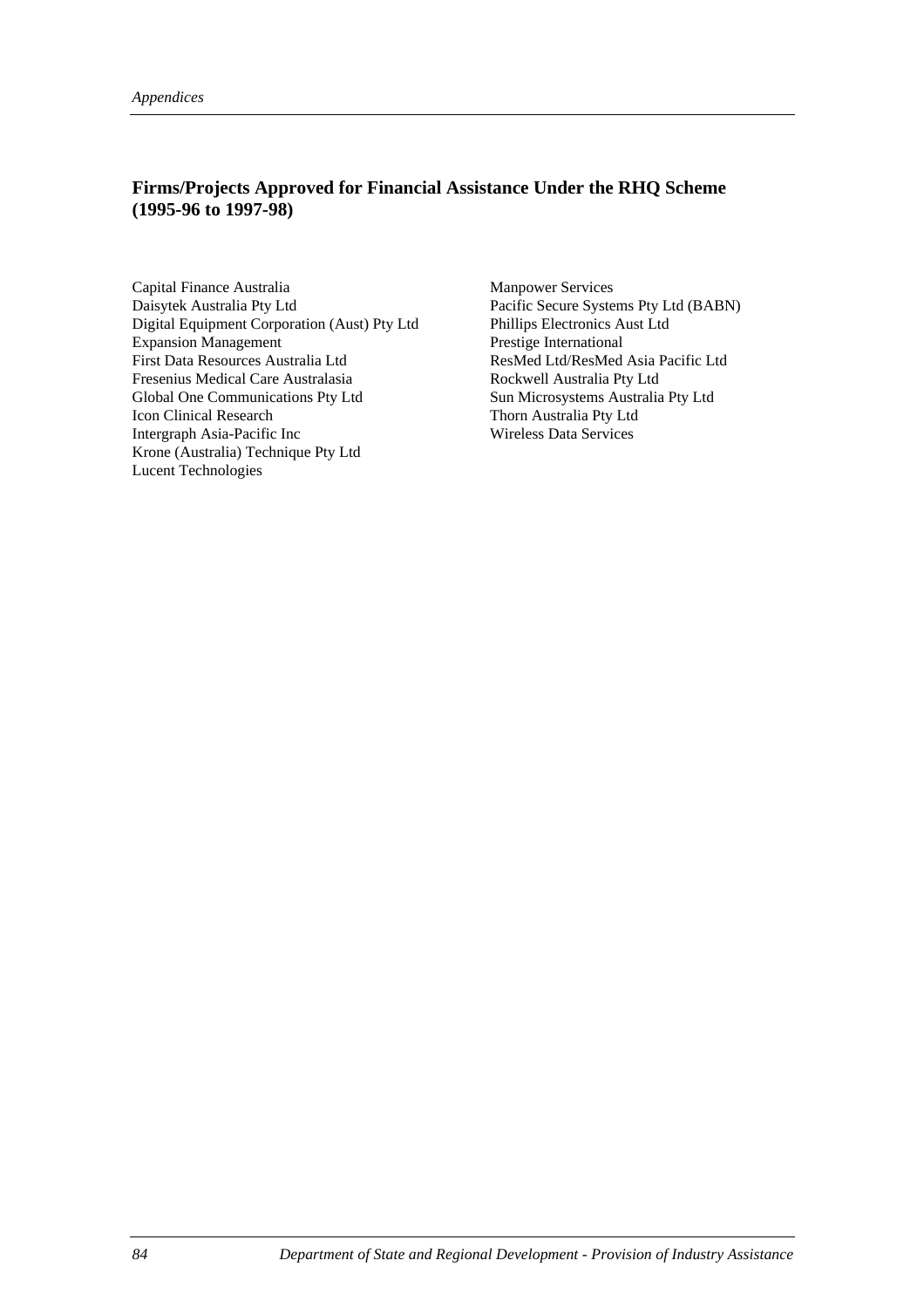#### **Firms/Projects Approved for Financial Assistance Under the RBD Scheme (1995-96 to 1997-98)**

21st Century Boats P/L A D & S M McClean Pty Ltd T/A St Annes A.D & S.M McLean Pty Ltd T/A St Annes A.P.I Security Pty Ltd t/a Lord Ability Options t/a Aashi Nursery Abrasiflex Workers Co-operative P/L Adventure Plastics P/L AF & HS Cox & Son Agritech Laboratory Services P/L Air Affairs Australia Pty Ltd Aircair Moree P/L Allen Precision Engineering Pty Ltd Alliance Book distributors P/L Alpine Air Services P/L Aluminium & Steel Boats P/L Amazon Bridge P/L Ant Packaging P/L ANZCO Foods P/L Assab Steels P/L Auscott Ltd - Namoi Valley Operations Austral Softwood Processors Ltd Australia Still Blooms/Native Oz Australian Beef Company Australian Comfortable Australian Freshwater Aquaculture Australian Inland Exports P/L Australian Petroleum Refineries Pty Australian Pyrotechnics P/L Australian Queen Bee Exporters P/L Australian Towbar Company P/L Australian Traction Corporation P/L Australian White Cyprus Sawmillers Austral Industries P/L AVC Electronic Services P/L Aymeast P/L t/a Canoeworld Baiada Poultry P/L Baode Holding Pty Ltd T/a H&B Barraba Manufacturing Pty Ltd Barry Smith Grains P/L Barwondale Feedlot Pty Ltd Bashford Boatbuilder P/L Bayview Seafoods Pty Ltd Beaulieu RUM P/L Beechworth Honey Beers Abattoirs-36 Dean Street Pty Bega Co-operative Society Ltd Bega Valley Shire Council Benmor Pty Ltd T/A Cassino Berlei Betec Industries P/L Big Rivers Timbers Pty Ltd

Big Springs Riverina Bingara cypress Pine Bioclip P/L Booma Fisheries Borg's Manufacturing Pty Ltd T/a Bosmac P/L Bradman Corporation P/L Brian & Judy Hill Brighton Collection by Susan Britex Brylite Pty Ltd/Britax Asia Britex Brylite Pty Ltd/Britax Asia British Aerospace Flight Training British Aerospace Flight Training (Aust) P/L Broadwater Engineering Pty Ltd BTR Engineering (Australia) Ltd Bundjalung Training & Development Bunyip Brush Panels Byrne Trailers (Australia) Pty Ltd C M Leussink Engineering P/L Calshiraz Pty Ltd T/A Candle Splash P/L Cargill Australia Ltd Cartigny P/L Castle Mountain Enterprises P/L Causmag International C-Dax Systems Ltd Cedenco Foods Limited Cee Bee Souvenirs P/L Central Coast Bread P/L Central West Economic Development Chadcole P/L Cigana Mountain Wear Clarissa's Fine Foods P/L t/a Clay-Tech Apokis International P/L Clinkat Pty Ltd Clinkat Pty Ltd CMC (Australia) P/L Coffs Harbour Future Development Compak (Cootamundra) Pty Ltd Conkey & Sons Pty Ltd Connell Group P/l Copeeco Pty Corbro P/L Corrotech Engineering P/L Cosmetic Products P/L Country Clubs of Australia Pty Ltd Cowan manufacturing P/L Cowra Export Packers Pty Ltd Crestig P/L t/a Town & Country Crystal Creek Rainforest Retreat CSN Australia Pty Ltd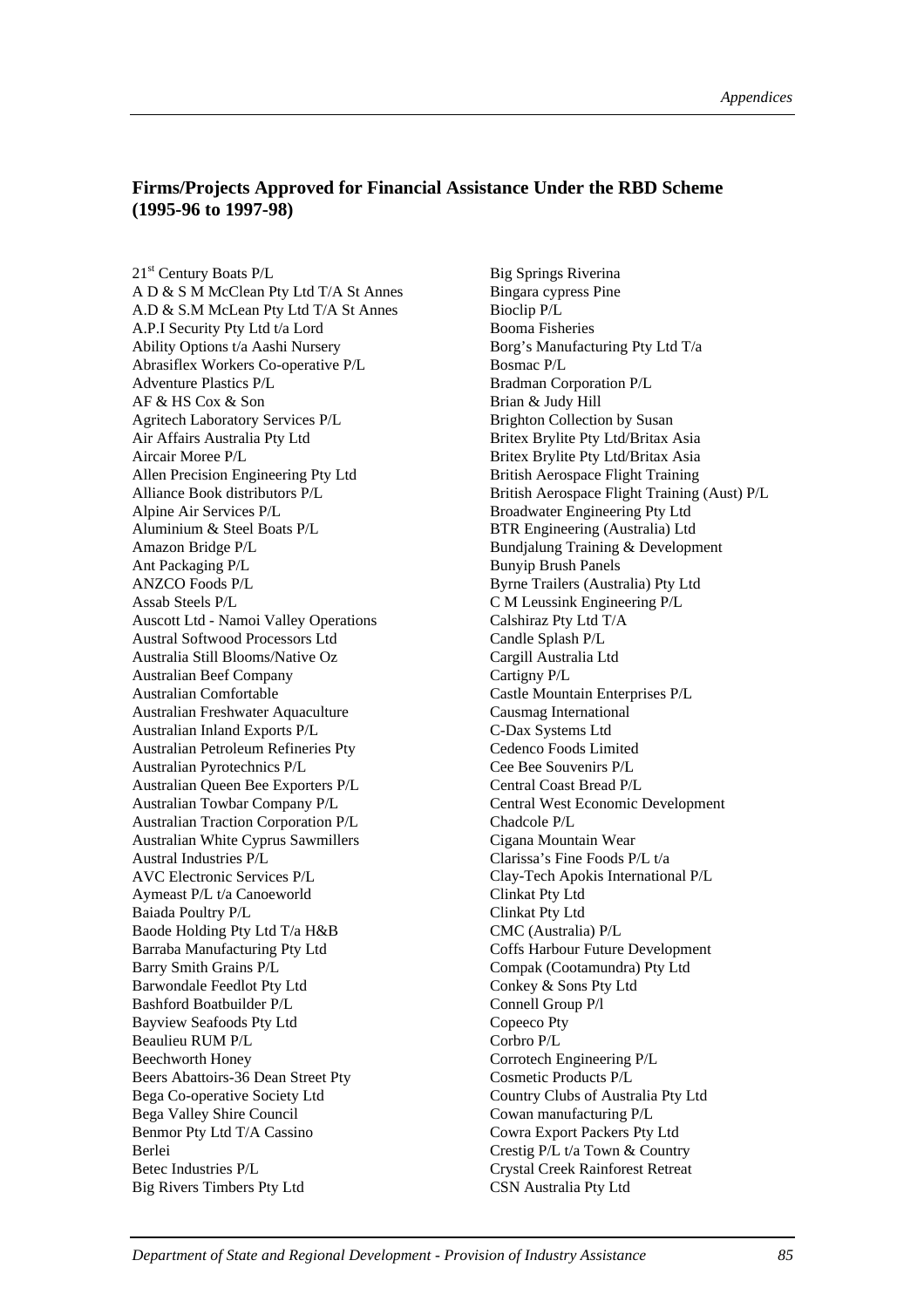Cudegon (Abattoir) County Council Cutting Edges DA & MN Thompson Constructions Dakamar Finance P/L / Ausgold Exports Dawmac Industries Pty Ltd De Bortoli Wines P/L Decoin P/L Deluxe Laundry Service Dept of Public Works & Services Devro Teepak Ltd Dimitriou Fabrications (NSW) P/L Dinacal holdings Pty Ltd Ditchfield Contracting P/L Domatex Cotton Processing P/L Dorrigo Plateau Spring Water Co Dubbo Macquarie Print Dyne Industries P/L Ecopaper P/L Eickhoff Australia P/L Emeco Pty Ltd Enict P/L t/a Powdercoat Specialties Enretech Australasia P/L Express Coach Builders P/L F J Walker Foods Fair Dinkum Foods Marketing Pty Fantap P/L FCL Interstate Transport Services Felko Nominees Pty Ltd T/T Felkro Nominees Pty Ltd T/A Fenske Tooling P/L Fenwick Brothers Pty Ltd ForBio Plants P/L Fraser Sails P/L Freshpak International P/L Gates Rubber Company Gates Rubber Company Gnaraloo Custom Joinery & Goddard Wool Marketing Pty Ltd Goliath Engineering Pty Ltd Gosford Terrazzo Co P/L Graham Price Pty Ltd Grasheka P/L T/A Profile Greater Gloucester Rabbit Co-operative Ltd Gromor Enterprises P/L Gunnedah Timbers P/L Gwydir Grove Pty Ltd H J Heinz Co Aust Ltd Halley & Mellowes P/L Hamparsum Investments P/L Hawker Pacific P/L Hill of Hope Winery Hillcoat Pty Ltd T/A Rolledge Hookes Creek Macadamia Nut Log Hugill Engineering Pty Ltd Hunter Mining Methods P/L Illawarra Performing Arts Centre Illawarra Woodturning & Supplies

Impluse Airlines P/L Inland Packing & Storage P/L **IRDB** Ironbark Fabrications JJ Cabinets P/L John's Farm P/L Kareela Wool Kemp Aust P/L t/a Master Masonary Taree Kempsey Timbers Pty Ltd Kempsey Timbers Pty Ltd Kirrapak P/L Kitchens of Sara Lee (AUST) P/L KitKan P/L Krusscrete International P/L Kurrajong Waratah Industries Ltd Kuta Lines P/L Kylmat P/L / Perfectour P/L / Catch Kyndalyn Park P/L L & R Ashbolt P/L La Paloma Pottery Lachlan Valley Food Processors Langley's Timbers Sales Pty Ltd Larmon Pty Ltd T/A Hattah Salt Lentini & Marshall Cranhill Pty Ltd Log Homes of Australia Logan Bros Sales P/L Lynks Pty Ltd t/as M A J Artworks P/L Macadamia Plantations of Australia P/L Macquaire Mills Pty Ltd Macquarie Foods (Narromine) Pty Malcolm Flew Air Conditioning P/L MAN Automotive (Australia) P/L Manning Valley Premium Meats Manpower Services (Australia) Pty Markham Manufacturing MASEDO Max Gregg / Gol Gol Fisheries McColl Manufacturing P/L McCoy Global Group P/L McHardy Pinter Industries Melnex Pty Ltd T/a Menduni Garden Metalert P/L Miller Metal Imaging Australia Pty Milton District Meats Minad P/L Minera P/L MJM Products Modern Yach Technology P/L Monbeef P/L Moree Seed Graders P/L t/a Austgrains Mudgee Creative Yarns Co - Op Multiquip P/L Murray Shire Council Murray Valley Recyclers Pty Ltd Murrook Farms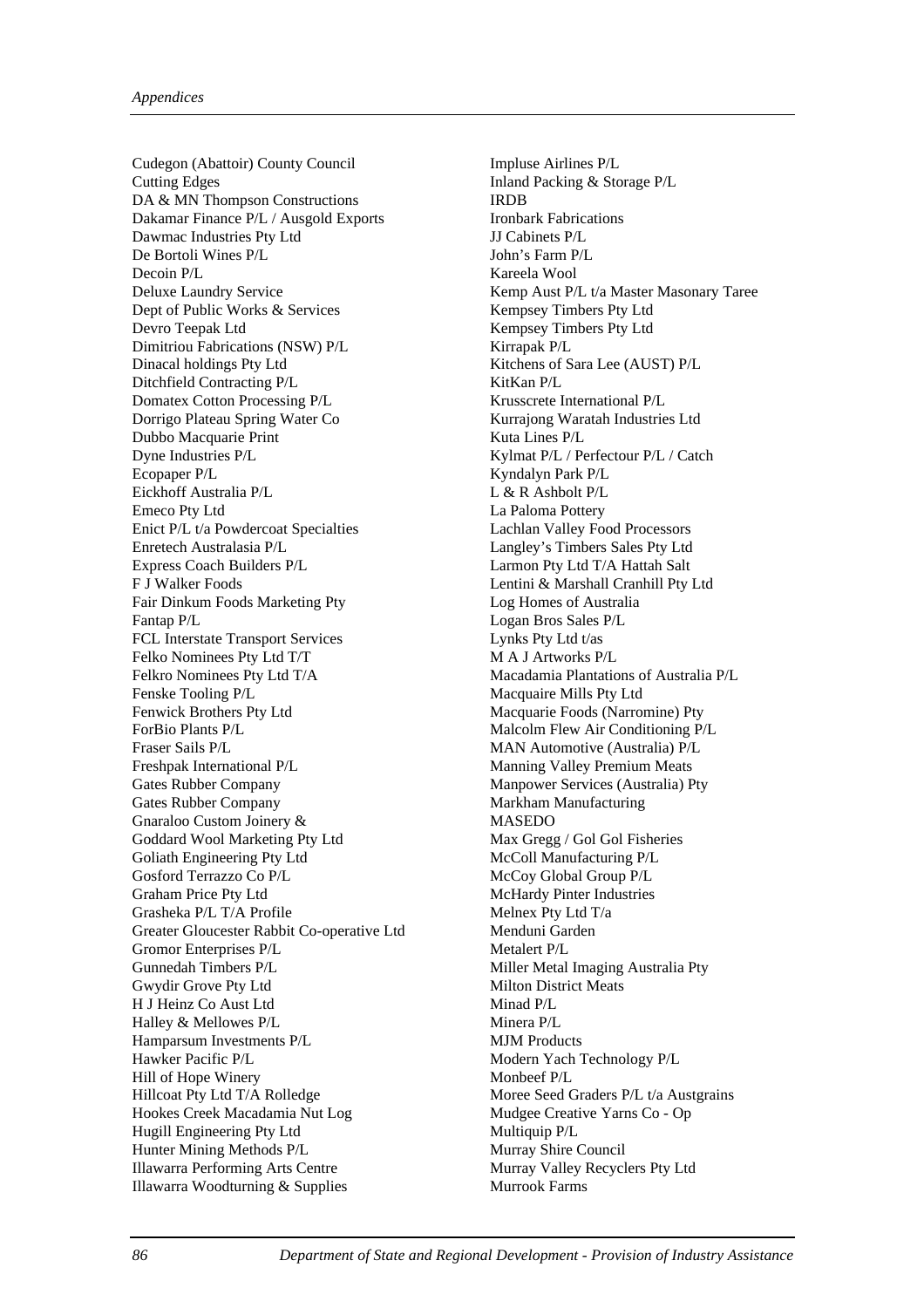Mushroom Composters Pty Ltd National Stockfeeders (Aust) P/L t/a Bidgee Native Fish Growers Co-operatives Ltd New England Fibre Testing Pty Ltd New England Gourmet Rabbit Co-operative Nightcap Thunder P/L North Bourke Growers Ginning North Coast Plywood Products Pty North Coast Plywood Products Pty Ltd North Plain Pty Ltd North Star Motors (NSW) P/L North West Commodities P/L Northern Rivers Scenic Railway Pty Norvet Ltd Nowra Chemical Manufacturers Pty Nufarm Ltd Office Furniture Discounts P/L t/a Optimus Creative Manufacturing Outer Reef P/L previously Beach Overall Forge Pty Ltd Oxaham Pty Ltd P D Mulligan (Holdings) P/L P O'Brien & Associates P/L P R Haseler & Co P/L P/Ace Shoes Pty Ltd Parle Foods Pty Ltd Pet Accessory Products P/L PFH P/L Pineway P/L t/a Andrew Harris Pisces Marine Aquaculture P/L PKM Nominees Pty Ltd T/A Plastic Precise Products Co P/L Polosolo P/L Port Stephens Joinery Pty Ltd Port Stephens Joinery Pty Ltd Pratt Bros Australia P/L Premium Pizza Products Pty Ltd T/A Prestige Imports & Exports P/L Primac Pastoral Co P/L Primary Technologies Pty Ltd Private Parts P/L Pro Timber - Casino Pty Ltd Quikshade Australia Pty Ltd R J & P J Randall t/a Gwydir Fish Reddestone Sapphires Mining P/L Reedrill (Aust) Pty Ltd Rico P/L Ridley AgriProducts P/L Riverina Stock Feeds P/L Riverina Wines P/L Riverina Wool Growers P/L RM Steel Supplies (Uralla) Pty Ltd Rosco Cabban's Engineering Rundles Australia Rural Commodities Pty Ltd Russlyn P/L & Russell Dunn T/A Rutherford Power P/L

SALJ Technology Sapphire Anodisers Pty Ltd Sara Lee Clothing Sax Investments P/L Sci-Tek Systems Scone Fresh Meats Pty Ltd Secure-A-Bar & Blind Australia P/L Seeley International P/L Braemer Ind Seton's Specialty Pies Shipshape Joinery Sika Aviation P/L Ski Trac International Pty Ltd Smith Family Snapper Farming Snowdark P/L T/a Living Fabrics Snowdark P/L t/a Living Fabrics Southern Canola Producers P/L Southern Country Foods Pty Ltd (H J Heinz) Southern Emu Producers Pty Ltd Southern Highlands Institute For Performing Arts Southern Stone Processing P/L Southlands Dairies P/L Stainless Tube Mills (Aust) P/L Sterlands Pty Ltd Stonetile Australia Pty Ltd Subiaco Pastoral Company Surine P/L Sushi King P/L Sydney Yachting Centre P/L Tamair P/L Taspact Manufacturing Pty Ltd Technical & Field Surveys Pty Ltd Technico P/L Teltrono Pty Ltd Thermal Electric Elements P/L Thermal Insulations Pty Ltd Thermit Australia P/L TMP Industries Tremco Pty Ltd Tropical Shine Holdings P/L TRW Steering & Suspension Unique Vanities P/L Uralla Shire Council Visioneze Wheelchairs P/L VOR Management Pty Ltd Vulcano Clay Weir Engineering P/L Wellington Car Care Centre Western Aluminium Ltd Wirrilla P/L Wollondily Abattoir P/L Wood Chem Australia P/L Wrightway Eco Products P/L Yolarno Pty Ltd T/A Bindaree Beef Yolarno Pty Ltd T/A Bindaree Beef York Foods Pty Ltd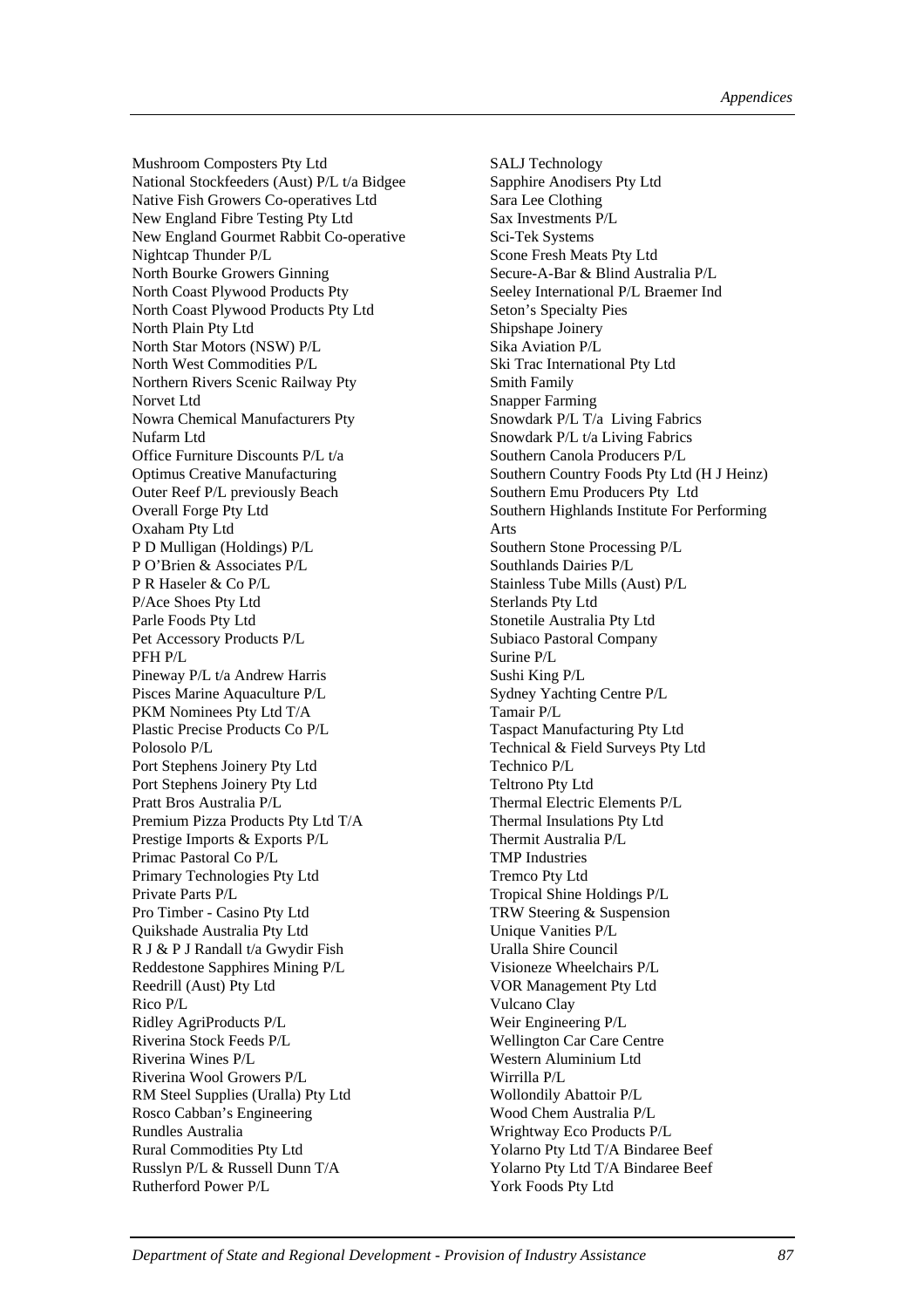Zenith Employment and Training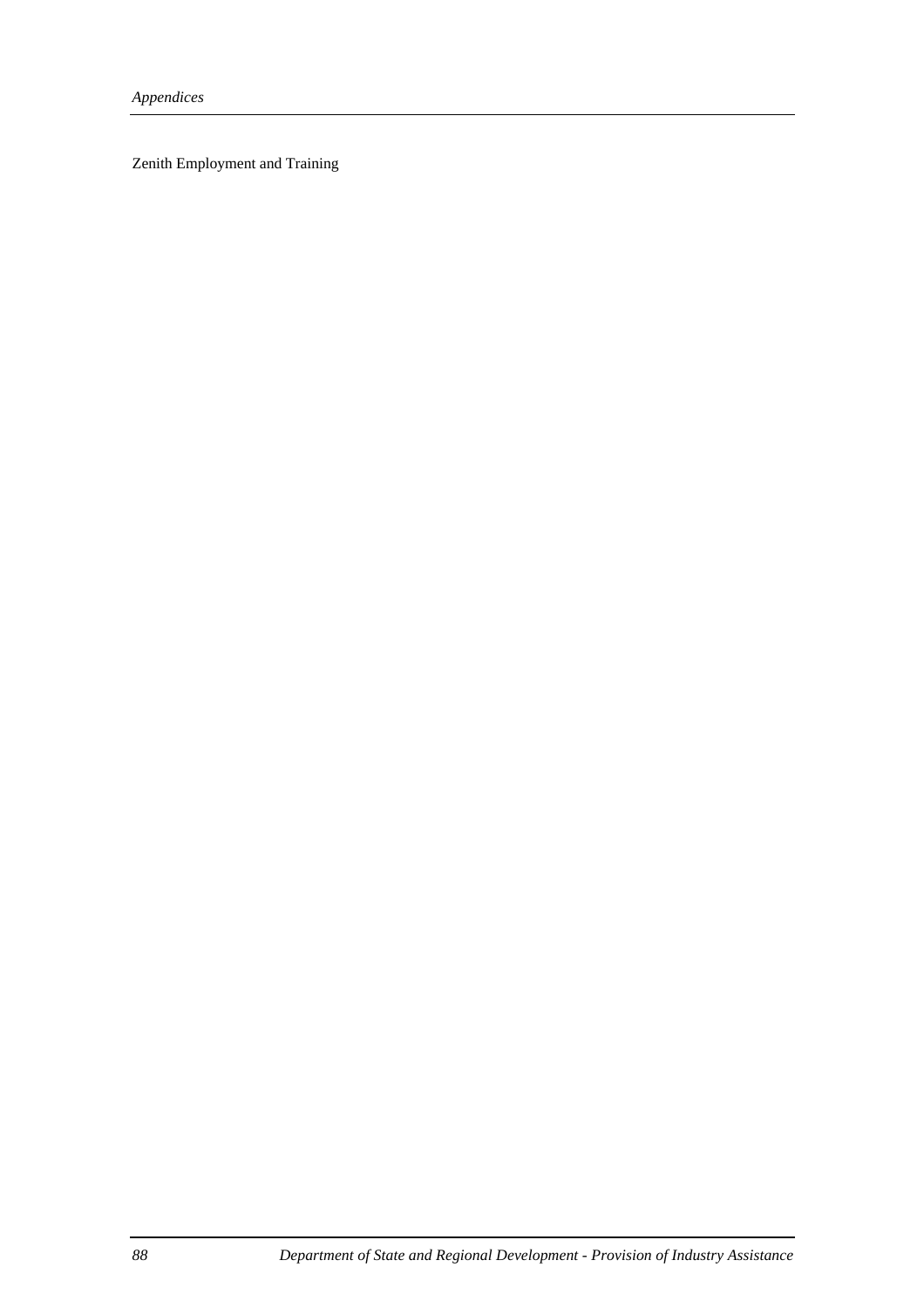## **Appendix 4 The Department of State and Regional Development's Detailed Response to Issues Raised in this Audit**

#### **Comments on the "Recommendations"**

DSRD supports the following recommendations:

- 1.1, 1.6; and
- 2.2.

The following recommendations cover areas where implementation is already underway:

- 1.2;
- 2.6;
- $3.4:$
- $\bullet$  4; and
- 5.

DSRD will give consideration to the implementation of the following recommendations having regard to legislative and other developments:

- $\bullet$  1.3;
- 2.1; and
- 2.5.

The following recommendations are considered to be not appropriate at the moment, given the Department's experience:

- 1.4, 1.5;
- 2.3, 2.4; and
- 3.1, 3.2 and 3.3.

The Department will, however, re-examine these issues.

#### **1. Comments on the Introduction**

- The projects examined by the Audit Office in the course of the audit were, in some cases, projects first negotiated and documented in the early 1990s. In many respects, therefore, they reflect procedures which have since been improved and are no longer representative.
- It is important to understand that the Department uses a process of continuous improvement to refine its approach to industry assistance. For example, in 1995 an input-output modeling capability was introduced for use in the economic evaluation of projects. Also in 1995, a standard report format was introduced to handle the evaluation of major projects in a standard uniform manner. In 1996, a standard report format was introduced for special events. In 1997, there was a major restructure of the organisation of the Department to improve client focus and accountability. In 1998, there has been the production of an Investment Handbook, Handbook training, a new filing Thesaurus and file management training.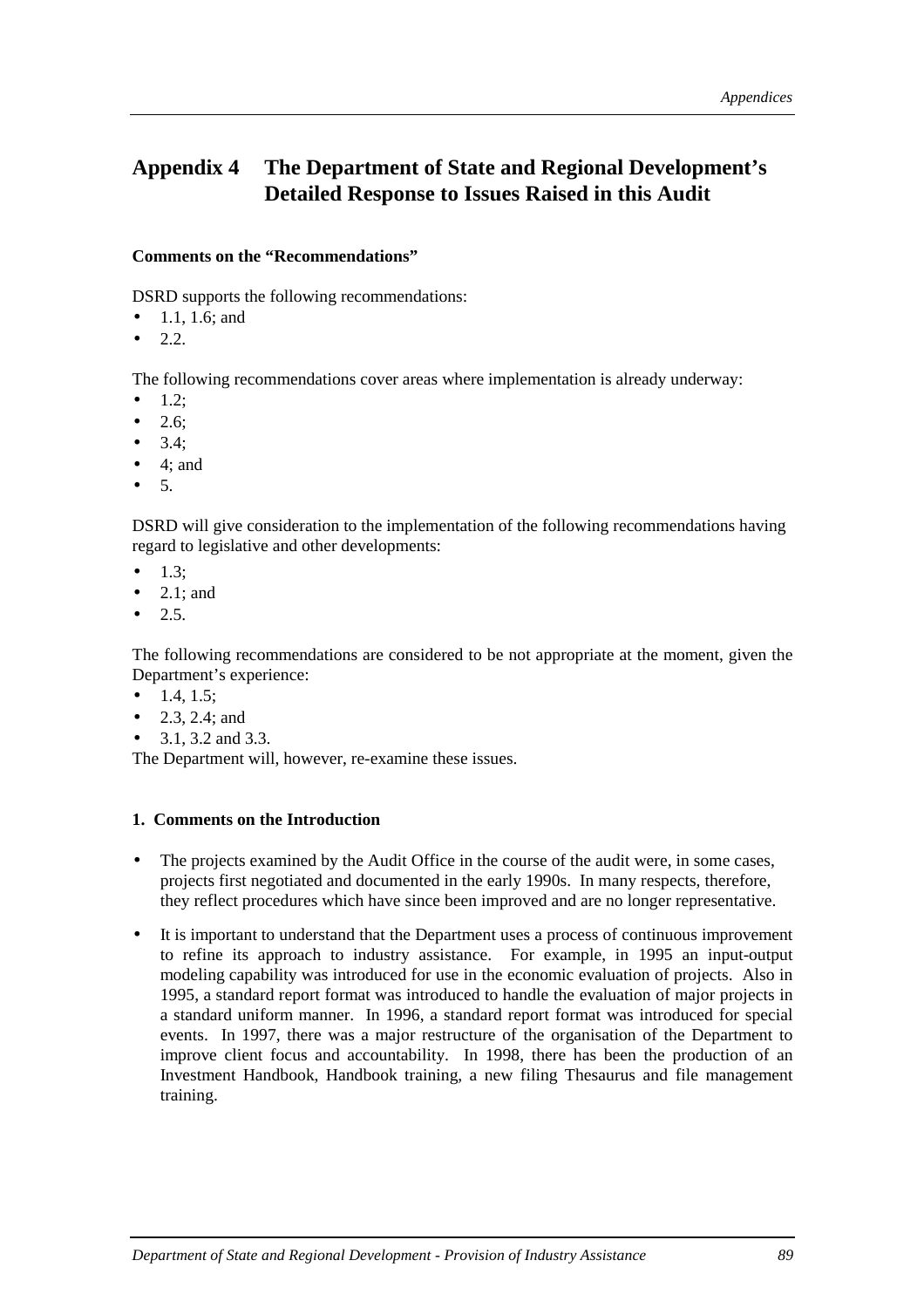#### **Comments on the "Basis for Assistance"**

#### **2.1 Prioritisation**

- Requests for assistance do not arise at a particular time but are driven by the project proponents' needs and the economic cycle. Therefore, at no stage are all the possible projects "on the table" for consideration at the same time. Thus it is not possible to prioritise them nor to use a tender process. That said, once the economic analysis has been completed, project officers determine a negotiating upper limit to take forward for approval, after taking into account the project type and its importance to NSW, the budget and forward commitments and other projects in the "pipeline". DSRD disagrees with the Audit Office view that the DSRD case-by-case approach cannot generate maximum benefit for NSW.
- DSRD is concerned about its bargaining position with project proponents. This was one of the themes of its submission to the Industry Commission's Inquiry into State and Territory Assistance to Industry. Setting up a competitive bidding process has been considered, but a model which would encompass DSRD activities has not been found nor devised. Furthermore, financial assistance is only one part of the comprehensive "toolkit" DSRD employs to secure investment. A large part of this "toolkit" is non-financial assistance.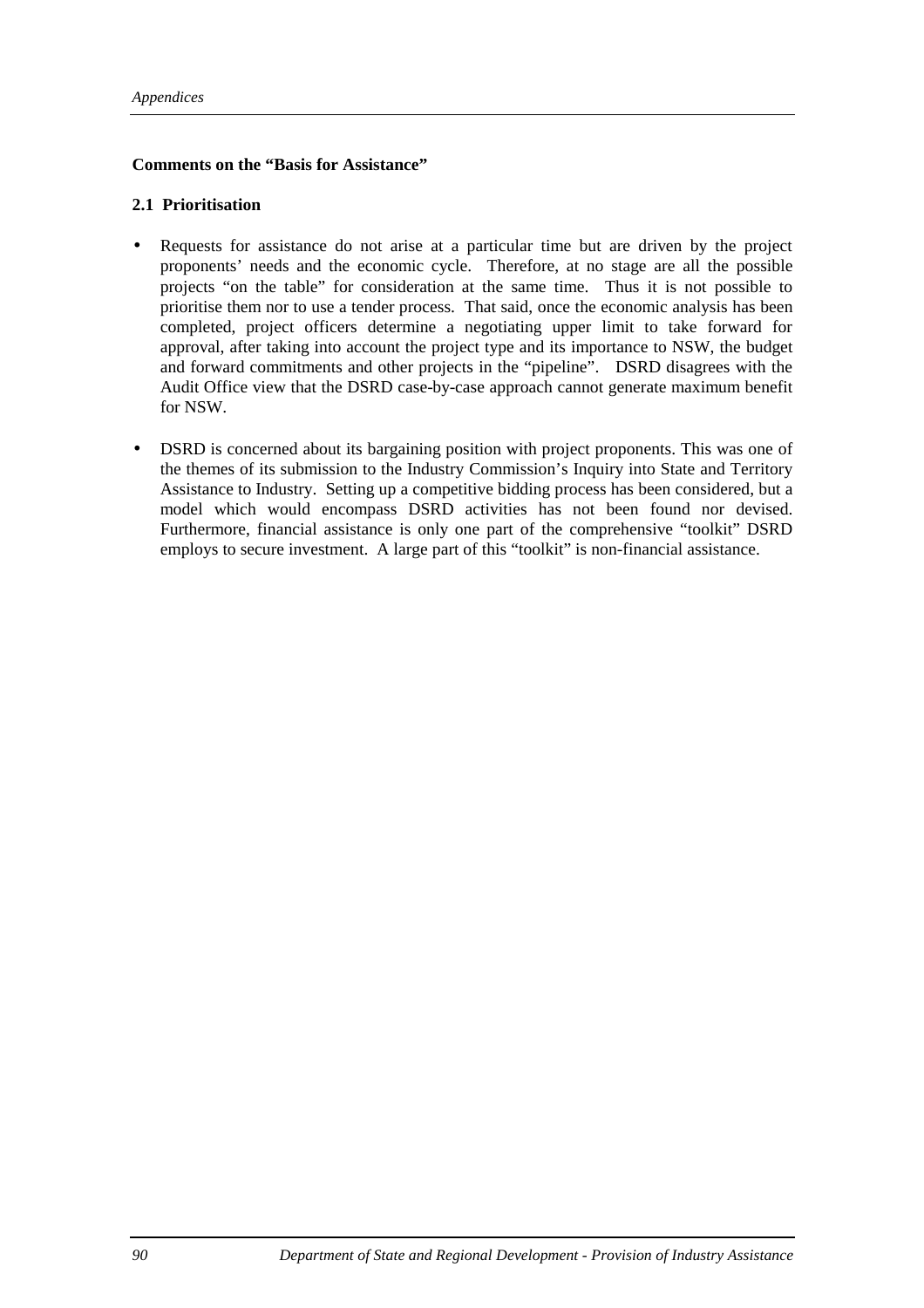|                            | <b>Audit Office Comment</b>                                                                                                                                                                                              | <b>DSRD</b> comment                                                                                                                                                                                                                                                                                                                                                            |
|----------------------------|--------------------------------------------------------------------------------------------------------------------------------------------------------------------------------------------------------------------------|--------------------------------------------------------------------------------------------------------------------------------------------------------------------------------------------------------------------------------------------------------------------------------------------------------------------------------------------------------------------------------|
| Objectives                 | Scheme objectives are generally<br>$\bullet$                                                                                                                                                                             | Agreed.                                                                                                                                                                                                                                                                                                                                                                        |
|                            | clear and aligned to policy<br>objectives                                                                                                                                                                                |                                                                                                                                                                                                                                                                                                                                                                                |
| Information to             | High quality and comprehensive<br>$\bullet$                                                                                                                                                                              | Agreed.                                                                                                                                                                                                                                                                                                                                                                        |
| Proponents                 | information on the NSW<br>economy is readily available.                                                                                                                                                                  |                                                                                                                                                                                                                                                                                                                                                                                |
|                            | Quality and breadth of scheme<br>$\bullet$<br>specific information require<br>further development,<br>particularly for the IAF.                                                                                          | IAF assistance is negotiated on a case-by-case<br>basis. DSRD will develop information materials<br>on the IAF. A recent client survey revealed a<br>high degree of satisfaction with other program<br>material.                                                                                                                                                               |
|                            | Access of proponents to scheme<br>$\bullet$<br>specific information requires<br>improvement, particularly for<br>the IAF.                                                                                                | See comments above. Prepared material will be<br>made available through all DSRD outlets.                                                                                                                                                                                                                                                                                      |
|                            | Relevance of information for<br>$\bullet$<br>determining eligibility for<br>assistance requires<br>improvement, particularly for<br>the IAF.                                                                             | DSRD has a questionnaire/data sheet which is<br>sent to project proponents to obtain the relevant<br>information for determining eligibility for<br>assistance. Where necessary, proponents are<br>"walked through" the information requirements.                                                                                                                              |
| Assessment of<br>Proposals | Mechanisms for determining the<br>$\bullet$<br>level of assistance to be<br>provided require improvement,<br>particularly to ensure assistance<br>is prioritised on the basis of<br>maximising net economic<br>benefits. | Mechanisms for determining the level of<br>assistance revolve around the use of financial<br>and economic analysis and standard report<br>formats. With regard to financial and economic<br>analyses, since December 1994 to November<br>1998, the success rate has been 99.4%.<br>As discussed in the text, it is not possible to<br>prioritise projects in a simplistic way. |
|                            | Documentation of assessment<br>٠<br>mechanisms requires substantial<br>improvement.                                                                                                                                      | In 1998, DSRD issued an Investment Handbook<br>for staff; see text. Training in the use of this<br>Handbook has been completed.                                                                                                                                                                                                                                                |
|                            | Quality of guidelines and formal<br>٠<br>training need to be improved<br>significantly.                                                                                                                                  | Formal training is an ongoing process in DSRD.<br>The high success rate of financial and economic<br>analyses will be maintained through continuous<br>improvement.                                                                                                                                                                                                            |
|                            | Assessment of proposals needs<br>to be more consistently applied.                                                                                                                                                        | All large projects and special events seeking<br>assistance from the IAF, RHQ and RBDS<br>projects are assessed in the same standard<br>manner where assistance of \$250,000 or more is<br>involved. For smaller projects, briefer analysis<br>is carried out using the same principles.                                                                                       |

# **2.2 Comments on "Table 3: Summary of Key Findings"**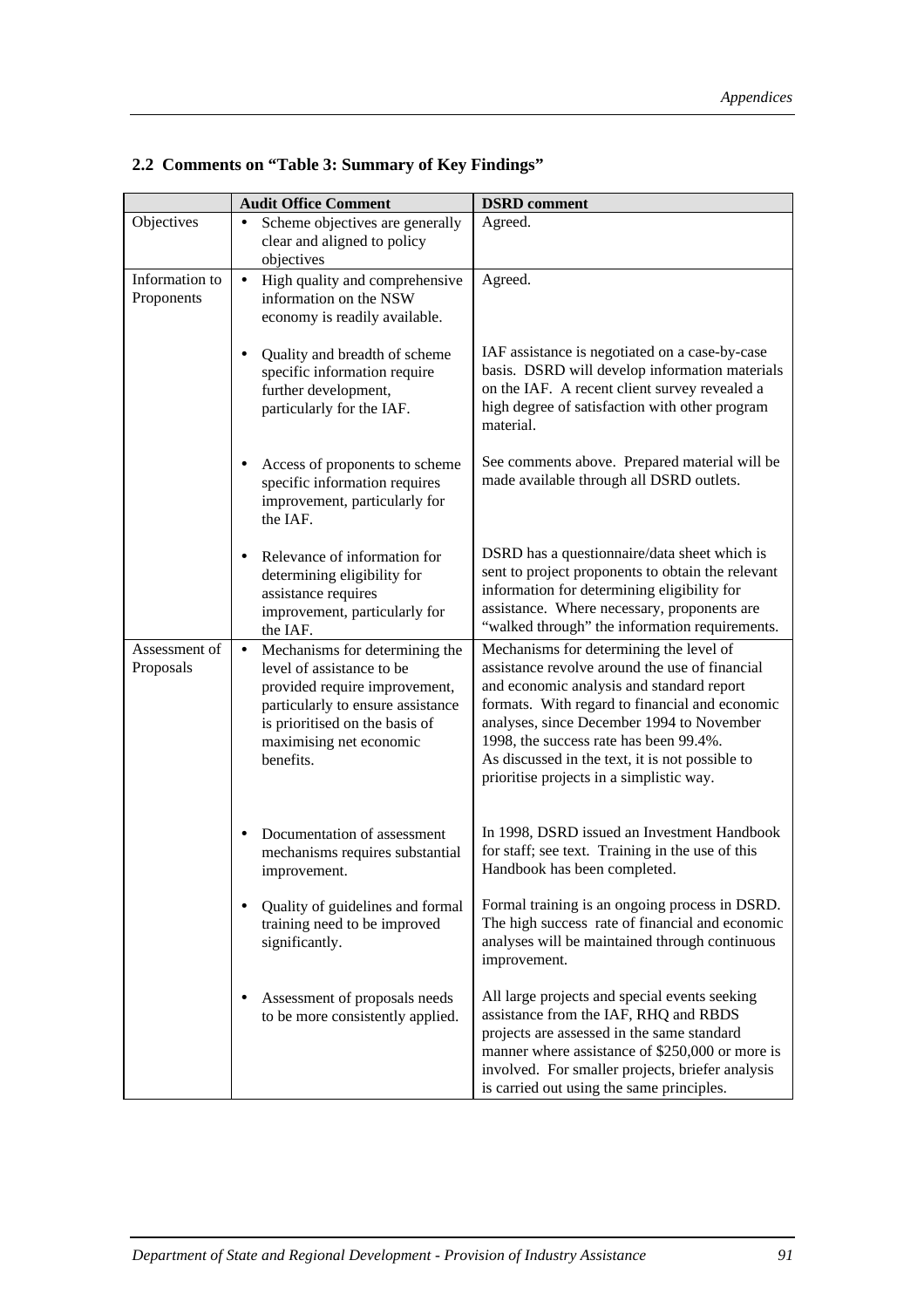|                                       | <b>Audit Office Comment</b>                                                                                           | <b>DSRD</b> comment                                                                                                                                                                                                                                                                                                                                                                                                                                                                                                                                                  |
|---------------------------------------|-----------------------------------------------------------------------------------------------------------------------|----------------------------------------------------------------------------------------------------------------------------------------------------------------------------------------------------------------------------------------------------------------------------------------------------------------------------------------------------------------------------------------------------------------------------------------------------------------------------------------------------------------------------------------------------------------------|
|                                       | Documentation of assessments<br>$\bullet$<br>of individual proposals requires<br>substantial improvement              | All DSRD staff involved in financial assistance<br>have recently been issued with an Investment<br>Handbook and have had associated training.<br>DSRD staff have all recently received file<br>management training.                                                                                                                                                                                                                                                                                                                                                  |
| Scheme<br>Funding                     | Transparency of mechanisms<br>$\bullet$<br>and their application require<br>improvement, particularly for<br>the IAF. | DSRD has been discussing a new funding<br>mechanism for the IAF with NSW Treasury<br>which will be more transparent to Parliamentary<br>scrutiny.<br>The RBDS is managed, with other regional                                                                                                                                                                                                                                                                                                                                                                        |
|                                       |                                                                                                                       | development commitments, within a limited<br>budget allocation. This is in line with the Audit<br>Office's stated preferred position on scheme<br>funding.                                                                                                                                                                                                                                                                                                                                                                                                           |
| Budgetary &<br>Management<br>controls | Controls need to be improved to<br>$\bullet$<br>promote more effective resource<br>management.                        | DSRD has always maintained budgetary control<br>within the confines of the current funding<br>mechanisms. However, to improve these<br>processes, three additional areas have been<br>examined in the last 18 months:<br>a complete review of existing commitments<br>$\bullet$<br>for completeness and accuracy updated to a<br>new commitment database;<br>discussion with NSW Treasury to introduce<br>$\bullet$<br>a new amalgamated funding mechanism for<br>the IAF; and<br>investment training for staff including a new<br>$\bullet$<br>investment handbook. |
| Negotiation                           | Effective negotiation strategies<br>$\bullet$<br>need to be developed in advance<br>of negotiation.                   | Negotiation strategies are developed in advance<br>of negotiation for every project. Enhanced<br>guidelines will provide continuous<br>improvement. Strategies are not dependent<br>solely on financial assistance as is implied by<br>the AO report. Non financial assistance<br>including help with site identification,<br>introductions and advice on the business<br>environment and facilitation through the<br>regulatory process, are critical components of<br>the negotiation process.                                                                     |
|                                       | Roles and responsibilities of<br>parties involved in negotiation<br>require further clarification.                    | It is the role and responsibility of staff to attract<br>investment at least cost. The bounds of<br>negotiation are set by senior executives.                                                                                                                                                                                                                                                                                                                                                                                                                        |
|                                       | Management controls over<br>negotiation require<br>improvement, particularly for<br>the RBD scheme.                   | Management controls over negotiation are<br>exercised in a number of ways. It is common<br>for executives to participate in the negotiation<br>process. Further, all letters of offer to project<br>proponents are subject to approval by the<br>Director General and/or the appropriate<br>Executive Director.                                                                                                                                                                                                                                                      |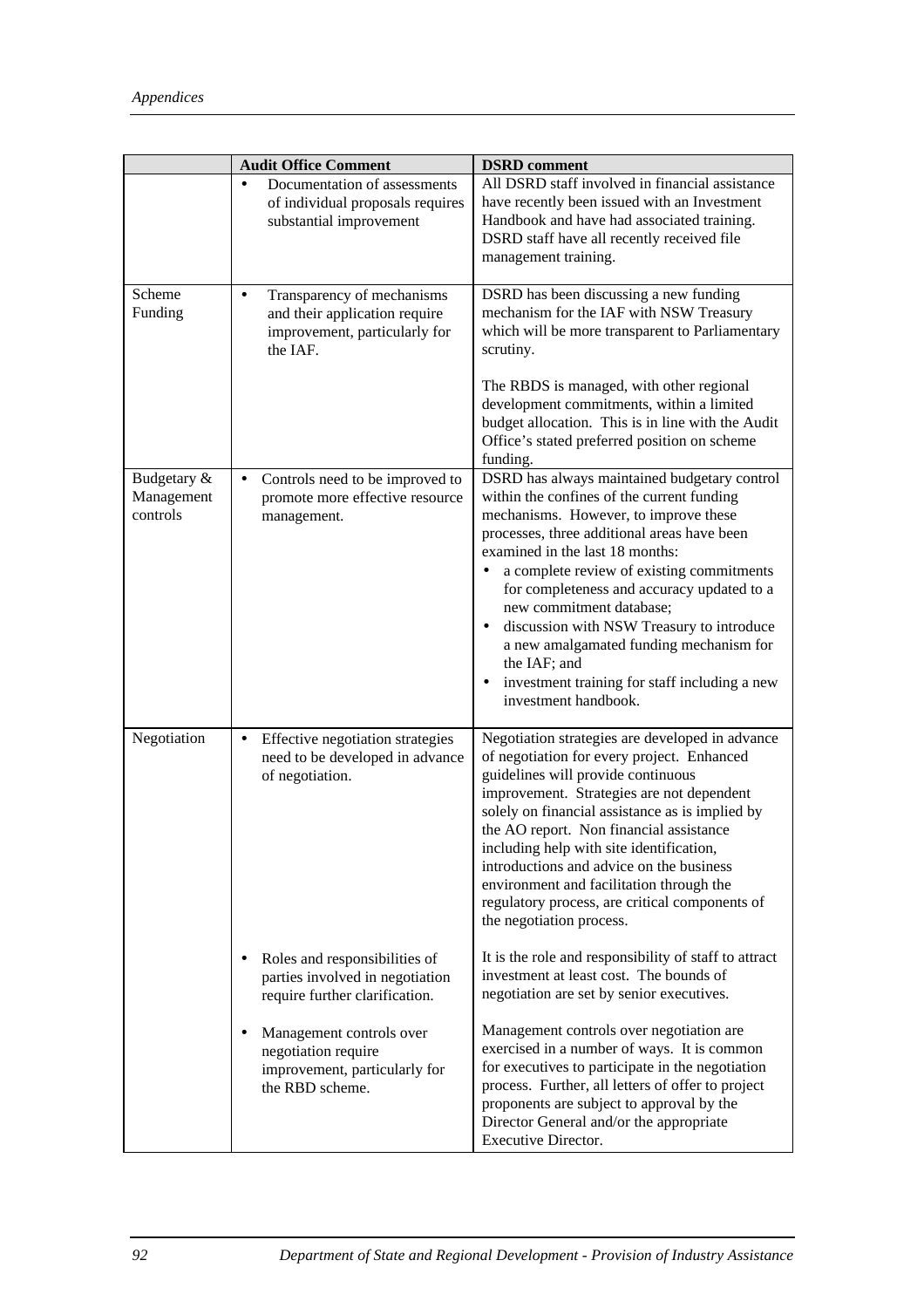|                                          | <b>Audit Office Comment</b>                                                                                                     | <b>DSRD</b> comment                                                                                                                                                                                                                                                                                                                                                                                                                                                                                                                                                                                                                                                                                                                                                                                                    |
|------------------------------------------|---------------------------------------------------------------------------------------------------------------------------------|------------------------------------------------------------------------------------------------------------------------------------------------------------------------------------------------------------------------------------------------------------------------------------------------------------------------------------------------------------------------------------------------------------------------------------------------------------------------------------------------------------------------------------------------------------------------------------------------------------------------------------------------------------------------------------------------------------------------------------------------------------------------------------------------------------------------|
|                                          | Mechanisms to ensure offers do<br>$\bullet$<br>not exceed maximum<br>recommended level need<br>enhancement.                     | Letters of offer of financial assistance are<br>subject to approval by the Director General<br>and/or the appropriate Executive Director.                                                                                                                                                                                                                                                                                                                                                                                                                                                                                                                                                                                                                                                                              |
| Agreement                                | Quality of performance<br>$\bullet$<br>agreements needs<br>improvement, particularly in<br>the RBD scheme.                      | Performance Agreements for the IAF and RHQ<br>schemes cover the essential elements of the<br>assistance packages and are legally binding.<br>Letters of offer through the RBDS, establish<br>legal criteria which provide a performance<br>agreement appropriate to each case.                                                                                                                                                                                                                                                                                                                                                                                                                                                                                                                                         |
|                                          | Claw back provisions need to<br>be improved and incorporated<br>in all agreements.                                              | Claw back provisions currently cover most<br>project assistance. DSRD is exploring the<br>potential to implement improvements.                                                                                                                                                                                                                                                                                                                                                                                                                                                                                                                                                                                                                                                                                         |
|                                          | Transparency of assistance<br>provided needs to be improved<br>substantially                                                    | In the case of the IAF and RHQ schemes,<br>transparency of assistance provided needs to be<br>treated with caution to avoid compromising<br>DSRD's bargaining position. The Internal<br>Audit Bureau "review of RBDS" said<br>"substantially, the systems of internal control<br>under the RBDS are adequate and are operating<br>effectively". The IAB review, had as one of its<br>objectives "to determine if the systems of<br>internal control are adequate to provide<br>reasonable assurance that: appropriate follow up<br>action is taken to ensure post funding conditions<br>are properly fulfilled" as well as "applications<br>for funding are fully and fairly assessed in<br>accordance with established guidelines and<br>conditions "(transparency).                                                  |
| Monitoring,<br>Evaluation &<br>Reporting | Identification of potential<br>$\bullet$<br>problems and response to<br>problems identified require<br>substantial improvement. | The IAB "review of RBDS" found that<br>"substantially, the systems of internal control<br>over the provision of assistance under the RBDS<br>are adequate and are operating effectively".<br>One element of the review "was to determine if<br>the systems of follow up action are adequate to<br>ensure post funding conditions are properly<br>fulfilled". A key post funding condition of the<br>RBDS is that a client provides a report on the<br>impact of a regional location of a business's<br>financial, market and employment position 12<br>months after draw down of assistance. This<br>report is an important tool to DSRD in<br>evaluating the effectiveness of the RBDS in<br>encouraging regional economic growth. An<br>inspection of the company's operations also<br>forms part of the evaluation. |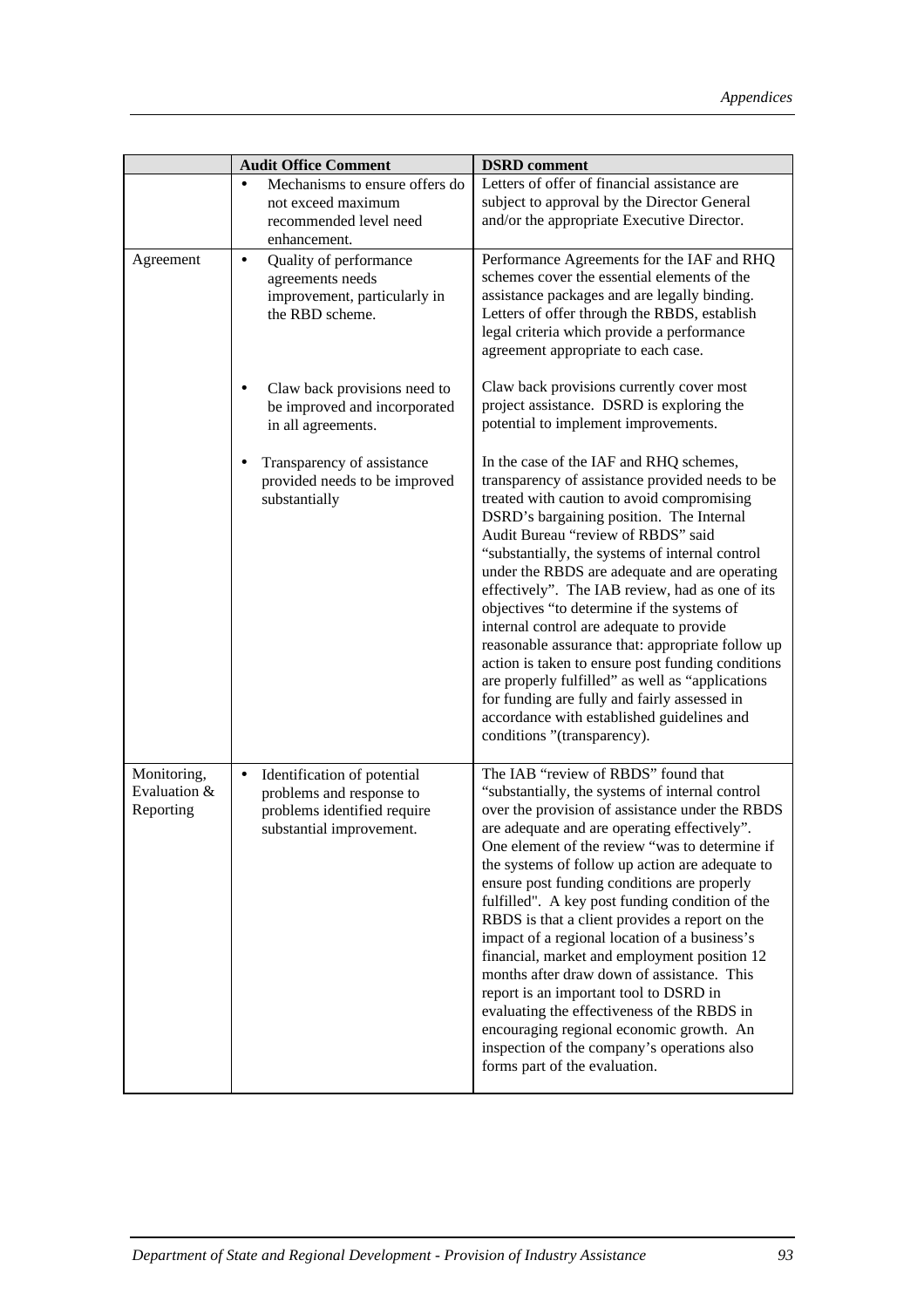|           | <b>Audit Office Comment</b>                                                                                                        | <b>DSRD</b> comment                                                                                                                                                                                                                                                                                                                                                                                                                                                                                                                |
|-----------|------------------------------------------------------------------------------------------------------------------------------------|------------------------------------------------------------------------------------------------------------------------------------------------------------------------------------------------------------------------------------------------------------------------------------------------------------------------------------------------------------------------------------------------------------------------------------------------------------------------------------------------------------------------------------|
|           | Procedures to recover assistance<br>when agreements are breached<br>require improvement.                                           | In the event of breach of an agreement<br>provisions exist to recover assistance. However,<br>it is important to distinguish between the breach<br>of an agreement and closure of a company due<br>to market forces where the company has met all<br>its obligations. Company closures do occur in<br>the portfolio of companies assisted by DSRD.<br>However, the number of closures in the portfolio<br>of firms assisted is considerably less that the<br>closure in the portfolio of firms overall in the<br>domestic economy. |
| $\bullet$ | Performance evaluation processes<br>and procedures require further<br>improvement.                                                 | In 1998, DSRD has introduced new<br>management information systems and continues<br>to refine its performance measures.                                                                                                                                                                                                                                                                                                                                                                                                            |
|           | Performance indicators need to be<br>refined to further encourage<br>maximisation of net economic<br>benefits and value for money. | DSRD continues to refine its performance<br>indicators. That said a recent benchmarking<br>study showed DSRD to be the most efficient of<br>a range of seven economic development<br>agencies studied on a value for money basis.                                                                                                                                                                                                                                                                                                  |
|           | Reporting of performance<br>information requires significant<br>improvement.                                                       | DSRD has put considerable effort into refining<br>its performance measures in 1998. That said all<br>statutory performance reporting requirements<br>are met by DSRD.                                                                                                                                                                                                                                                                                                                                                              |

#### **2.3 Commercial in Confidence**

- All government business development agencies, both within Australia and abroad, have commercial relationships with their clients which are of a confidential nature. Business development agencies and enterprises are all dealing in highly competitive markets. Enterprises are very sensitive about the information they provide to Government when seeking assistance, much of which concerns their future key financial and business planning strategies. Its disclosure would cause them to have less confidence in Government and to seek assistance in other locations where such information is guaranteed secure. Alternatively, permitting them to provide less information, would render the Department's assessment processes less accurate than they are currently.
- Current arrangements have been found to be satisfactory to the Department's clients. An assurance of confidentiality is fundamentally important to investors. Anything less would compromise DSRD's ability to work with the private sector to develop major projects. The Audit Office has provided no clear evidentiary foundation to support its view that a lowering of DSRD's Commercial-in-Confidence standard will be acceptable to industry and will not impede investment attraction in NSW.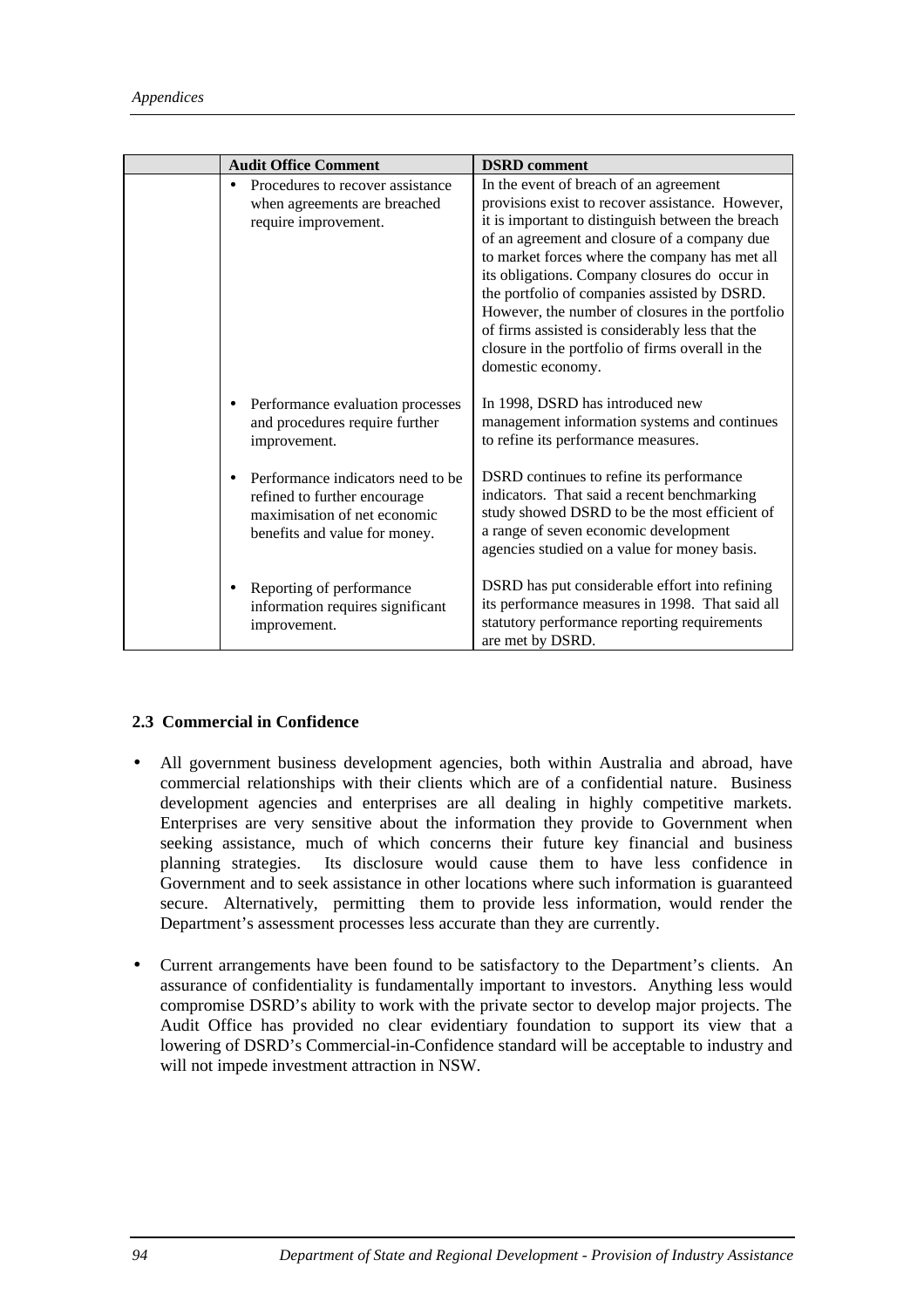#### **2.4 The risk that assistance is unnecessary or leads to undesirable outcomes**

- Footlooseness is always evaluated and assistance from the IAF and RHQ funds is designed not to be "provided to a firm which would have come to NSW anyway". In the case of RBDS funds, the threshold assistance criteria is that the project be footloose, or require assistance to secure an implementation decision, or require assistance to accelerate its development, or require assistance to improve the competitiveness/sustainability of a regional location. Therefore, assistance is only provided where it will achieve an identifiable outcome.
- As assistance generally is at no net cost to the Budget, it is not the case that "...assistance" could have been used in some other capacity to the greater benefit of the State".
- NSW assistance is usually less than that offered by other countries and States. Firm's location decisions, therefore, where they decide to locate here, are influenced primarily by the business fundamentals with the role of NSW assistance mainly being to offer a limited incentive to encourage investment to take place in New South Wales. Therefore, assistance does not result in "sub-optimal location decisions".
- All economic analyses carried out by DSRD examine competitive neutrality issues in detail.
- Assistance is not provided to firms that are not financially viable. A financial analysis is carried out for every project seeking assistance. Assistance is not provided to firms which DSRD considers would not be profitable without assistance.
- Whilst footloose firms are the target for DSRD's investment attraction activities, the experience is that they do not move to another jurisdiction once the assistance has run out. Since 1994, only one major project assisted by DSRD has left the State.

#### **2.5 Preventing Corruption**

- DSRD already has procedures for all projects, which separate the client advisory role from the approval of financial assistance. DSRD is not organised along industry lines. Staff are generalists and are moved between different types of projects. This reduces the risk of client capture.
- The Department's operations and procedures have been developed in full knowledge of the Independent Commission Against Corruption Act 1988. DSRD's processes meet the requirements of this Act.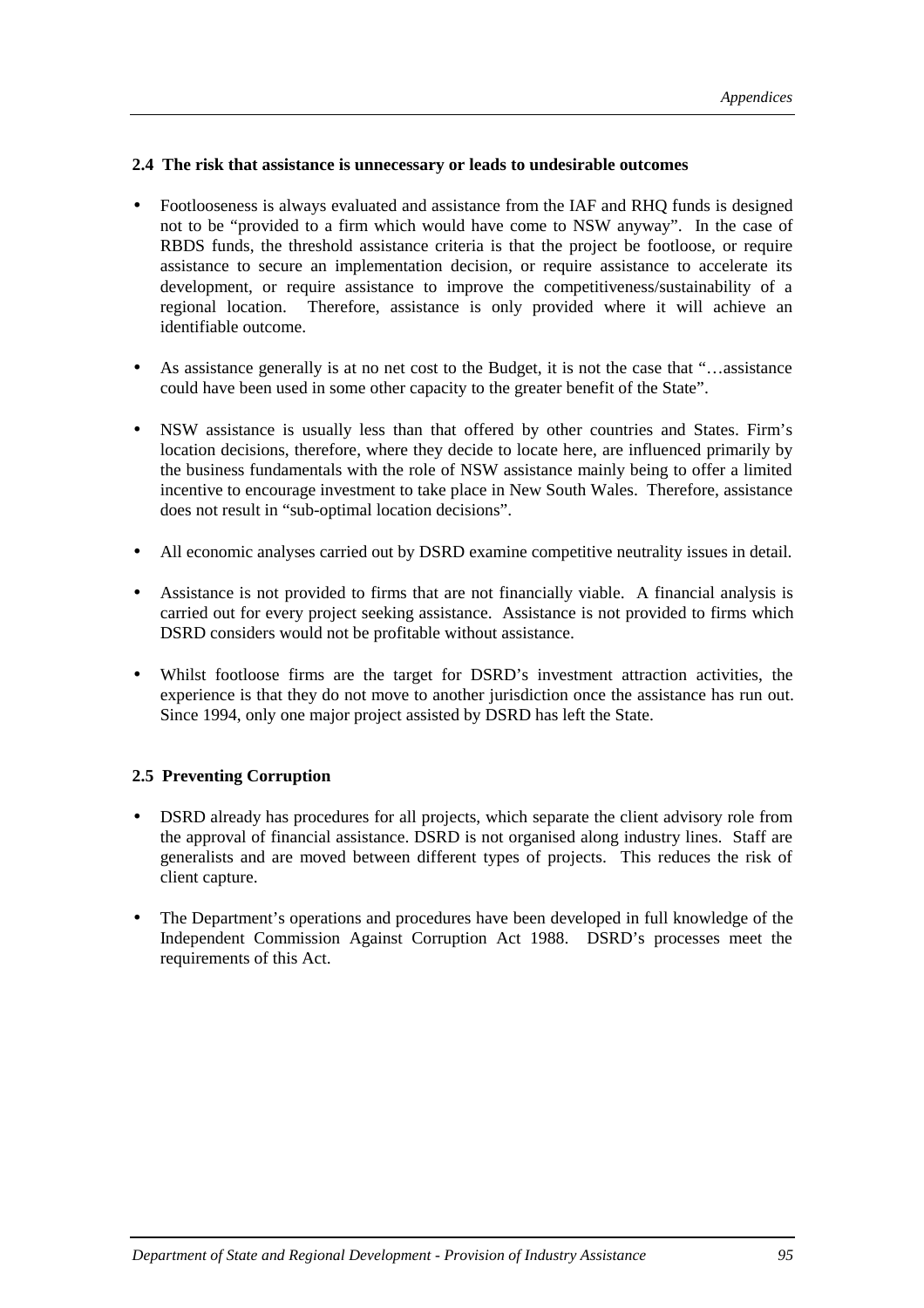#### **3. Comments on Funding Schemes**

- Whilst the Audit Report emphasises financial assistance, it is important to realise that nonfinancial assistance is of equal or more importance in attracting new investment to NSW. Over time, the Department has increased its emphasis on non-financial assistance.
- Funding mechanisms for the IAF are less than ideal. The Department has recognised this and has been discussing with NSW Treasury reforms which would reduce the proportion of supplementary funding required and hence improve the oversight of the provision of funds by Parliament.

#### **3.1 Automatic Entitlement to Payroll Tax Rebates**

• RBDS internal guidelines clearly indicate that in fixing assistance parameters the baseline level of assistance which may be automatically available to a company under the CIPTR Act 1977 is taken into account.

#### **4. Comments on Assessing Assistance**

#### **4.1 Factors in Assessing Assistance**

- DSRD considers any negative consequences which may arise from a project proceeding in this State are analysed adequately.
- Competitive neutrality is an important issue and as such it is examined in detail in every economic analysis carried out. It is taken into account in determining whether a project warrants assistance and how much the negotiating upper limit should be.
- DSRD takes account of where equity and debt is raised in each analysis. The effect on GSP which DSRD quotes in project reports is an approximation to "Gross State Resident Product". However, DSRD is limited in its ability to trace through the ultimate geographic location of debt and equity holders. Therefore, DSRD is reluctant to use the term "Gross State Resident Product" in its reports.
- During the period December 1994 to November 1998, Policy and Resources Division (PRD), carried out a large number of economic analyses of investment projects and special events, achieving a success rate of 99.4%. The economic analysis methodology is therefore considered to be highly successful.
- DSRD staff have attended courses on economic analysis. In addition, approximately every six months, sample economic analyses are forwarded to the consulting firm which trained DSRD staff. This firm then checks the analyses to see if the correct procedures are being followed. DSRD staff are in telephone contact with this firm from time to time to discuss unusual aspects of particular cases. DSRD staff have contributed chapters to a book on the economic evaluation of investment projects and special events (to be published by the Commonwealth Bureau of Tourism Research). From December 1994 to November 1998, DSRD's Policy and Resources Division completed probably more economic analyses than any other similar organisation in Australia.
- Management controls regarding the assessment of projects are comprehensive. All economic analyses of large projects are reviewed by senior staff of the Policy and Resources Division and by a Senior Manager (Investment).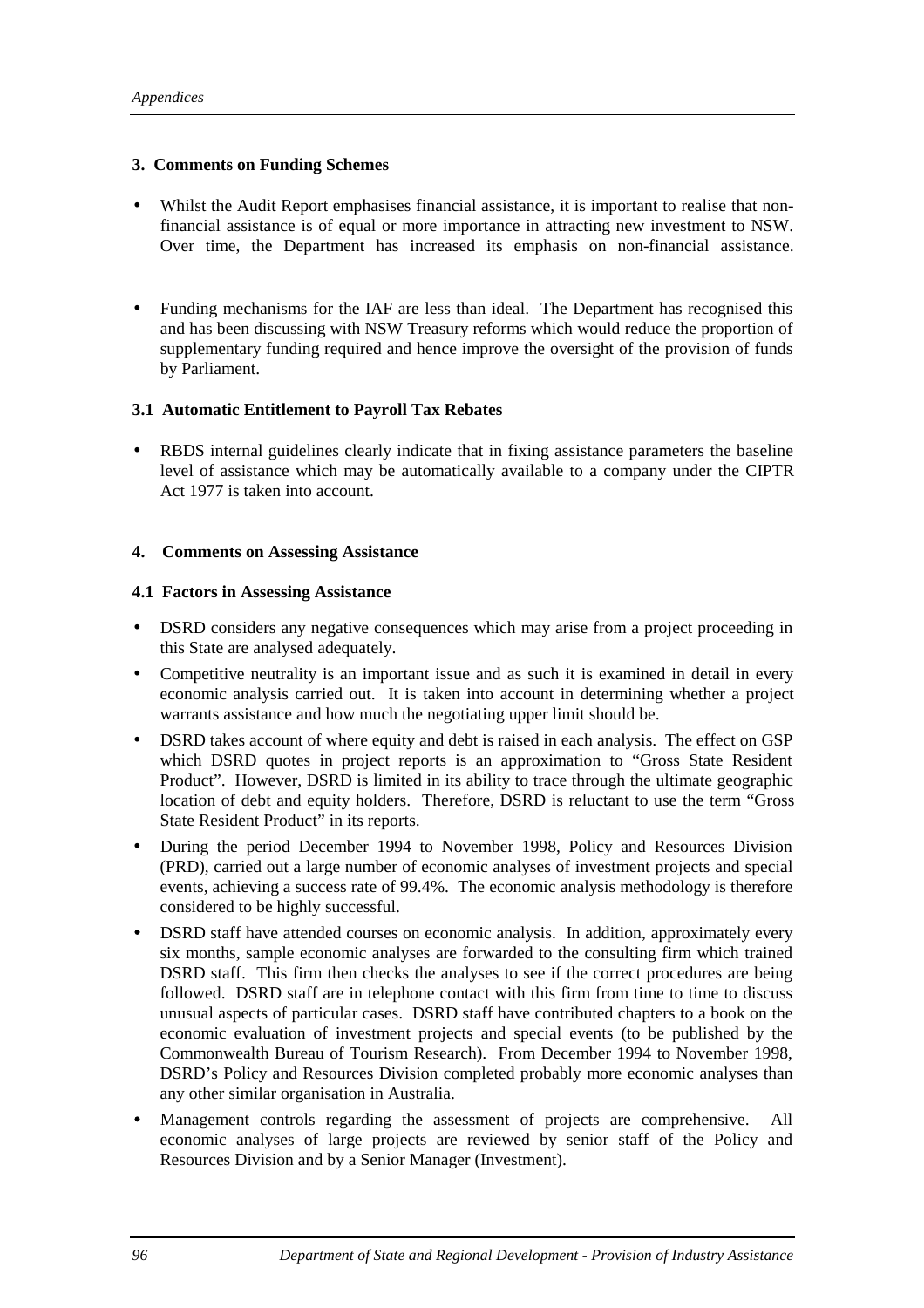#### **4.2 Economic Analysis in the Policy and Resources Division**

It is correct to say that the costs of funding assistance through taxation rebates are not considered in the assessment of proposals. There are two reasons for this. Firstly, most assistance is the rebate of taxes to attract a business which would otherwise not locate here (or in the case of the RBDS, is footloose or would not expand or proceed). Therefore, they are at no net cost to the Budget. Secondly, the timing of the process involves the preparation of an economic analysis to determine a negotiating upper limit. Once approved, the project officers negotiate within this limit. It is only after negotiation is completed that the size of the assistance package is known. Therefore, it is not possible to net off this amount at the earlier economic analysis stage.

#### **4.3 Negotiation**

- Negotiation strategy for particular projects is determined in meetings between the project officers and the Executive Directors and the Director General (and the NSW Treasury and Minister in cases where assistance valued at over \$1 million is involved). The negotiating upper limit is set in net present value terms to allow the timing of the assistance package to vary to negotiate a timing that is most valuable to the project proponent and at least cost to Government.
- DSRD always re-evaluates projects after there have been material changes in the proposed project.
- DSRD guidelines state that assistance should be performance-related and hence payroll tax rebates are preferred.

#### **5. Comments on "Accountability and Transparency"**

#### **5.1 Guidance to Staff**

- In 1998, the Department produced an Investment Handbook and all staff involved with the IAF, RDBS, RHQ and CIPTR schemes have been trained in its use. The Handbook:
	- outlines the clear objectives of DSRD and the investment assistance programs;
	- documents and defines clearly the eligibility criteria, types of assistance, application, procedure and assessment mechanisms for the investment programs;
	- defines and makes transparent the approval mechanisms for each program as well as the roles, responsibilities and accountabilities of the parties involved - from the client, through to the project manager, the Executive, NSW Treasury and finally the Minister;
	- provides an audit trail and evidence of activities through the development of standard forms documenting the various stages of decision-making and the levels of approval to culminate in a statement of decisions based on the ICAC Principles for Managing Government Grants; and
	- establishes a level of consistency in the procedures for project managers who deliver the investment assistance programs.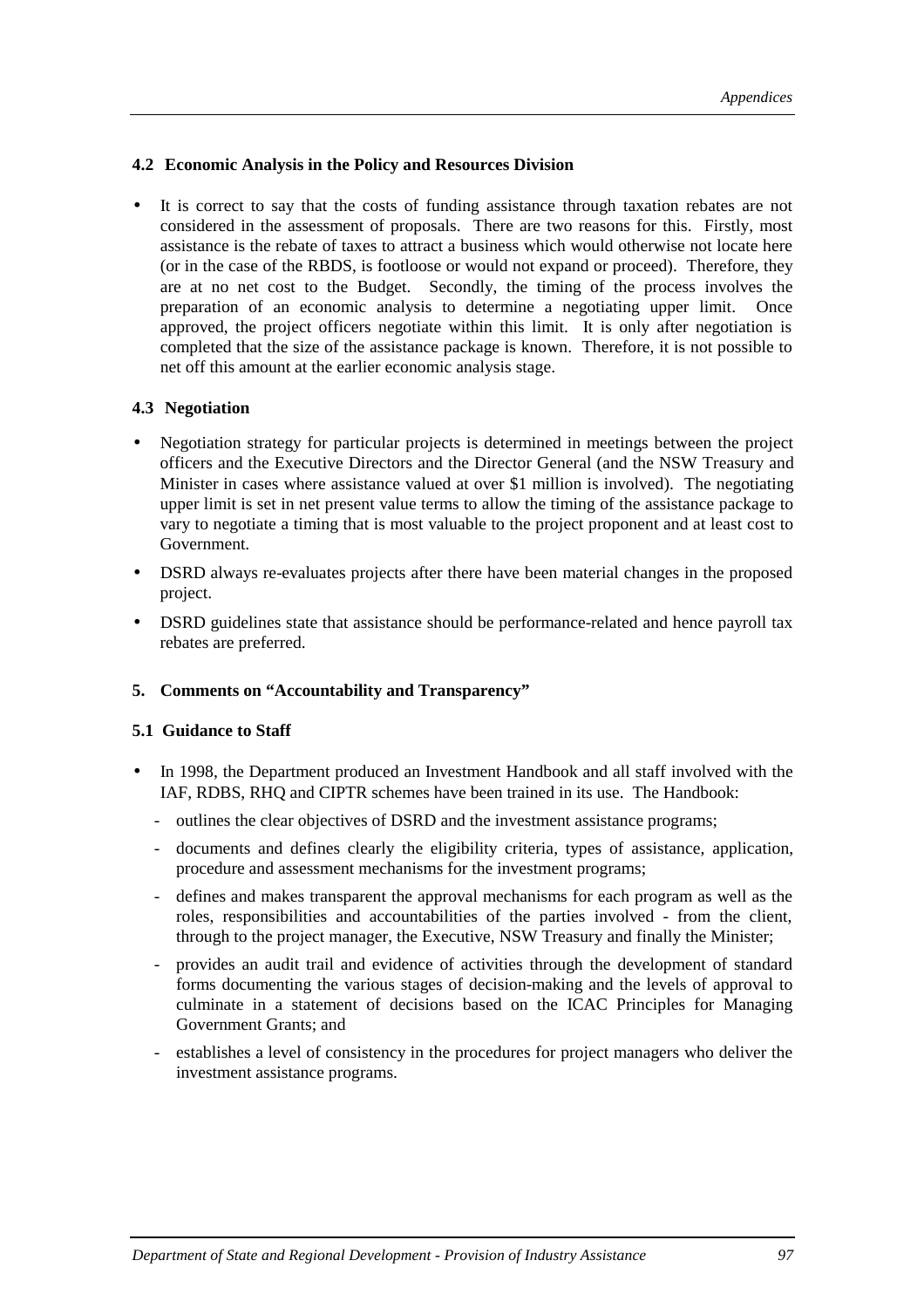#### **5.2 Organisational Records**

• Documentation standards have recently been improved with the introduction of a new Thesaurus and all staff have recently received file management. The introduction of the Investment Handbook and associated training also addresses this issue.

#### **6. Comments on Monitoring and Evaluation of Assistance**

#### **6.1 Monitoring**

As part of its current process DSRD verifies project milestones where required prior to payment against those milestones. IAF and RHQ projects are followed up at the end of the assistance period to check results and to encourage further investment in the State. RBDS surveys are dispatched to assisted firms once a critical mass of such firms is reached (to enable an appropriate sample size) some twelve months after the draw-down of assistance.

#### **6.2 Evaluation**

- DSRD's performance is judged on a set of performance measures which include dollars of investment per dollar of expenditure. Therefore, DSRD judges its performance on the value for money of its outcomes.
- The most recent reviews of the IAF and the RBDS had clear objectives. For example, the objectives for the review of the RBDS were to:
	- evaluate the impact of RBDS assistance on key project outcomes of investment, employment and turnover;
	- evaluate the impact on client's businesses of their decisions to locate in regional areas; and
	- solicit client's impressions and assessments of the RBDS.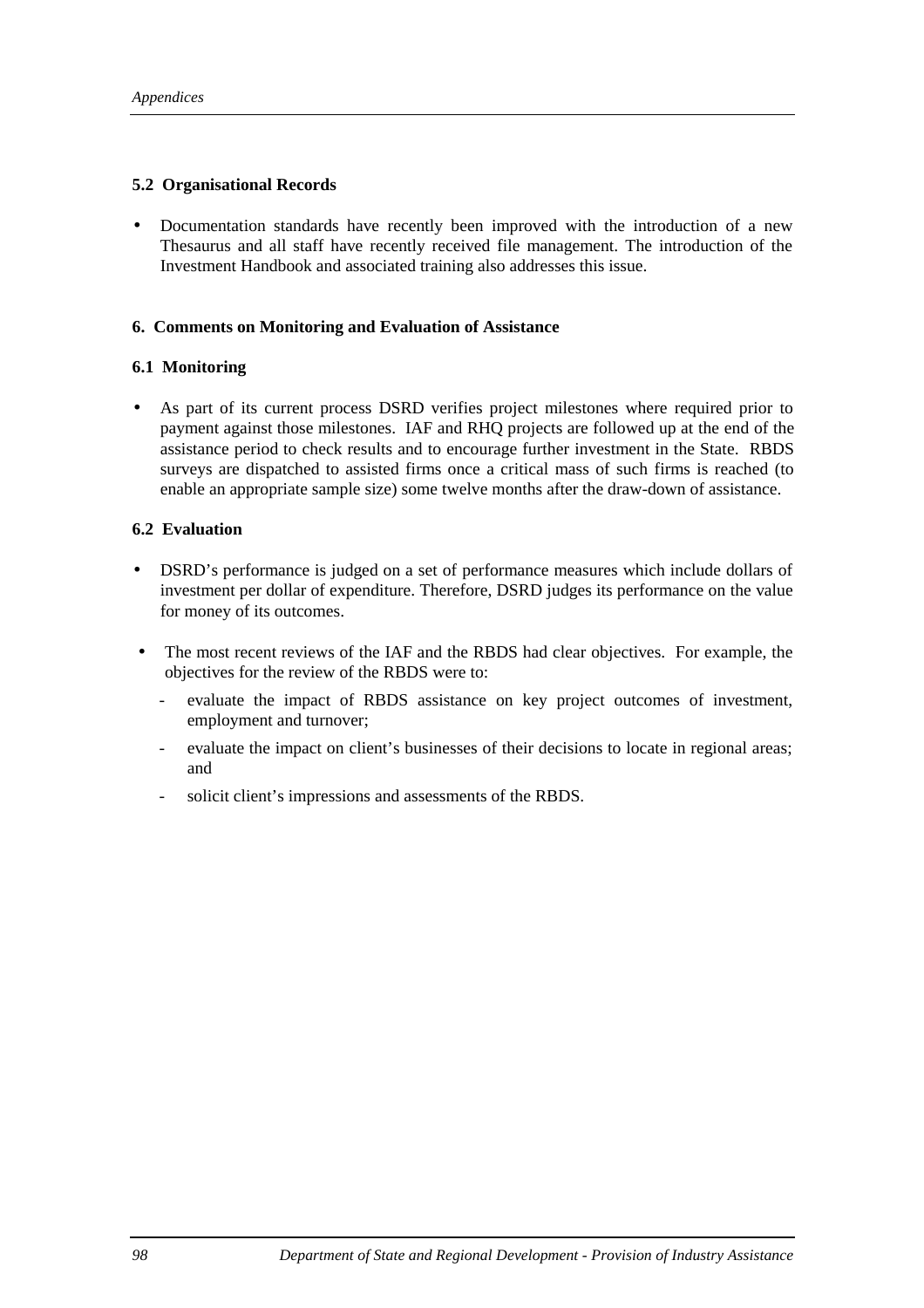# **Performance Audit Reports**

| <b>Agency or Issue Examined</b>                                                                                | Title of Performance Audit Report or<br><b>Publication</b>                                                                                                       | Date Tabled in<br><b>Parliament or</b><br><b>Published</b> |
|----------------------------------------------------------------------------------------------------------------|------------------------------------------------------------------------------------------------------------------------------------------------------------------|------------------------------------------------------------|
| Department of Housing                                                                                          | <b>Public Housing Construction: Selected</b><br><b>Management Matters</b>                                                                                        | 5 December 1991                                            |
| Police Service, Department of<br>Corrective Services, Ambulance<br>Service, Fire Brigades and<br><b>Others</b> | Training and Development for the State's<br><b>Disciplined Services:</b><br>Stream 1 - Training Facilities                                                       | 24 September 1992                                          |
| <b>Public Servant Housing</b>                                                                                  | Rental and Management Aspects of Public<br><b>Servant Housing</b>                                                                                                | 28 September 1992                                          |
| <b>Police Service</b>                                                                                          | Air Travel Arrangements                                                                                                                                          | 8 December 1992                                            |
| <b>Fraud Control</b>                                                                                           | <b>Fraud Control Strategies</b>                                                                                                                                  | 15 June 1993                                               |
| HomeFund Program                                                                                               | The Special Audit of the HomeFund<br>Program                                                                                                                     | 17 September 1993                                          |
| <b>State Rail Authority</b>                                                                                    | Countrylink: A Review of Costs, Fare<br>Levels, Concession Fares and CSO<br>Arrangements                                                                         | 10 December 1993                                           |
| Ambulance Service, Fire<br><b>Brigades</b>                                                                     | Training and Development for the State's<br><b>Disciplined Services:</b><br>Stream 2 - Skills Maintenance Training                                               | 13 December 1993                                           |
| <b>Fraud Control</b>                                                                                           | Fraud Control: Developing an Effective<br>Strategy<br>(Better Practice Guide jointly published<br>with the Office of Public Management,<br>Premier's Department) | 30 March 1994                                              |
| Aboriginal Land Council                                                                                        | <b>Statutory Investments and Business</b><br>Enterprises                                                                                                         | 31 August 1994                                             |
| Aboriginal Land Claims                                                                                         | <b>Aboriginal Land Claims</b>                                                                                                                                    | 31 August 1994                                             |
| <b>Children's Services</b>                                                                                     | Preschool and Long Day Care                                                                                                                                      | 10 October 1994                                            |
| Roads and Traffic Authority                                                                                    | Private Participation in the Provision of<br>Public Infrastructure<br>(Accounting Treatments; Sydney Harbour<br>Tunnel; M4 Tollway; M5 Tollway)                  | 17 October 1994                                            |
| Sydney Olympics 2000                                                                                           | <b>Review of Estimates</b>                                                                                                                                       | 18 November 1994                                           |
| <b>State Bank</b>                                                                                              | Special Audit Report: Proposed Sale of<br>the State Bank of New South Wales                                                                                      | 13 January 1995                                            |
| Roads and Traffic Authority                                                                                    | The M2 Motorway                                                                                                                                                  | 31 January 1995                                            |
| Department of Courts                                                                                           | Management of the Courts:                                                                                                                                        | 5 April 1995                                               |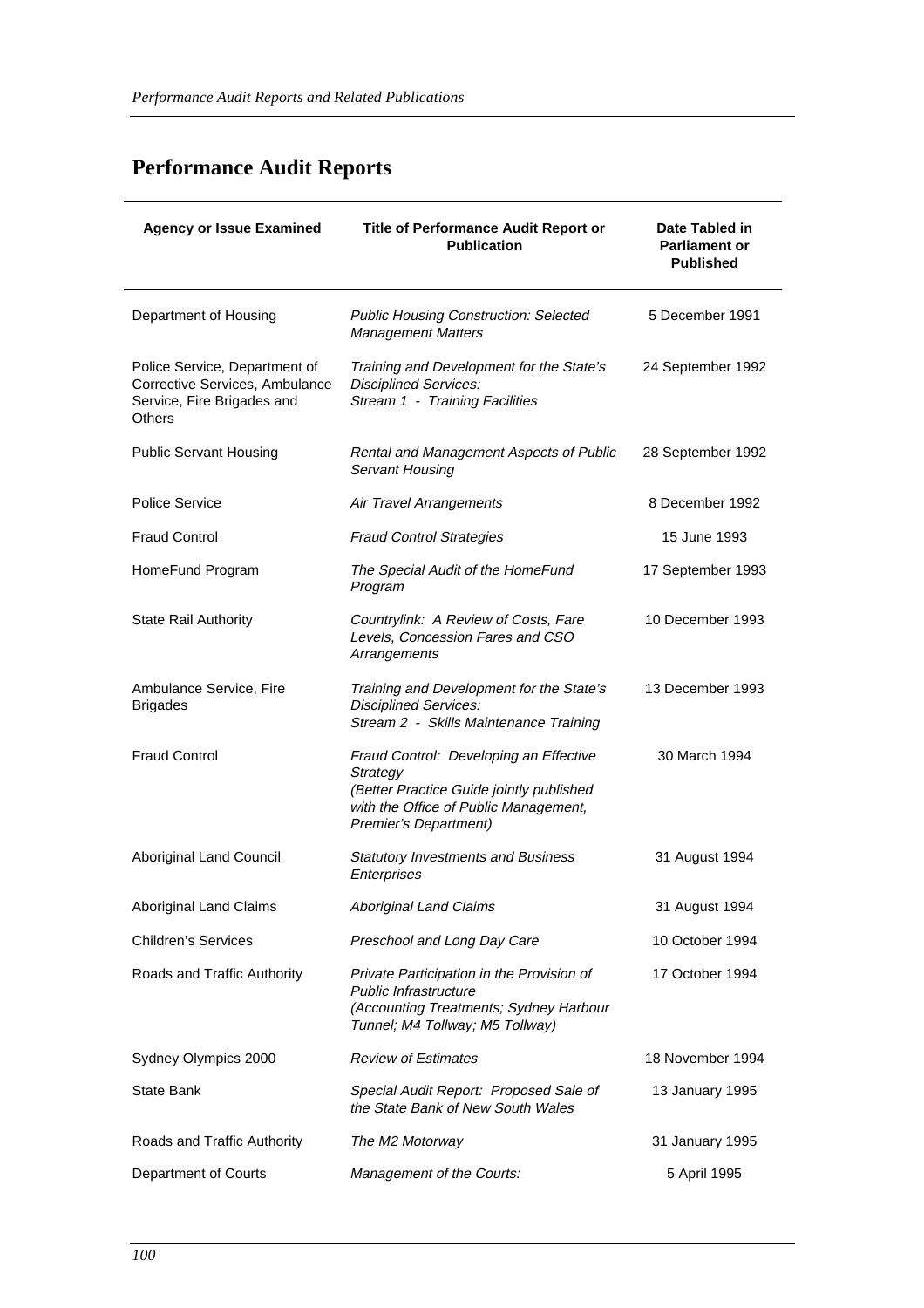| <b>Agency or Issue Examined</b>                    | Title of Performance Audit Report or<br><b>Publication</b>                                                   | Date Tabled in<br><b>Parliament or</b><br><b>Published</b> |
|----------------------------------------------------|--------------------------------------------------------------------------------------------------------------|------------------------------------------------------------|
| Administration                                     | A Preliminary Report                                                                                         |                                                            |
| Joint Operations in the<br><b>Education Sector</b> | A Review of Establishment, Management<br>and Effectiveness Issues<br>(including a Guide to Better Practice)  | 13 September 1995                                          |
| Department of School<br>Education                  | <b>Effective Utilisation of School Facilities</b>                                                            | 29 September 1995                                          |
| Luna Park                                          | Luna Park                                                                                                    | 12 October 1995                                            |
| <b>Government Advertising</b>                      | <b>Government Advertising</b>                                                                                | 23 November 1995                                           |
| Performance Auditing In NSW                        | Implementation of Recommendations; and<br>Improving Follow-Up Mechanisms                                     | 6 December 1995                                            |
| <b>Ethnic Affairs Commission</b>                   | <b>Administration of Grants</b><br>(including a Guide To Better Practice)                                    | 7 December 1995                                            |
| Department of Health                               | Same Day Admissions                                                                                          | 12 December 1995                                           |
| <b>Environment Protection</b><br>Authority         | Management and Regulation of<br><b>Contaminated Sites:</b><br>A Preliminary Report                           | 18 December 1995                                           |
| State Rail Authority of NSW                        | <b>Internal Control</b>                                                                                      | 14 May 1996                                                |
| <b>Building Services Corporation</b>               | Inquiry into Outstanding Grievances                                                                          | 9 August 1996                                              |
| Newcastle Port Corporation                         | <b>Protected Disclosure</b>                                                                                  | 19 September 1996                                          |
| Ambulance Service of New<br>South Wales            | Charging and Revenue Collection<br>(including a Guide to Better Practice in<br>Debtors Administration)       | 26 September 1996                                          |
| Department of Public Works<br>and Services         | Sale of the State Office Block                                                                               | 17 October 1996                                            |
| <b>State Rail Authority</b>                        | <b>Tangara Contract Finalisation</b>                                                                         | 19 November 1996                                           |
| <b>NSW Fire Brigades</b>                           | <b>Fire Prevention</b>                                                                                       | 5 December 1996                                            |
| <b>State Rail</b>                                  | Accountability and Internal Review<br>Arrangements at State Rail                                             | 19 December 1996                                           |
| <b>Corporate Credit Cards</b>                      | The Corporate Credit Card<br>(including Guidelines for the Internal<br>Control of the Corporate Credit Card) | 23 January 1997                                            |
| <b>NSW Health Department</b>                       | Medical Specialists: Rights of Private<br><b>Practice Arrangements</b>                                       | 12 March 1997                                              |
| <b>NSW Agriculture</b>                             | <b>Review of NSW Agriculture</b>                                                                             | 27 March 1997                                              |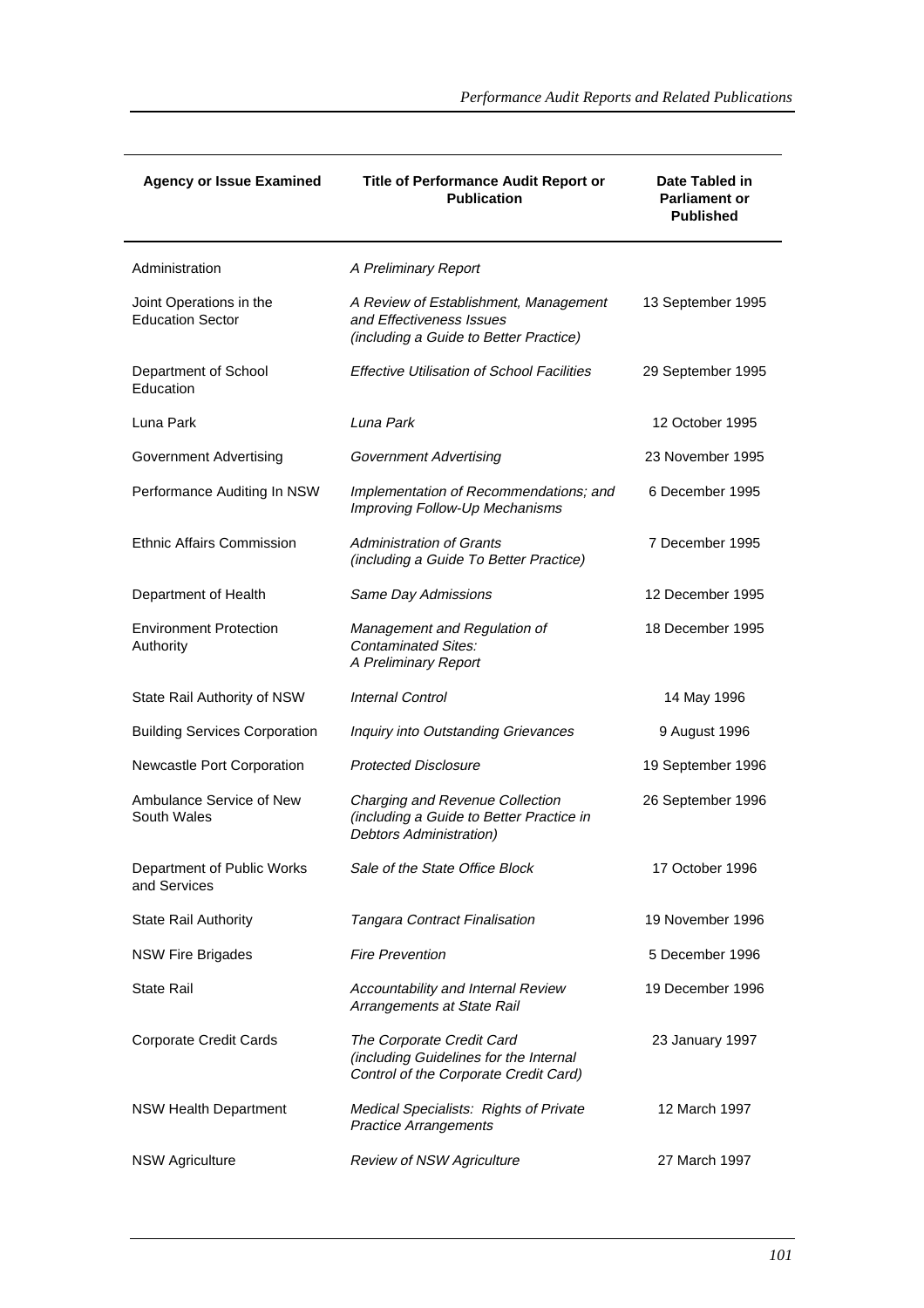| <b>Agency or Issue Examined</b>                                                        | Title of Performance Audit Report or<br><b>Publication</b>                                                                                    | Date Tabled in<br><b>Parliament or</b><br><b>Published</b> |
|----------------------------------------------------------------------------------------|-----------------------------------------------------------------------------------------------------------------------------------------------|------------------------------------------------------------|
| <b>Redundancy Arrangements</b>                                                         | <b>Redundancy Arrangements</b>                                                                                                                | 17 April 1997                                              |
| <b>NSW Health Department</b><br>Corporate Governance                                   | <b>Immunisation in New South Wales</b><br>Corporate Governance<br>Volume 1 : In Principle<br>Volume 2 : In Practice                           | 12 June 1997<br>17 June 1997                               |
| Department of Community<br>Services and Ageing and<br><b>Disability Department</b>     | Large Residential Centres for People with<br>a Disability in New South Wales                                                                  | 26 June 1997                                               |
| The Law Society Council of<br>NSW, the Bar Council, the<br>Legal Services Commissioner | A Review of Activities Funded by the<br><b>Statutory Interest Account</b>                                                                     | 30 June 1997                                               |
| Roads and Traffic Authority                                                            | <b>Review of Eastern Distributor</b>                                                                                                          | 31 July 1997                                               |
| Department of Public Works<br>and Services                                             | 1999-2000 Millennium Date Rollover:<br>Preparedness of the NSW Public Sector                                                                  | 8 December 1997                                            |
| Sydney Showground, Moore<br>Park Trust                                                 | Lease to Fox Studios Australia                                                                                                                | 8 December 1997                                            |
| Department of Public Works<br>and Services                                             | Government Office Accommodation                                                                                                               | 11 December 1997                                           |
| Department of Housing                                                                  | Redevelopment Proposal for East Fairfield<br>(Villawood) Estate                                                                               | 29 January 1998                                            |
| <b>NSW Police Service</b>                                                              | Police Response to Calls for Assistance                                                                                                       | 10 March 1998                                              |
| <b>Fraud Control</b>                                                                   | Status Report on the Implementation of<br><b>Fraud Control Strategies</b>                                                                     | 25 March 1998                                              |
| Corporate Governance                                                                   | On Board: guide to better practice for<br>public sector governing and advisory<br>boards (jointly published with Premier's<br>Department)     | 7 April 1998                                               |
| Casino Surveillance                                                                    | Casino Surveillance as undertaken by the<br>Director of Casino Surveillance and the<br>Casino Control Authority                               | 10 June 1998                                               |
| Office of State Revenue                                                                | The Levying and Collection of Land Tax                                                                                                        | 5 August 1998                                              |
| <b>NSW Public Sector</b>                                                               | <b>Management of Sickness Absence</b><br><b>NSW Public Sector</b><br>Volume 1: Executive Briefing<br>Volume 2: The Survey - Detailed Findings | 27 August 1998                                             |
| <b>NSW Police Service</b>                                                              | Police Response to Fraud                                                                                                                      | 14 October 1998                                            |
| <b>Hospital Emergency</b>                                                              | <b>Planning Statewide Services</b>                                                                                                            | 21 October 1998                                            |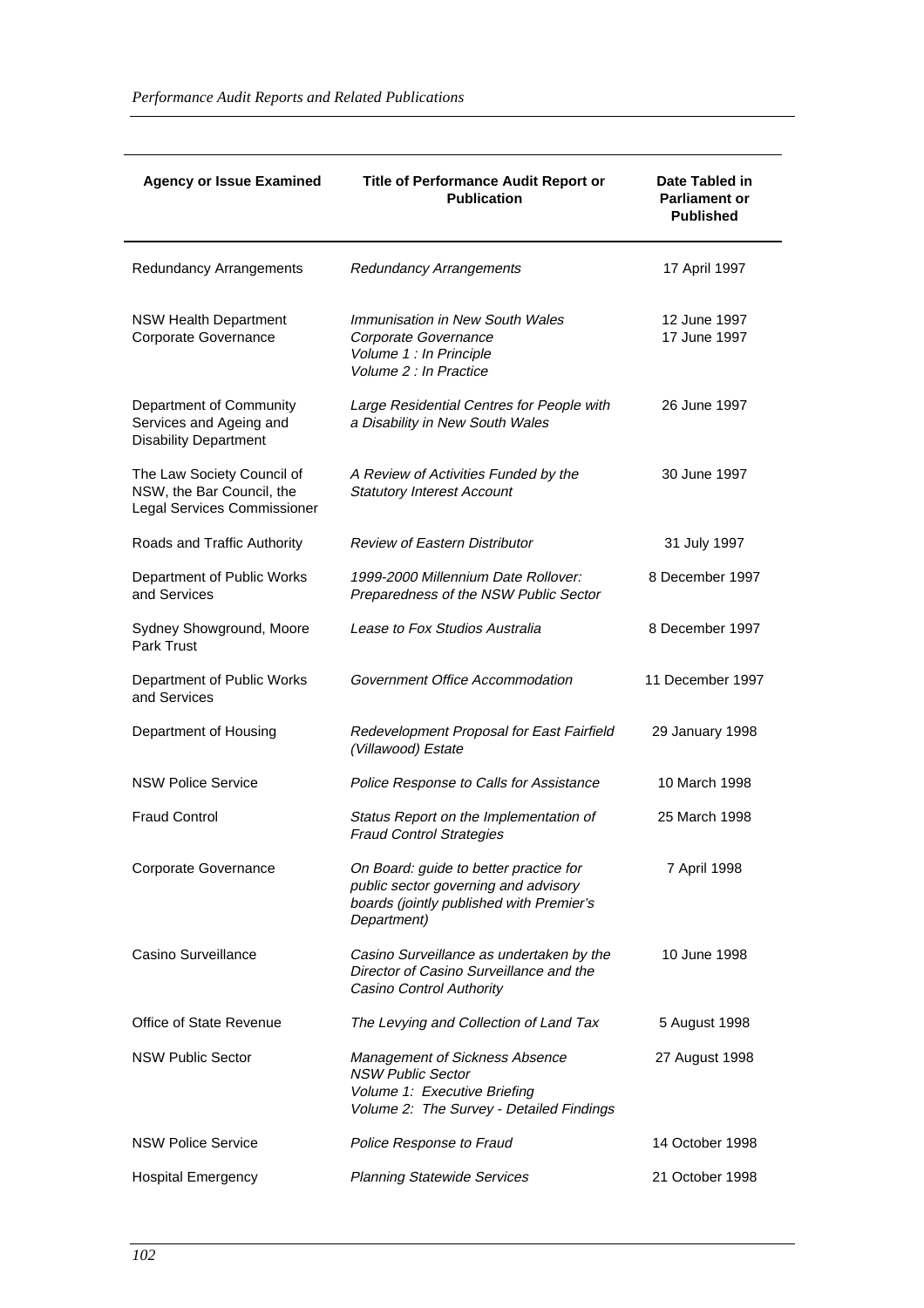| <b>Agency or Issue Examined</b>                        | <b>Title of Performance Audit Report or</b><br><b>Publication</b>                                                                          | Date Tabled in<br><b>Parliament or</b><br><b>Published</b> |
|--------------------------------------------------------|--------------------------------------------------------------------------------------------------------------------------------------------|------------------------------------------------------------|
| Departments                                            |                                                                                                                                            |                                                            |
| <b>NSW Public Sector</b>                               | Follow-up of Performance Audits:<br>1995 - 1997                                                                                            | 17 November 1998                                           |
| <b>NSW Health</b>                                      | Management of Research:<br>Infrastructure Grants Program -<br>A Case Study                                                                 | 25 November 1998                                           |
| <b>Rural Fire Service</b>                              | The Coordination of Bushfire Fighting<br>Activities                                                                                        | 2 December 1998                                            |
| Walsh Bay                                              | <b>Review of Walsh Bay</b>                                                                                                                 | December 1998                                              |
| <b>NSW Senior Executive Service</b>                    | Professionalism and Integrity<br>Volume One: Summary and Research<br>Report<br>Volume Two: Literature Review and<br><b>Survey Findings</b> | December 1998                                              |
| Department of State and<br><b>Regional Development</b> | <b>Provision of Industry Assistance</b>                                                                                                    | December 1998                                              |